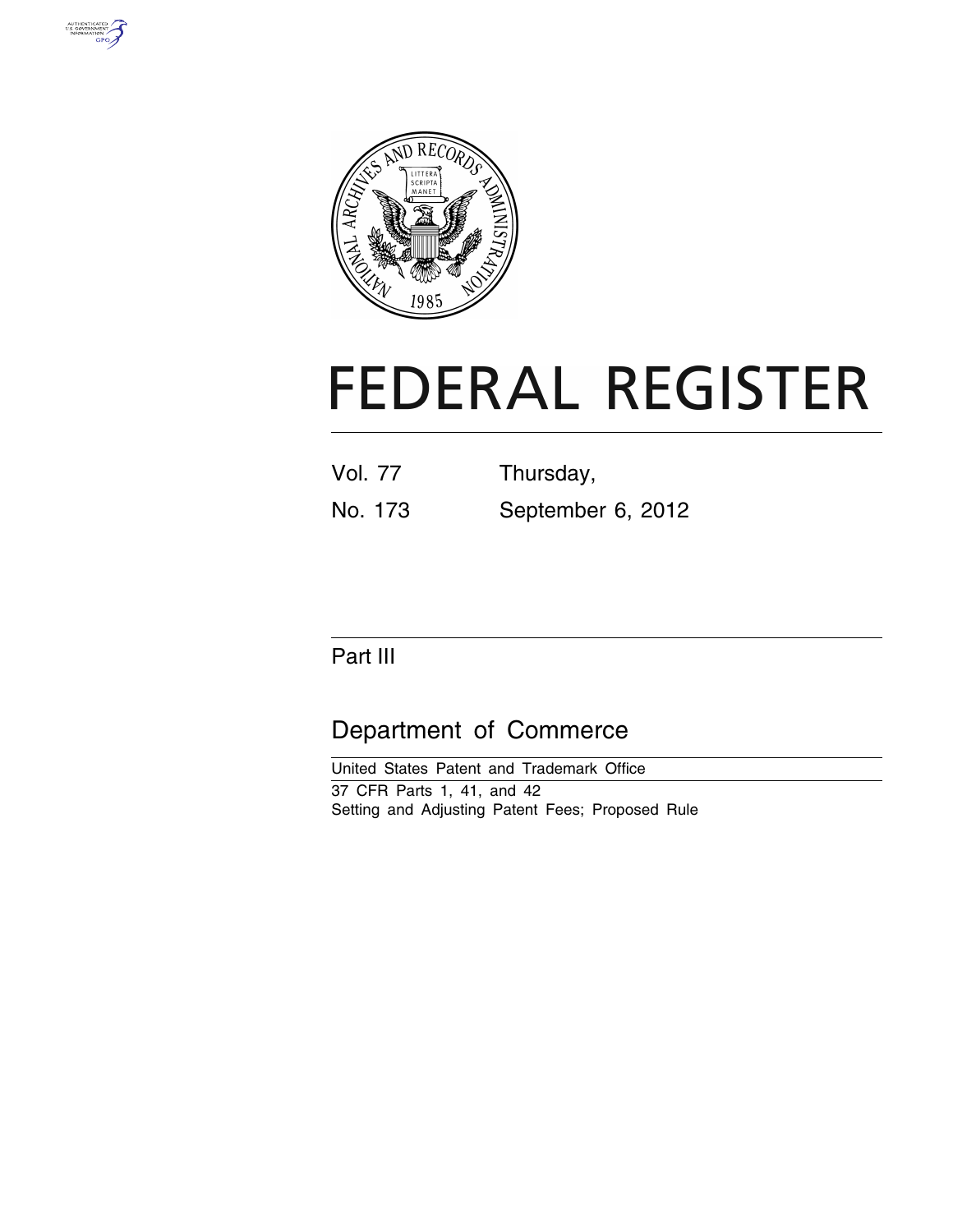#### **DEPARTMENT OF COMMERCE**

#### **United States Patent and Trademark Office**

#### **37 CFR Parts 1, 41, and 42**

**[Docket No. PTO–C–2011–0008]** 

#### **RIN 0651–AC54**

#### **Setting and Adjusting Patent Fees**

**AGENCY:** United States Patent and Trademark Office, Department of Commerce.

**ACTION:** Notice of proposed rulemaking.

**SUMMARY:** The United States Patent and Trademark Office (Office or USPTO) proposes to set or adjust patent fees as authorized by the Leahy-Smith America Invents Act (Act or AIA). The proposed fees will provide the Office with a sufficient amount of aggregate revenue to recover its aggregate cost of patent operations, while helping the Office implement a sustainable funding model, reduce the current patent application backlog, decrease patent pendency, improve patent quality, and upgrade the Office's patent business information technology (IT) capability and infrastructure. The Office also proposes to reduce fees for micro entities under section 10(b) of the Act (75 percent discount). The proposed fees also will further key policy considerations. For example, the proposal includes multipart and staged fees for requests for continued examination and appeals, both of which aim to *increase patent prosecution options for applicants.* 

**DATES:** The Office solicits comments from the public on this proposed rulemaking. Written comments must be received on or before November 5, 2012 to ensure consideration.

**ADDRESSES:** Comments should be sent by electronic mail message over the Internet addressed to: *[fee.setting@uspto.gov.](mailto:fee.setting@uspto.gov)* Comments may also be submitted by postal mail addressed to: Mail Stop—Office of the Chief Financial Officer, Director of the

United States Patent and Trademark Office, P.O. Box 1450, Alexandria, VA 22313–1450, marked to the attention of ''Michelle Picard.'' Comments may also be sent by electronic mail message over the Internet via the Federal eRulemaking Portal. See the Federal eRulemaking Portal Web site (*[http://](http://www.regulations.gov)  [www.regulations.gov](http://www.regulations.gov)*) for additional instructions on providing comments via the Federal eRulemaking Portal.

Although comments may be submitted by postal mail, the Office prefers to receive comments by electronic mail message over the

Internet, which allows the Office to more easily share comments with the public. Electronic comments are preferred to be submitted in plain text, but also may be submitted in ADOBE® portable document format or MICROSOFT WORD® format. Comments not submitted electronically should be submitted on paper in a format that facilitates convenient digital scanning into ADOBE® portable document format.

The comments will be available for public inspection via the Office's Internet Web site (*[http://](http://www.uspto.gov) [www.uspto.gov](http://www.uspto.gov)*). Because comments will be made available for public inspection, information that the submitter does not desire to make public, such as an address or phone number, should not be included in the comments.

#### **FOR FURTHER INFORMATION CONTACT:**

Michelle Picard, Office of the Chief Financial Officer, by telephone at (571) 272–6354; or Dianne Buie, Office of Planning and Budget, by telephone at (571) 272–6301.

#### **SUPPLEMENTARY INFORMATION:**

#### **I. Executive Summary**

#### *A. Purpose of This Action*

The Office proposes these rules under section 10 of the Act (section 10), which authorizes the Director of the USPTO to set or adjust by rule any patent fee established, authorized, or charged under Title 35, United States Code (U.S.C.) for any services performed by, or materials furnished by, the Office. Section 10 prescribes that fees may be set or adjusted only to recover the aggregate estimated costs to the Office for processing, activities, services, and materials relating to patents, including administrative costs to the Office with respect to such patent operations. Section 10 authority includes flexibility to set individual fees in a way that furthers key policy considerations, while taking into account the cost of the respective services. Section 10 also establishes certain procedural requirements for setting or adjusting fee regulations, such as public hearings and input from the Patent Public Advisory Committee and oversight by Congress.

The fee schedule proposed under section 10 in this rulemaking will recover the aggregate estimated costs of the Office while achieving strategic and operational goals, such as implementing a sustainable funding model, reducing the current patent application backlog, decreasing patent pendency, improving patent quality, and upgrading the patent IT business capability and infrastructure.

The United States economy depends on high quality and timely patents to protect new ideas and investments for business and job growth. The Office estimates that the additional aggregate revenue derived from the proposed fee schedule will enable a decrease in total patent pendency by 12 months for the five-year planning horizon (FY 2013–FY 2017), thus permitting a patentee to obtain a patent sooner than he or she would have under the status quo fee schedule. The additional revenue from the proposed fee schedule will also recover the aggregate cost of building a three-month patent operating reserve by FY 2017, thereby continuing to build a sustainable funding model that will aid the Office in maintaining shorter pendency and a smaller backlog.

The proposed rule will also advance key policy considerations, while taking into account the cost of individual services. For example, the proposal includes multipart and staged fees for requests for continued examination and appeals, both of which aim to increase patent prosecution options for applicants. Also, this rule would include a new 75 percent fee reduction for micro entities, and expand the availability of the 50 percent fee reduction for small entities as required under section 10, providing small entities a discount on more than 25 patent fees that do not currently qualify for a small entity discount. All in all, as a result of these proposed adjustments to patent fees, for all applicants the routine fees to obtain a patent (*i.e.,*  filing, search, examination, publication, and issue fees) will decrease by at least 22 percent relative to the current fee schedule.

#### *B. Parallel Rulemaking*

*January and February 2012 Proposed Rules.* In January and February 2012, the Office proposed rules setting fees for the new patent-related services authorized by the Act using its rulemaking authority under 35 U.S.C. 41(d). The Office proposed those rules under section 41(d) because fees for the new patent-related services must be in place one year from the AIA's enactment (September 16, 2012) and because the Office would not finish with its section 10 rulemaking by that date.

Unlike section 10 of the Act, section 41(d) of title 35 of the U.S.C. requires the Office to set fees for processing, services, or materials relating to patents at amounts to recover the estimated average cost to the Office of the particular processing, activity, service, or material per action (as opposed to the aggregate cost of all processing,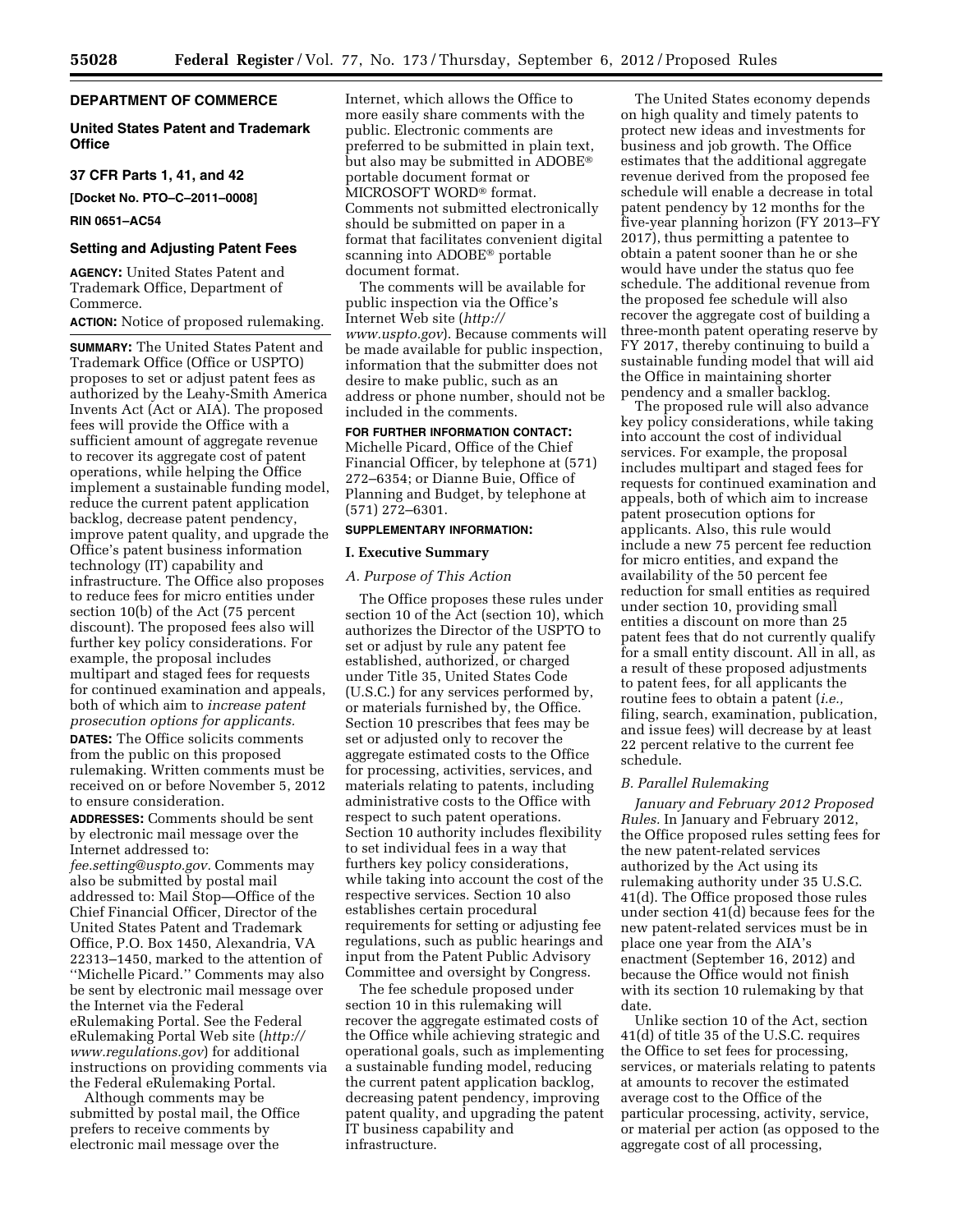activities, services and material). 35 U.S.C. 41(d)(2). On January 5, 2012 (77 FR 448), the Office proposed fees for filing third party submissions; on January 25, 2012 (77 FR 3666), the Office proposed fees for *ex parte*  reexaminations and supplemental examinations; on February 9, 2012 (77 FR 6879), the Office proposed fees for *inter partes* reviews, post-grant reviews, covered business method reviews, and derivation proceedings. Collectively, these rules are referred to herein as the ''January and February 2012 Proposed Rules.''

The fees proposed in the January and February 2012 Proposed Rules are set to recover the Office's costs per action under section 41(d), as opposed to the Office's aggregate costs for all patentrelated activities under section 10. The Office intends to finalize fees proposed in the January and February 2012 Proposed Rules within the coming months to meet its implementation obligations under the Act to institute certain new services. However, the Office anticipates that the fees in those final rules will only be needed on a temporary basis, from September 16, 2012, until this rulemaking becomes final. The instant notice of proposed rulemaking (NPRM) does not reopen the comment period for the January and February 2012 Proposed Rules. Rather, this NPRM establishes a different comment period for setting and adjusting fees under section 10. In sum, this parallel rulemaking is necessary so that the Office can comply with both the Act's one-year deadline for instituting certain new services, and commence the lengthier process under section 10 for setting or adjusting fees for all of the Office's patent processing, activities, services, and material. The Office provides additional information about the AIA implementation effort, including how the components of the AIA relate to one another, on its Web site, *[http://www.uspto.gov/](http://www.uspto.gov/aia_implementation/index.jsp)  aia*\_*[implementation/index.jsp.](http://www.uspto.gov/aia_implementation/index.jsp)* 

*Proposed CPI Rule.* Similarly, in a separate rulemaking, the USPTO proposed to adjust certain patent fee amounts to reflect fluctuations in the Consumer Price Index (CPI) under 35 U.S.C. 41(f). *See* 77 FR 8331 (May 14, 2012). This increase in fees is necessary for the USPTO to reach its strategic goals within the time frame outlined in the USPTO FY 2013 President's Budget (Budget). The fee increase in the CPI rulemaking is planned as a bridge to provide resources until the instant section 10 rulemaking (this NPRM)

becomes final (at which time the anticipated section 10 fees would supersede the fees in the CPI rulemaking). The proposed rule for the CPI adjustment sets forth particular fees to be adjusted and describes how the adjustment will be calculated based on the fluctuation in the CPI over the twelve months preceding the issuance of the final CPI rule. The aggregate revenue estimates presented in this section 10 proposed rule reflect an estimate of a CPI increase of 1.9 percent, which was the figure included in the Budget and the initial patent fee proposal delivered to the Patent Public Advisory Committee on February 7, 2012. The hypothetical fee rates based on this estimated CPI and used to estimate the aggregate revenue are included in the documents titled *USPTO Section 10 Fee Setting— Aggregate Revenue Estimates* at *[http://](http://www.uspto.gov/aia_implementation/fees.jsp#heading-1)  [www.uspto.gov/aia](http://www.uspto.gov/aia_implementation/fees.jsp#heading-1)*\_*implementation/ [fees.jsp#heading-1.](http://www.uspto.gov/aia_implementation/fees.jsp#heading-1)* The USPTO aggregate revenue estimate will be updated in the section 10 final rule to reflect the actual CPI rates included in the CPI final rule. The individual fee amounts proposed in this rule are not dependent on the final CPI fee rates and may be considered independent of the CPI increase. Except as otherwise noted, the current fees (baseline or status quo) included herein for comparative purposes include the January and February 2012 Proposed Rule fee amounts (as adjusted by the final rule) but not estimated CPI fee amounts.

The parallel rulemakings discussed in this section work in concert to meet the requirements of the AIA and secure the financial resources necessary to advance the Office's goals.

#### *C. Summary of Provisions Impacted by This Action*

The Office proposes to set or adjust 352 patent fees—94 apply to large entities (any reference herein to ''large entity'' includes all entities other than small or micro entities), 94 to small entities, 93 to micro entities, and 71 are not entity-specific. Of the 94 large entity fees, 66 are being adjusted, 19 are set at existing fee amounts, and 9 are newly proposed in this rule. Of the 94 small entity fees, 80 are being adjusted, 5 are set at existing fee amounts, and 9 are newly proposed in this rule. There are 93 new micro entity fees being set at a reduction of 75 percent from the large entity fee amounts. Of the 71 fees that are not entity-specific, 6 are either being adjusted or set as new fees in this rule and 65 are set at existing fee amounts.

In all, the routine fees to obtain a patent (i.e., filing, search, examination, publication, and issue fees) will decrease by 22 percent under this NPRM relative to the current fee schedule. Also, despite increases in some fees, applicants who meet the new micro entity definition will pay less than the amount paid for small entity fees under the current fee schedule for 88 percent of the fees eligible for a discount under section 10(b). Additional information describing the adjustments is included in *Part V: Individual Fee Rationale* section of Supplementary Information in this rulemaking.

#### *D. Summary of Costs and Benefits of This Action*

The Office prepared a Regulatory Impact Analysis (RIA) to analyze the costs and benefits of this NPRM over a five-year period. This analysis includes a comparison of the proposed fee schedule to the current fee schedule (baseline) (which is defined to include the January and February 2012 Proposed Rules fee amounts, as adjusted by the final rules) and to three other alternatives described in the RIA. The Office considered both monetized and qualitative costs and benefits. Monetized costs and benefits have effects that the Office can express in dollar values. Qualitative costs and benefits have effects that are difficult to express in either dollar or numerical values. The complete RIA is available for review at *[http://www.uspto.gov/](http://www.uspto.gov/aia_implementation/fees.jsp#heading-1) aia*\_*[implementation/fees.jsp#heading-1.](http://www.uspto.gov/aia_implementation/fees.jsp#heading-1)* 

The RIA concluded that the proposed patent fee schedule has the largest net benefit. The incremental net monetized benefit to patent applicants, patent holders, other patent stakeholders, and society of the proposed fee schedule is nearly seven billion dollars (assuming a 7 percent discount rate) for the five-year period. The most significant incremental benefit is the increase in the average value of a patent that stems from a decrease in patent application pendency (the time it takes to have a patent application examined). The Office estimates that total patent application pendency will decrease by 12 months during the time period of this analysis, thereby permitting a patentee to obtain a patent sooner than he or she would have under the Baseline (status quo fee schedule). The proposed fee schedule also has qualitative benefits including fee schedule design benefits and a decrease in uncertainty of patent rights, as discussed below. *See* Table 1.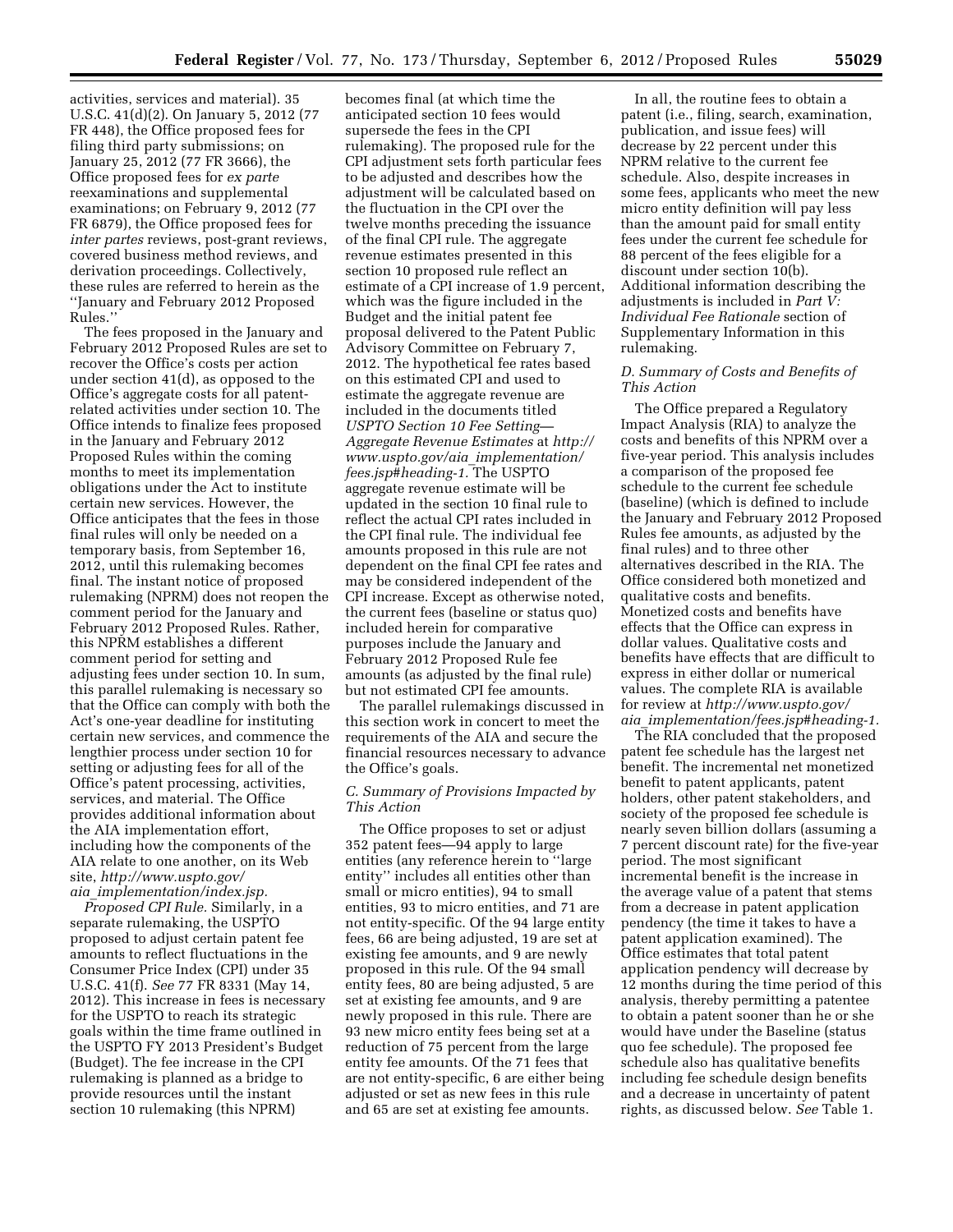#### TABLE 1—PROPOSED PATENT FEE SCHEDULE COSTS AND BENEFITS, CUMULATIVE FY 2013–FY 2017

|                                                                     | Total                                    |  |  |  |
|---------------------------------------------------------------------|------------------------------------------|--|--|--|
| Monetized Costs and Benefits-3% Discount Rate (dollars in millions) |                                          |  |  |  |
| Benefits:<br>Costs:                                                 | \$6,921<br>(\$765)<br>(\$166)<br>\$5,990 |  |  |  |
| Monetized Costs and Benefits-7% Discount Rate (dollars in millions) |                                          |  |  |  |
| Benefits:<br>Costs:                                                 | \$7,694<br>(\$682)<br>(\$135)<br>\$6,877 |  |  |  |
| <b>Qualitative Costs and Benefits</b>                               |                                          |  |  |  |
| Costs:<br>Benefit:                                                  | n/a<br>Moderate<br>Significant           |  |  |  |

To estimate the monetized benefits of the proposed fee schedule, the Office considered how the value of a patent would increase under the proposed fee schedule. When patent application pendency decreases, a patentee holds the exclusive right to the invention sooner, which would increase the private value of that patent. Because the outcomes of this proposed rule would decrease patent pendency by 12 months during the time period of the analysis, the Office expects the private patent value will increase, relative to the baseline. This benefit helps to speed the commercialization of new technologies and the jobs they can create. *See* Table 1.

The Office also estimated the incremental increase in the costs of its patent operations to determine the monetized costs of the proposed fee schedule. The most significant incremental costs of patent operations are (1) the increased patent examination capacity to work on the large backlog of patent applications in inventory, thus reducing patent application pendency; and (2) building a three-month patent operating reserve by FY 2017 to support a sustainable funding model. *See* Table 1.

In addition, the Office expects that this proposed rule will result in a shortterm reduction in patent applications filed due to the new pricing. The Office estimates that 1.3 percent fewer applications than the number estimated to be filed in the absence of a fee increase will be filed during FY 2013.

The Office further estimates that 2.7 percent fewer patent applications will be filed during FY 2014 and 4.0 percent fewer patent applications beginning in FY 2015 as patent filers adjust to the new fees, specifically the increase in the total filing, search, and examination fees for most applicants. However, the Office estimates that patent application filings will return to the same growth rate anticipated in the absence of a fee increase beginning in FY 2016. Overall, the demand for patent application services is generally inelastic and the number of patent applications filed will continue to grow year-over-year. An estimate of the monetized cost to patent applicants, other patent stakeholders, and society associated with this reduction in patent applications filed was also subtracted from the benefit of the increased patent value when estimating the overall net benefit of the proposed fee schedule. *See* Table 1.

When considering the qualitative benefits of the proposed fee schedule, the Office assessed the impact of the rule on two factors: fee schedule design and decreasing uncertainty. First, the design of the proposed fee schedule offers benefits relating to the three policy factors considered for setting individual fees as described in *Part III*  of this NPRM, namely *fostering innovation, facilitating the effective administration of the patent system;* and *offering patent prosecution options to applicants.* By maintaining the current fee setting philosophy of keeping frontend fees below the cost of application

processing and recovering revenue from back-end fees, the proposed fee schedule continues to *foster innovation*  and ease access to the patent system. The fee schedule design continues to offer incentives and disincentives to engage in certain activities that *facilitate the effective administration of the patent system* and help reduce the amount of time it takes to have a patent application examined. For example, application size fees, extensions of time fees, and excess claims fees remain in place to facilitate the prompt conclusion of prosecution of an application. The proposal includes multipart and staged fees for requests for continued examination and appeals, both of which aim to *increase patent prosecution options for applicants.* Second, by decreasing pendency, this action provides the applicant and other potential innovators with greater certainty through clearly defined and an unambiguous scope of patent rights. This increase in certainty and clarity in patent rights has an overall positive impact on the freedom to innovate and the market for technology.

The RIA found that the proposed fee schedule generates the largest net benefit based on the analysis of the costs and benefits of: (a) the proposed fee schedule; (b) the no-action alternative (baseline); and (c) the three other alternatives. Additional details describing the costs and benefits is available in the RIA at *[http://](http://www.uspto.gov/aia_implementation/fees.jsp#heading-1)  [www.uspto.gov/aia](http://www.uspto.gov/aia_implementation/fees.jsp#heading-1)*\_*implementation/ [fees.jsp#heading-1.](http://www.uspto.gov/aia_implementation/fees.jsp#heading-1)*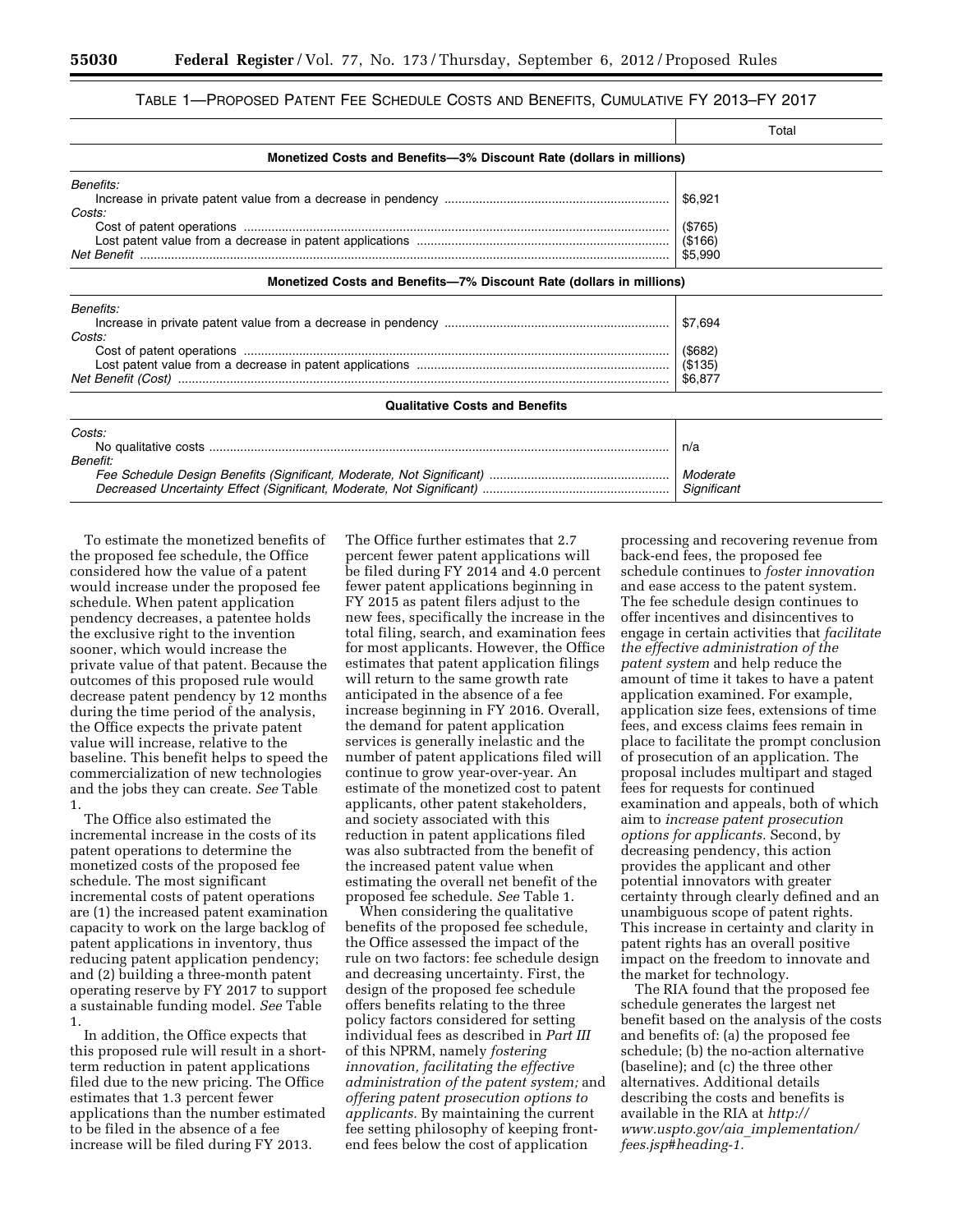#### **II. Legal Framework**

#### *A. Leahy-Smith America Invents Act— Section 10*

The Leahy-Smith America Invents Act was enacted into law on September 16, 2011. *See* Public Law 112–29, 125 Stat. 284. Section 10(a) of the Act authorizes the Director of the Office to set or adjust by rule any patent fee established, authorized, or charged under Title 35, U.S.C. for any services performed by, or materials furnished by, the Office. Fees under 35 U.S.C. may be set or adjusted only to recover the aggregate estimated cost to the Office for processing, activities, services, and materials related to patents, including administrative costs to the Office with respect to such patent operations. *See* 125 Stat. at 316. Provided that the fees in the aggregate achieve overall aggregate cost recovery, the Director may set individual fees under section 10 at, below, or above their respective cost. Section 10(e) of the Act requires the Director to publish the final fee rule in the **Federal Register** and the Official Gazette of the Patent and Trademark Office at least 45 days before the final fees become effective. Section 10(i) terminates the Director's authority to set or adjust any fee under section 10(a) upon the expiration of the sevenyear period that began on September 16, 2011.

#### *B. Small Entity Fee Reduction*

Section 10(b) of the AIA requires the Office to reduce by 50 percent the fees for small entities that are set or adjusted under section 10(a) for filing, searching, examining, issuing, appealing, and maintaining patent applications and patents.

#### *C. Micro Entity Fee Reduction*

Section 10(g) of the AIA amends Chapter 11 of Title 35, U.S.C. to add section 123 concerning micro entities. The Act provides that the Office must reduce by 75 percent the fees for micro entities for filing, searching, examining, issuing, appealing, and maintaining patent applications and patents. The implementing procedures for the provisions of 35 U.S.C. 123 are proposed in a separate rulemaking. *See*  77 FR 31806 (May 30, 2012).

#### *D. Patent Public Advisory Committee Role*

The Secretary of Commerce established the Patent Public Advisory Committee (PPAC) under the American Inventors Protection Act of 1999. 35 U.S.C. 5. The PPAC advises the Under Secretary of Commerce for Intellectual Property and Director of the USPTO on the management, policies, goals,

performance, budget, and user fees of patent operations.

When adopting fees under section 10 of the Act, the Director must provide the PPAC with the proposed fees at least 45 days prior to publishing the proposed fees in the **Federal Register**. The PPAC then has at least 30 days within which to deliberate, consider, and comment on the proposal, as well as hold public hearing(s) on the proposed fees. The PPAC must make a written report available to the public of the comments, advice, and recommendations of the committee regarding the proposed fees before the Office issues any final fees. The Office will consider and analyze any comments, advice, or recommendations received from the PPAC before finally setting or adjusting fees.

Consistent with this framework, on February 7, 2012, the Director notified the PPAC of the Office's intent to set or adjust patent fees and submitted a preliminary patent fee proposal with supporting materials. The preliminary patent fee proposal and associated materials are available at *[http://](http://www.uspto.gov/about/advisory/ppac/) [www.uspto.gov/about/advisory/ppac/](http://www.uspto.gov/about/advisory/ppac/)*. The PPAC held two public hearings: one in Alexandria, Virginia, on February 15, 2012; and another in Sunnyvale, California, on February 23, 2012. Transcripts of these hearings and comments submitted to the PPAC in writing are available for review at *[http://www.uspto.gov/about/advisory/](http://www.uspto.gov/about/advisory/ppac/) [ppac/](http://www.uspto.gov/about/advisory/ppac/)*. The PPAC is considering public comments from these hearings and will make available to the public a written report setting forth in detail the comments, advice, and recommendations of the committee regarding the preliminary proposed fees. The PPAC is scheduled to release its report no later than August 2012. The Office will consider and analyze any comments, advice, or recommendations received from the PPAC before publishing a final rule.

#### **III. Rulemaking Goals and Strategies**

Consistent with the Office's goals and obligations under the AIA, the overall strategy of this rulemaking is to ensure the fee schedule generates sufficient revenue to recover aggregate costs. Another strategy is to set individual fees to further key policy considerations while taking into account the cost of the particular service. As to the strategy of balancing aggregate revenue and aggregate cost, this rule will provide sufficient revenue to implement two significant USPTO goals: (1) Implement a sustainable funding model for operations; and (2) optimize patent timeliness and quality. As to the

strategy of setting individual fees to further key policy considerations, the policy factors contemplated are: (1) *Fostering innovation;* (2) *facilitating effective administration of the patent system;* and (3) *offering patent prosecution options to applicants.* 

These fee schedule goals and strategies are consistent with strategic goals and objectives detailed in the USPTO 2010–2015 Strategic Plan (Strategic Plan) that is available at *[http://www.uspto.gov/about/stratplan/](http://www.uspto.gov/about/stratplan/USPTO_2010-2015_Strategic_Plan.pdf) USPTO*\_*[2010–2015](http://www.uspto.gov/about/stratplan/USPTO_2010-2015_Strategic_Plan.pdf)*\_*Strategic*\_*Plan.pdf*, as amended by Appendix #1 of the Budget, available at *[http://www.uspto.](http://www.uspto.gov/about/stratplan/budget/fy13pbr.pdf) [gov/about/stratplan/budget/](http://www.uspto.gov/about/stratplan/budget/fy13pbr.pdf) [fy13pbr.pdf](http://www.uspto.gov/about/stratplan/budget/fy13pbr.pdf)*) (collectively referred to herein as ''Strategic Goals''). The Strategic Plan defines the USPTO's missions and long-term goals and presents the actions the Office will take to realize those goals. The significant actions the Office describes in the Strategic Plan that are specific to the goals of this rulemaking are implementing a sustainable funding model, reducing the patent application backlog and pendency, and improving patent quality and IT.

Likewise, the fee schedule goals and strategies also support the *Strategy for American Innovation—*an Administration initiative first released in September 2009 and updated in February 2011 that is available at *[http://](http://www.whitehouse.gov/innovation/strategy)  [www.whitehouse.gov/innovation/](http://www.whitehouse.gov/innovation/strategy) [strategy](http://www.whitehouse.gov/innovation/strategy)*. The *Strategy for American Innovation* recognizes innovation as the foundation of American economic growth and national competitiveness. Economic growth in advanced economies like the United States' is driven by creating new and better ways of producing goods and services, a process that triggers new and productive investments, which is the cornerstone of economic growth. Achieving the *Strategy for American Innovation*  depends, in part, on the USPTO's success in reducing the patent application backlog (the number of applications awaiting examiner action) and pendency (the time it takes to have a patent application examined)—both of which stall the delivery of innovative goods and services to market and impede economic growth and the creation of high-paying jobs. This rule positions the USPTO to reduce the backlog and pendency.

#### *A. Ensure the Overall Fee Schedule Generates Sufficient Revenue to Recover Aggregate Cost*

The first fee setting strategy is to ensure that the fee schedule generates sufficient multi-year aggregate revenue to recover the aggregate cost to maintain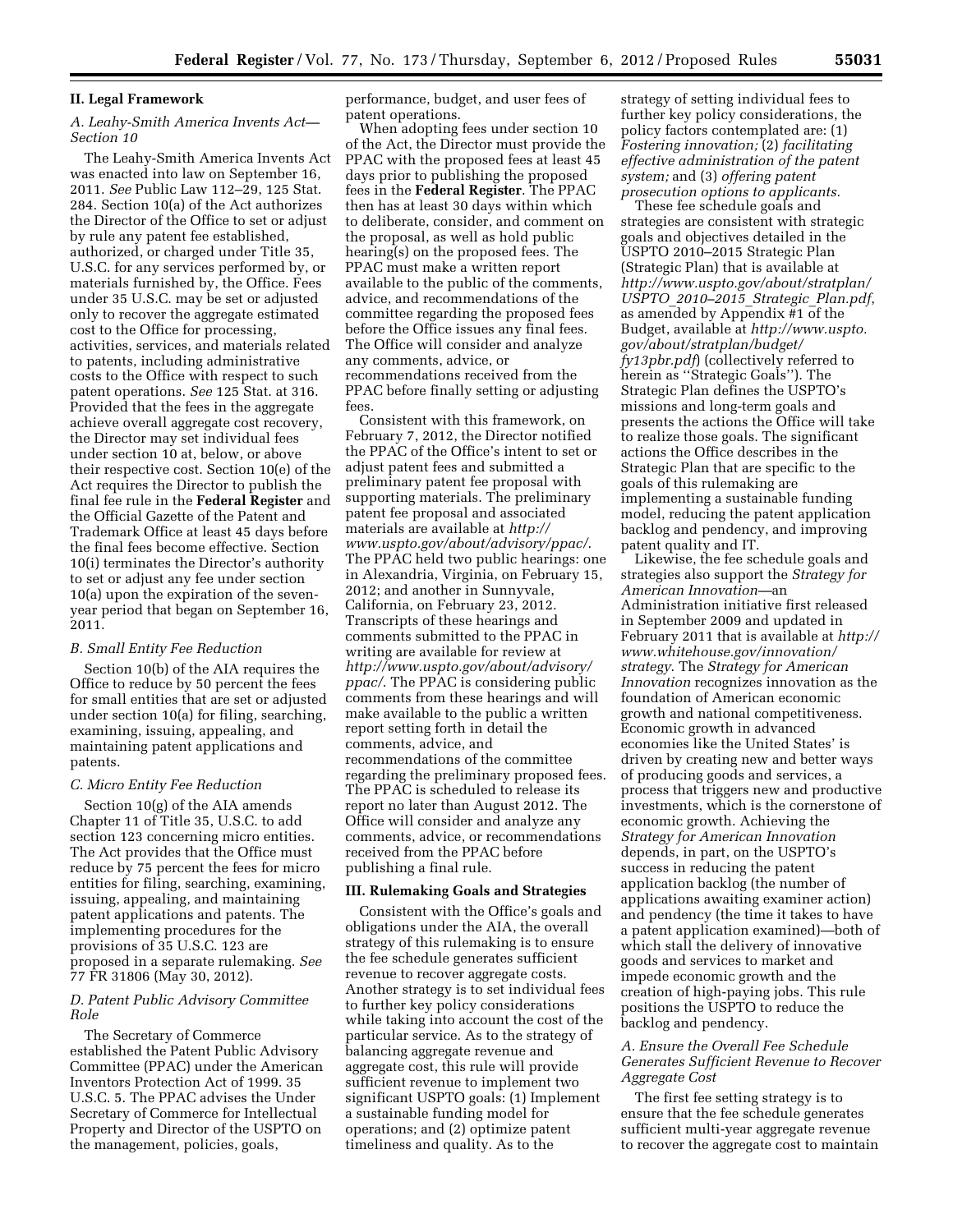USPTO operations and accomplish USPTO strategic goals. Two overriding principles, found in the Strategic Plan, motivate the Office here: (1) Operating within a more sustainable funding model than in the past to avoid disruptions caused by fluctuations in the economy; and (2) accomplishing strategic goals, including the imperatives of reducing the patent application backlog and pendency. Each principle is discussed in greater detail below.

1. Implement a Sustainable Funding Model for Operations

As explained in the Strategic Plan, the Office's objective of implementing a sustainable funding model for operations will facilitate USPTO's longterm operational and financial planning and enable the Office to adapt to changes in the economy and in operational workload.

Since 1982, patent fees that generate most of the patent revenue (e.g., filing, search, examination, issue, and maintenance fees) have been set by statute, and the Office could adjust these fees only to reflect changes in the CPI for All Urban Consumers, as determined by the Secretary of Labor. Because these fees were set by statute, the USPTO could not realign or adjust them to quickly and effectively respond to market demand or changes in processing costs other than for the CPI. Over the years, these constraints led to funding variations and shortfalls. Section 10 of the AIA changed this fee adjustment model and authorizes the USPTO to set or adjust patent fees within the regulatory process so that the Office will be better able to respond to its rapidly growing workload.

The Budget delineates the annual plans and prospective aggregate costs to execute the initiatives in the Strategic Plan. One of these costs is the creation of a three-month patent operating reserve to allow effective management of the U.S. patent system and responsiveness to changes in the economy, unanticipated production workload, and revenue changes, while maintaining operations and effectuating long-term strategies. The Office evaluated the optimal size of the operating reserve by examining specific risk factors. There are two main factors that create a risk of volatility in patent operations—spending levels and revenue streams. After reviewing other organizations' operating reserves, the Office found that a fully fee-funded organization such as the USPTO should maintain a minimum of a three-month operating reserve. The fees proposed here will gradually build the three-

month operating reserve. The USPTO will assess the patent operating reserve balance against its target balance annually and, at least every two years, will evaluate whether the target balance continues to be sufficient to provide the stability in funding needed by the Office. If the proposed fee structure is implemented, then the USPTO anticipates that the three-month patent operating reserve would be achieved in FY 2017.

The proposed fees will provide the USPTO with sufficient aggregate revenue to recover the aggregate cost to operate the Office while improving the patent system. During FY 2013, patent operations will cost \$2.604 billion (including an offset to spending from other income of \$18 million and a deposit in the operating reserve of \$73 million). The proposed fee schedule should generate \$2.604 billion in aggregate revenue to offset these costs. Once the Office transitions to the proposed fee levels, it estimates an additional \$11.8 billion in aggregate revenue will be generated from FY 2014 through FY 2017 to recover the total aggregate cost over the same time period—\$11.2 billion in operating costs and \$0.6 billion in a three-month operating reserve. (*See* Table 3 in *Part IV,* Step 2 of this NPRM.)

Under the new fee structure, as in the past, the Office will continue to regularly review its operating budgets and long-range plans to ensure the USPTO uses patent fees prudently.

#### 2. Optimize Patent Quality and Timeliness

The Office developed the strategic goal of optimizing patent quality and timeliness in response to intellectual property (IP) community feedback, the *Strategy for American Innovation,* and in recognition that a sound, efficient, and effective IP system is essential for technological innovation and for patent holders to reap the benefits of patent protection.

Over the past several years, a steady increase in incoming patent applications and insufficient patent examiner hiring due to multi-year funding shortfalls has led to a large patent application backlog (the number of applications awaiting examiner action) and a long patent application pendency (the time it takes to have a patent application examined). Reducing pendency increases the private value of a patent because the more quickly a patent is granted, the more quickly the holder can commercialize the innovation. Shorter pendency also allows for earlier disclosure of the scope of the patent, which reduces uncertainty for the patentee, potential competitors, and additional innovators regarding patent rights and the validity of the patentees' claims.

To reduce the backlog and pendency, the USPTO must examine significantly more patent applications than it receives each year for the next several years. Bringing the applications in the backlog down to a manageable level, while at the same time keeping pace with the new patent applications expected to be filed each year, will require that the Office collect more aggregate revenue than it estimates that it will collect at existing fee rates. The Office needs this additional revenue to hire additional patent examiners, improve the patent business IT capability and infrastructure, and implement other programs to optimize the timeliness of patent examination. This proposed rulemaking will result in an average first action patent pendency of 10 months in FY 2015, an average total pendency of 20 months in FY 2016, and a reduced patent application backlog and inventory of approximately 350,000 patent applications by FY 2015. This would be a significant improvement over the 22.6 months and 34.1 months for average first action patent pendency and average total pendency, respectively, as of March 2012. Under this proposed rule, the patent application backlog is also expected to decrease significantly from the 644,775 applications in inventory as of March 2012.

In addition to timeliness of patent protection, the quality of application review is critical to ensure the value of an issued patent. Quality issuance of patents provides certainty in the market and allows businesses and innovators to make informed and timely decisions on product and service development. Under the proposed action, the Office will continue to improve patent quality through comprehensive training for new and experienced examiners, an expanded and enhanced ombudsmen program to help resolve questions about applications, improved hiring processes, and guidelines for examiners to address clarity issues in patent applications—all actions intended to place quality at the top of USPTO's priorities. The Office will continue to encourage interviews to help clarify allowable subject matter early in the examination process, and to encourage interviews later in prosecution to resolve outstanding issues. The Office will also continue to reengineer the examination process, and to monitor and measure examination using a comprehensive set of metrics that analyze the quality of the entire process.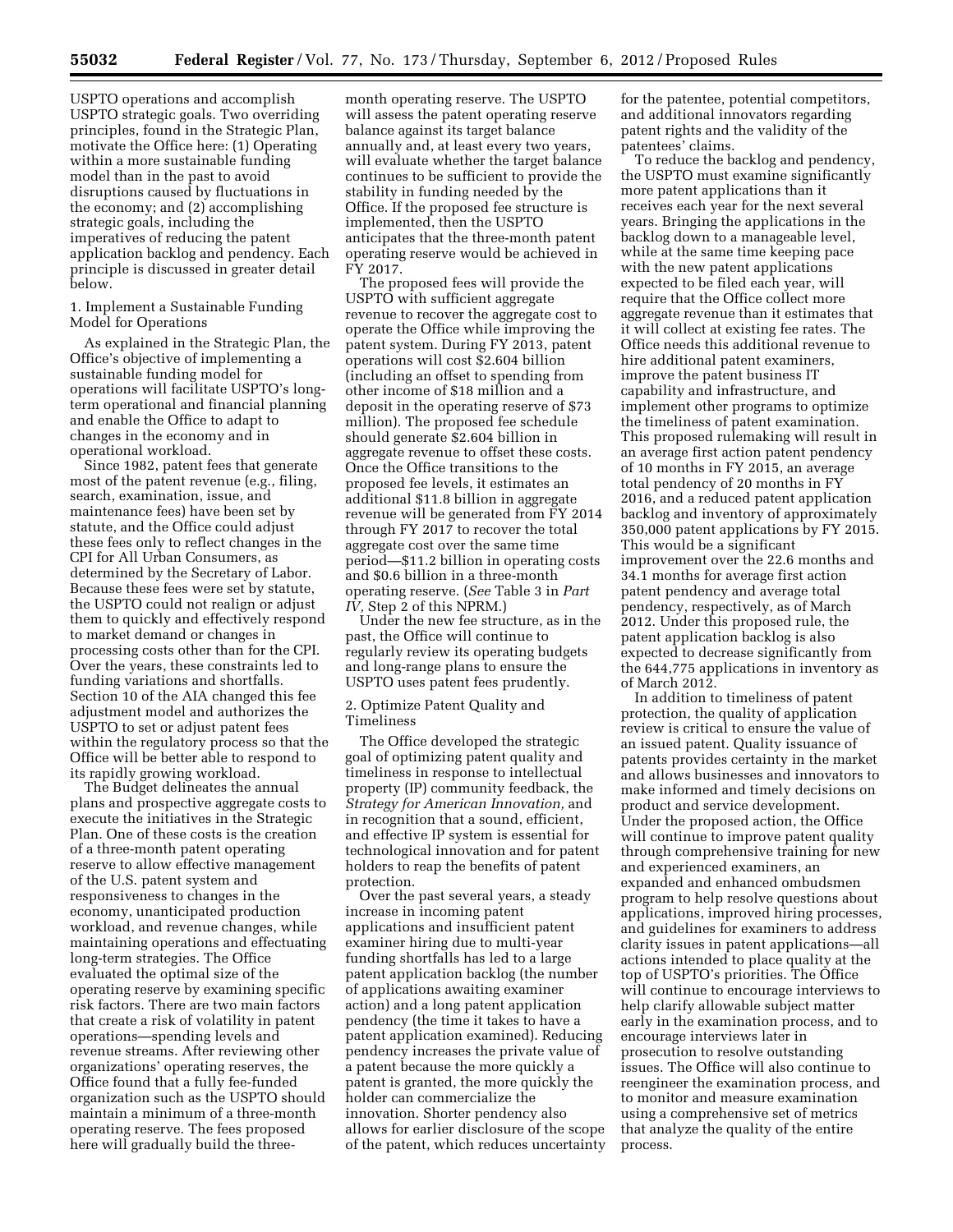In addition to direct improvements to patent quality and timeliness, the USPTO's development and implementation of the patent end-to-end processing system using the revenue generated from the proposed fee structure will also improve the efficiency of the patent system. The IT architecture and systems in place currently are obsolete and difficult to maintain, leaving the USPTO highly vulnerable to disruptions in patent operations. Additionally, the current IT systems require patent employees and external stakeholders to perform laborintensive business processes manually, decreasing the efficiency of the patent system. This proposed rule provides the Office with sufficient revenue to modernize its IT systems so that the majority of applications are submitted, handled, and prosecuted electronically. Improved automation will benefit both the Office and innovation community.

#### *B. Set Individual Fees to Further Key Policy Considerations, While Taking Into Account the Costs of the Particular Service*

The second fee setting strategy is to set individual fees to further key policy considerations, while taking into account the cost of the associated service or activity. The proposed fee schedule recovers the aggregate cost to the Office, while also considering the individual cost of each service provided. This includes consideration that some applicants may use particular services in a much more costly manner than other applicants (e.g., patent applications cost more to process when more claims are filed). The proposed fee schedule considers three key policy factors: (1) *Fostering innovation;* (2) *facilitating effective administration of the patent system;* and (3) *offering patent prosecution options to applicants.* The Office is focusing on these policy factors because each promotes particular aspects of the U.S. patent system. *Fostering innovation* is an important policy factor to ensure that access to the U.S. patent system is without significant barriers to entry and innovation is incentivized by granting inventors certain short-term exclusive rights to stimulate additional inventive activity. *Facilitating effective administration of the patent system* is important to influence efficient patent prosecution, resulting in compact prosecution and reduction in the time it takes to obtain a patent. In addition, the Office recognizes that patent prosecution is not a one-size-fits-all process and therefore, where feasible, the Office endeavors to fulfill its third policy factor of *offering patent* 

*prosecution options to applicants.* Each of these policy factors is discussed in greater detail below.

#### 1. Fostering Innovation

To encourage innovators to take advantage of patent protection, the Office proposes to set basic ''front-end'' fees (e.g., filing, search, and examination) below the actual cost of carrying out these activities. Likewise, consistent with the requirements in the Act, the Office proposes providing fee reductions for small and micro entity innovators to facilitate access to the patent system. Setting front-end and small and micro entity fees below cost requires, however, that other fees be set above cost. To that end, the Office proposes to set basic ''back-end'' fees (e.g., issue and maintenance) in excess of costs to recoup revenue not collected by front-end and small and micro entity fees. Charging higher back-end fees also fosters innovation and benefits the overall patent system when patent owners more closely assess the expected value of an existing patent over its life, and determine whether to pay maintenance fees to keep the patent in force. Expiration of a patent makes the subject matter of the patent available in the public domain for subsequent commercialization. Determining the appropriate balance between front-end and back-end fees is a critical component of aligning the Office's costs and revenues.

2. Facilitating Effective Administration of the Patent System

The proposed fee structure helps facilitate effective administration of the patent system by encouraging applicants or patent holders to engage in certain activities that facilitate an effective patent system. In particular, setting fees at the particular levels proposed here will: (1) Encourage the submission of applications or other actions that enable examiners to provide prompt, quality interim and final decisions; (2) encourage the prompt conclusion of prosecution of an application, which results in pendency reduction, faster dissemination of information, and certainty in patented inventions; and (3) help recover the additional costs imposed by some applicants' more intensive use of certain services that strain the patent system.

3. Offering Patent Prosecution Options to Applicants

The proposed fee schedule also provides applicants with flexible and cost-effective options for seeking patent protection. For example, in September 2011, the Office implemented

prioritized examination for utility and plant applications, as specified in provisions of section 11(h) of the Act, to offer applicants the choice of a fast track examination for an additional fee. (*See*  Changes To Implement the Prioritized Examination Track (Track I) of the Enhanced Examination Timing Control Procedures, 76 FR 6369 (Feb. 4, 2011)). In this proposed rule, the Office proposes multipart and staged fees for requests for continued examination (RCE) and appeals. The Office proposes to set the RCE fee in two parts. The first RCE fee would be set below cost to facilitate access to the service and in recognition that most applicants using RCEs only require one per application. The fee for the second and subsequent requests would be set at cost recovery as an option for those who require multiple RCEs. Likewise, the staging of appeal fees allows applicants to pay less in situations when an application is either allowed or reopened before being forwarded to the Board of Patent Appeals and Interferences (BPAI) (to become the Patent Trial and Appeal Board (PTAB) on September 16, 2012). This *patent prosecution option* allows applicants to make critical decisions at multiple points in the patent prosecution process.

Summary of Rationale and Purpose of the Proposed Rulemaking

The patent fee schedule proposed here will produce aggregate revenues to recover the aggregate costs of the USPTO, including for its management of strategic goals, objectives, and initiatives in FY 2013 and beyond. Using the two Strategic Plan goals (implementing a sustainable funding model for operations and optimizing patent quality and timeliness) as a foundation, the proposed rule would provide sufficient aggregate revenue to recover the aggregate cost of patent operations, including implementing a sustainable funding model, reducing the current patent application backlog, decreasing patent pendency, improving patent quality, and upgrading the patent business IT capability and infrastructure. Additionally, in this rule, the Office considers each individual fee by evaluating its historical cost and considering the policy factors of *fostering innovation, facilitating the effective administration of the patent system,* and *offering patent prosecution options to applicants.* 

#### **IV. Fee Setting Methodology**

There are three primary steps involved in developing the proposed fees: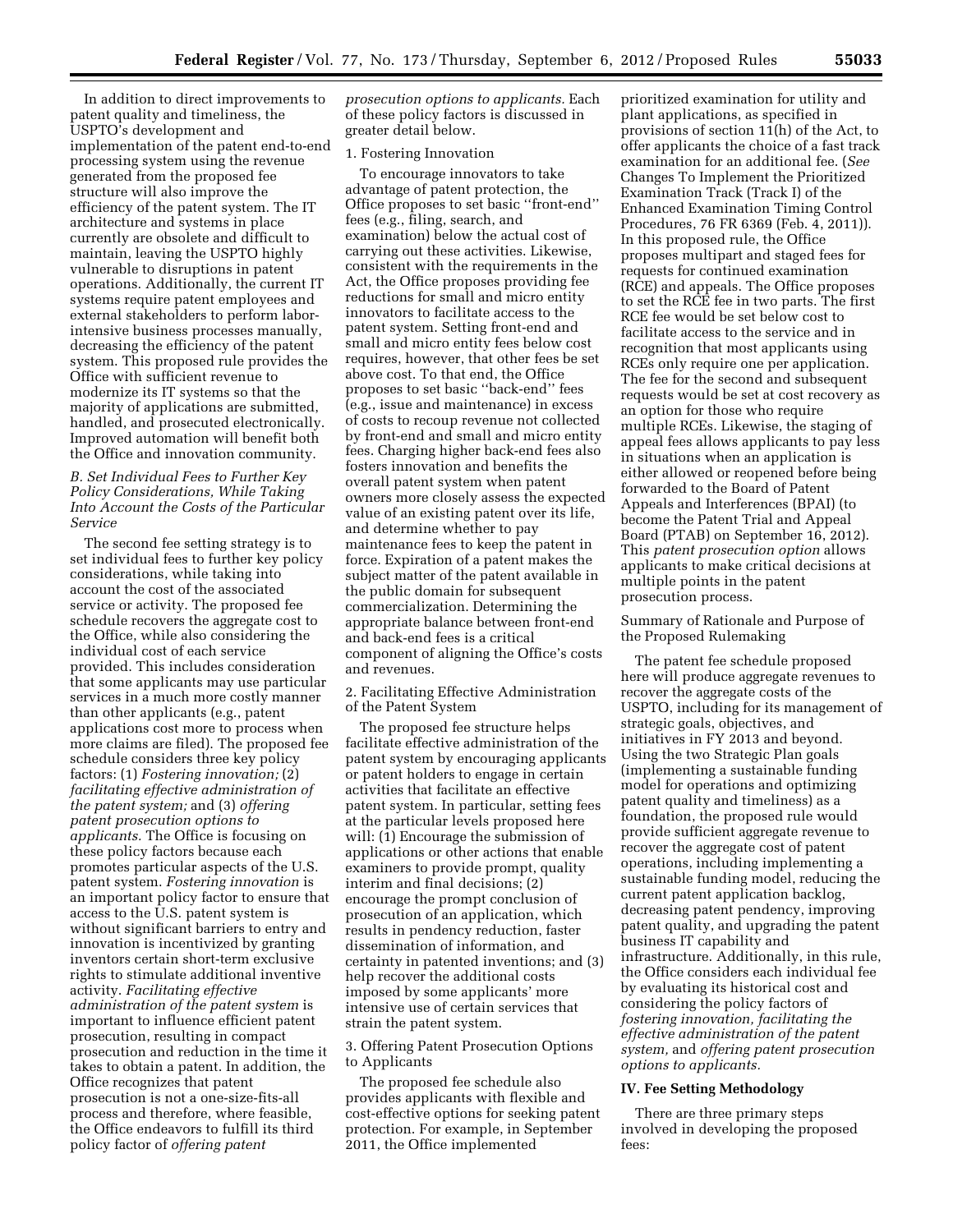Step 1: Determine the prospective aggregate costs of patent operations over the five-year period, including the cost of implementing new initiatives to achieve strategic goals and objectives.

Step 2: Calculate the prospective revenue streams derived from the individual fee amounts (from Step 3) that will collectively recover the prospective aggregate cost over the fiveyear period.

Step 3: Set or adjust individual fee amounts to collectively (through executing Step 2) recover projected aggregate cost over the five-year period, while furthering key policy considerations.

These three steps are iterative and interrelated. Following is a description of how the USPTO carries out these three steps.

#### *Step 1: Determine Prospective Aggregate Costs*

Calculating aggregate costs is accomplished primarily through the routine USPTO budget formulation process. The Budget is a five-year plan (that the Office prepares annually) for carrying out base programs and implementing the strategic goals and objectives. The first activity performed to determine prospective aggregate cost is to project the level of demand for patent products and services. Demand for products and services depends on many factors, including domestic and global economic activity. The USPTO also takes into account overseas patenting activities, policies and legislation, and known process efficiencies. Because examination costs are 70 percent of the total patent operating cost, a primary production workload driver is the number of patent application filings (i.e., incoming work to the Office). The Office looks at indicators such as the expected growth in Real Gross Domestic Product (RGDP), the leading indicator to incoming patent

applications, to estimate prospective workload. RGDP is reported by the Bureau of Economic Analysis (*[www.bea.gov](http://www.bea.gov)*), and is forecasted each February by the Office of Management and Budget (OMB) (*[www.omb.gov](http://www.omb.gov)*) in the Economic and Budget Analyses section of the Analytical Perspectives, and each January by the Congressional Budget Office (CBO) (*[www.cbo.gov](http://www.cbo.gov)*) in the Budget and Economic Outlook. A description of the Office's methodology for using RGDP can be found at pages 36 and 37 of the Budget. The expected change in the required production workload must then be compared to the current examination production capacity to determine any required staffing and operating cost (e.g., salaries, workload processing contracts, and printing) adjustments. The Office uses a patent pendency model that estimates patent production output based on actual historical data and input assumptions, such as incoming patent applications and overtime hours. An overview of the model, including a description of inputs, outputs, key data relationships, and a simulation tool is available at *[http://www.uspto.gov/](http://www.uspto.gov/patents/stats/patent_pend_model.jsp) [patents/stats/patent](http://www.uspto.gov/patents/stats/patent_pend_model.jsp)*\_*pend*\_*model.jsp.* 

The second activity is to calculate the aggregate costs to execute the requirements. In developing its Budget, the Office first looks at the cost of status quo operations (the base requirements). The base requirements are adjusted for anticipated pay raises and inflationary increases for the periods FY 2013–FY 2017 (detailed calculations and assumptions for this adjustment to base are available in Exhibit 8 and Exhibit 9 of the Budget). The Office then estimates the prospective cost for expected changes in production workload and new initiatives over the same period of time (refer to ''Program Changes by Sub-Activity'' sections of the Budget). The Office reduces cost estimates for completed initiatives and

known cost savings expected over the same five-year horizon (*see* page 9 of the Budget). Finally, the Office estimates its three-month target operating reserve level based on this aggregate cost calculation for year to determine if operating reserve adjustments are necessary.

The Budget identifies that during FY 2013, patent operations will cost \$2.549 billion (*see* page 31 of the Budget), including \$1.733 billion for patent examination activities; \$362 million for IT systems, support, and infrastructure contributing to patent operations; \$61 million for activities related to patent appeals and the new AIA *inter partes*  dispute actions; \$30 million for activities related to IP protection, policy, and enforcement; and \$363 million for general support costs necessary for patent operations (e.g., rent, utilities, legal, financial, human resources, and other administrative services). In addition, the Office estimates collecting \$18 million in other income associated with reimbursable agreements (offsets to spending) and depositing \$73 million during FY 2013 toward the cost of building the patent operating reserve to sustain operations. The operating reserve estimate in this NPRM is different than the estimate included in the Budget. The estimate included in the Budget is consistent with the estimate included in the initial proposal to PPAC on February 7, 2012, and has been reduced in this NPRM in response to public feedback provided to the PPAC. A detailed description of the operating requirements and related aggregate cost is located in the Budget. Table 2 below provides key underlying production workload projections and assumptions from the Budget used to calculate aggregate cost. Table 3 presents the total budgetary requirements (prospective aggregate cost) for FY 2013 through FY 2017.

#### TABLE 2—PATENT PRODUCTION WORKLOAD PROJECTIONS—FY 2013–FY 2017

| Utility, plant, and reissue (UPR) | FY 2013 | FY 2014 | FY 2015 | FY 2016 | FY 2017 |
|-----------------------------------|---------|---------|---------|---------|---------|
|                                   | 565.300 | 599.200 | 632.200 | 666.900 | 700,300 |
|                                   | $6.0\%$ | 6.0%    | 5.5%    | 5.5%    | 5.0%    |
|                                   | 620.600 | 671.900 | 694.200 | 645.200 | 656.200 |
|                                   | 529.100 | 421.600 | 329.500 | 328,400 | 358,000 |
|                                   | 8.700   | 8.600   | 8.300   | 8.300   | 8.200   |
|                                   |         |         |         |         |         |
|                                   | 16.9    | 15.9    | 10.1    | 9.4     | 9.4     |
|                                   | 30.1    | 24.6    | 22.9    | 18.3    | 18.1    |

\* In this table, the patent application filing data includes requests for continued examination (RCEs).

\*\* In this table, demand for patent examination services, which is used to calculate aggregate cost in the FY 2013 President's Budget, is not adjusted for price elasticity.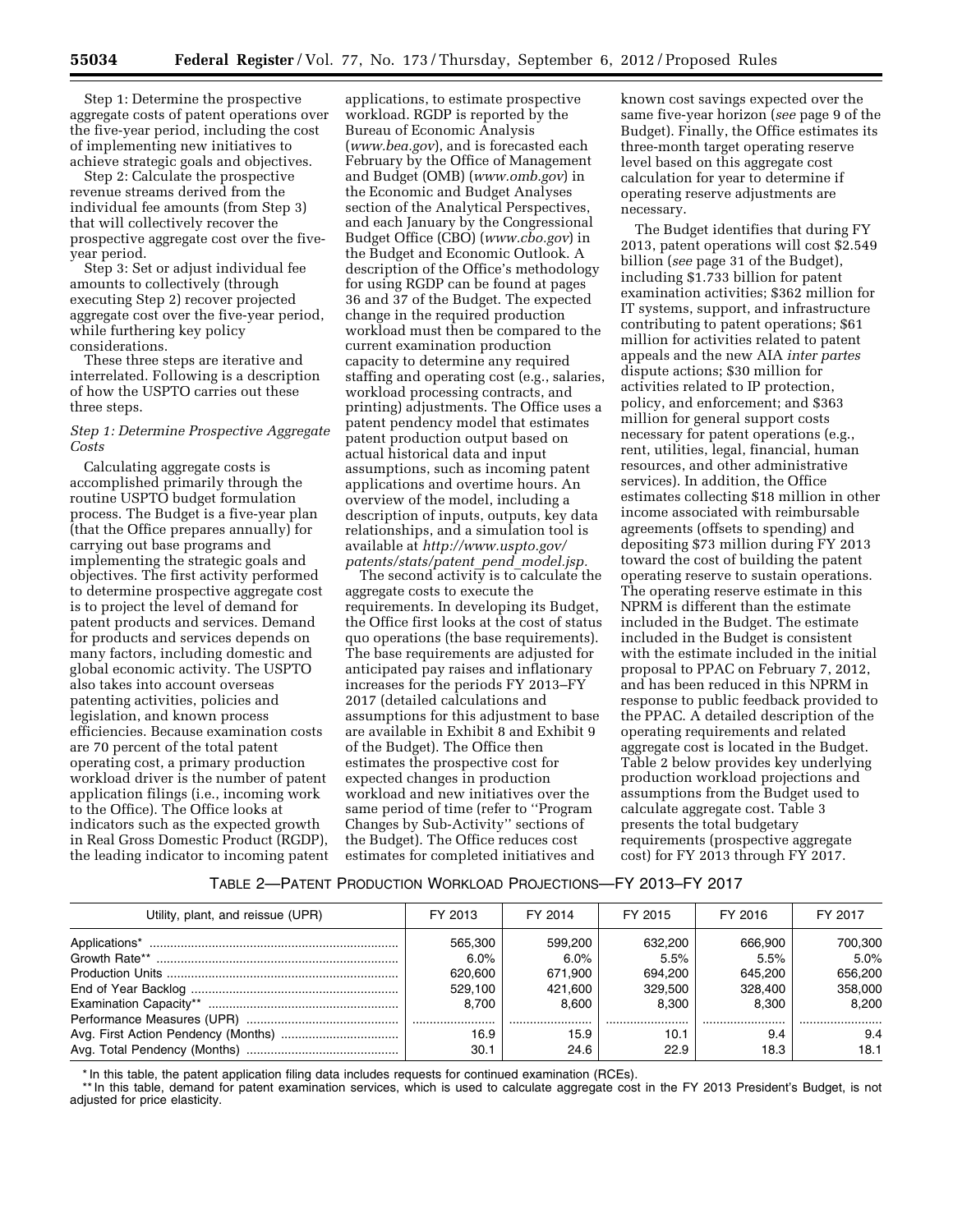|                                             | (Dollars in millions) |         |         |         |         |         |
|---------------------------------------------|-----------------------|---------|---------|---------|---------|---------|
|                                             | FY 2012               | FY 2013 | FY 2014 | FY 2015 | FY 2016 | FY 2017 |
| Aggregate Cost Estimate                     |                       |         |         |         |         |         |
| Planned Operating Requirements              |                       | \$2,549 | \$2.702 | \$2,809 | \$2,846 | \$2,945 |
| Less Other Income <sup>*</sup>              |                       | (18)    | (18)    | (18)    | (18)    | (18)    |
| Net Operating Requirements                  |                       | 2,531   | 2,684   | 2.791   | 2,828   | 2,927   |
| Planned Deposit in Operating Reserve        |                       | 73      | 200     | 143     | 125     | 95      |
| Total Aggregate Cost Estimate               |                       | 2.604   | 2.884   | 2,934   | 2.953   | 3.022   |
| Aggregate Revenue Estimate**                |                       | 2.604   | 2.884   | 2.934   | 2.953   | 3.022   |
| <b>Cumulative Operating Reserve Balance</b> |                       |         |         |         |         |         |
|                                             |                       | 637     | 676     | 702     | 712     | 736     |
| Operating Reserve Ending Balance            | \$121                 | 194     | 394     | 537     | 662     | 757     |
| Over/(Under) Target Balance                 |                       | (443)   | (282)   | (165)   | (50)    | 21      |

\* The Office collects other income associated with reimbursable agreements (offsets to spending) and recoveries of funds obligated in prior years in the amount of approximately \$18 million each year.

The proposed fee schedule will generate less revenue compared to the FY 2013 President's Budget in an effort to slow the growth of the operating reserve over the next five years.

#### *Step 2: Calculate Prospective Aggregate Revenue*

As described in ''*Step 1,''* the USPTO's FY 2013 requirements-based budget includes the aggregate prospective cost of planned production, new initiatives, and an operating reserve required for the Office to realize its strategic goals and objectives for the next five years. The aggregate prospective cost becomes the target aggregate revenue level that the new fee schedule must generate in a given year and over the five-year planning horizon. To calculate the aggregate revenue estimates, the Office first analyzes relevant factors and indicators to calculate or determine prospective fee workload (e.g., number of applications and requests for services and products), growth, and resulting fee workload volumes (quantities) for the five-year planning horizon. Economic activity is an important consideration when developing workload and revenue forecasts for the USPTO's products and services because economic conditions affect patenting activity, as most recently exhibited in the recession of 2009 when incoming workloads and renewal rates declined.

The Office considers economic activity when developing fee workloads and aggregate revenue forecasts for its products and services. Major economic indicators include the overall condition of the U.S. and global economies, spending on research and development activities, and investments that lead to the commercialization of new products and services. The most relevant economic indicator that the Office uses is the RGDP, which is the broadest measure of economic activity and is anticipated to grow approximately three percent for FY 2013 based on OMB and CBO estimates.

These indicators correlate with patent application filings, which are a key driver of patent fees. Economic indicators also provide insight into market conditions and the management of IP portfolios, which influence application processing requests and post-issuance decisions to maintain patent protection. When developing fee workload forecasts, the Office considers other influential factors including overseas activity, policies and legislation, process efficiencies, and anticipated applicant behavior.

Anticipated applicant behavior in response to fee changes is measured using an economic principle known as elasticity, which for the purpose of this action means how sensitive applicants and patentees are to fee amounts or price changes. If elasticity is low enough (i.e., demand is *inelastic*), when fees increase, patent activities will decrease only slightly in response thereto, and overall revenues will still increase. Conversely, if elasticity is high enough (i.e., demand is *elastic*), when fees increase, patenting activities will decrease significantly enough in response thereto such that overall revenues will decrease. When developing fee forecasts, the Office accounts for how applicant behavior will change at different fee amounts projected for the various patent services. Additional detail about the Office's elasticity estimates is available in ''*USPTO Section 10 Fee Setting— Description of Elasticity Estimates,''* at *[http://www.uspto.gov/](http://www.uspto.gov/aia_implementation/fees.jsp)  aia*\_*[implementation/fees.jsp.](http://www.uspto.gov/aia_implementation/fees.jsp)* Some of the information on which the Office based its elasticity estimates are copyrighted materials and are available for inspection at the USPTO.

Micro Entity Applicants

The introduction of a new class of applicants, called micro entities, requires a change to aggregate revenue estimations, and the Office has refined its workload and fee collection estimates to include this new applicant class. *See* 35 U.S.C. 123; *see* also Changes to Implement Micro Entity Status for Paying Patent Fees, 77 FR 31806 (May 30, 2012) . 35 U.S.C. 123, which sets forth how an applicant can claim the micro entity discount, provides two bases under which an applicant may establish micro entity status.

First, section 123(a) provides that the term ''micro entity'' means an applicant who makes a certification that the applicant: (1) Qualifies as a small entity as defined in 37 CFR 1.27; (2) has not been named as an inventor on more than four previously filed patent applications, other than applications filed in another country, provisional applications under 35 U.S.C. 111(b), or international applications for which the basic national fee under 35 U.S.C. 41(a) was not paid; (3) did not, in the calendar year preceding the calendar year in which the applicable fee is being paid, have a gross income exceeding three times the median household income for that preceding calendar year; and (4) has not assigned, granted, or conveyed, and is not under an obligation by contract or law to assign, grant, or convey, a license or other ownership interest in the application concerned to an entity that had a gross income exceeding the income limit described in (3).

Second, 35 U.S.C. 123(d) provides that a micro entity shall also include an applicant who certifies that: (1) The applicant's employer, from which the applicant obtains the majority of the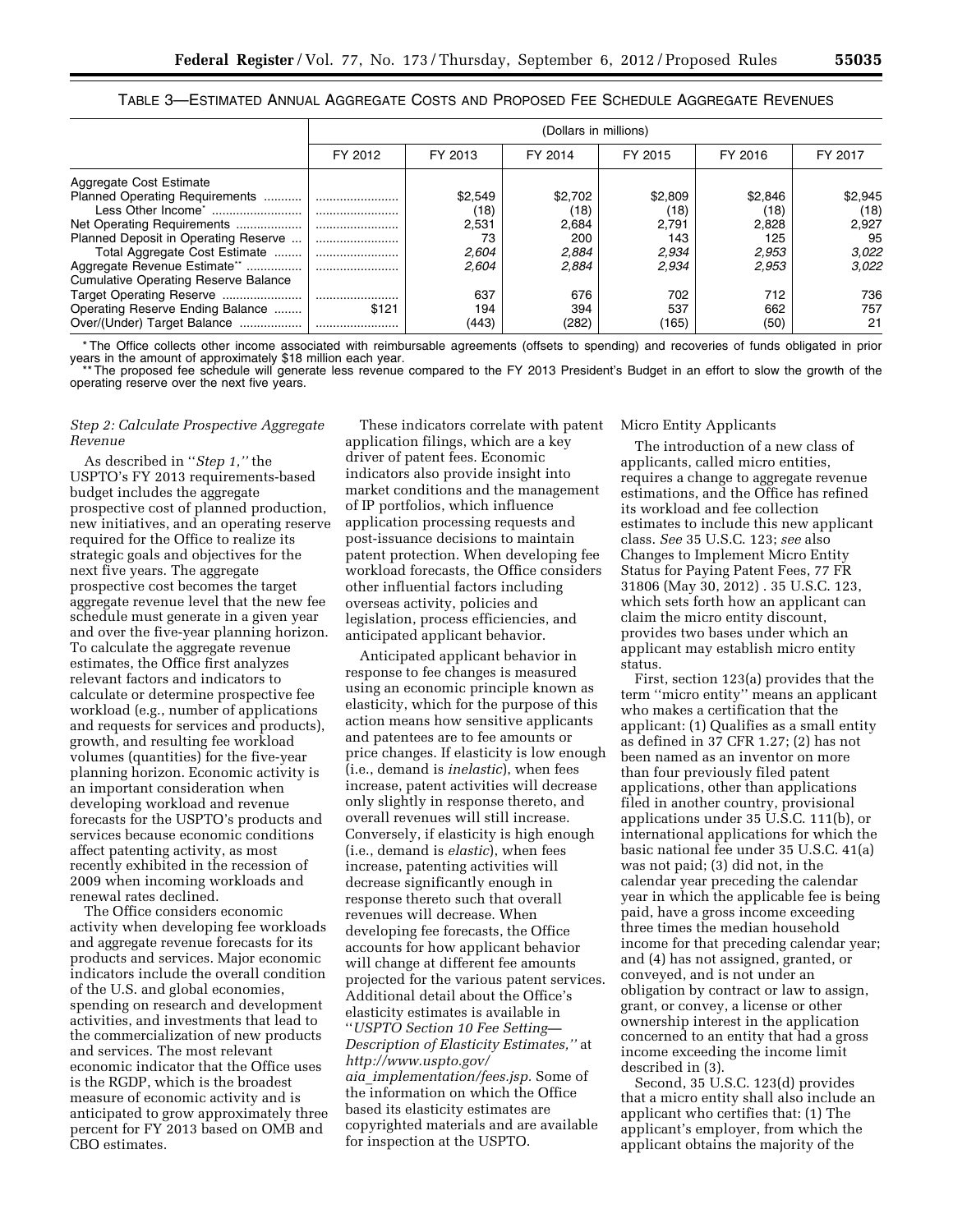applicant's income, is an institution of higher education as defined in section 101(a) of the Higher Education Act of 1965 (20 U.S.C. 1001(a)); or (2) the applicant has assigned, granted, conveyed, or is under an obligation by contract or law, to assign, grant, or convey, a license or other ownership interest in the particular applications to such an institution of higher education.

The Office estimates that when micro entity discounts on patent fees are available, 31 percent of small entity applications will be micro entity applications, under the criteria set forth in section 123(a) and (d). In making this estimate, the Office considered several factors, including historical data on patents granted. The Office began with patent grant data, because the best available biographic data on applicant type (e.g., independent inventor and domestic universities) comes from patent grant data in the Office's database.

The Office first estimated the number of individuals who were granted patents in FY 2011. There were 221,350 utility patents granted in FY 2011 as reported in the *FY 2011 USPTO Performance and Accountability Report* (*PAR*). The *PAR*  is available for review at *[http://](http://www.uspto.gov/about/stratplan/ar/2011/index.jsp)  [www.uspto.gov/about/stratplan/ar/](http://www.uspto.gov/about/stratplan/ar/2011/index.jsp) [2011/index.jsp.](http://www.uspto.gov/about/stratplan/ar/2011/index.jsp)* The Office's Patent Technology Monitoring Team (PTMT) provides data showing the split between domestic and foreign patent grants. (It should be noted that PTMT's data is based on the calendar year not the fiscal year.) PTMT's data is available at *[http://www.uspto.gov/web/offices/ac/](http://www.uspto.gov/web/offices/ac/ido/oeip/taf/all_tech.htm#PartA1_1b) ido/oeip/taf/all*\_*[tech.htm#PartA1](http://www.uspto.gov/web/offices/ac/ido/oeip/taf/all_tech.htm#PartA1_1b)*\_*1b.*  From this data, the Office found that 5.0 percent of utility patents granted in FY 2011 were granted to individuals in the U.S. and 1.9 percent were granted to individuals from other countries, where the individuals were not listed in the USPTO database as associated with a company. These individuals would likely meet the criteria under section 123(a)(1) (small entity status). Using this information, the Office estimates that individuals in the U.S. received 11,068 utility patents (221,350 times 5.0 percent) in FY 2011, and that individuals from other countries received 4,206 utility patents (221,350 times 1.9 percent). In total, the Office estimates that 15,274 (11,068 plus 4,206) patents were granted to individuals in FY 2011.

Concerning the application threshold in 35 U.S.C. 123(a)(2), the Office's Patent Application Locating and Monitoring (PALM) database reports that 62 percent of both foreign and domestic small entity applicants filed fewer than 5 applications in FY 2009.

As stated above, an estimated 15,274 patent grants were to individuals both domestic (11,068) and foreign (4,206). Using this information, the Office estimates that 6,862 (11,068 times 62 percent) patents will be granted to domestic applicants who meet the thresholds for micro entity status set forth in sections 123(a)(1) and 123(a)(2), while 2,608 (4,206 times 62 percent) patents will be granted to foreign applicants who meet the same thresholds.

Concerning the income threshold in 35 U.S.C. 123(a)(3), the median household income for calendar year (CY) 2010 (the year most recently reported by the Bureau of the Census) was \$49,445. *See Income, Poverty, and Health Insurance Coverage in the United States: 2010,* at 5 and 33 (Table A–1) (Sept. 2011) *available at [http://](http://www.census.gov/prod/2011pubs/p60-239.pdf)  [www.census.gov/prod/2011pubs/p60–](http://www.census.gov/prod/2011pubs/p60-239.pdf)  [239.pdf.](http://www.census.gov/prod/2011pubs/p60-239.pdf)* (The Office will indicate conspicuously on its Web site the median household income reported by the Bureau of the Census and the income level that is three times the median household income for the calendar year most recently reported.) Thus, the income level specified in 35 U.S.C. 1.29(a)(3) and (a)(4) (three times the median household income) is \$148,335.

The Internal Revenue Service (IRS) records show that in 2009 about 97 percent of individuals (as proxied by the total number of IRS form filings) reported adjusted gross income of less than \$200,000, and about 87 percent of individuals reported adjusted gross income of less than \$100,000. *See* Table 1.1 at: *[http://www.irs.gov/taxstats/](http://www.irs.gov/taxstats/inditaxstats/article/0,,id=96981,00.html)  [indtaxstats/article/0,,id=96981,00.html.](http://www.irs.gov/taxstats/inditaxstats/article/0,,id=96981,00.html)*  Using this information, the Office estimates that 6,656 (6,862 times 97 percent) of patents granted to individuals from the U.S. will be for individuals under the gross income threshold of the micro entity definition (\$148,335 for CY 2010). The Office uses 97 percent as the best available estimate of the maximum number of individuals who satisfy the income limit. Median household income and gross income levels are not readily available for the country of origin for all foreign individuals. Therefore, the Office conservatively estimates that all foreign individuals will qualify for micro entity fee reductions, and income should not limit their eligibility. Using the best available data, as presented above, the Office estimates that the total number of individuals who meet the thresholds set forth in 123(a)(1), (a)(2), and (a)(3) is 9,264 (6,656 from the U.S. and 2,608 foreign).

The 9,264 figure represents a reasonable approximation of the number of patents granted annually to persons who would qualify as micro entities under section 123(a). There is no data available to indicate how many persons would be excluded under section 123(a)(4). However, the Office's approach with the other components of section 123(a) is sufficiently conservative to mitigate the risks of not capturing this population. Likewise, while a small company could qualify as a micro entity under section 123(a), the above calculation of individuals represents a reasonable overall approximation because the estimate of affected individuals is sufficiently conservative.

Turning to 35 U.S.C. 123(d), the most recent data available on university patent grants is from CY 2008. Reviewing the data from CY 2001–CY 2008, the Office estimates that domestic universities account for approximately 1.9 percent of all patent grants. The Office is using this figure as a reasonable approximation for the number of micro entity applicants expected under section 123(d), which covers applicants who are employed by universities or who have assigned their invention to a university. Applying this information to FY 2011, the Office estimates that universities received 4,206 (221,350 times 1.9 percent) of the patents granted in FY 2011. The data on university patent grants is available at: *[http://www.uspto.gov/web/offices/ac/](http://www.uspto.gov/web/offices/ac/ido/oeip/taf/univ/asgn/table_1_2008.htm)  [ido/oeip/taf/univ/asgn/](http://www.uspto.gov/web/offices/ac/ido/oeip/taf/univ/asgn/table_1_2008.htm) table*\_*1*\_*[2008.htm.](http://www.uspto.gov/web/offices/ac/ido/oeip/taf/univ/asgn/table_1_2008.htm)* 

To combine 123(a) and 123(d), the Office adds the estimated number of patents granted that could meet the micro entity definition for individuals (9,264) and for university employees (4,206) to obtain a total of 13,470 patent grants. The Office divides 13,470 micro entity patents by the 43,827 small entity patents in FY 2011 (per the Office's PALM database) to calculate that approximately 31 percent of small entity patents will be micro entity patents. The Office expects a uniform distribution of micro entities across all application types. No data exists to suggest otherwise. Likewise, the Office applies the 31 percent estimate to both filings and grants because it expects a uniform distribution of micro entities among both applicants and patentees, and no data exists to suggest otherwise. Thus, the Office estimates that 31 percent of all small entity applicants will qualify as micro entity applicants.

In recent years, small entity applicants made up approximately 25 percent of utility filings and 20 percent of utility patent grants (per the PALM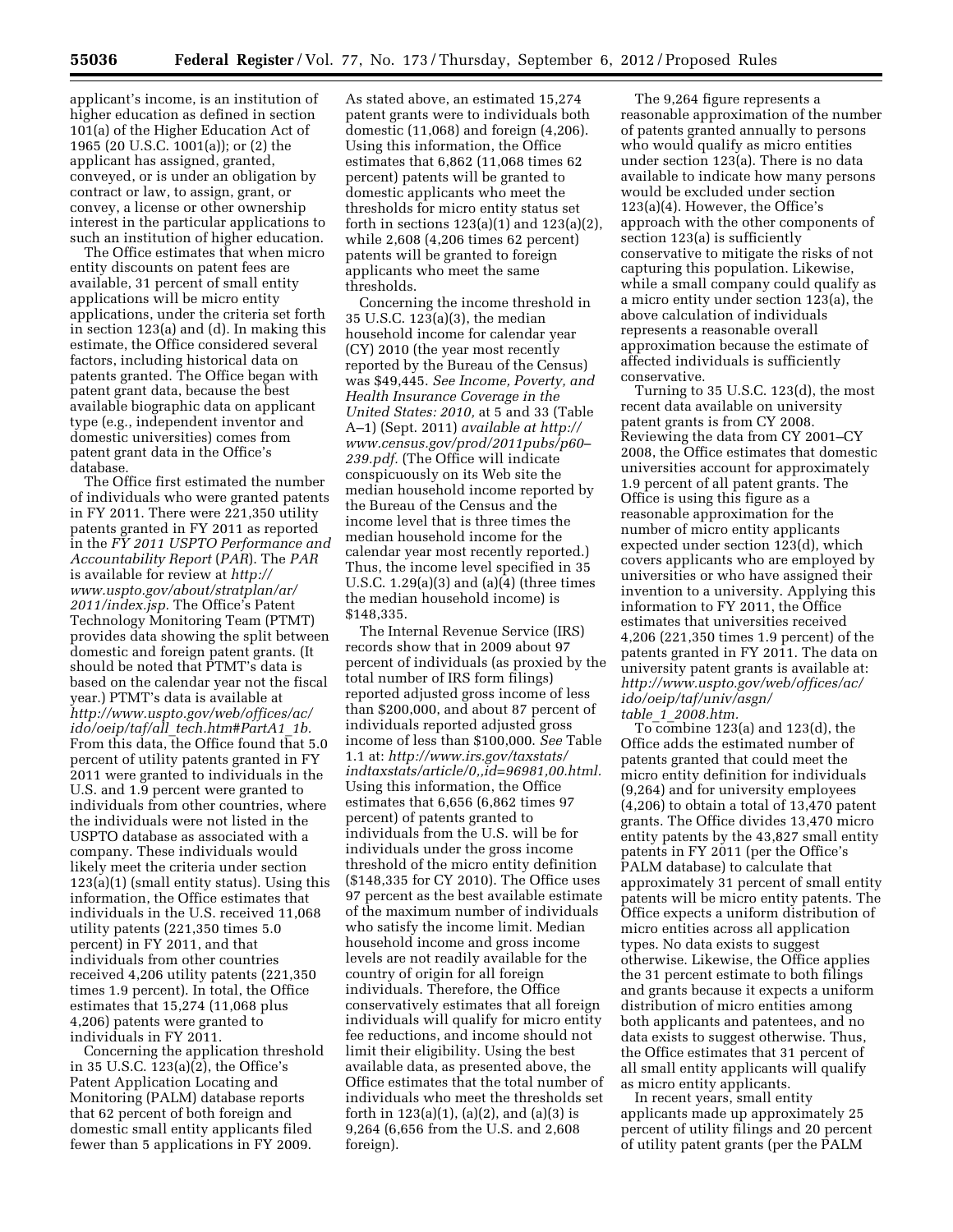database). Given that utility filings are the largest category of application types, for forecasting purposes, the Office uses utility filing data as representative of the universe of patent application filings. Applying the 31 percent estimate for the number of micro entities, the Office estimates that micro entities will account for 7.8 percent (25 percent times 31 percent) of all filings, and 6.2 percent (20 percent times 31 percent) of all grants.

#### Aggregate Revenue Estimate Ranges

To calculate aggregate revenue, the USPTO prepares a high-to-low range of fee collection estimates that includes a  $+/- 5$  outer bounds to account for: the inherent uncertainty, sensitivity, and volatility of predicting fluctuations in the economy and market environment; interpreting policy and process efficiencies; and developing fee workload and fee collection estimates from assumptions. The Office used 5 percent because historically the Office's actual revenue collections have typically been within 5 percent of the projected revenue. Additional detail about the Office's aggregate revenue, including projected workloads by fee, is available in ''*USPTO Section 10 Fee Setting—Aggregate Revenue Estimates Alternative 1: Proposed Alternative—Set and Adjust Section 10 Fees''* available at *[http://www.uspto.gov/](http://www.uspto.gov/aia_implementation/fees.jsp)  aia*\_*[implementation/fees.jsp.](http://www.uspto.gov/aia_implementation/fees.jsp)* 

#### Summary

Patent fees are collected for patent related services and products at different points in time within the patent application examination process and over the life of the pending patent application and granted patent. Approximately half of all patent fee collections are from issue and maintenance fees, which subsidize filing, search, and examination activities. Changes in application filing levels immediately impact current year fee collections, because fewer patent application filings means the Office collects fewer fees to devote to production-related costs, such as additional examining staff and overtime. The resulting reduction in production activities creates an out-year revenue impact because less production output in one year results in fewer issue and maintenance fee payments in future years.

The USPTO's five-year estimated aggregate patent fee revenue (*see*  ''Aggregate Revenue Estimate'' in Table 3) is based on the number of patent applications it expects to receive for a given fiscal year, work it expects to process in a given fiscal year (an

indicator for workload of patent issue fees), expected examination and process requests for the fiscal year, and the expected number of post-issuance decisions to maintain patent protection over that same fiscal year. Within the iterative process for estimating aggregate revenue, the Office adjusts individual fees up or down based on cost and policy decisions (*see Step 3: Set Specific Fee Amounts*), estimates the effective dates of new fee rates, and then multiplies the resulting fees by appropriate workload volumes to calculate a revenue estimate for each fee. To calculate the aggregate revenue, the Office assumes that all new fee rates, except for changes to sections 1.18(a) through (d) (patent issue and publication fees) and 1.21(h)(1) and 1.21(h)(2) (recording patent assignments), would be effective March 1, 2013. Fee changes for sections 1.18(a) through (d) (patent issue and publication fees) and 1.21(h)(1) and 1.21(h)(2) (recording patent assignments) are assumed to become effective on January 1, 2014. Using these figures, the USPTO sums the individual fee revenue estimates, and the result is a total aggregate revenue estimate for a given year (*see* Table 3).

#### *Step 3: Set Specific Fee Amounts*

Once the Office finalizes the annual requirements and aggregate prospective costs for a given year during the budget formulation process, the Office sets specific fee amounts that, together, will derive the aggregate revenue required to recover the estimated aggregate prospective costs during that time frame. Calculating individual fees is an iterative process that encompasses many variables. One variable that USPTO considers to inform fee setting is the historical cost estimates associated with individual fees. The Office's Activity-Based Information (ABI) provides historical cost for an organization's activities and outputs by individual fee using the activity-based costing (ABC) methodology. ABC is commonly used for fee setting throughout the Federal Government. Additional information about the methodology, including the cost components related to respective fees, is available at *[http://](http://www.uspto.gov/aia_implementation/fees.jsp#heading-1) [www.uspto.gov/aia](http://www.uspto.gov/aia_implementation/fees.jsp#heading-1)*\_*implementation/ [fees.jsp#heading-1](http://www.uspto.gov/aia_implementation/fees.jsp#heading-1)* in the document titled ''*USPTO Section 10 Fee Setting— Activity-Based Information and Costing Methodology.''* The USPTO provides data for FY 2009–FY 2011 because the Office finds that reviewing the trend of ABI historical cost information is the most useful way to inform fee setting. The underlying ABI data are available for public inspection at the USPTO.

When the Office implements a new process or service, historical ABI data is typically not available. However, the Office will use the historical cost of a similar process or procedure as a starting point to calculate the cost of a new activity or service. For example, as described in the proposed rulemaking, Changes to Implement the Supplemental Examination Provisions of the Leahy-Smith America Invents Act, 77 FR 3666 (Jan. 25, 2012), the Office used the ABI historical cost for *ex parte* reexamination procedures as a starting point for calculating the prospective cost to implement the new supplemental examination procedures.

In other cases, ABI historical cost information related to similar processes are not available, and the Office estimates cost by calculating the resources necessary to execute the new process. To do so, the Office estimates the amount of time (in hours) and necessary skill level to complete an activity. The USPTO then multiplies the estimated amount of time by the hourly wage(s) of the persons required at each skill level and adds the administrative and indirect cost rates (derived from ABI historical cost data) to this base cost estimate to calculate the full cost of the activity. One-time costs, such as IT, training, or facilities, are added to the full cost estimate to obtain the total cost of providing the new process or service. Lastly, the USPTO applies a rate of inflation to estimate the prospective unit cost. For example, the Office used this methodology to calculate the costs associated with the new *inter partes* and post grant review processes. (*See* 77 FR 6879, (Feb. 9, 2012).

This cost data serves as a point of reference for setting individual fee amounts. The USPTO also uses various policy factors discussed in the Rulemaking Goals and Strategies section of this NPRM to inform fee setting. Fees are set to allow the Office to recover its aggregate costs, while furthering key policy considerations. The following section describes the rationale for setting fee rates at specific amounts.

#### **V. Individual Fee Rationale**

The Office projects the aggregate revenue generated from the proposed patent fees will recover the prospective aggregate cost of its patent operations. However, each individual proposed fee is not necessarily set equal to the estimated cost of performing the activities related to the fee. Instead, as described in *Part III. Rulemaking Goals and Strategies,* some of the proposed fees are set to balance several key policy factors: *fostering innovation, facilitating effective administration of the patent*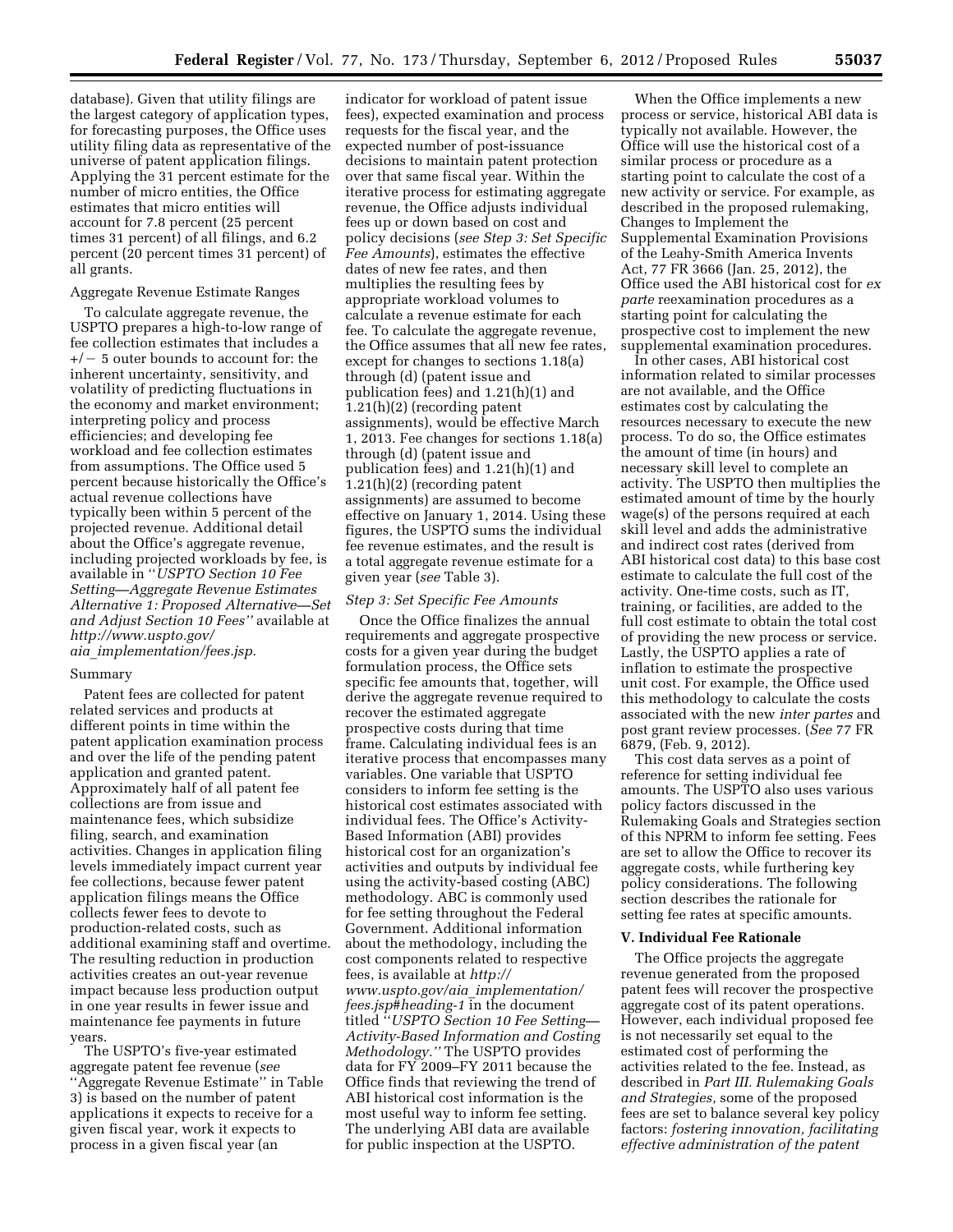*system,* and *offering patent prosecution options to applicants.* As also described in *Part III,* executing these policy factors in the patent fee schedule is consistent with the *Strategy for American Innovation* and the goals and objectives outlined in the Strategic Plan. Once the key policy factors are considered, fees are set at, above, or below individual cost recovery levels for the activity or service provided.

For the purpose of discussing the changes in this rule, the rationale for proposing to set or adjust individual fees are grouped into two major categories: (1) Fees where large entity amounts changed from the current amount by greater than plus or minus 5 percent and 10 dollars (described below in section (A)); and (2) fees where large entity amounts stayed the same or did *not* change by greater than plus or minus 5 percent and 10 dollars (described below in section (B). The purpose of the categorization is to identify large fee changes for the reader and provide an individual fee rationale for such changes. The categorization is based on changes in large entity fee amounts because percentage changes for small entity fees that are in place today would be the same as the percentage change for the large entity, and the dollar change would be half of that of the large entity change. Therefore, there will never be an instance where the small entity fee change meets the greater than plus or minus 5 percent and 10 dollars criteria and a large entity does not.

The ''*USPTO Section 10 Fee Setting— Table of Patent Fee Changes''* is available at *[http://www.uspto.gov/](http://www.uspto.gov/aia_implementation/fees.jsp) aia*\_*[implementation/fees.jsp](http://www.uspto.gov/aia_implementation/fees.jsp)* and the tables in *Part VI.* The table of patent fee changes includes the current fees for large and small entities and the proposed fees for large, small, and micro entities with the dollar and percent changes in large entity fees and the FY 2011, FY 2010, and FY 2009 unit costs. The Discussion of Specific Rules in this rulemaking contains a complete listing of fees that are set or adjusted in the proposed patent fee schedule.

#### *A. Discounts for Small and Micro Entity Applicants*

The fees described below include discounts for small and micro entity applicants as required by section 10. The current small entity discount

scheme will change when fees are set in accordance with section 10. That is, section 10(a) provides that the USPTO can set or adjust ''any fee established, authorized or charged under'' Title 35, U.S.C. In turn, section 10(b) of the Act provides that fees set or adjusted under section 10(a) authority for "filing, searching, examining, issuing, appealing, and maintaining patent applications and patents'' will be reduced by 50 percent for small entities and 75 percent for micro entities. A small entity is defined as currently set forth in 35 U.S.C.  $41(h)(1)$ , and a micro entity is defined in section 123.

Currently, the small entity discount is only available for statutory fees provided under sections 41(a) and (b). Section 10(b) extends the discount to some patent fees not contained in section 41(a) and (b). Thus, the Office will apply the discount to a number of fees that currently do not receive the small entity discount. Only one fee for which a small entity discount is currently offered will be ineligible for that discount under the proposed fee schedule (the fee for a statutory disclaimer under 37 CFR 1.20(d), which is currently \$160 for a large entity and \$80 for a small entity), because the particular fee does not fall under one of the six categories of patent fees set forth in section 10(b).

Additionally, the new contested case proceedings created under the Act (*inter partes* review, post grant review, covered business method patent review, and derivation proceedings) are trial services, not appeals. As such, the fees for these services do not fall under any of the six categories under section 10(b), and therefore are not eligible for discounts. Appeals before the BPAI involve contests to an examiner's findings. The new trial services, however, determine whether a patent should have been granted. They involve discovery, including cross-examination of witnesses. Further, the AIA amends sections of Title 35 that specifically reference ''appeals,'' while separately discussing *inter partes* review, post grant review, and derivation proceedings, highlighting that these new services are not appeals. *See* section 7 of the AIA (amending 35 U.S.C. 6).

#### *B. Fees With Proposed Changes of Greater Than Plus or Minus 5 Percent and 10 Dollars*

For those fees that are proposed to change by greater than plus or minus 5 percent and 10 dollars, the individual fee rationale discussion is divided into four general subcategories: (1) Fees to be set at cost recovery; (2) fees to be set below cost recovery; (3) fees to be set above cost recovery; and (4) fees that are not set using cost data as an indicator. Table 4 contains a summary of the individual fees that are discussed in each of the subcategories referenced above.

As discussed above, for purposes of comparing amounts in the individual fee rationale discussion, the Office has also included the fees proposed previously using the USPTO's existing 35 U.S.C. 41(d)(2) fee authority in the baseline (status quo). *See* 77 FR 982 (Jan. 6, 2012), 77 FR 3666 (Jan. 25, 2012), 77 FR 6879 (Feb. 9, 2012), 77 FR 7028 (Feb. 10, 2012), and 77 FR 7060 (Feb. 10, 2012). The fees proposed in these January and February 2012 Proposed Rules (as adjusted by the final rules) are included in the ''current'' fee column and denoted with (\*). This NPRM does not reopen the comment period for any of the January and February 2012 Proposed Rules. It is anticipated that those rules will be finalized in the coming months. This NPRM establishes a different comment period for setting or adjusting all patent fees under section 10 of the AIA. The Office anticipates finalizing this rulemaking after the January and February 2012 Proposed Rules are finalized.

In addition, for purposes of discussion within this section, where new micro entity fees are proposed, it is expected that an applicant or patent holder would have paid the current small entity fee (or large entity in the event there is not a small entity fee) and dollar and percent changes are calculated from the current small entity fee amount (or large entity fee, where applicable).

It should be noted that the ''Utility Search Fee'' listed below does not meet the ''change by greater than plus or minus 5 percent and 10 dollars'' threshold, but is nonetheless included in the discussion for comparison of total filing, search, and examination fees.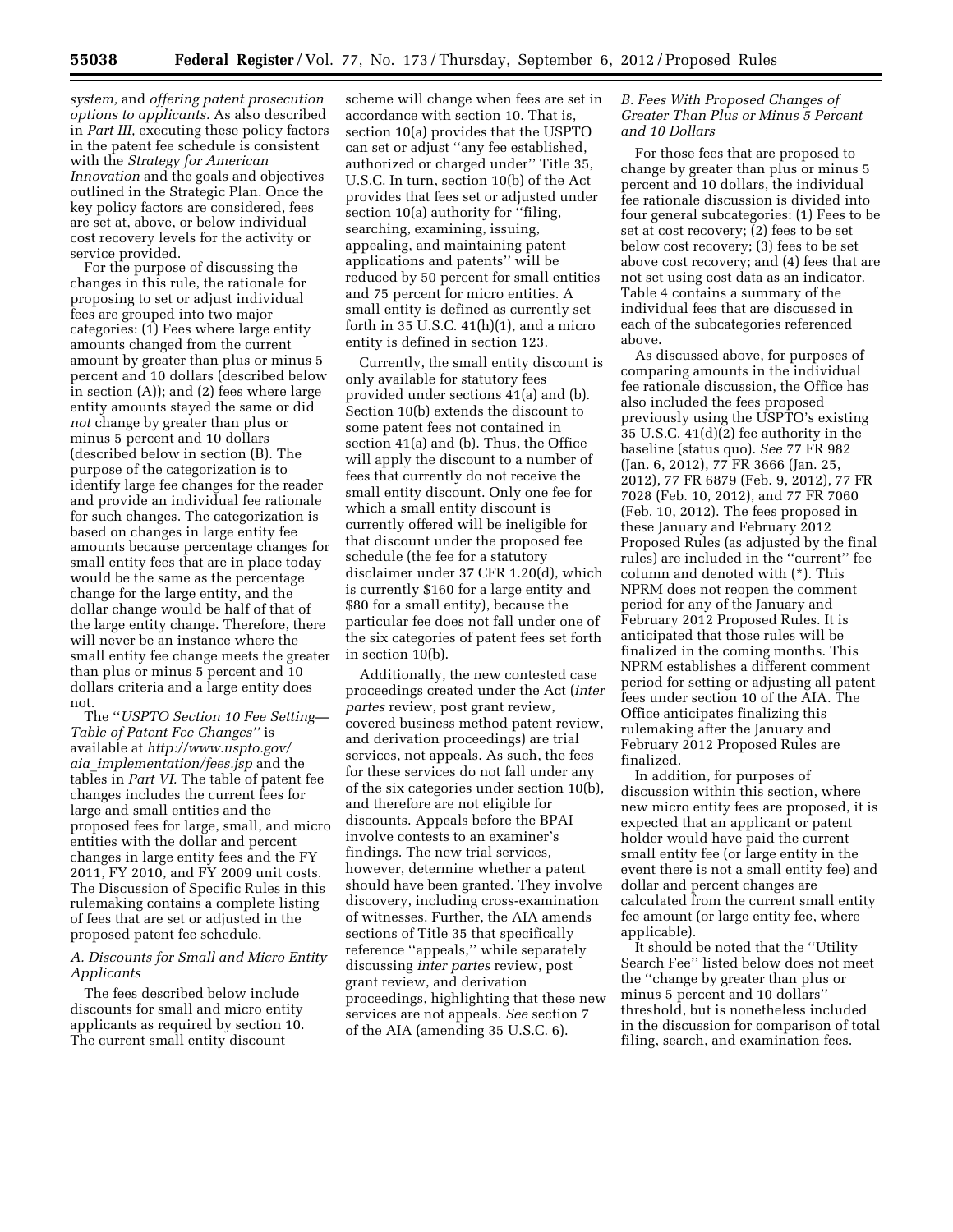## TABLE 4—PATENT FEES PROPOSED TO CHANGE

[By greater than plus or minus 5 percent and 10 dollars]

|                                                                         | <b>Current fees</b>         | Proposed fees                      | Dollar change                               | Percent change                     |
|-------------------------------------------------------------------------|-----------------------------|------------------------------------|---------------------------------------------|------------------------------------|
| Fee description                                                         | Large                       | Large                              | Large                                       | Large                              |
|                                                                         | (small)                     | (small)                            | (small)                                     | (small)                            |
|                                                                         | [micro]                     | [micro]                            | [micro]                                     | <i><b>Imicro</b></i>               |
|                                                                         | entity                      | entity                             | entity                                      | entity                             |
| (1) Fees To Be Set at Cost Recovery                                     |                             |                                    |                                             |                                    |
|                                                                         | \$4,800                     | \$4,000                            | $-$ \$800                                   | $-17%$                             |
|                                                                         | (\$2,400)                   | (\$2,000)                          | $(-\$400)$                                  | $(-17%)$                           |
|                                                                         | [N/A]                       | [\$1,000]                          | $[-\$1,400]$                                | $[-58%]$                           |
|                                                                         | \$930                       | \$1,700                            | $+ $770$                                    | $+83%$                             |
|                                                                         | (\$465)                     | (\$850)                            | $(+\$385)$                                  | $(+83%)$                           |
|                                                                         | [N/A]                       | [\$425]                            | $[-\$40]$                                   | $[-9%]$                            |
| (2) Fees To Be Set Below Cost Recovery                                  |                             |                                    |                                             |                                    |
|                                                                         | \$380                       | \$280                              | $-$ \$100                                   | $-26%$                             |
|                                                                         | (\$190)                     | (\$140)                            | $(-\$50)$                                   | $(-26%)$                           |
|                                                                         | [N/A]                       | [\$70]                             | $[-$120]$                                   | $[-63%]$                           |
|                                                                         | \$620                       | \$600                              | $-$ \$20                                    | $-3%$                              |
|                                                                         | (\$310)                     | (\$300)                            | $(-\$10)$                                   | $(-3%)$                            |
|                                                                         | [N/A]                       | [\$150]                            | $[-$160]$                                   | $[-52\%]$                          |
|                                                                         | \$250                       | \$720                              | $+ $470$                                    | $+188%$                            |
|                                                                         | (\$125)                     | (\$360)                            | $(+$235)$                                   | $(+188%)$                          |
|                                                                         | [N/A]                       | [\$180]                            | $[+ $55]$                                   | $[+44%]$                           |
| Basic Filing, Search, and Exam-Utility (Total)                          | \$1,250                     | \$1,600                            | $+ $350$                                    | $+28%$                             |
|                                                                         | $($ \$625)                  | $($ \$800)                         | $(+$175)$                                   | $(+28%)$                           |
|                                                                         | [N/A]                       | [\$400]                            | $[-$225]$                                   | $[-36\%]$                          |
|                                                                         | \$930                       | \$1,200                            | $+$ \$270                                   | $+29%$                             |
|                                                                         | (\$465)                     | $($ \$600)                         | $(+$135)$                                   | $+29%$                             |
|                                                                         | [N/A]                       | [\$300]                            | $[-$165]$                                   | $[-35\%]$                          |
|                                                                         | \$620                       | \$1,000                            | $+ $380$                                    | $+61%$                             |
|                                                                         | (\$310)                     | (\$500)                            | $(+\$190)$                                  | $(+61%)$                           |
|                                                                         | [N/A]                       | $[$250]$                           | $[-\$60]$                                   | $[-19%]$                           |
| Filing a Brief in Support of an Appeal in Application or Ex Parte Reex- | \$620<br>(\$310)<br>[N/A]   | \$0<br>(50)<br>[\$0]               | $-$ \$620<br>$(-\$310)$<br>$[-$310]$        | $-100%$<br>( – 100%)<br>$[-100\%]$ |
| Appeal Forwarding Fee for Appeal in Examination or Ex Parte Reexam-     | N/A                         | \$2,000                            | $+ $2,000$                                  | N/A                                |
| ination Proceeding or Filing a Brief in Support of an Appeal in Inter   | (N/A)                       | (\$1,000)                          | $(+\$1,000)$                                | (N/A)                              |
|                                                                         | [N/A]                       | [\$500]                            | $[+$500]$                                   | [N/A]                              |
| Total Appeal Fees (Paid before Examiner Answer)                         | \$1,240                     | \$1,000                            | - \$240                                     | - 19%                              |
|                                                                         | (\$620)                     | (\$500)                            | $(-$120)$                                   | $(-19%)$                           |
|                                                                         | [N/A]                       | [\$250]                            | $[-$370]$                                   | [-60%]                             |
| Total Appeal Fees (Paid after Examiner Answer)                          | \$1,240                     | \$3,000                            | +\$1760                                     | $+142%$                            |
|                                                                         | $($ \$620)                  | (\$1,500)                          | $(+$880)$                                   | $(+142%)$                          |
|                                                                         | [N/A]                       | [\$750]                            | $[+$130]$                                   | $[+21\%]$                          |
|                                                                         | *\$17,750                   | \$15,000                           | $-$ \$2.750                                 | $-15%$                             |
|                                                                         | (N/A)                       | (\$7,500)                          | $(-$10,250)$                                | ( – 58%)                           |
|                                                                         | [N/A]                       | [\$3,750]                          | $[-$14,000]$                                | [-79%]                             |
| Processing and Treating a Request for Supplemental Examination—Up       | *\$5,140<br>(N/A)<br>[N/A]  | \$4,400<br>(\$2,200)<br>[\$1,100]  | $-$ \$740<br>$(-\$2,940)$<br>$[-\$4,040]$   | $-14%$<br>( – 57%)<br>[-79%]       |
| Ex Parte Reexamination Ordered as a Result of a Supplemental Exam-      | *\$16,120<br>(N/A)<br>[N/A] | \$13,600<br>(\$6,800)<br>[\$3,400] | $-$ \$2,520<br>$(-\$9,320)$<br>$[-$12,720]$ | $-16%$<br>$(-58%)$<br>[-79%]       |
|                                                                         | *\$21,300                   | \$18,000                           | - \$3,330                                   | $-15%$                             |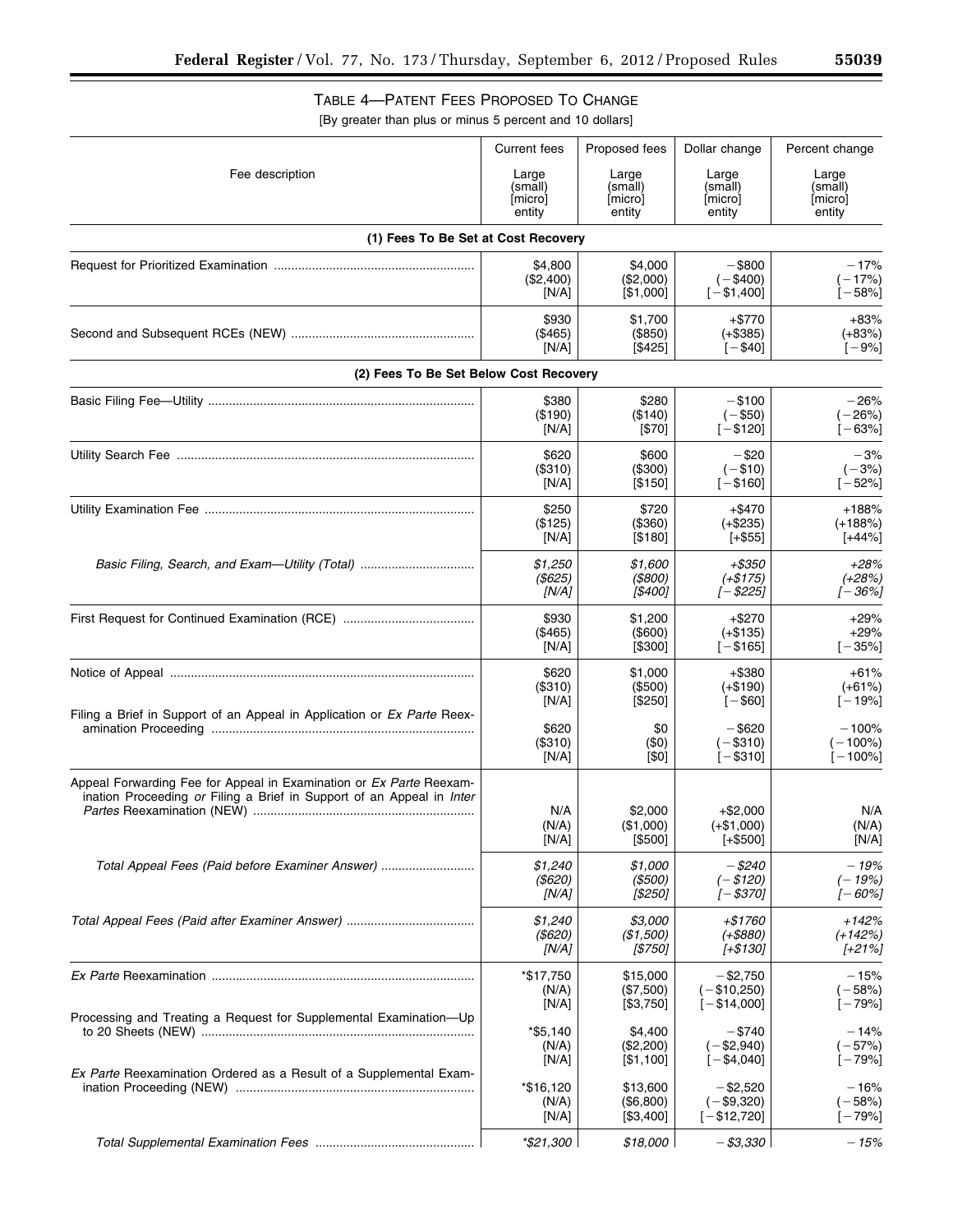-

|                                                                                                                   | <b>Current fees</b>                                           | Proposed fees                                               | Dollar change                                                             | Percent change                                               |
|-------------------------------------------------------------------------------------------------------------------|---------------------------------------------------------------|-------------------------------------------------------------|---------------------------------------------------------------------------|--------------------------------------------------------------|
| Fee description                                                                                                   | Large                                                         | Large                                                       | Large                                                                     | Large                                                        |
|                                                                                                                   | (small)                                                       | (small)                                                     | (small)                                                                   | (small)                                                      |
|                                                                                                                   | [micro]                                                       | [micro]                                                     | [micro]                                                                   | [micro]                                                      |
|                                                                                                                   | entity                                                        | entity                                                      | entity                                                                    | entity                                                       |
|                                                                                                                   | (N/A)                                                         | (\$9,000)                                                   | $(-$12,300)$                                                              | $(-58%)$                                                     |
|                                                                                                                   | [N/A]                                                         | [\$4,500]                                                   | $[-$16,800]$                                                              | $[-79%]$                                                     |
| Inter Partes Review Request-Up to 20 Claims (Per Claim Fee for Each                                               | <b>NEW</b>                                                    | \$9,000<br>(N/A)<br>[N/A]                                   | $+$ \$9,000<br>(N/A)<br>[N/A]                                             | N/A<br>(N/A)<br>[N/A]                                        |
| Inter Partes Review Post Institution Fee-Up to 15 Claims (Per Claim                                               | <b>NEW</b>                                                    | \$14,000<br>(N/A)<br>[N/A]                                  | \$14,000<br>(N/A)<br>[N/A]                                                | N/A<br>(N/A)<br>[N/A]                                        |
| Total Inter Partes Review Fees (NEW) (For Current Fees, Per<br>Claim Fee for Each Claim in Excess of 20 is \$600) | *\$27,200<br>(N/A)<br>[N/A]                                   | \$23,000<br>(N/A)<br>[N/A]                                  | $-$ \$4,200<br>(N/A)<br>[N/A]                                             | $-15%$<br>(N/A)<br>[N/A]                                     |
| Post Grant Review or Covered Business Method Patent Review Re-                                                    | <b>NEW</b>                                                    | \$12,000                                                    | +\$12,000                                                                 | N/A                                                          |
| quest-Up to 20 Claims (Per Claim Fee for Each Claim in Excess of                                                  |                                                               | (N/A)                                                       | (N/A)                                                                     | (N/A)                                                        |
|                                                                                                                   |                                                               | [N/A]                                                       | [N/A]                                                                     | [N/A]                                                        |
| Post Grant Review or Covered Business Method Patent Review Post                                                   | <b>NEW</b>                                                    | \$18,000                                                    | \$18,000                                                                  | N/A                                                          |
| Institution Fee-Up to 15 Claims (Per Claim Fee for Each Claim in                                                  |                                                               | (N/A)                                                       | (N/A)                                                                     | (N/A)                                                        |
|                                                                                                                   |                                                               | [N/A]                                                       | [N/A]                                                                     | [N/A]                                                        |
| Total Post Grant Review or Covered Business Method Patent Fees                                                    | *\$35,800                                                     | \$30,000                                                    | $-$ \$5,800 $\,$                                                          | - 16%                                                        |
| (NEW) (For Current Fees, Per Claim Fee for Each Claim in Ex-                                                      | (N/A)                                                         | (N/A)                                                       | (N/A)                                                                     | (N/A)                                                        |
|                                                                                                                   | [N/A]                                                         | [N/A]                                                       | [N/A]                                                                     | [N/A]                                                        |
| (3) Fees To Be Set Above Cost Recovery                                                                            |                                                               |                                                             |                                                                           |                                                              |
| Publication Fee for Early, Voluntary, or Normal Publication (Pre Grant                                            | \$300<br>(N/A)<br>[N/A]                                       | \$0<br>(50)<br>[\$0]                                        | $-$ \$300<br>$(-\$300)$<br>$[-\$300]$                                     | $-100%$<br>$(-100\%)$<br>[-100%]                             |
| Combined Total-Pre-grant Publication and Issue Fee-Utility                                                        | \$1,740<br>(\$870)<br>[N/A]<br>\$2,040<br>( \$1,170)<br>[N/A] | \$960<br>(\$480)<br>[\$240]<br>\$960<br>( \$480)<br>[\$240] | $- $780$<br>$(-$390)$<br>[一\$630]<br>$- $1,080$<br>$(-$690)$<br>[— \$930] | $-45%$<br>$(-45%)$<br>$-72%$<br>- 53%<br>$(-59%)$<br>[— 79%] |
|                                                                                                                   | \$1,130                                                       | \$1,600                                                     | $+ $470$                                                                  | +42%                                                         |
|                                                                                                                   | (\$565)                                                       | $($ \$800)                                                  | $(+\$235)$                                                                | $(+42%)$                                                     |
|                                                                                                                   | [N/A]                                                         | [\$400]                                                     | $[-\$165]$                                                                | [-29%]                                                       |
|                                                                                                                   | \$2,850                                                       | \$3,600                                                     | $+ $750$                                                                  | $+26%$                                                       |
|                                                                                                                   | (\$1,425)                                                     | (\$1,800)                                                   | $(+\$375)$                                                                | $(+26%)$                                                     |
|                                                                                                                   | [N/A]                                                         | [\$900]                                                     | $[-$525]$                                                                 | $[-37%]$                                                     |
|                                                                                                                   | \$4,730                                                       | \$7,400                                                     | $+ $2,670$                                                                | $+56%$                                                       |
|                                                                                                                   | (\$2,365)                                                     | (\$3,700)                                                   | $(+$1,335)$                                                               | $(+56%)$                                                     |
|                                                                                                                   | [N/A]                                                         | [\$1,850]                                                   | $[-\$515]$                                                                | $[-22\%]$                                                    |
| (4) Fees That Will Not Be Set Using Cost Data as an Indicator                                                     |                                                               |                                                             |                                                                           |                                                              |
|                                                                                                                   | \$150                                                         | \$200                                                       | +\$50                                                                     | +33%                                                         |
|                                                                                                                   | (\$75)                                                        | (\$100)                                                     | $(+\$25)$                                                                 | $(+33%)$                                                     |
|                                                                                                                   | [N/A]                                                         | [\$50]                                                      | $[-\$25]$                                                                 | $[-33%]$                                                     |
|                                                                                                                   | \$560                                                         | \$600                                                       | +\$40                                                                     | $+7%$                                                        |
|                                                                                                                   | (\$280)                                                       | (\$300)                                                     | $(+\$20)$                                                                 | $(+7%)$                                                      |

### TABLE 4—PATENT FEES PROPOSED TO CHANGE—Continued [By greater than plus or minus 5 percent and 10 dollars]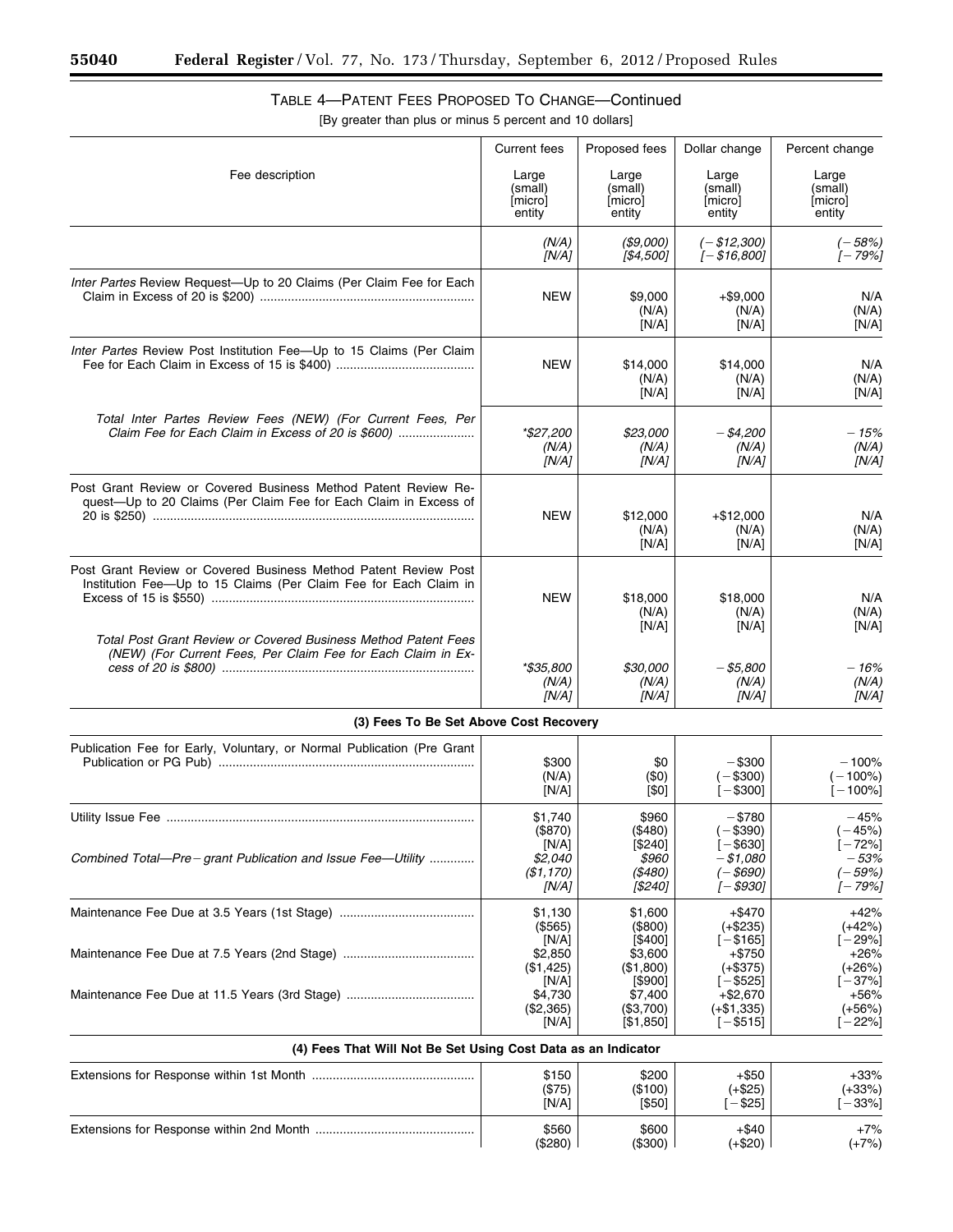|                                                                        | <b>Current fees</b>       | Proposed fees               | Dollar change                     | Percent change                  |
|------------------------------------------------------------------------|---------------------------|-----------------------------|-----------------------------------|---------------------------------|
| Fee description                                                        | Large                     | Large                       | Large                             | Large                           |
|                                                                        | (smāll)                   | (small)                     | (small)                           | (small)                         |
|                                                                        | [micro]                   | [micro]                     | [micro]                           | [micro]                         |
|                                                                        | entity                    | entity                      | entity                            | entity                          |
|                                                                        | [N/A]                     | [\$150]                     | $[-$130]$                         | $[-46%]$                        |
|                                                                        | \$1,270                   | \$1,400                     | $+ $130$                          | $+10%$                          |
|                                                                        | (\$635)                   | (\$700)                     | $(+\$65)$                         | $(+10%)$                        |
|                                                                        | [N/A]                     | [\$350]                     | $[-$285]$                         | $[-45%]$                        |
|                                                                        | \$1,980                   | \$2,200                     | $+$ \$220                         | $+11%$                          |
|                                                                        | (\$990)                   | (\$1,100)                   | $(+$110)$                         | $(+11%)$                        |
|                                                                        | [N/A]                     | [\$550]                     | $[-\$440]$                        | $[-44%]$                        |
|                                                                        | \$2,690                   | \$3,000                     | $+ $310$                          | $+12%$                          |
|                                                                        | (\$1,345)                 | (\$1,500)                   | $(+$155)$                         | $(+12%)$                        |
|                                                                        | [N/A]                     | [\$750]                     | $[-$595]$                         | $[-44%]$                        |
| Utility Application Size Fee-For each Additional 50 Sheets that Exceed | \$310<br>(\$155)<br>[N/A] | \$400<br>(\$200)<br>[\$100] | $+$ \$90<br>$(+\$45)$<br>$[-$55]$ | $+29%$<br>$(+29%)$<br>$[-35\%]$ |
|                                                                        | \$250                     | \$420                       | $+ $170$                          | $+68%$                          |
|                                                                        | (\$125)                   | (\$210)                     | $(+\$85)$                         | $(+68%)$                        |
|                                                                        | [N/A]                     | [\$105]                     | $[-\$20]$                         | $[-16\%]$                       |
|                                                                        | \$60                      | \$80                        | $+ $20$                           | $+33%$                          |
|                                                                        | $($ \$30)                 | $($ \$40)                   | $(+\$10)$                         | $(+33%)$                        |
|                                                                        | [N/A]                     | [\$20]                      | $[-$10]$                          | $[-33%]$                        |
|                                                                        | \$450                     | \$780                       | +\$330                            | +73%                            |
|                                                                        | (\$225)                   | (\$390)                     | $(+$165)$                         | $(+73%)$                        |
|                                                                        | [N/A]                     | [\$195]                     | $\leq$ [ - \$30]                  | $[-13%]$                        |
| Correct Inventorship After First Action on the Merits (NEW)            | N/A                       | \$1,000                     | $+ $1,000$                        | N/A                             |
|                                                                        | (N/A)                     | (\$500)                     | $(+\$500)$                        | (N/A)                           |
|                                                                        | [N/A]                     | $[$250]$                    | $[+ $250]$                        | [N/A]                           |
|                                                                        | *\$400                    | \$400                       | \$0                               | 0%                              |
|                                                                        | (N/A)                     | (N/A)                       | (N/A)                             | (N/A)                           |
|                                                                        | [N/A]                     | [N/A]                       | [N/A]                             | [N/A]                           |
|                                                                        | N/A                       | \$0                         | \$0                               | N/A                             |
|                                                                        | (N/A)                     | (\$0)                       | (\$0)                             | (N/A)                           |
|                                                                        | [N/A]                     | [\$0]                       | [\$0]                             | [N/A]                           |
|                                                                        | \$40                      | \$0                         | $-$ \$40                          | $-100%$                         |
|                                                                        | (N/A)                     | (N/A)                       | (N/A)                             | (N/A)                           |
|                                                                        | [N/A]                     | [N/A]                       | [N/A]                             | [N/A]                           |
|                                                                        | \$40                      | \$40                        | \$0                               | 0%                              |
|                                                                        | (N/A)                     | (N/A)                       | (N/A)                             | (N/A)                           |
|                                                                        | [N/A]                     | [N/A]                       | [N/A]                             | [N/A]                           |

TABLE 4—PATENT FEES PROPOSED TO CHANGE—Continued [By greater than plus or minus 5 percent and 10 dollars]

(1) Fees To Be Set at Cost Recovery

The following two fees are set at cost recovery. These fees support the policy

factor of ''*offering patent prosecution options to applicants''* by providing applicants with flexibilities in seeking

patent protection. A discussion of the rationale for the proposed changes follows.

Request for Prioritized Examination: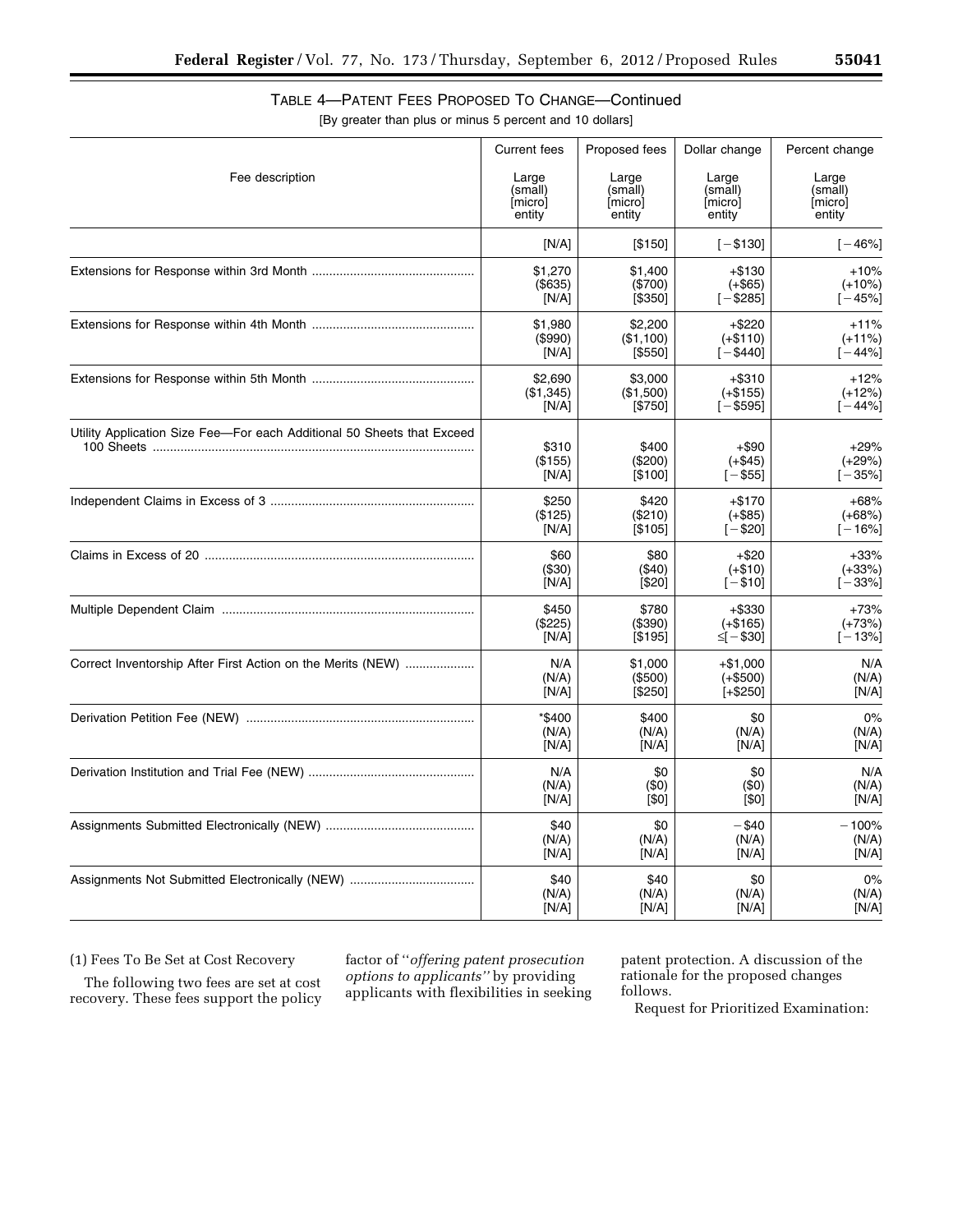|                 | Current fees | Proposed fees | Dollar change | Percent change |
|-----------------|--------------|---------------|---------------|----------------|
| Fee information | Large        | Large         | Large         | Large          |
|                 | (small)      | (small)       | (small)       | (small)        |
|                 | [micro]      | [micro]       | [micro]       | [micro]        |
|                 | entity       | entity        | entity        | entity         |
|                 | \$4,800      | \$4,000       | $-$ \$800     | $-17%$         |
|                 | (\$2,400)    | (\$2,000)     | $-$ \$400)    | $(-17%)$       |
|                 | [N/A]        | [\$1,000]     | [-\$1,400]    | $-58%$ ]       |

TABLE 5—REQUEST FOR PRIORITIZED EXAMINATION FEE CHANGES

#### TABLE 6—REQUEST FOR PRIORITIZED EXAMINATION COST INFORMATION

| Cost information                                                                                                              | FY 2011 |
|-------------------------------------------------------------------------------------------------------------------------------|---------|
| Cost Calculation is available in the proposed rule published in the Federal Register Changes To Implement the Prioritized Ex- | \$4,000 |

A patent applicant may seek prioritized examination at the time of filing an original utility or plant application or a continuation application thereof or upon filing an RCE in compliance with section 1.114. A single request for prioritized examination may be granted for an RCE in a plant or utility application. When in the prioritized examination track, an application will be accorded special status during prosecution until a final disposition is reached. The target for prioritized examination is to provide a final disposition within twelve months, on average, of prioritized status being granted. This prioritized examination procedure is part of an effort by the USPTO to provide *patent applicants patent prosecution options* with greater control over the timing of examination of their applications. The procedure enables applicants to have greater certainty in their patent rights sooner.

The AIA established the current large and small entity fees for prioritized

examination, which the Office put in place in 2011. *See* Changes To Implement the Prioritized Examination Track (Track I) of the Enhanced Examination Timing Control Procedures Under the Leahy-Smith America Invents Act, 76 FR 59050 (Sept. 23, 2011). The large entity fee is above the Office's cost to process a single prioritized examination request to subsidize the fee revenue lost from providing small entity applicants a 50 percent discount from the large entity fee. The cost calculation for the prioritized examination fees is available in the proposed rule. *See*  Changes To Implement the Prioritized Examination Track (Track I) of the Enhanced Examination Timing Control Procedures, 76 FR 6369 (Feb. 4, 2011). The higher large entity fee, coupled with the lower small entity fee, recovers the Office's total cost for conducting all prioritized examinations.

Under section 10, micro entities are eligible to receive a 75 percent discount from the large entity fee for prioritized

examination. Here, the Office proposes to set the large entity fee at cost (\$4,000), instead of further increasing the fee to subsidize the new micro entity discount. This amount is the same as that which was proposed in the initial fee schedule delivered to the PPAC on February 7, 2012. The Office proposes to recover this subsidy through other fees that will be set above cost recovery, rather than through a separate, higher, large entity fee for prioritized examinations. The Office believes this system will *foster innovation* and allow for ease of entry into the patent system. Setting the large entity prioritized examination fee further above cost would contradict this policy factor and hinder fast patent protection for large entity applicants.

*Request for Continued Examination (RCE)—Second and Subsequent Request (New):* 

| TABLE 7—SECOND AND SUBSEQUENT REQUEST FOR CONTINUED EXAMINATION (RCE) FEE CHANGES |  |  |  |
|-----------------------------------------------------------------------------------|--|--|--|
|-----------------------------------------------------------------------------------|--|--|--|

|                                                                | Current fees                          | Proposed fees                         | Dollar change                         | Percent change                        |
|----------------------------------------------------------------|---------------------------------------|---------------------------------------|---------------------------------------|---------------------------------------|
| Fee description                                                | Large<br>(small)<br>[micro]<br>entity | Large<br>(small)<br>[micro]<br>entity | Large<br>(small)<br>[micro]<br>entity | Large<br>(small)<br>[micro]<br>entity |
| Second and Subsequent Requests for Continued Examination (RCE) | \$930<br>(\$465)<br>[N/A]             | \$1,700<br>(\$850)<br>[\$425]         | $+ $770$<br>(+\$385)<br>$-$ \$40]     | $+83%$<br>(+83%)<br>$-9%$ ]           |

#### TABLE 8—REQUEST FOR CONTINUED EXAMINATION (RCE) HISTORICAL COST INFORMATION

| Historical unit cost information                                         | FY 2011 | FY 2010 | FY 2009 |
|--------------------------------------------------------------------------|---------|---------|---------|
|                                                                          | \$2,070 | \$1.696 | \$1.881 |
| Percentage of RCE cost compared to the cost to process a new application | 60%     | 43%     | 51%     |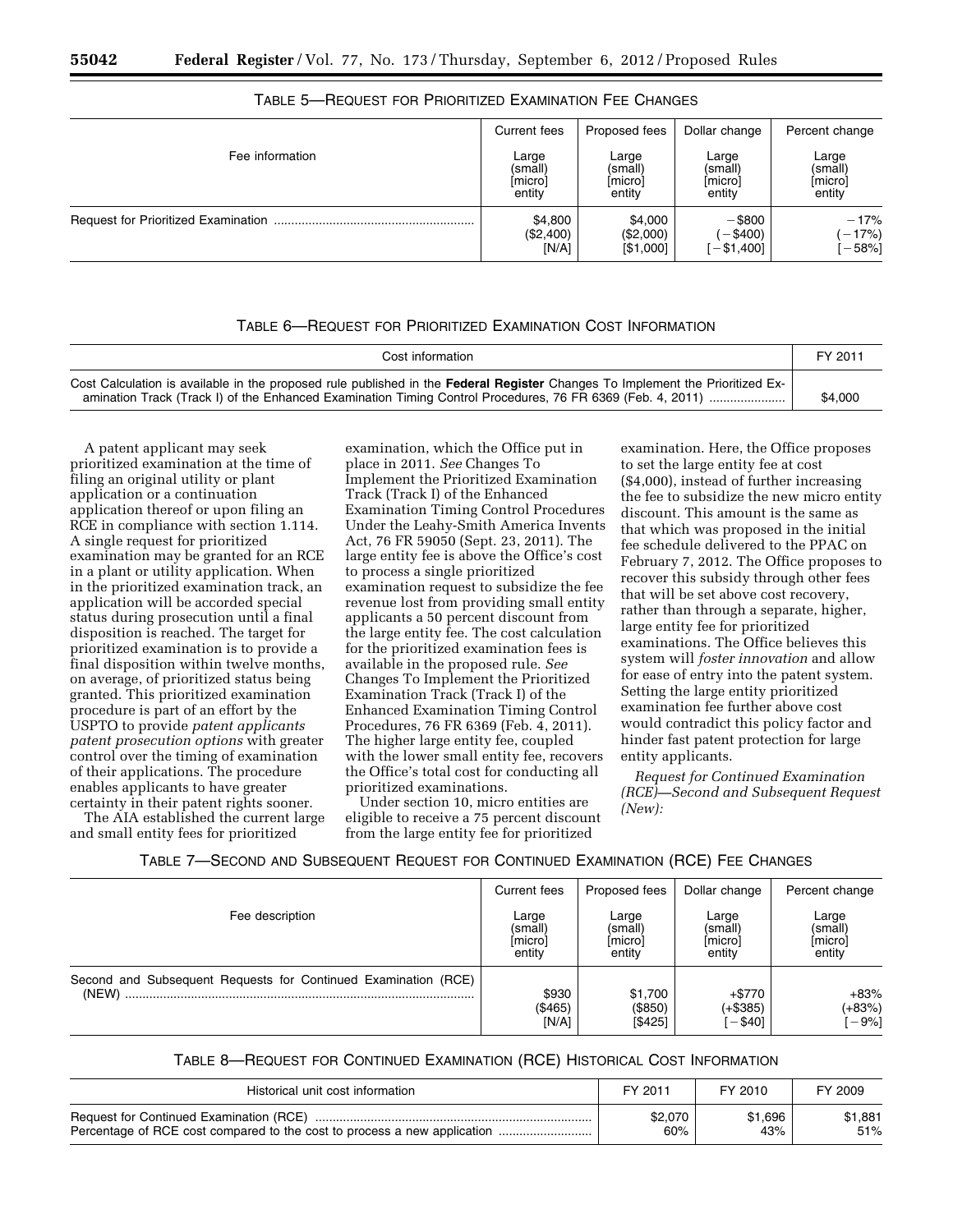#### TABLE 8—REQUEST FOR CONTINUED EXAMINATION (RCE) HISTORICAL COST INFORMATION—Continued

| Historical unit cost information                                                                                                                                                                                                                                                                                                                                                                                                                                                                                                                                                                                                                                                                                                                           | FY 2011 | FY 2010 | FY 2009 |
|------------------------------------------------------------------------------------------------------------------------------------------------------------------------------------------------------------------------------------------------------------------------------------------------------------------------------------------------------------------------------------------------------------------------------------------------------------------------------------------------------------------------------------------------------------------------------------------------------------------------------------------------------------------------------------------------------------------------------------------------------------|---------|---------|---------|
| The historical unit cost information is calculated by subtracting the cost to complete a single application with no RCEs from the cost to complete<br>a single application with one RCE. A description of the cost components is available for review in the "Section 10 Fee Setting—Activity-Based<br>Information and Costing Methodology" document. It is reasonable to expect that the cost to the Office to complete a single RCE should be<br>less than the cost to complete a new application because an RCE is continuing from work already performed on the original application. The<br>Office's historical cost data demonstrates this, with the cost to process an RCE being, on average, half of the cost to prosecute a new appli-<br>cation. |         |         |         |

An applicant may file an RCE in an application that is under final rejection (i.e., prosecution is closed) by filing a submission and paying a specified fee within the requisite time period. Applicants typically file an RCE when they choose to continue to prosecute an application before the examiner, rather than appeal a rejection or abandon the application. In FY 2011, about 30 percent of applications filed were for RCEs. Generally, around 70 percent of RCE applications filed in a year are for first RCEs and the remaining 30 percent are a second or subsequent RCE. Given this data, it is reasonable to expect that most outstanding issues are resolved with the first RCE. Those applications that cannot be completed with the first RCE do not facilitate an effective administration of the patent system with the prompt conclusion of patent prosecution.

On February 7, 2012, the Office delivered to the PPAC a proposed RCE fee of \$1,700. In response to stakeholder feedback on both the individual fee level and the growth rate of the patent operating reserve, the Office now proposes to divide the fee for RCEs into two parts: (1) A fee for a first RCE; and (2) a second, higher fee for a second or subsequent RCE. The Office proposes this RCE fee division because, as noted above, based on historical cost information, 70 percent of RCEs are for the first RCE, which indicates that applicants need modest additional time to resolve the outstanding issues with the examiner. The proposed multipart RCE fees demonstrate how the Office seeks to *facilitate the effective administration of the patent system* and

#### *offer patent prosecution options to applicants.*

The large entity fee for the first RCE would be set about 30 percent below cost recovery at \$1,200 to advance innovation by easing the burden on an applicant needing to resolve the outstanding items with an examiner. The Office proposes to set the fee for the second and subsequent RCEs at the same amount as initially delivered to PPAC, i.e., \$1,700, which is estimated to be at cost recovery. Setting the second and subsequent RCE fees higher than the fee for the first RCE helps to recover costs for activities that strain the patent system.

The USPTO calculated the large entity cost at \$1,700 (rounded) by averaging historical costs after estimating the incremental cost to complete a single application with one RCE compared to the cost to complete an application with no RCE. The Office used a three-year average to estimate the cost of a single RCE in lieu of using only FY 2011 data, because the trend in historical data shows that the cost to process an RCE increased in FY 2011, and the Office believes this increase is due to an anomaly caused by the Clearing the Oldest Patent Application (COPA) initiative, as described in the *FY 2011 USPTO Performance and Accountability Report,* available at *[http://](http://www.uspto.gov/about/stratplan/ar/2011/mda_02_03.html) [www.uspto.gov/about/stratplan/ar/](http://www.uspto.gov/about/stratplan/ar/2011/mda_02_03.html) [2011/mda](http://www.uspto.gov/about/stratplan/ar/2011/mda_02_03.html)*\_*02*\_*03.html*.

When an applicant does not agree with a final rejection notice, the applicant has the option to file a notice of appeal, for which the fee is also proposed to be set below cost recovery and less than the fee proposed for the first, and second and subsequent, RCEs (*see* appeal fee information in the

following section). The USPTO proposes this fee relationship to ensure that all applicants have viable options to dispute a final rejection when they believe the examiner has erred. These *patent prosecution options* allow applicants to make critical decisions at multiple points in the patent prosecution process.

(2) Fees To Be Set Below Cost Recovery

There are seven types of fees that the Office proposes to be set below cost recovery that meet the greater than plus or minus 5 percent and 10 dollars criteria. The policy factors relevant to setting fees below cost recovery are *fostering innovation* and *offering patent prosecution options to applicants.*  Applying these policy factors to set fees below cost recovery benefits the patent system by keeping the fees low and making patent filing and prosecution more available to applicants, thus *fostering innovation.* Although many fees would increase from current fee rates under this proposed rule, the Office is not proposing to increase ''pregrant'' fees (e.g., filing, search, and examination) enough to create the same barrier to entry as otherwise would have been created if fees were to recover the full cost of the activity. The proposed fee schedule *offers patent prosecution options* to provide applicants flexible and cost-effective options for seeking and completing patent protection. This strategy provides multipart and staged fees for certain patent prosecution activities. A discussion of the rationale for each proposed fee adjustment follows.

*Basic Filing, Search, and Examination—Utility:* 

#### TABLE 9—BASIC FILING, SEARCH, AND EXAMINATION—UTILITY FEE CHANGES

|                 | Current fees | Proposed fees | Dollar change | Percent change |
|-----------------|--------------|---------------|---------------|----------------|
| Fee description | Large        | Large         | Large         | Large          |
|                 | (small)      | (small)       | (small)       | (small)        |
|                 | [micro]      | [micro]       | [micro]       | [micro]        |
|                 | entity       | entity        | entity        | entity         |
|                 | \$380        | \$280         | $-$ \$100     | $-26%$         |
|                 | (\$190)      | (\$140)       | $(-\$50)$     | $-26%$         |
|                 | [N/A]        | $[$70]$       | $-$ \$120]    | $[-63%]$       |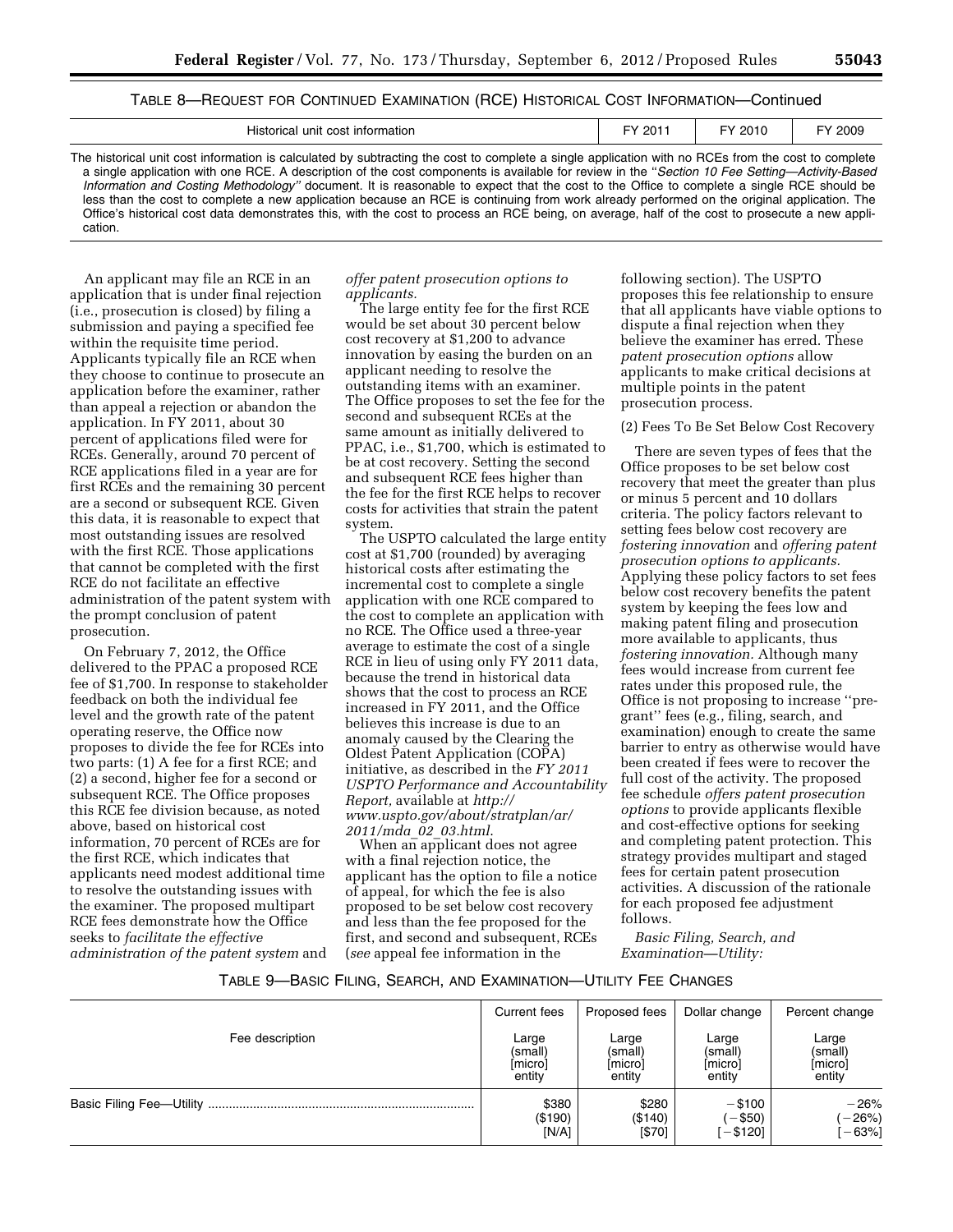|                                                | Current fees | Proposed fees | Dollar change | Percent change |
|------------------------------------------------|--------------|---------------|---------------|----------------|
| Fee description                                | Large        | Large         | Large         | Large          |
|                                                | (small)      | (small)       | (small)       | (small)        |
|                                                | [micro]      | [micro]       | [micro]       | [micro]        |
|                                                | entity       | entity        | entity        | entity         |
|                                                | \$620        | \$600         | $-$ \$20      | $-3%$          |
|                                                | (\$310)      | (\$300)       | ( - \$10)     | $(-3%)$        |
|                                                | [N/A]        | [\$150]       | $- $160]$     | $-52%$         |
|                                                | \$250        | \$720         | $+$ \$470     | $+188%$        |
|                                                | (\$125)      | $($ \$360)    | $(+\$235)$    | (+188%)        |
|                                                | [N/A]        | [\$180]       | $[+ $55]$     | $[+44%]$       |
| Basic Filing, Search, and Exam—Utility (Total) | \$1,250      | \$1,600       | +\$350        | $+28%$         |
|                                                | $($ \$625)   | $($ \$800 $)$ | $(+$175)$     | (+28%)         |
|                                                | $IN/A$ ]     | [\$400]       | l – \$2251    | r – 36%]       |

|  | TABLE 9—BASIC FILING, SEARCH, AND EXAMINATION—UTILITY FEE CHANGES—Continued |  |  |
|--|-----------------------------------------------------------------------------|--|--|
|--|-----------------------------------------------------------------------------|--|--|

#### TABLE 10—BASIC FILING, SEARCH, AND EXAMINATION—UTILITY FEE HISTORICAL COST INFORMATION

| Historical unit cost information | FY 2011                | FY 2010       | FY 2009                |
|----------------------------------|------------------------|---------------|------------------------|
|                                  | $\frac{1}{2}$ of total | \$/% of total | $\frac{1}{2}$ of total |
|                                  | \$234/6%               | \$243/6%      | \$241/7%               |
|                                  | \$1,521/43%            | \$1,694/43%   | \$1.520/41%            |
|                                  | \$1.814/51%            | \$1.969/51%   | \$1.904/52%            |
|                                  | \$3.569/100%           | \$3,906/100%  | \$3,665/100%           |

A non-provisional application for a patent includes filing, search, and examination fees. Currently, the large entity basic filing, search, and examination fees for a utility patent recover slightly more than one-third of the average unit cost for prosecuting a patent application, while a small entity application recovers around 17 percent of the average unit cost. The Office proposes to maintain this ''back-end'' subsidy of ''front-end'' fees structure to achieve the policy goal of *fostering innovation.* 

The current fee rates and respective costs associated with each stage of patent prosecution are out of alignment. For example, on average, 94 percent of the costs associated with filing, searching, and examining an application occur in the search and examination stages. Approximately half of those costs are estimated to occur in the examination stage, but only 20 percent

of the total filing, search, and examination fees are derived from the examination fee (*see* Table 11). To adjust this fee structure and help stabilize the USPTO funding model, the Office proposes to increase the total filing, search, and examination fees and to realign the fee rates to more closely track the cost pattern by stage of prosecution (i.e., filing, search, and examination), while keeping each stage below actual cost.

TABLE 11—UTILITY BASIC FILING, SEARCH, AND EXAMINATION—CURRENT AND PROPOSED FEE INFORMATION

| Proposed fee information | Current<br>\$/% of total            | Proposed to<br><b>PPAC</b><br>\$/% of total | Proposed<br>\$/% of total           |
|--------------------------|-------------------------------------|---------------------------------------------|-------------------------------------|
|                          | \$380/30%<br>\$620/50%<br>\$250/20% | \$400/22%<br>\$660/36%<br>\$780/42%         | \$280/17%<br>\$600/38%<br>\$720/45% |
| <b>Total Fees</b>        | \$1,250/100%                        | \$1,840/100%                                | \$1,600/100%                        |

On February 7, 2012, the Office delivered to the PPAC a proposed combined total fee for filing, search, and examination of \$1,840. In response to stakeholder feedback on both the individual fee level and the growth rate of the patent operating reserve, the Office now proposes to reduce the combined fees from the initial proposal (\$1,840) to \$1,600. This adjustment keeps the cost of entering the patent system at or below cost for large, small,

and new micro entity applicants—45 percent, 22 percent, and 11 percent of FY 2011 total cost, respectively. Likewise, the proposed adjustment for filing, search, and examination fees continues to ensure that these initial fees remain a small part (10 percent) of the cost to apply for patent protection when compared to the average legal fees. The filing, search, and examination fees are also only 10 percent of the total fees paid for a patent through

maintenance to full term (i.e., filing, search, examination, issue, and maintenance).

The overall increase in filing, search, and examination fees *facilitates the effective administration of the patent system,* because it encourages applicants to submit only the most thoughtful and unambiguous applications, therefore facilitating examiners' ability to provide prompt, quality interim and final decisions. At the same time, it helps to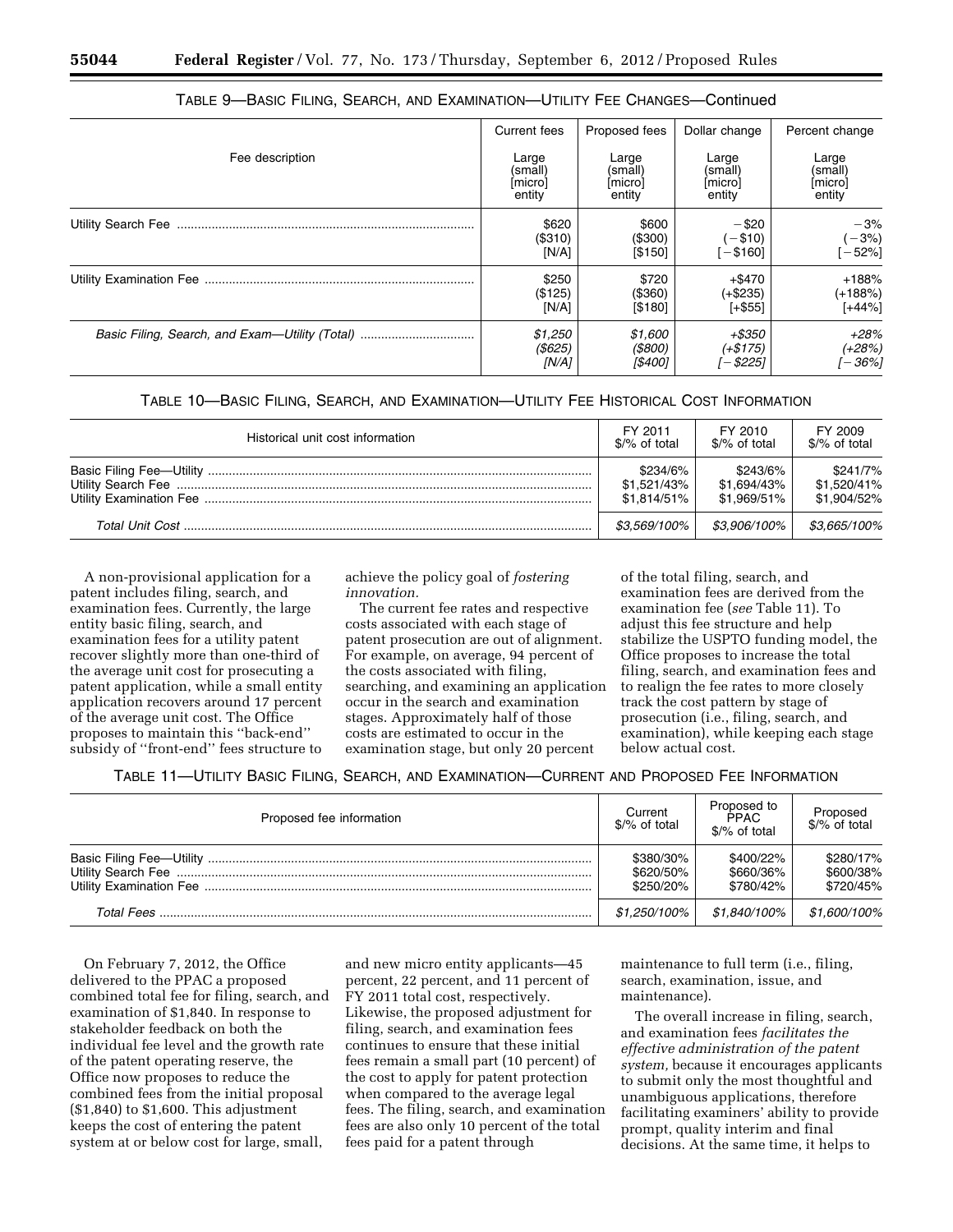stabilize the Office's revenue stream by collecting additional revenue when an application is filed, instead of when it is later published or issued. Also, while the Office proposes to increase these application fees, reducing the pre-grant publication and issue fees will offset that increase. In addition, as the patent IT systems continue to improve, the Office is also contemplating providing additional fee discounts to encourage applicants to use the new IT systems, when available, and the Office welcomes public comment on the possibility of these discounts.

The Office recognizes that some applicants may choose to reduce the number of applications filed in response to this proposed increase in fees. However, the Office anticipates that this impact will be relatively short-term; lasting for the first two and a half years of the fee increase. The Office estimates that applicants will file 1.3 percent

fewer patent applications during FY 2013 than the number estimated to be filed in the absence of a fee increase (with new fee schedule implementation for half the fiscal year). The Office estimates that 2.7 percent fewer patent applications will be filed during FY 2014 and 4.0 percent fewer patent applications beginning in FY 2015, in response to the proposed fee adjustment. However, despite the decrease in patent applications filed when compared to the number filed absent this proposed fee increase, the Office estimates that the overall number of patent applications filed will continue to grow each year, albeit at a lower growth rate in FY 2013 through FY 2015. The Office estimates that beginning in FY 2016 the growth in patent applications filed will return to the same levels anticipated in the absence of a fee increase. Additional information about this estimate,

including the calculation methodology, is available at *[http://www.uspto.gov/](http://www.uspto.gov/aia_implementation/fees.jsp)  aia*\_*[implementation/fees.jsp](http://www.uspto.gov/aia_implementation/fees.jsp)*, in a document entitled ''*USPTO Section 10 Fee Setting—Description of Elasticity Estimates.*'' The economic impact of this proposed adjustment is further considered in the cost-benefit calculation of the *Regulatory Impact Analysis,* available at *[http://](http://www.uspto.gov/aia_implementation/fees.jsp)  [www.uspto.gov/aia](http://www.uspto.gov/aia_implementation/fees.jsp)*\_*implementation/ [fees.jsp.](http://www.uspto.gov/aia_implementation/fees.jsp)* 

It should be noted that utility patent fees are referenced in this section to simplify the discussion of the fee rationale. However, the rationale also applies to the filing, search, and examination fee changes for design, plant, reissue, and PCT national stage fees as outlined in the ''*USPTO Section 10 Fee Setting—Table of Patent Fee Changes.*''

*Request for Continued Examination (RCE)—First Request:* 

#### TABLE 12—FIRST REQUEST FOR CONTINUED EXAMINATION (RCE) FEE CHANGES

|                 | Current fees | Proposed fees | Dollar change | Percent change |
|-----------------|--------------|---------------|---------------|----------------|
| Fee description | Large        | Large         | Large         | Large          |
|                 | (small)      | (small)       | (small)       | (small)        |
|                 | [micro]      | [micro]       | [micro]       | [micro]        |
|                 | entity       | entity        | entity        | entity         |
|                 | \$930        | \$1,200       | $+ $270$      | $+29%$         |
|                 | (\$465)      | (\$600)       | (+\$135)      | (+29%)         |
|                 | [N/A]        | [\$300]       | $-$ \$165]    | $[-35\%]$      |

#### TABLE 13—REQUEST FOR CONTINUED EXAMINATION (RCE) HISTORICAL COST INFORMATION

| Historical unit cost information                                         | FY 2011 | FY 2010 | FY 2009 |
|--------------------------------------------------------------------------|---------|---------|---------|
|                                                                          | \$2,070 | \$1.696 | \$1,881 |
| Percentage of RCE cost compared to the cost to process a new application | 60%     | 43%     | 51%     |

The historical unit cost information is calculated by subtracting the cost to complete a single application with no RCEs from the cost to complete a single application with one RCE. A description of the cost components is available for review in the ''*Section 10 Fee Setting—Activity-Based Information and Costing Methodology*'' document. It is reasonable to expect that the cost to the Office to complete a single RCE should be less than the cost to complete a new application because an RCE is continuing from work already performed on the original application. The Office's historical cost data demonstrates this, with the cost to process an RCE being, on average, half of the cost to prosecute a new application.

An applicant may file an RCE in an application that is under final rejection (i.e., prosecution is closed) by filing a submission and paying a specified fee within the requisite time period. Applicants typically file an RCE when they choose to continue to prosecute an application before the examiner, rather than appeal a rejection or abandon the application. In FY 2011, about 30 percent of applications filed were for RCEs. Generally, around 70 percent of RCE applications filed in a year are for first RCEs and the remaining 30 percent are a second or subsequent RCE. Given this data, it is reasonable to expect that

most outstanding issues are resolved with the first RCE.

On February 7, the Office delivered to the PPAC a proposed RCE fee of \$1,700. In response to stakeholder feedback on both the individual fee level and the growth rate of the patent operating reserve, the Office now proposes to divide the fees for RCE into two parts: (1) a fee for a first RCE; and (2) a second, higher fee for a second or subsequent RCE. The Office is proposing this RCE fee division because, as stated before, 70 percent of RCEs are for the first RCE, which indicates that applicants need modest additional time to resolve the outstanding issues with the examiner.

Multipart RCE fees demonstrate how the Office seeks to *facilitate the effective administration of the patent system* and *offer patent prosecution options to applicants.* 

The large entity fee for the first RCE would be set about 30 percent below cost recovery at \$1,200 to advance innovation by easing the burden on an applicant needing to resolve the outstanding items with an examiner. This amount is a reduction from the \$1,700 fee included in the February 7, 2012, initial proposal to PPAC.

The USPTO has calculated the large entity cost at \$1,700 (rounded) by averaging historical costs after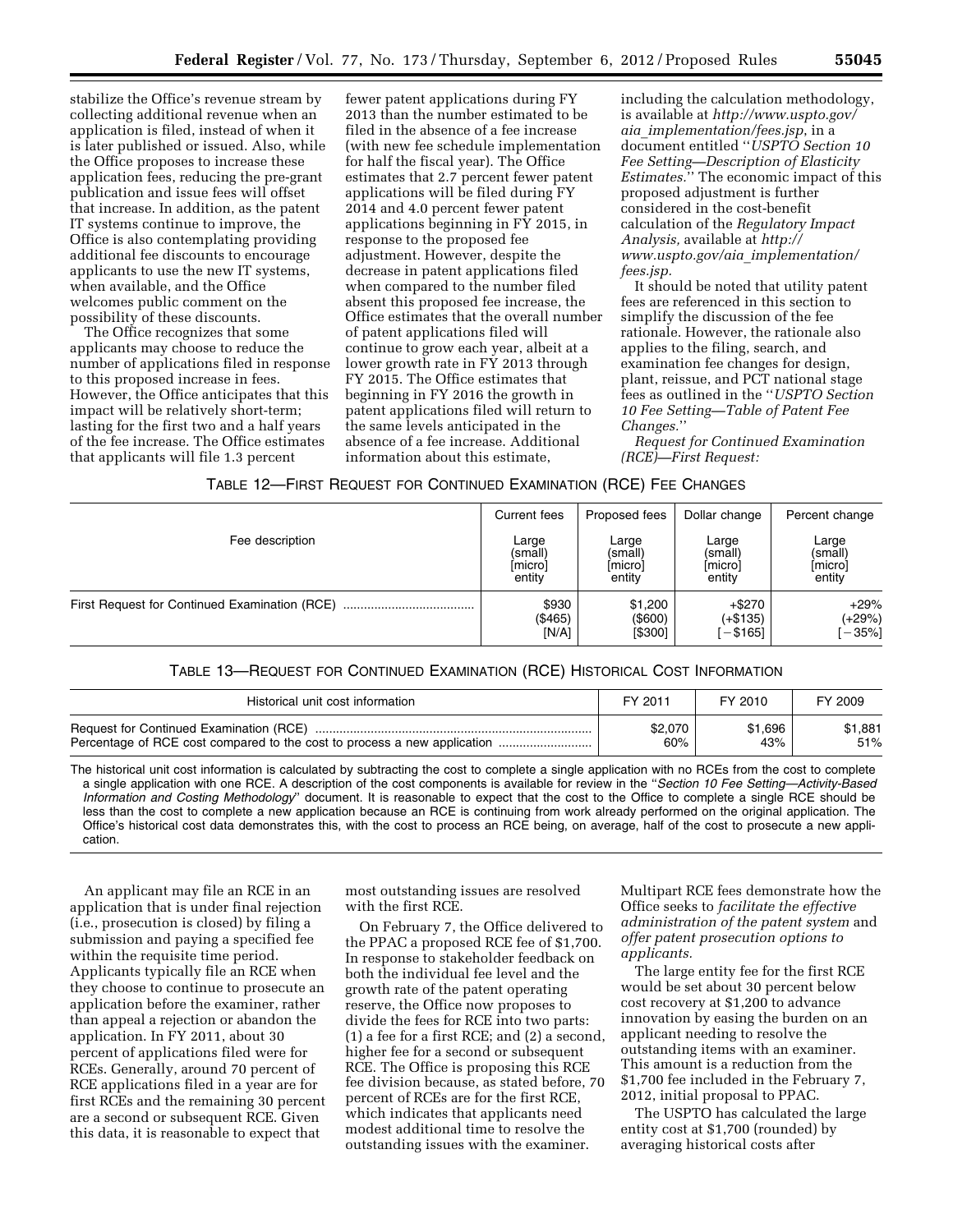estimating the incremental cost to complete a single application with one RCE compared to the cost to complete an application with no RCE. The Office used a three-year average to estimate the cost of a single RCE in lieu of using only FY 2011 data, because the trend in historical data shows that the cost to process an RCE increased in FY 2011, and the Office believes this increase is due to an anomaly caused by the Clearing the Oldest Patent Application (COPA) initiative, as described in the *FY 2011 USPTO Performance and Accountability Report,* available at *[http://www.uspto.gov/about/stratplan/](http://www.uspto.gov/about/stratplan/ar/2011/mda_02_03.html)  [ar/2011/mda](http://www.uspto.gov/about/stratplan/ar/2011/mda_02_03.html)*\_*02*\_*03.html.* 

When an applicant does not agree with a final rejection notice, the applicant has the option to file a notice of appeal as an alternative to filing an RCE. The fee to file a notice of appeal is also proposed to be set below cost

recovery and less than the fee proposed for the first, and second and subsequent, RCEs (*see* appeal fee information in the following section). The USPTO proposes this fee relationship to ensure all applicants have viable options to dispute a final rejection when they believe the examiner has erred. These *patent prosecution options* allow applicants to make critical decisions at multiple points in the patent prosecution process.

In addition to dividing the RCEs fees, the Office is exploring other ways to address RCEs. Specifically, the Office recently announced two pilot programs that aim to avoid the need to file an RCE by permitting: (i) An Information Disclosure Statement to be submitted after payment of the issue fee; and (ii) further consideration of after final responses.

The first initiative, called Quick Path Information Disclosure Statement (IDS)

TABLE 14—APPEAL FEE CHANGES

Pilot, permits an applicant to file an IDS after a final rejection and gives the examiner time to consider whether prosecution should be reopened. If the items of information in the IDS do not require prosecution to be reopened, the application will return to issue, thereby eliminating need for an RCE.

The second initiative, called the After Final Consideration Pilot, authorizes a limited amount of non-production time for examiners to consider responses filed after a final rejection with the goal of achieving compact prosecution and increased collaboration between examiners and stakeholders. Accordingly, the Office is hopeful for the success of these two pilot programs to reduce the number of RCEs and thereby enable applicants to secure a patent through a single application filing.

*Appeal Fees (Partially New):* 

|                                                                                                                                              | Current fees                          | Proposed fees                         | Dollar change                            | Percent change                        |
|----------------------------------------------------------------------------------------------------------------------------------------------|---------------------------------------|---------------------------------------|------------------------------------------|---------------------------------------|
| Fee description                                                                                                                              | Large<br>(small)<br>[micro]<br>entity | Large<br>(small)<br>[micro]<br>entity | Large<br>(small)<br>[micro]<br>entity    | Large<br>(small)<br>[micro]<br>entity |
|                                                                                                                                              | \$620<br>(\$310)<br>[N/A]             | \$1,000<br>(\$500)<br>[\$250]         | $+$ \$380<br>$(+\$190)$<br>[ - \$60]     | $+61%$<br>$(+61%)$<br>$[-19%]$        |
| Filing a Brief in Support of an Appeal in Application or Ex Parte Reex-                                                                      | \$620<br>(\$310)<br>[N/A]             | \$0<br>(50)<br>[\$0]                  | $-$ \$620<br>$-$ \$310)<br>$-$ \$310]    | $-100%$<br>$-100%$<br>$-100%$         |
| Appeal Forwarding Fee for Appeal in Examination or Ex Parte Reexam-<br>ination Proceeding or Filing a Brief in Support of an Appeal in Inter | N/A<br>(N/A)<br>[N/A]                 | \$2,000<br>(\$1,000)<br>[\$500]       | $+$ \$2,000<br>$(+\$1,000)$<br>$[-$500]$ | N/A<br>(N/A)<br>[N/A]                 |
| <b>Total Appeal Fees</b>                                                                                                                     | \$1,240<br>(\$620)<br>IN/A1           | \$1,000<br>$($ \$500 $)$<br>[\$250]   | $-$ \$240<br>$(-$120)$<br>$[-$370]$      | $-19%$<br>$(-19%)$<br>$[-60%]$        |
| <b>Total Appeal Fees</b>                                                                                                                     | \$1,240<br>(\$620)<br>IN/A            | \$3,000<br>(\$1,500)<br>[\$750]       | +\$1,760<br>(+\$880)<br>[+\$130]         | $+142%$<br>$(+142%)$<br>$[+21\%]$     |

#### TABLE 15—APPEAL FEE HISTORICAL COST INFORMATION

| Historical unit cost information                                                                                     | FY 2011 | FY 2010 | FY 2009 |
|----------------------------------------------------------------------------------------------------------------------|---------|---------|---------|
| Notice of Appeal to Patent Trial and Appeal Board<br>Filing a Brief in Support of an Appeal<br>Appeal Forwarding Fee | \$4.799 | \$4.960 | \$5,008 |

An applicant who disagrees with an examiner's final rejection may appeal to the BPAI by filing a notice of appeal and the required fee within the time period

provided. An applicant likewise may file a notice of appeal after the applicant's claim(s) has/have been twice rejected, regardless of whether the

claim(s) has/have been finally rejected. Further, an applicant may file a notice of appeal after a first rejection in a continuing application if any of the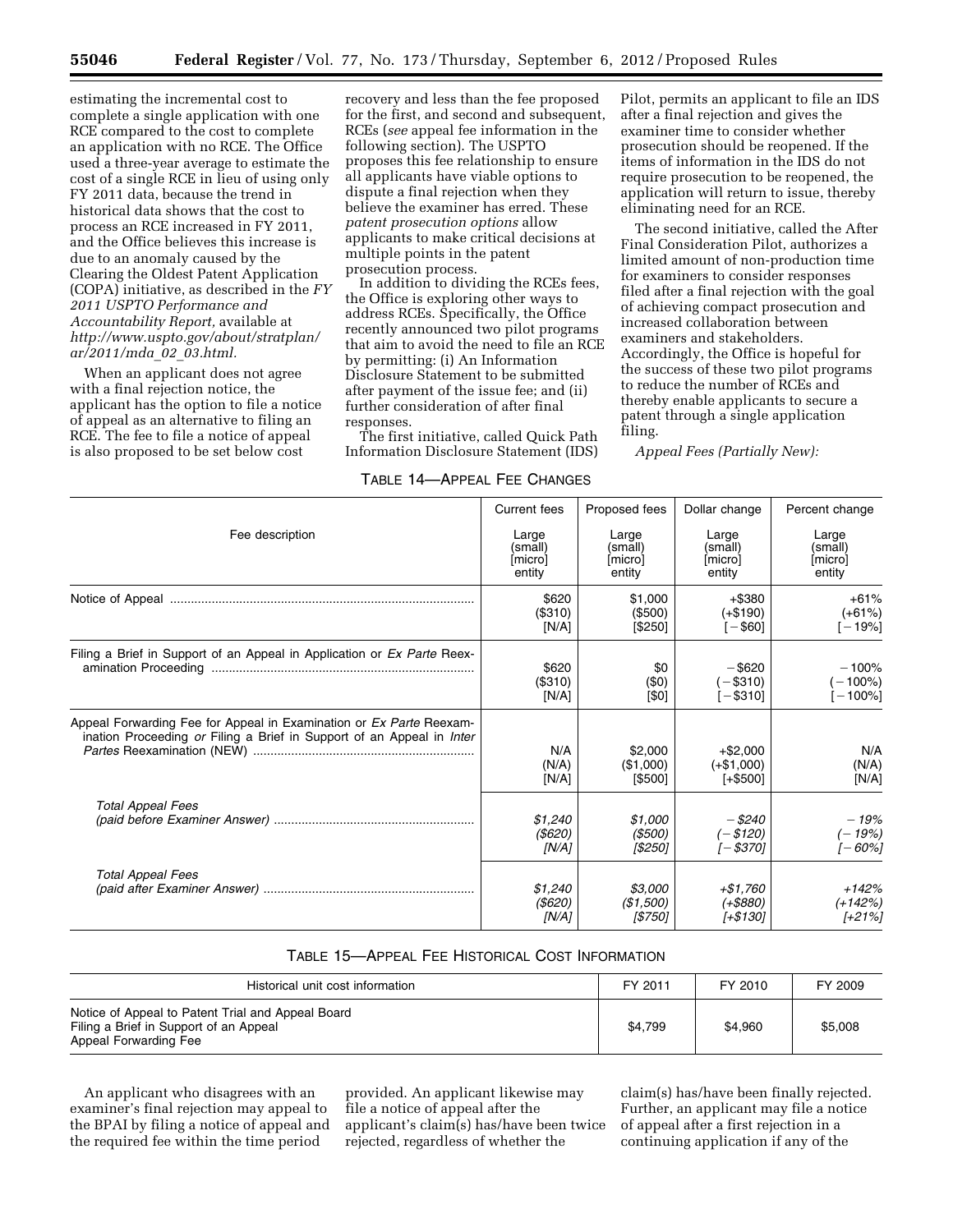claims in the parent application were previously rejected.

Within two months from the date of filing the notice of appeal, the appellant must file a Brief. Then, the examiner must file an Examiner's Answer. After the Answer is mailed, the appeal file is forwarded to the BPAI for review.

Currently, a large entity applicant pays \$620 to file a notice of appeal and another \$620 when filing a brief—a total of \$1,240. These current fees only recover 25 percent of the Office's cost of an appeal. The Office proposes to increase appeal fees to reduce the gap between fees and cost. At the same time, the Office proposes to *offer patent prosecution options to applicants* and stage the appeal fees to recover additional cost at later points in time and thereby minimize the cost impacts on applicants associated with withdrawn final rejections.

The Office proposes a \$1,000 notice of appeal fee and a \$0 fee when filing the brief. Both of these actions would occur prior to the preparation of an Examiner's Answer (and forwarding of the appeal to the BPAI). The Office recognizes that after some notices of appeal are filed, the matter is resolved, and there is no need to take the ultimate step of forwarding the appeal to the BPAI for a decision. The Office further proposes a \$2,000 fee to forward the appeal file—containing the appellant's Brief and the Examiner's Answer—to the BPAI for review. Under this proposed fee structure, one-third of the fee would be paid at the time of notice of appeal, and the remaining two-thirds would be paid after the Examiner's Answer, but only if the appeal is then

forwarded to the BPAI. This fee payment structure allows the appellant to reduce the amount invested in the appeal process until receiving the Examiner's Answer. In fact, when prosecution issues are resolved after the notice of appeal and before forwarding an appeal to the BPAI, a large entity appellant would pay only \$1,000 to obtain an Examiner's Answer—19 percent less than under the current fee structure.

Staging the appeal fees in this manner allows applicants to pay less in situations when an application is either allowed or reopened instead of being forwarded to the BPAI. This *patent prosecution option* allows applicants to make critical decisions at multiple points in the patent prosecution process.

When considering the proposed appeal fees, the Office evaluated several options to minimize the cost to applicants. For example, it contemplated refunding certain appeal fees if the appeal was not forwarded to the BPAI. However, under the current refund statutory authority, the Office can only refund all or part of a fee paid by mistake or in excess of the fee due. *See* 35 U.S.C. 42(d). Neither of these conditions would apply when the issues raised on appeal are resolved and the appeal is not forwarded to the BPAI because the matter is resolved.

On February 7, 2012, the Office delivered to PPAC a fee proposal that included two appeal fee payment features: (1) Staging the appeal-related fees so that cost impacts on some applicants are minimized; and (2) paying a \$0 pre-grant publication

(PGPub) and issue fee if the examiner withdraws a final rejection prior to an appeal being forwarded to the BPAI.

While the staging features delivered to PPAC are included in this proposed rule, after reevaluating the \$0 PGPub and Issue fee, the Office decided against proposing it here. Sometimes mistakes or errors in prosecution are not selfevident, and sometimes examiners properly consider After Final amendments and allow the application even after the applicant has filed an appeal. Accordingly, when operating with a \$0 PGPub and Issue fee, the Office had planned to implement a caseby-case review process to evaluate the root cause of why the applicant filed an appeal. This process would increase the Office's cost of operations without realizing counterbalancing benefits.

Additionally, a \$0 PGPub and issue fee would eliminate the need for the notice of issue fee payment and could impact when applicants receive notice that their applications will proceed to issue. The Office understands that the timing of issuance is extremely important in managing a business, and that timing may be critically important when an applicant intends to file a continuing application. In view of these considerations and risks, the Office decided not to propose a \$0 PGPub and issue fee here.

Finally, just as the Office is exploring ways to minimize unnecessary RCE filings, the Office is likewise exploring other options, including pilot programs, in an effort to reduce the need to appeal to the BPAI.

*Ex Parte Reexamination:* 

#### TABLE 16—EX PARTE REEXAMINATION FEE CHANGES

|                        | Current fees | Proposed fees | Dollar change | Percent change |
|------------------------|--------------|---------------|---------------|----------------|
| Fee description        | Large        | Large         | Large         | Large          |
|                        | (small)      | (small)       | (small)       | (small)        |
|                        | [micro]      | [micro]       | [micro]       | [micro]        |
|                        | entity       | entity        | entity        | entity         |
| Ex Parte Reexamination | *\$17,750    | \$15,000      | $-$ \$2.750   | $-15%$         |
|                        | (N/A)        | (\$7,500)     | $-$ \$10,250) | $(-58%)$       |
|                        | [N/A]        | [\$3,750]     | $[-\$14,000]$ | $-79%$ ]       |

\* For purposes of comparing amounts, where a new fee has been proposed under 35 U.S.C. 41(d)(2) in the January and February 2012 Proposed Rules, that proposed fee (as adjusted by the final rule) is included in the current fee column and denoted with (\*).

| Table 17—Ex Parte Reexamination Historical Cost Information |  |
|-------------------------------------------------------------|--|
|-------------------------------------------------------------|--|

| Historical unit cost information | FY 2011  | FY 2010  | 2009     |
|----------------------------------|----------|----------|----------|
| Ex Parte Reexamination           | \$19,626 | \$16.647 | \$17,162 |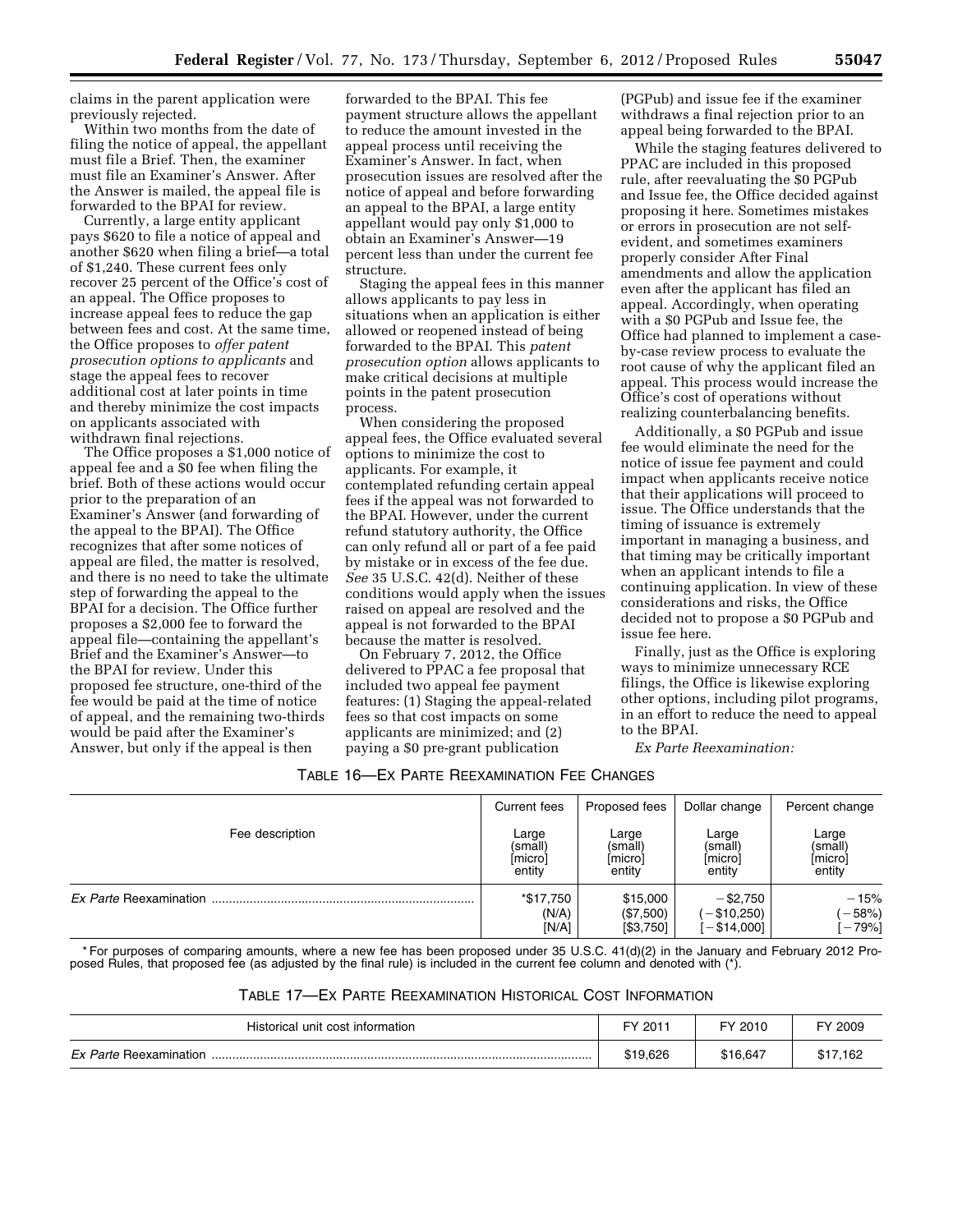#### TABLE 18—EX PARTE REEXAMINATION PROSPECTIVE COST INFORMATION

| Prospective cost information                                                                                             | FY 2013  |
|--------------------------------------------------------------------------------------------------------------------------|----------|
| Cost Calculation, 77 FR 3666 (Jan. 25, 2012) available at http://www.uspto.gov/aia_implementation/cost_calc_supplemental | \$17,750 |

Any person (including anonymously) may file a petition for the *ex parte*  reexamination of a patent that has been issued. The Office initially determines if the petition presents ''a substantial new question of patentability'' as to the challenged claims. If such a new question has been presented, the Office will order a reexamination of the patent for the relevant claims.

Currently, the *ex parte* reexamination fee is \$2,520. 37 CFR 1.20. However, while examining its costs to estimate the cost of a supplemental examination (pursuant to section 41(d)), the Office found that its current *ex parte*  reexamination fee does not recover the Office's costs for that service. In fact, the Office incurs about seven times the amount of the current fee for an *ex parte* 

reexamination. Accordingly, to remedy this discrepancy, in January 2012, the Office proposed to set the *ex parte*  reexamination fee under section 41(d) at \$17,750, which recovers the Office's costs for the *ex parte* reexamination (Changes To Implement the Supplemental Examination Provisions of the Leahy-Smith America Invents Act and To Revise Reexamination Fees, 77 FR 3666 (Jan. 25, 2012)).

On February 7, 2012, the Office delivered to the PPAC a fee proposal under section 10 of the AIA proposing setting the large entity fee at the same amount as proposed in the January and February 2012 Proposed Rules (i.e., \$17,750) and introducing new small and micro entity discounts for an *ex parte*  reexamination. However, in accordance

with section 10, third party requestors are not eligible for the micro entity discounts.

In response to stakeholder feedback on both the individual fee level and the growth rate of the patent operating reserve in the initial proposal, the Office now proposes to reduce the large entity fee for *ex parte* reexamination to \$15,000, which is 15 percent below the Office's cost of conducting the proceeding. Setting the fee below cost will reduce the growth rate of the operating reserve and permit easier access to the *ex parte* reexamination process, which benefits the patent system and patent quality by removing low quality patents.

*Supplemental Examination:* 

#### TABLE 19—SUPPLEMENTAL EXAMINATION FEE CHANGES

|                                                                    | Current fees                          | Proposed fees                         | Dollar change                               | Percent change                        |
|--------------------------------------------------------------------|---------------------------------------|---------------------------------------|---------------------------------------------|---------------------------------------|
| Fee description                                                    | Large<br>(small)<br>[micro]<br>entity | Large<br>(small)<br>[micro]<br>entity | Large<br>(small)<br>[micro]<br>entity       | Large<br>(small)<br>[micro]<br>entity |
| Processing and Treating a Request for Supplemental Examination-Up  | $*$ \$5,140<br>(N/A)<br>[N/A]         | \$4,400<br>(\$2,200)<br>[\$1,100]     | $-$ \$740<br>$(-\$2,940)$<br>$-$ \$4,040]   | $-14%$<br>$-57%$<br>$-79%$            |
| Ex Parte Reexamination Ordered as a Result of a Supplemental Exam- | *\$16,120<br>(N/A)<br>[N/A]           | \$13,600<br>(\$6,800)<br>[\$3,400]    | $-$ \$2,520<br>$(-\$9,320)$<br>[-\$12,720]  | $-16%$<br>$-58%$<br>$-79%$            |
|                                                                    | *\$21,300<br>(N/A)<br>IN/A            | \$18,000<br>(\$9,000)<br>[\$4,500]    | $-$ \$3,330<br>$(-$12,300)$<br>$[-$16,800]$ | $-15%$<br>$-58%$<br>r – 79%]          |

\* For purposes of comparing amounts, where a new fee has been proposed under 35 U.S.C. 41(d)(2) in the January and February 2012 Proposed Rules, that proposed fee (as adjusted by the final rule) is included in the current fee column and denoted with (\*).

#### TABLE 20—SUPPLEMENTAL EXAMINATION PROSPECTIVE COST INFORMATION

| Prospective cost information                                                                                                     |                     |
|----------------------------------------------------------------------------------------------------------------------------------|---------------------|
| Cost calculation 77 FR 3666 (Jan. 25, 2012) available at http://www.uspto.gov/aia implementation/cost calc supplemental exam.pdf |                     |
|                                                                                                                                  | \$5,180<br>\$16,120 |
|                                                                                                                                  | \$21,300            |

A patent owner may request a supplemental examination of a patent by the Office to consider, reconsider, or correct information believed to be relevant to the patent. This proceeding

will help the patent owner preempt challenges to the patent during litigation. The need for this proceeding arises only after a patent owner recognizes that there is information that

should have been brought to the attention of the Office to consider or reconsider during the application process, or information submitted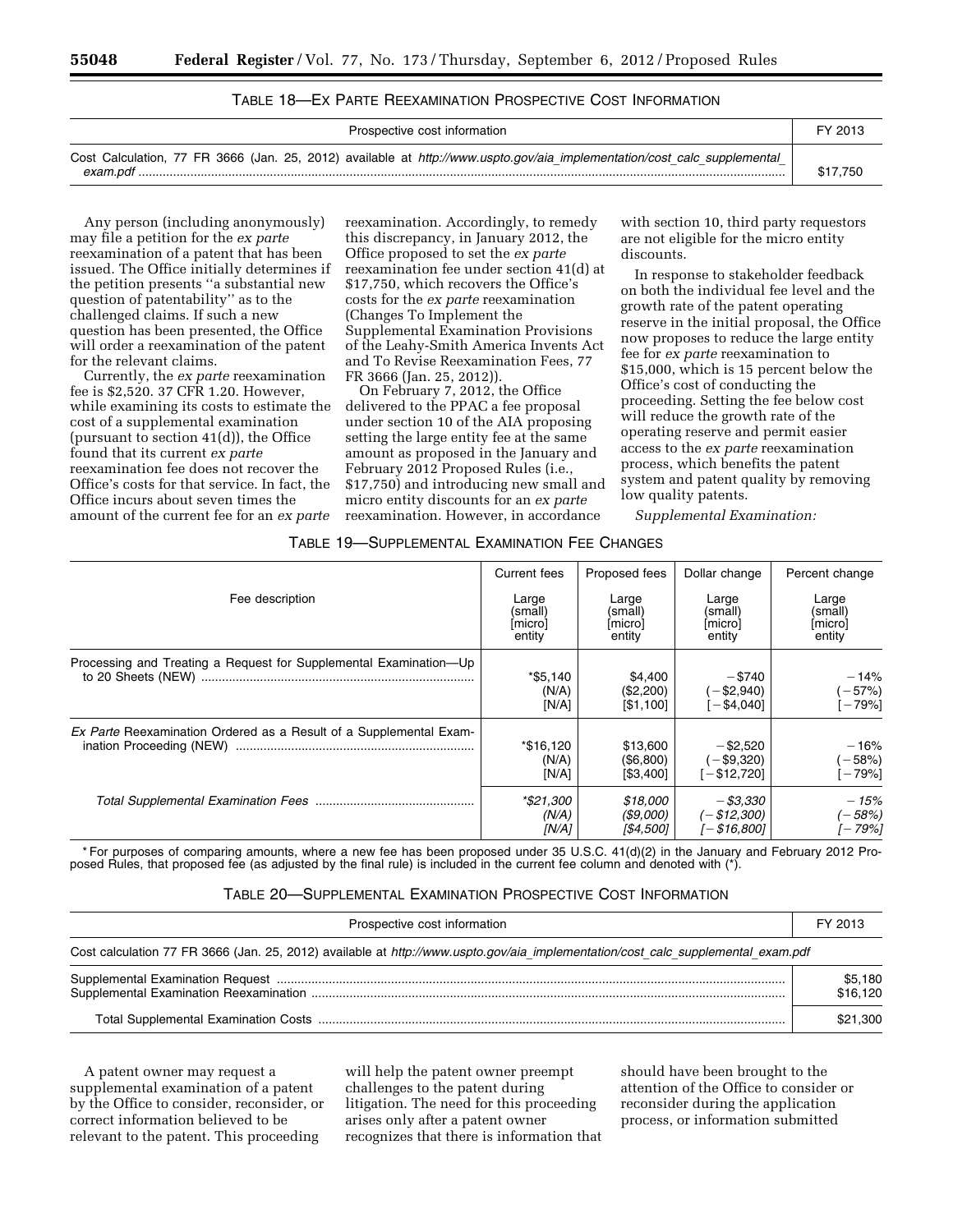during the application process that needs to be corrected.

The January and February 2012 Proposed Rules (as adjusted by the final rule), using section 41(d), proposed to set the fees for the request for supplemental examination and the *ex parte* reexamination ordered as a result of a supplemental examination proceeding at \$5,140 and \$16,120, respectively.

On February 7, 2012, the Office delivered to the PPAC proposed fees of \$7,000 and \$20,000, respectively, using section 10 of the AIA, for the request for supplemental examination and the *ex* 

*parte* reexamination ordered as a result of a supplemental examination proceeding. This increase was proposed to encourage applicants to submit applications with all relevant information during initial examination, which facilitates compact patent prosecution. In response to stakeholder feedback on both the individual fee level and the growth rate of the patent operating reserve in the initial proposal, the Office now proposes to reduce these fees to \$4,400 and \$13,600, respectively. The Office believes these reduced fee amounts continue to be sufficient to

encourage applicants to submit applications with all relevant information during initial examination, yet low enough to facilitate the effective administration of the patent system by providing patentees with an alternative to the court system for addressing inequitable conduct. The Office proposes to set total supplemental examination fees of \$18,000, 15 percent below cost and 30 percent less than the total of \$27,000 included in the proposal delivered to PPAC on February 7, 2012.

*Inter Partes Review:* 

#### TABLE 21—INTER PARTES REVIEW FEE CHANGES

|                                                                            | Current fees                          | Proposed fees                         | Dollar change                         | Percent change                        |
|----------------------------------------------------------------------------|---------------------------------------|---------------------------------------|---------------------------------------|---------------------------------------|
| Fee description                                                            | Large<br>(small)<br>[micro]<br>entity | Large<br>(small)<br>[micro]<br>entity | Large<br>(small)<br>[micro]<br>entity | Large<br>(small)<br>[micro]<br>entity |
| <i>Inter Partes</i> Review Request—Up to 20 Claims (Per Claim Fee for Each | <b>NEW</b>                            | \$9,000<br>(N/A)<br>[N/A]             | $+$ \$9,000<br>(N/A)<br>[N/A]         | N/A<br>(N/A)<br>[N/A]                 |
| Inter Partes Review Post Institution Fee-Up to 15 Claims (Per Claim        | <b>NEW</b>                            | \$14,000<br>(N/A)<br>[N/A]            | $+$ \$14,000<br>(N/A)<br>[N/A]        | N/A<br>(N/A)<br>[N/A]                 |
| Total Inter Partes Review Fees (For Current Fees, per Claim Fee            | *\$27,200<br>(N/A)<br>[N/A]           | \$23,000<br>(N/A)<br>[N/A]            | $-$ \$4,200<br>(N/A)<br>IN/A          | $-15%$<br>(N/A)<br>IN/A               |

\* For purposes of comparing amounts, where a new fee has been proposed under 35 U.S.C. 41(d)(2) in the January and February 2012 Proposed Rules, that proposed fee (as adjusted by the final rule) is included in the current fee column and denoted with (\*).

#### TABLE 22—INTER PARTES REVIEW PROSPECTIVE COST INFORMATION

| <b>Prospective Cost Information</b>                                                                                                                                                                                                                                                                                                                                                                                                     |           | FY 2013        |
|-----------------------------------------------------------------------------------------------------------------------------------------------------------------------------------------------------------------------------------------------------------------------------------------------------------------------------------------------------------------------------------------------------------------------------------------|-----------|----------------|
| The Total Inter Partes Review cost calculation of \$27,200, 77 FR 6879, (Feb. 9, 2012) is available for review at http://www.uspto.gov/<br>aia implementation/rin-0651-ac70.pdf. The Office estimated that 35 hours of Judge time would be required during review and used this as the<br>basis for estimating the cost for the <i>Inter Partes</i> Review. The IT-related costs are included in the Review Request portion of the fee. |           |                |
| Description                                                                                                                                                                                                                                                                                                                                                                                                                             | Base cost | Per claim cost |
|                                                                                                                                                                                                                                                                                                                                                                                                                                         |           |                |

| \$10,500 | $>20 = $200$ |
|----------|--------------|
| \$16,700 | $>15 = $400$ |
| \$27,200 |              |

*Inter partes* review is a new trial proceeding created by the AIA that allows the Office to review the patentability of one or more claims in a patent only on a ground that could be raised under 35 U.S.C. 102 or 103, and only on the basis of prior art consisting of patents or printed publications. The *inter partes* review process begins with a third party filing a petition. An *inter partes* review may be instituted upon a showing that there is a reasonable likelihood that the petitioner would

prevail with respect to at least one claim challenged.

In February 2012, the Office proposed setting a single fee for *inter partes*  review pursuant to 35 U.S.C. 41(d), at a level to recover the Office's entire cost of conducting such proceeding. (*See* 77 FR 6879 (Feb. 9, 2012)); (*See also* 77 FR 7041 (Feb. 10, 2012)). Under that proposal, the fee for an *inter partes*  review would be based on the number of claims for which review is sought, with the entire fee due on filing of the

petition. A petitioner could file a petition seeking review of up to 20 claims for the base fee of \$27,200. Fees would increase for each additional 10 claims. For example, an *inter partes*  review of 51 to 60 claims would have cost \$68,000 (*See* 77 FR 7050 (Feb. 10, 2012)).

On February 7, 2012, the Office delivered to the PPAC a fee proposal under section 10 setting the fees at the same amount as proposed in the February 2012 Proposed Rule. In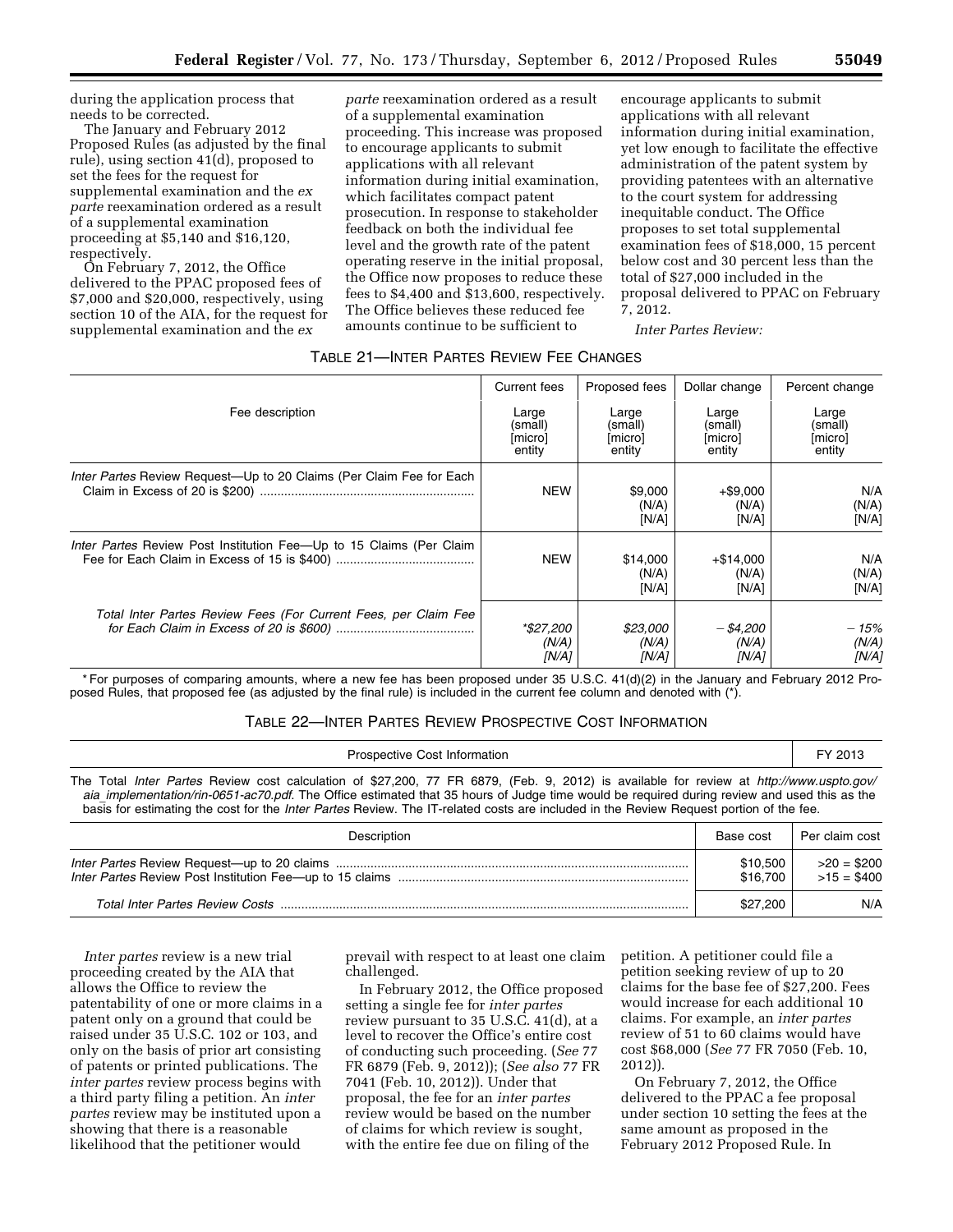response to stakeholder feedback on the individual fee levels, the structure of the proposed *inter partes* review fees, and the overall growth rate of the patent operating reserve in the initial proposal, with this rulemaking, the Office now proposes to set the *inter partes* review fees at a level below the Office's cost recovery and to improve the fee payment structure.

The Office now proposes to set four separate fees for *inter partes* review, which the petitioner would pay upon filing a petition. The Office also proposes to return fees for postinstitution services should a petition not be instituted. Similarly, the Office proposes that fees paid for postinstitution review of a large number of claims be returned if the Office only institutes the review of a subset of the requested claims.

The USPTO proposes to set the fee for an *inter partes* review petition at \$9,000 for up to 20 claims. This fee would not be returned or refunded to the petitioner even if the review is not instituted.

In addition, the USPTO proposes to set a per claim fee of \$200 for each claim requested for review in excess of 20. This fee would not be returned or refunded to the petitioner if the review is not instituted or if the institution is

limited to a subset of the requested claims.

The USPTO also proposes to set the *inter partes* review post-institution fee at \$14,000, for a review of up to 15 claims. This fee would be returned to the petitioner if the Office does not institute a trial.

Likewise, the Office proposes to set a per claim fee of \$400 for review of each claim in excess of 15 during the postinstitution trial. The entire postinstitution fee would be returned to the petitioner if the Office does not institute a review. The excess claims fees would be returned if review of l5 or fewer claims is instituted. If the Office reviews more than 15 claims, but fewer than all of the requested claims, it would return part of the fee for each claim the Office did not review.

For example, under this proposal, if a party requests *inter partes* review of 52 claims, the petitioner would pay \$44,200 (\$9,000 plus 32 [52 minus 20] times \$200 equals \$15,400; plus \$14,000 plus 37 [52 minus 15] times \$400 equals \$28,800; for a total of \$44,200). This amount is 35 percent less than what the petitioner would pay under either the February 2012 Proposed Rule or the initial proposal to PPAC in February 2012. In addition, under this proposed rule, if the petitioner seeks review of 52

claims, but the Office only institutes review of 40 claims, the Office would return \$4,800 (it did not institute review of the 41st through 52nd claim for which review was requested). Alternatively, if the review is not instituted at all, the Office would return the entire \$28,800 for claims over 15 as well as the base \$14,000 post-institution fee.

The Office proposes to maintain these two claim thresholds—one for petitions (up to 20 claims) and the other for the post-institution trials (up to 15 claims)—because it anticipates that it will not institute review of 25 percent of claims for which review is requested. The Office bases this approach on its analysis of the initial *inter partes*  reexaminations filed after September 15, 2011, as well as the new opportunity for patent owners to file a response to the petition before the Office determines whether and for which claims to institute review.

This proposal also considers certain policy factors, such as *fostering innovation* through facilitating greater access to the *inter partes* review proceedings because certainty of patent rights benefits the overall IP system.

*Post Grant Review or Covered Business Method Patent Review:* 

TABLE 23—POST GRANT REVIEW OR COVERED BUSINESS METHOD PATENT REVIEW FEE CHANGES

| Fee description                                                                                                                                | <b>Current fees</b> | Proposed fees              | Dollar change                 | Percent<br>change     |
|------------------------------------------------------------------------------------------------------------------------------------------------|---------------------|----------------------------|-------------------------------|-----------------------|
|                                                                                                                                                | Large               | Large                      | Large                         | Large                 |
|                                                                                                                                                | (small)             | (small)                    | (small)                       | (small)               |
|                                                                                                                                                | [micro]             | [micro]                    | [micro]                       | [micro]               |
|                                                                                                                                                | entity              | entity                     | entity                        | entity                |
| Post Grant Review or Covered Business Method Patent Review Request-<br>Up to 20 Claims (Per Claim Fee for Each Claim in Excess of 20 is \$250) | <b>NEW</b>          | \$12,000<br>(N/A)<br>[N/A] | $+ $12,000$<br>(N/A)<br>[N/A] | N/A<br>(N/A)<br>[N/A] |
| Post Grant Review or Covered Business Method Patent Review Post Insti-                                                                         | <b>NEW</b>          | \$18,000                   | \$18,000                      | N/A                   |
| tution Fee-Up to 15 Claims (Per Claim Fee for Each Claim in Excess of                                                                          |                     | (N/A)                      | (N/A)                         | (N/A)                 |
|                                                                                                                                                |                     | [N/A]                      | [N/A]                         | [N/A]                 |
| Total Post Grant Review or Covered Business Method Patent Review                                                                               | *\$35,800           | \$30,000                   | - \$5,800                     | $-16%$                |
| Fees (For Current Fees, Per Claim Fee for Each Claim in Excess of                                                                              | (N/A)               | (N/A)                      | (N/A)                         | (N/A)                 |
|                                                                                                                                                | [N/A]               | [N/A]                      | [N/A]                         | [N/A]                 |

\* For purposes of comparing amounts, where a new fee has been proposed under 35 U.S.C. 41(d)(2) in the January and February 2012 Proposed Rules, that proposed fee (as adjusted by the final rule) is included in the current fee column and denoted with (\*).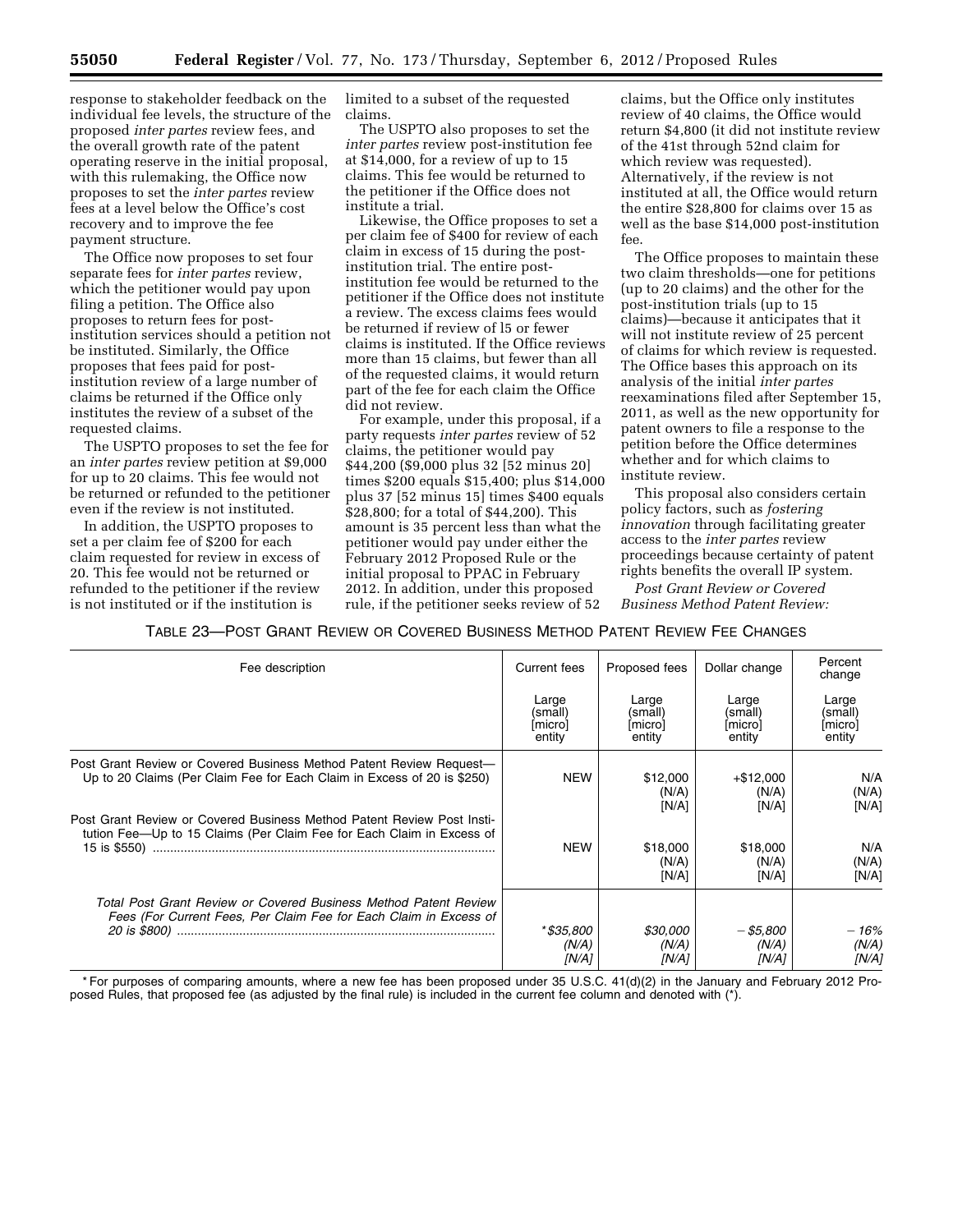#### TABLE 24—POST GRANT REVIEW OR COVERED BUSINESS METHOD PATENT REVIEW PROSPECTIVE COST INFORMATION

| Prospective cost information                                                                                                                                                                                                                                                                                                                                                                                                  |                      | FY 2013                        |
|-------------------------------------------------------------------------------------------------------------------------------------------------------------------------------------------------------------------------------------------------------------------------------------------------------------------------------------------------------------------------------------------------------------------------------|----------------------|--------------------------------|
| The Total Post Grant Review cost calculation of \$35,800, 77 FR 6879, (Feb. 9, 2012) is available for review at http://www.uspto.gov/aia imple-<br>mentation/rin-0651-ac70.pdf. The Office estimated that 50 hours of Judge time would be required during review and used this as the basis for<br>estimating the cost for the Post Grant Review. The IT-related costs are included in the Review Request portion of the fee. |                      |                                |
| Description                                                                                                                                                                                                                                                                                                                                                                                                                   | Base cost            | Per claim cost                 |
| Post Grant Review or Covered Business Method Patent Review Request—up to 20 claims<br>Post Grant Review or Covered Business Method Patent Review Post Institution Fee—up to 15 claims                                                                                                                                                                                                                                         | \$14.700<br>\$21.100 | $> 20 = $250$<br>$> 15 = $550$ |

*Total Post Grant Review Costs* ........................................................................................................................ \$35,800 N/A

Post grant review is a new trial proceeding created by the AIA that allows the Office to review the patentability of one or more claims in a patent on any ground that could be raised under 35 U.S.C. 282(b)(2) and (b)(3) in effect on September 16, 2012. The post grant review process begins when a third party files a petition within nine months of the grant of the patent. A post grant review may be instituted upon a showing that it is more likely than not that at least one challenged claim is unpatentable or that the petition raises an unsettled legal question that is important to other patents or patent applications. If the trial is instituted and not dismissed, the Board will issue a final determination within one year of institution. This period can be extended for good cause for up to six months from the date of one year after instituting the review.

In February 2012, the Office proposed under 35 U.S.C. 41(d) to set a single fee for post grant review at a level to recover the entire cost of conducting the proceeding based on the number of claims under review, with the entire fee due on filing of the petition. (*See*  Changes To Implement Post-Grant Review Proceedings, 77 FR 7060 (Feb. 9, 2012)). The Office proposed a base fee of \$35,800 for a post grant review of up to 20 claims. In addition, the Office proposed a structure of escalating fees for each additional 10 claims. For example, a post grant review of 51 to 60 claims would cost \$89,500 (*See* 77 FR 7060, 7070).

On February 7, 2012, the Office submitted to the PPAC a fee proposed under section 10 setting the fees at the same amount as the February 2012 proposed rule. In response to stakeholder feedback on the individual fee levels, alternative post grant review fee structures, and overall growth rate of

the patent operating reserve in the initial proposal, the Office now proposes to set the post grant review fee at a level below the Office's cost recovery and to improve the fee payment structure.

The Office proposes here to set four separate fees for post grant review, which the petitioner would pay upon filing a petition for post grant review. The Office also proposes to return fees for post-institution services if a review is not instituted. Similarly, the Office proposes that fees paid for a postinstitution review of a large number of claims be returned if the Office only institutes the review of a subset of the requested claims. The Office proposes the same structure and fees apply for covered business method review.

The Office proposes to set the fee for a post grant review petition at \$12,000 for up to 20 claims. This fee would not be returned or refunded to the petitioner even if the review is not instituted by the Office.

In addition, the Office proposes a per claim fee of \$250 for each claim in excess of 20. This fee would not be returned or refunded to the petitioner if the review is not instituted, or if the institution is limited to a subset of the requested claims.

The USPTO also proposes a post grant review post-institution fee at \$18,000, for post-institution review of up to 15 claims. This fee would be returned to the petitioner if the Office does not institute a review.

Likewise, the Office proposes to set a per claim fee of \$550 for review of each claim in excess of 15 during the postinstitution trial. The entire fee would be returned to the petitioner if the Office does not institute a review. The excess claims fees would be returned if review of 15 or fewer claims is instituted. If the Office reviews more than 15 claims, but

fewer than all of the requested claims, it would return part of the fee for each claim that was not instituted.

For example, under the proposal here, a party seeking post grant review of 52 claims would pay \$58,350 (\$12,000 plus 32 [52 minus 20] times \$250 equals \$20,000; plus \$18,000 plus 37 [52 minus 15] times \$550 equals \$38,350; for a total of \$58,350). This amount is 35 percent less than the petitioner would pay under the February 2012 Proposed Rule and the initial proposal to PPAC in February 2012. In addition, under this proposal, if the petitioner requests review of 52 claims, but the Office only institutes review of 40 claims, then the Office would return \$6,600 (it did not institute review of the 41st through 52nd claims for which review was requested). Alternatively, if a review is not instituted at all, the Office would return the entire \$38,350 for claims over 15, as well as the base \$18,000 postinstitution fee.

The Office proposes to maintain two different claim thresholds—one for petition (up to 20 claims) and the other for the post-institution trials (up to 15 claims)—because it anticipates that it will not institute a review of 25 percent of claims for which review is requested. The Office bases this approach on its analysis of the initial *inter partes*  reexaminations filed after September 15, 2011, as well as the new opportunity for patent owners to file a response to the petition before the Office determines whether and for which claims to institute review.

The adjustments proposed here also consider certain policy factors, such as *fostering innovation* through facilitating greater access to the post grant review proceedings because certainty of patent rights benefits the overall IP system.

*Pre Grant Publication (PGPub) Fee*: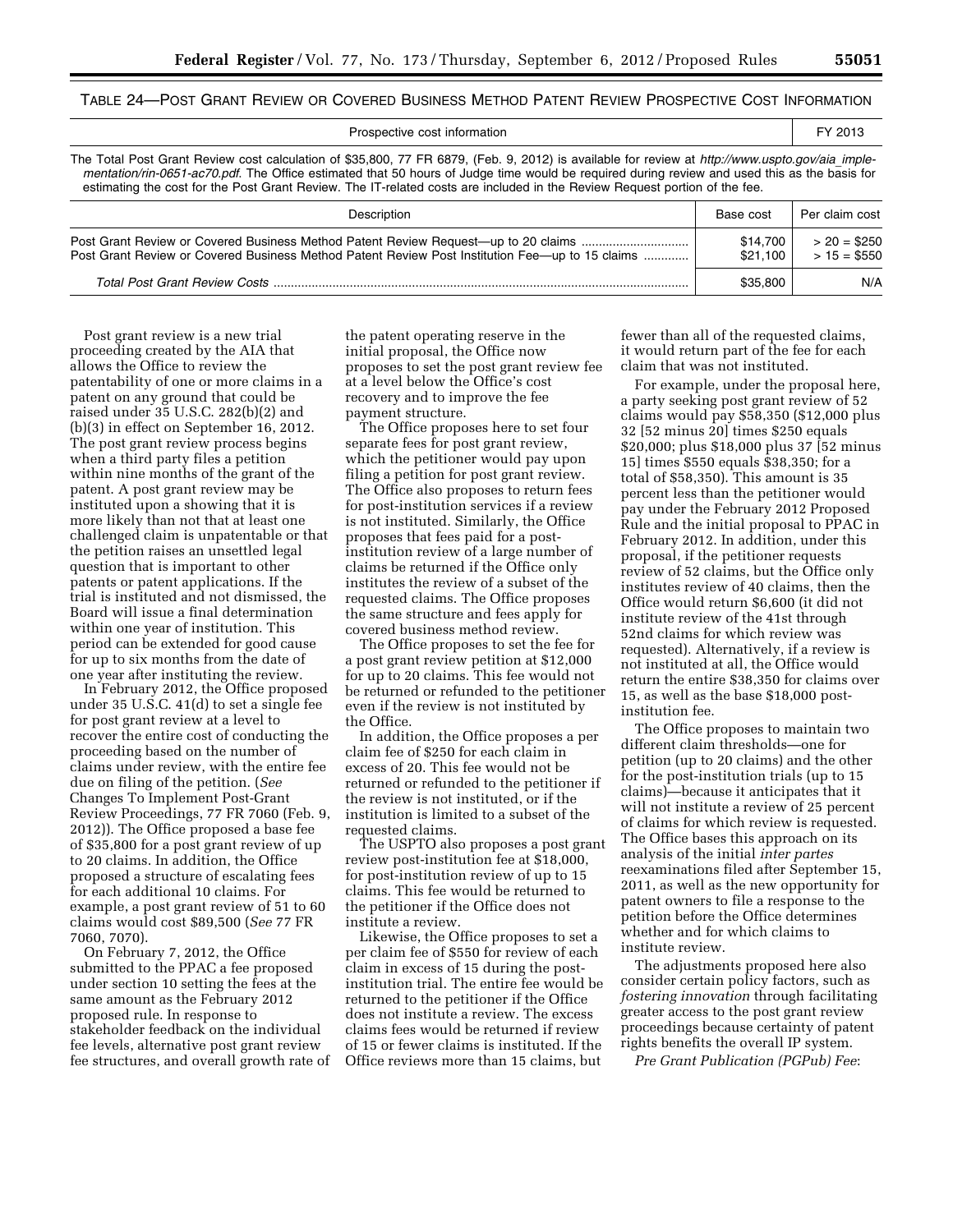|                                                             | Current fees | Proposed fees | Dollar change | Percent change |
|-------------------------------------------------------------|--------------|---------------|---------------|----------------|
| Fee description                                             | Large        | Large         | Large         | Large          |
|                                                             | (small)      | (small)       | (small)       | (small)        |
|                                                             | [micro]      | [micro]       | [micro]       | [micro]        |
|                                                             | entity       | entity        | entity        | entity         |
| Publication Fee for Early, Voluntary, or Normal Publication | \$300        | \$0           | $-$ \$300     | 100%           |
|                                                             | (N/A)        | (\$0)         | $-$ \$300)    | $-100%$        |
|                                                             | [N/A]        | [\$0]         | $-$ \$300]    | $-100%$ ]      |
|                                                             | \$300        | \$300         | \$0           | $0\%$          |
|                                                             | (N/A)        | (N/A)         | (N/A)         | (N/A)          |
|                                                             | [N/A]        | [N/A]         | [N/A]         | [N/A]          |

#### TABLE 25—PRE GRANT PUBLICATION (PGPUB) FEE CHANGES

#### TABLE 26—PRE GRANT PUBLICATION (PGPUB) HISTORICAL COST INFORMATION

| Historical unit cost information | FY 2011 | FY 2010 | FY 2009 |
|----------------------------------|---------|---------|---------|
|                                  | \$181   | \$158   | \$243   |

With certain exceptions, each nonprovisional utility and plant patent application is published 18 months from the earliest filing date. The fee for this pre-grant publication (PGPub) is paid only after a patent is granted. If a patent is never granted, the applicant does not pay the fee for PGPub. Once the Office determines that the invention claimed in a patent application is patentable, the Office sends a notice of allowance to the applicant, outlining the patent application publication fees due, along with the patent issue fee. The applicant must pay these publication and issue fees three months from the date of the notice of allowance to avoid abandoning the application.

Currently, the PGPub fee is set at \$300 and collects over one and a half times the cost to publish a patent application. The IP system benefits from publishing patent applications; disclosing information publicly stimulates research and development, as well as subsequent commercialization through further development or refinement of an invention. Therefore, a lower PGPub fee would benefit both the applicant and innovators in the patent system.

Given that publishing a patent application 18 months after its receipt benefits the IP system more than individual applicants, the Office proposes to reduce the PGPub fee to \$0. Reducing this fee also helps rebalance the fee structure and offsets the proposed increases to filing, search, and examination fees (\$350 increase, less this \$300 decrease is a net \$50 increase—or 3 percent—to apply for a patent and publish the application). This proposed change is consistent with the initial proposal delivered to PPAC on February 7, 2012.

It should be noted that the PGPub fee for republication of a patent application  $(1.18(d)(2))$  is not proposed to be adjusted, but will be set at the existing

TABLE 27—ISSUE FEE CHANGES

rate of \$300. The Office proposes to keep this fee at its existing rate for each patent application that must be published again after a first publication for \$0.

(3) Fees To Be Set *Above* Cost Recovery

There are two types of fees that the Office proposes to set above cost recovery that meet the greater than plus or minus 5 percent and 10 dollars criteria. The policy factor relevant to setting fees above cost recovery is *fostering innovation.* Back-end fees (e.g., issue and maintenance fees) work in concert with front-end fees. The abovecost, back-end fees allow the Office to recover the revenue required to subsidize the cost of entry into the patent and reduce the backlog of patent applications. A discussion of the rationale for each proposed change follows.

*Issue Fees:* 

|                 | Current fees | Proposed fees | Dollar change | Percent change |
|-----------------|--------------|---------------|---------------|----------------|
| Fee description | Large        | Large         | Large         | Large          |
|                 | (small)      | (small)       | (small)       | (small)        |
|                 | [micro]      | [micro]       | [micro]       | [micro]        |
|                 | entity       | entity        | entity        | entity         |
|                 | \$1,740      | \$960         | $- $780$      | $-45%$         |
|                 | (\$870)      | (\$480)       | $-$ \$390)    | $(-45%)$       |
|                 | [N/A]        | [\$240]       | $-$ \$630]    | $[-72%]$       |

#### TABLE 28—ISSUE FEE HISTORICAL COST INFORMATION

| Historical unit cost information | $201^{\circ}$<br>cv | FY 2010 | $^{\circ}2009$ |
|----------------------------------|---------------------|---------|----------------|
| Utility Issue Fee                | \$257               | \$231   | \$224          |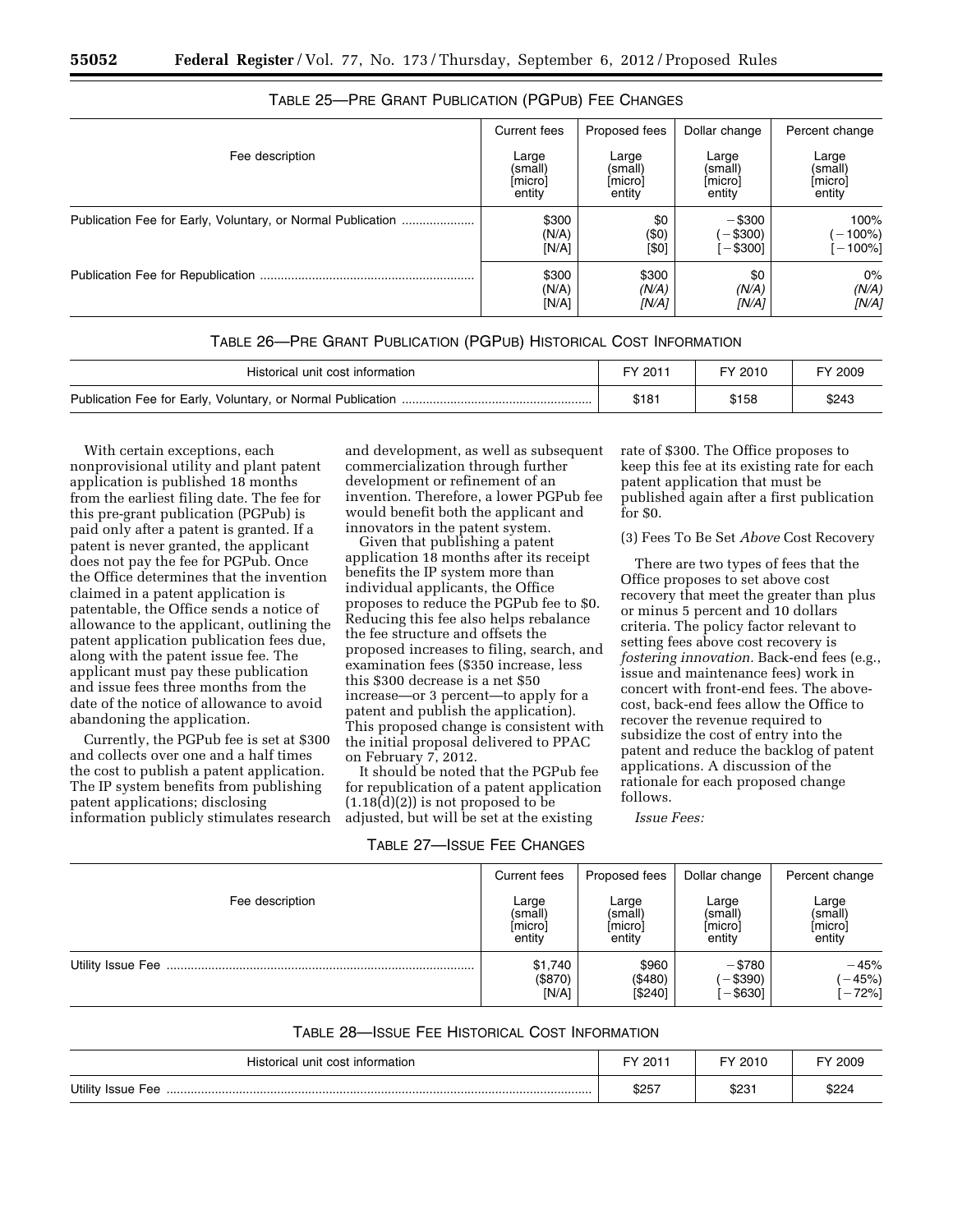In setting fees due after completing prosecution at a level higher than cost, front-end fees can be maintained below cost, thereby *fostering innovation.*  Currently, the large entity issue fee is set at \$1,740, which is seven times more than the cost of issuing a patent. This fee recovers revenue, but it also poses a challenge to applicants at time of allowance. When the issue fee is due, patent owners possess less information about the value of their invention than

they do a few years later. Lowering issue fees would consequently help inventors financially at a time when the marketability of their invention is less certain. Finally, setting the PGPub fee at \$0 as discussed above, and recovering the combined cost of publishing and issuing an application through only the issue fee benefits small and micro entity innovators. The 50 percent discount for small entities and 75 percent discount for micro entities are not available for the publication fee, but are available for the issue fee. Thus, there are benefits to both the IP system and the applicant when the issue fees are set at an amount lower than the current fee amount, but still above cost recovery.

To both maintain the beneficial aspects of this back-end subsidy model and realign the balance of the fee structure, the Office proposes to

#### TABLE 29—MAINTENANCE FEE CHANGES

decrease the large entity issue fee to \$960. This amount is about twice the cost of both publishing an application (which is proposed to be set below cost at \$0) and issuing a patent. This fee adjustment is over a 50 percent decrease from the amount currently paid for both the PGPub and issue fees together and is the amount initially proposed in the fee schedule delivered to the PPAC on February 7, 2012.

It should be noted that utility issue fees are referenced in this section to simplify the discussion of the fee rationale; however, the rationale is applicable to the issue fee changes for design, plant, and reissue fees as outlined in the *''USPTO Section 10 Fee Setting—Table of Patent Fee Changes''.* 

*Maintenance Fees:* 

|                 | Current fees | Proposed fees | Dollar change | Percent change |
|-----------------|--------------|---------------|---------------|----------------|
| Fee description | Large        | Large         | Large         | Large          |
|                 | (small)      | (small)       | (small)       | (small)        |
|                 | [micro]      | [micro]       | [micro]       | [micro]        |
|                 | entity       | entity        | entity        | entity         |
|                 | \$1,130      | \$1,600       | $+$ \$470     | $+42%$         |
|                 | (\$565)      | ( \$800)      | $(+\$235)$    | $(+42%)$       |
|                 | [N/A]        | [\$400]       | $-$ \$165]    | $[-29%]$       |
|                 | \$2,850      | \$3,600       | $+ $750$      | $+26%$         |
|                 | (\$1,425)    | (\$1,800)     | $(+\$375)$    | $(+26%)$       |
|                 | [N/A]        | [\$900]       | $-$ \$525]    | $[-37\%]$      |
|                 | \$4,730      | \$7,400       | $+$ \$2,670   | $+56%$         |
|                 | (\$2,365)    | (\$3,700)     | $(+\$1,335)$  | $(+56%)$       |
|                 | [N/A]        | [\$1,850]     | $-$ \$515]    | $-22%$         |

#### TABLE 30—MAINTENANCE FEE HISTORICAL COST INFORMATION

| Historical unit cost information             | FY 2011 | FY 2010 | FY 2009           |
|----------------------------------------------|---------|---------|-------------------|
| Maintenance Fee Due at 3.5 Years (1st Stage) | <br>    |         | \$2<br>\$2<br>\$2 |

\*Beginning in FY 2011, the Office determined that the maintenance fee activity was in support of the process application fees activity and its associated fees. Therefore, the Office reassigned these costs accordingly, and no longer estimates a unit cost for maintenance fee activities. Additional information about the methodology for determining the cost of performing the Office's activities, including the cost components related to respective fees, available at *http://www.uspto.gov/aia*\_*[implementation/fees.jsp#heading-1](http://www.uspto.gov/aia_implementation/fees.jsp#heading-1)* in the document titled ''*USPTO Section 10 Fee Setting—Activity-Based Information and Costing Methodology.''* 

Maintenance fees must be paid at defined intervals—3.5 years, 7.5 years, and 11.5 years—after the Office grants a utility patent in order to keep the patent in force. Maintaining a patent costs the Office very little. However, maintenance fees benefit the Office and the patent system by generating revenue that permits the Office to keep front-end patent prosecution fees below cost and to subsidize the cost of prosecution for small and micro entity innovators.

Additionally, maintenance fees will be paid only by patent owners who believe the value of their patent is much higher than this fee for renewing these patent rights, thus when not renewed the subject matter of the patent can be utilized freely. On this score, setting early maintenance fees lower than later maintenance fees mitigates uncertainty associated with the value of the patent. As the value becomes more certain over time, the maintenance fee should (and does) increase, because patent owners

have more information about the commercial value of the patented invention and can more readily decide whether the benefit of a patent outweighs the cost of the fee. For example, when a patent holder pays the first stage maintenance fee at 3.5 years, the holder has less information about the commercial value of the patent than when the holder pays the third stage maintenance fee at 11.5 years.

Therefore, under a progressively higher maintenance fee schedule, a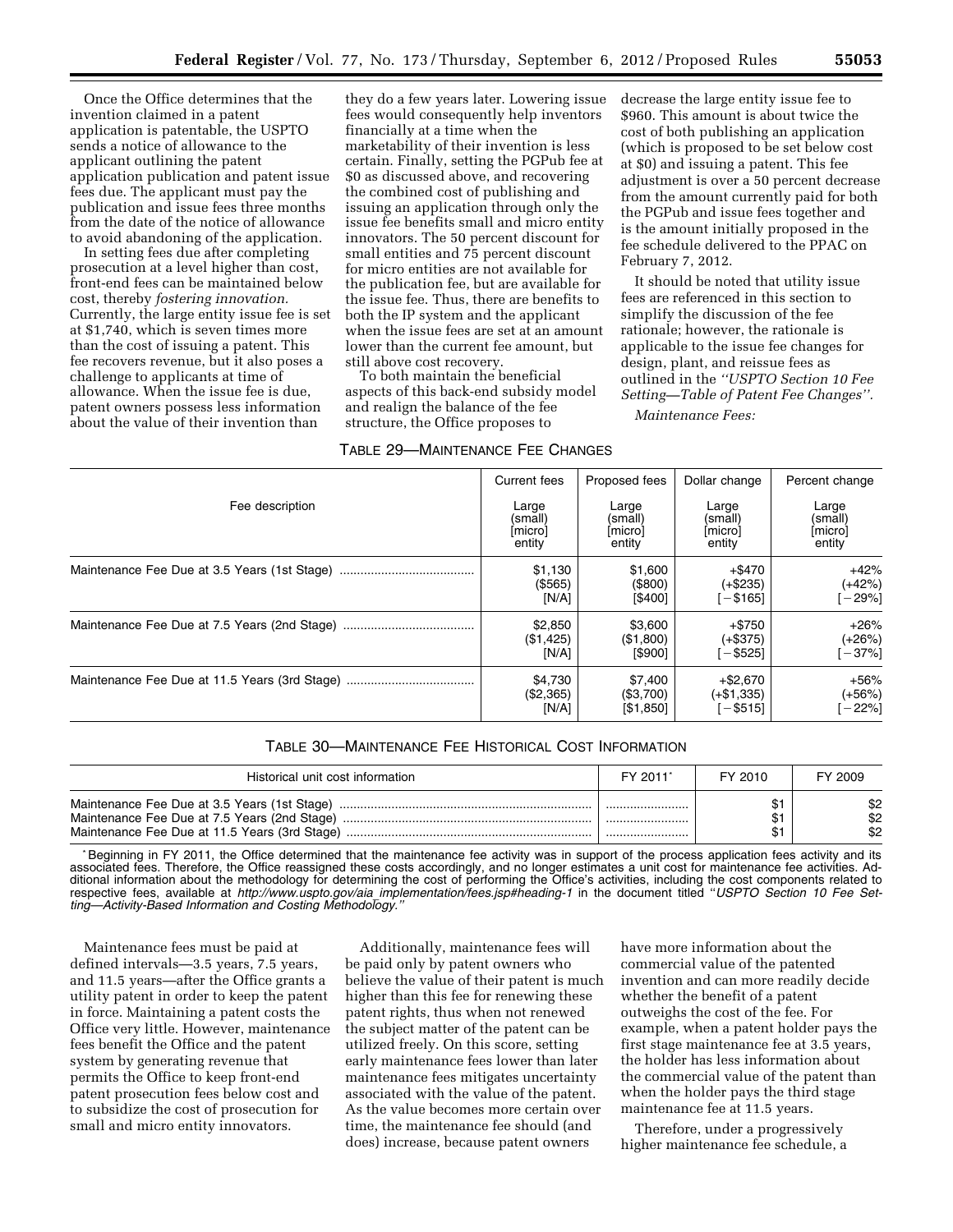patent holder is positioned to perform an individual cost-benefit analysis to determine if the patent is at least as valuable as the maintenance fee payment. When the patent holder determines the patent benefit (value) outweighs the cost (maintenance fee), the holder will likely continue to maintain the patent. Conversely, when the patent holder determines that the benefit is less than the cost, the holder likely will not maintain the patent to full term. When the patent expires, the subject matter of the patent is no longer held with exclusive patent rights and subsequent stakeholders may utilize the idea from the public domain and work to extend its innovation or commercialization. More information on the economic costs and benefits of patent renewal can be found in the rulemaking Regulatory Impact Analysis, which is available for review at *[http://](http://www.uspto.gov/aia_implementation/fees.jsp) [www.uspto.gov/aia](http://www.uspto.gov/aia_implementation/fees.jsp)*\_*implementation/ [fees.jsp](http://www.uspto.gov/aia_implementation/fees.jsp)*.

The Office proposes to increase the first, second, and third stage maintenance fees to \$1,600, \$3,600, and \$7,400, respectively. This increase is

commensurate with the subsidies offered for prosecution of a patent application and aligns with the fee setting strategy of *fostering innovation*  by setting front-end fees below cost. The increase also ensures the USPTO has sufficient aggregate revenue to recover the aggregate cost of operations and implement goals and objectives.

On February 7, 2012, the Office delivered to the PPAC proposed fees of \$1,600, \$3,600, and \$7,600 for the first, second, and third stage maintenance fees respectively. In response to stakeholder feedback on both the individual fee levels and the growth rate of the patent operating reserve, the Office now proposes to decrease the third stage maintenance fee to \$7,400 while maintaining the first and second stage maintenance fees at the rates proposed to the PPAC.

(4) Fees That Are *Not* Set Using Cost Data as an Indicator

Fees in this category include those proposed fees for which the USPTO does not typically maintain historical cost information separate from that included in the average overall cost of

#### TABLE 31—EXTENSIONS OF TIME FEE CHANGES

activities during patent prosecution or did not refer to cost information for setting the particular fee. Instead, the Office evaluates the policy factors described in *Rulemaking Goals and Strategies, Part III* above, to inform fee setting. Some of these fees are based on the size and complexity of an application and help the Office to *effectively administer the patent system*  by encouraging applicants to engage in certain activities. Setting fees at particular levels can: (1) Encourage the submission of applications or other actions which lead to more efficient processing where examiners can provide, and applicants can receive, prompt, quality interim and final decisions; (2) encourage the prompt conclusion of prosecuting an application, resulting in pendency reduction and the faster dissemination of patented information; and (3) help recover costs for activities that strain the patent system.

There are six types of fees in this category. A discussion of the rationale for each proposed change follows.

*Extensions of Time Fees:* 

|                 | Current fees | Proposed fees | Dollar change | Percent change |
|-----------------|--------------|---------------|---------------|----------------|
| Fee description | Large        | Large         | Large         | Large          |
|                 | (small)      | (small)       | (small)       | (small)        |
|                 | [micro]      | [micro]       | [micro]       | [micro]        |
|                 | entity       | entity        | entity        | entity         |
|                 | \$150        | \$200         | $+ $50$       | $+33%$         |
|                 | (\$75)       | (\$100)       | $[+ $25]$     | $(+33%)$       |
|                 | [N/A]        | $[$50]$       | $[-\$25]$     | $[-33\%]$      |
|                 | \$560        | \$600         | $+$ \$40      | $+7%$          |
|                 | (\$280)      | (\$300)       | $[-\$20]$     | $(+7%)$        |
|                 | [N/A]        | [\$150]       | - \$130]      | $[-46%]$       |
|                 | \$1,270      | \$1,400       | $+ $130$      | $+10%$         |
|                 | $($ \$635)   | (\$700)       | $[-\$65]$     | $(+10%)$       |
|                 | [N/A]        | [\$350]       | $-$ \$285]    | $[-45\%]$      |
|                 | \$1,980      | \$2,200       | $+$ \$220     | $+11%$         |
|                 | (\$990)      | (\$1,100)     | $[-$110]$     | $(+11%)$       |
|                 | [N/A]        | [\$550]       | $-$ \$440]    | [-44%]         |
|                 | \$2,690      | \$2,000       | $+$ \$310     | $+12%$         |
|                 | (\$1,345)    | (\$1,500)     | $[-$155]$     | $(+12%)$       |
|                 | [N/A]        | [\$750]       | $-$ \$595]    | $-44%$         |

If an applicant must reply within a non-statutory or shortened statutory time period, the applicant can extend the reply time period by filing a petition for an extension of time and paying the requisite fee. Extensions of time may be automatically authorized at the time an

application is filed or requested as needed during prosecution. The USPTO proposes to increase these fees to facilitate an efficient and prompt conclusion of application processing, which benefits the Office's compact prosecution initiatives and reduces

patent pendency. The fees proposed in this rulemaking are the same as those included in the proposal delivered to the PPAC on February 7, 2012.

*Application Size Fees:*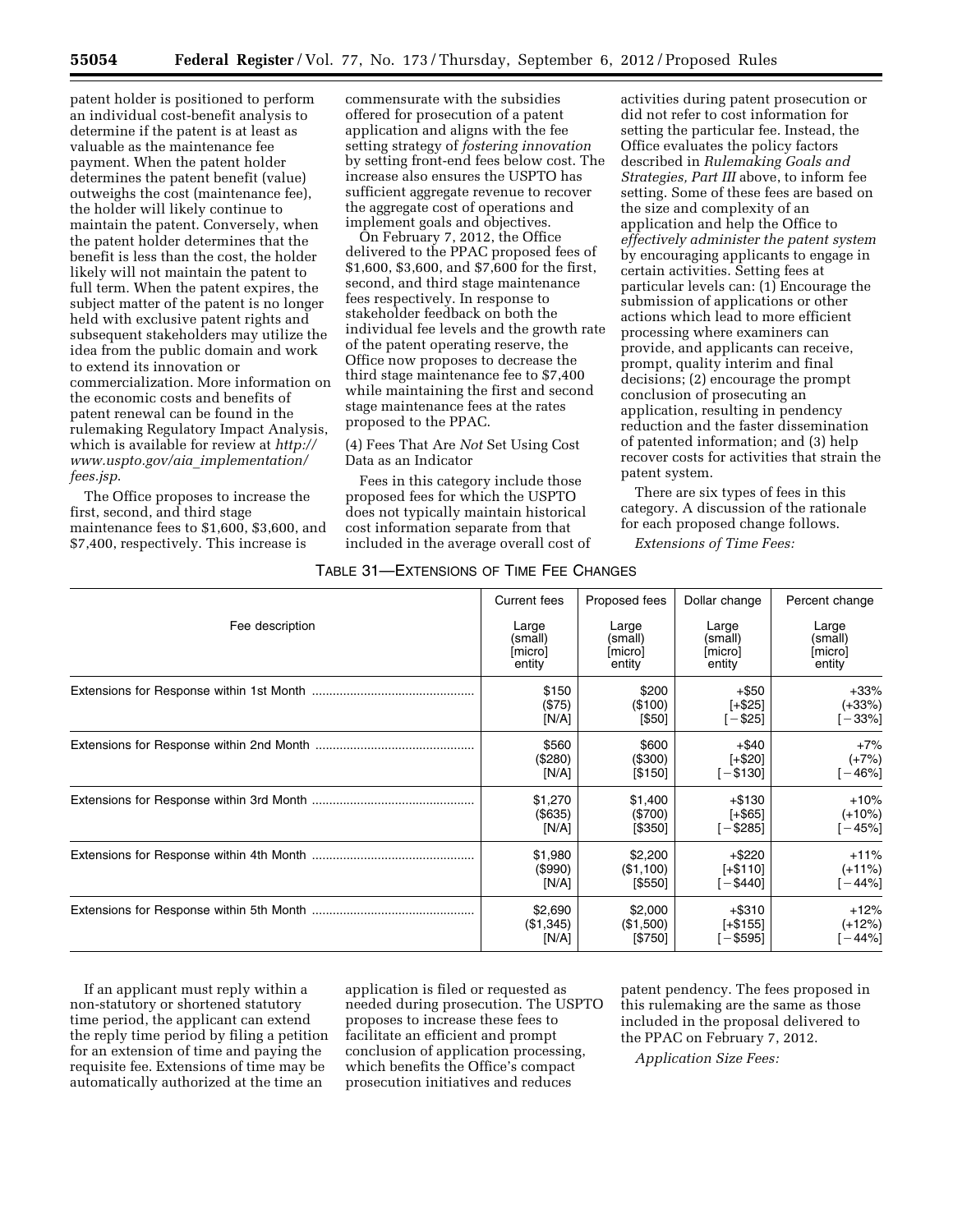#### TABLE 32—APPLICATION SIZE FEE CHANGES

|                                                                    | Current fees | Proposed fees | Dollar change | Percent change |
|--------------------------------------------------------------------|--------------|---------------|---------------|----------------|
| Fee description                                                    | Large        | Large         | Large         | Large          |
|                                                                    | (small)      | (small)       | (small)       | (small)        |
|                                                                    | [micro]      | [micro]       | [micro]       | [micro]        |
|                                                                    | entity       | entity        | entity        | entity         |
| Application Size Fee-For each Additional 50 Sheets that Exceed 100 | \$310        | \$400         | +\$90         | $+29%$         |
| <b>Sheets</b>                                                      | (\$155)      | (\$200)       | (+\$45)       | (+29%)         |
|                                                                    | [N/A]        | [\$100]       | $-$ \$55]     | $-35%$ ]       |

Currently, the Office charges an additional fee for any application where the specification and drawings together exceed 100 sheets of paper. The application size fee applies for each additional 50 sheets of paper or fraction thereof. The USPTO proposes to

increase the application size fee to facilitate an efficient and compact application examination process, which benefits the applicant and the *effective administration of patent prosecution.*  Succinct applications facilitate faster examination with an expectation of

TABLE 33—EXCESS CLAIMS FEE CHANGES

fewer errors. The fees proposed in this rulemaking are the same as those included in the proposal delivered to the PPAC on February 7, 2012.

*Excess Claims:* 

|                 | Current fees | Proposed fees | Dollar change | Percent change |
|-----------------|--------------|---------------|---------------|----------------|
| Fee description | Large        | Large         | Large         | Large          |
|                 | (small)      | (small)       | (small)       | (small)        |
|                 | [micro]      | [micro]       | [micro]       | [micro]        |
|                 | entity       | entity        | entity        | entity         |
|                 | \$250        | \$420         | $+ $170$      | $+68%$         |
|                 | (\$125)      | (\$210)       | $(+\$85)$     | $(+68%)$       |
|                 | [N/A]        | [\$105]       | $-$ \$20]     | $[-16\%]$      |
|                 | \$60         | \$80          | $+ $20$       | $+33%$         |
|                 | (\$30)       | (\$40)        | $(+\$10)$     | $(+33%)$       |
|                 | [N/A]        | [\$20]        | $[-\$10]$     | $[-33%]$       |
|                 | \$450        | \$780         | $+$ \$330     | $+73%$         |
|                 | (\$225)      | (\$390)       | $(+\$165)$    | $(+73%)$       |
|                 | [N/A]        | [\$195]       | $-$ \$30]     | $-13%$         |

Currently, the Office charges a fee for filing, or later presenting at any other time, each independent claim in excess of 3, as well as each claim (whether dependent or independent) in excess of 20. In addition, any original application that is filed with, or amended to include, multiple dependent claims must pay the multiple dependent claim fee. Generally, a multiple dependent claim is a dependent claim which refers back in the alternative to more than one preceding independent or dependent claim.

The Office proposes to increase claim fees to facilitate an efficient and compact application examination process, which benefits the applicant and the USPTO through more effective

administration of patent prosecution. Filing applications with the most prudent number of claims will enable prompt conclusion of application processing, because more succinct applications facilitate faster examination with an expectation of fewer errors.

On February 7, 2012, the Office delivered to the PPAC proposed excess claims fee amounts higher than those proposed here. Specifically, the Office proposed setting the fee for independent claims in excess of three to \$460, for claims in excess of 20 to \$100, and for multiple dependent claims to \$860. In response to stakeholder feedback about the amount of the increases to excess claims and the growth rate of the patent

operating reserve, the Office now proposes to set fees for independent claims in excess of three to \$420, for claims in excess of 20 to \$80, and for multiple dependent claims to \$780. The Office proposes to increase the excess claims fees to facilitate an efficient and compact application examination process, which benefits the applicant and the *effective administration of the patent system.* Succinct applications with a prudent number of unambiguous claims facilitate faster examination with an expectation of fewer errors during examination.

*Correct inventorship after first action on the merits (New):*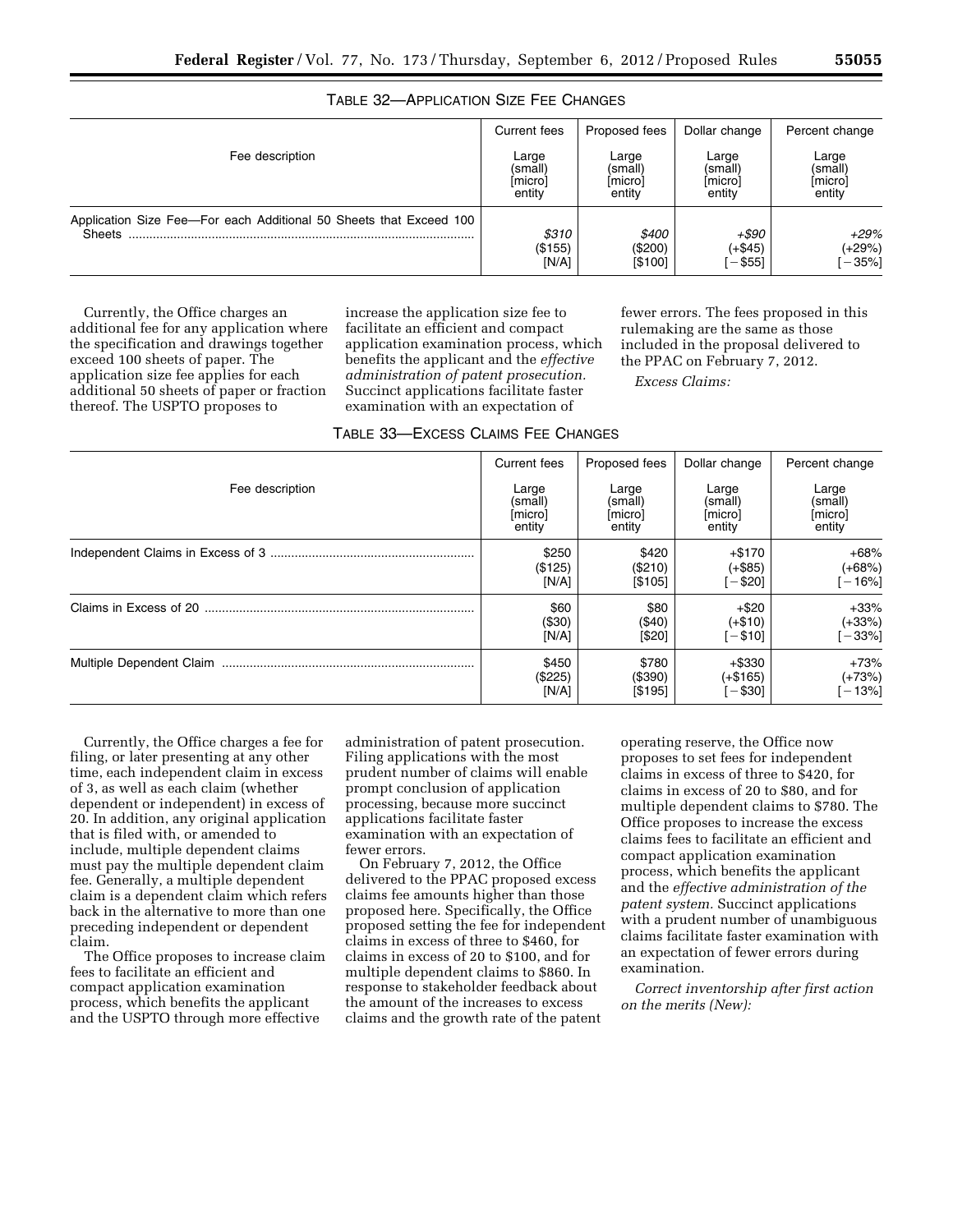|                                                             | Current fees | Proposed fees | Dollar change | Percent change |
|-------------------------------------------------------------|--------------|---------------|---------------|----------------|
| Fee description                                             | Large        | Large         | Large         | Large          |
|                                                             | (small)      | (small)       | (small)       | (small)        |
|                                                             | [micro]      | [micro]       | [micro]       | [micro]        |
|                                                             | entity       | entity        | entity        | entity         |
| Correct Inventorship After First Action on the Merits (NEW) | N/A          | \$1,000       | $+ $1,000$    | N/A            |
|                                                             | (N/A)        | $($ \$500)    | (+\$500)      | (N/A)          |
|                                                             | [N/A]        | [\$250]       | [+\$250]      | [N/A]          |

| TABLE 34—CORRECT INVENTORSHIP AFTER FIRST ACTION ON THE MERITS FEE CHANGES |
|----------------------------------------------------------------------------|
|----------------------------------------------------------------------------|

The Office needs to know who the inventors are to prepare patent application publications, conduct examination under 35 U.S.C. 102 and 103, and prevent double patenting. Changes to inventorship (e.g., adding previously unnamed persons as inventors or removing persons previously named as inventors) cause additional work for the Office. For instance, the Office may need to repeat prior art searches and/or reconsider patentability under sections 102 and 103, as well as reconsider the possibility of double patenting.

On February 7, 2012, the Office delivered to the PPAC two proposed fees: (1) a \$3,000 fee to file an oath and declaration up to the notice of allowance; and (2) a \$1,700 fee to correct inventorship during examination where it had not been provided before examination started. In response to stakeholder feedback, the Office now proposes to eliminate the \$3,000 filing fee and reduce the \$1,700 inventorship correction fee to \$1,000. The inventorship correction fee is proposed to encourage reasonable diligence and a bona fide effort to ascertain the actual inventorship as early as possible and to provide that information to the Office prior to examination. The fee will also help offset the costs incurred by the Office when there is a change in inventorship.

The Office appreciates that inventorship may change as the result of a restriction requirement by the Office. Where inventorship changes as a result of a restriction requirement, the applicant should file a request to correct inventorship promptly (prior to first Office action on the merits) to avoid this fee for requests to correct inventorship in an application after the first Office action on the merits. Otherwise, the Office will incur the costs during examination related to the change in inventorship. Accordingly, the fee for requests to correct inventorship in an application after the first Office action on the merits fee would be required.

*Derivation proceeding (New):* 

|                 | Current fees          | Proposed fees         | Dollar change          | Percent change        |
|-----------------|-----------------------|-----------------------|------------------------|-----------------------|
| Fee description | Large                 | Large                 | Large                  | Large                 |
|                 | (small)               | (small)               | (small)                | (small)               |
|                 | [micro]               | [micro]               | [micro]                | [micro]               |
|                 | entity                | entity                | entity                 | entity                |
|                 | *\$400                | \$400                 | \$0                    | $0\%$                 |
|                 | (N/A)                 | (N/A)                 | (N/A)                  | (N/A)                 |
|                 | [N/A]                 | [N/A]                 | [N/A]                  | [N/A]                 |
|                 | N/A<br>(N/A)<br>[N/A] | \$0<br>(\$0)<br>[\$0] | \$0<br>(50)<br>$[ $0]$ | N/A<br>(N/A)<br>[N/A] |

\* For purposes of comparing amounts, where a new fee has been proposed under 35 U.S.C. 41(d)(2) in the January and February 2012 Proposed Rules, that proposed fee is included in the current fee column and denoted with (\*).

A derivation proceeding is a new trial proceeding conducted at the BPAI to determine whether an inventor named in an earlier application derived the claimed invention from an inventor named in the petitioner's application; and whether the earlier application claiming such invention was authorized. An applicant subject to the first-inventor-to-file provisions may file a petition to institute a derivation proceeding only within one year of the first publication of a claim to an invention that is the same or substantially the same as the earlier application's claim to the invention. The petition must be supported by substantial evidence that the claimed

invention was derived from an inventor named in the petitioner's application.

On February 10, 2012, the Office proposed under 35 U.S.C. 41(d) procedures for derivation proceedings before the BPAI. (Changes To Implement Derivation Proceedings, 77 FR 7028 (Feb. 10, 2012)). In that action, the Office proposed the \$400 derivation petition fee. On February 7, 2012, the Office provided an initial fee proposal to the PPAC with the same fee, \$400. Here, the Office proposes to retain the \$400 derivation petition fee and to set an additional fee of \$0 for a derivation institution and trial.

The Office estimates the \$400 petition fee will recover its cost to process a

petition for derivation. The Office also estimates that its costs for determining whether to institute and conducting a trial are approximately \$40,000. However, the Office does not propose to recover the full cost of instituting and conducting the trial from the petitioner. Instead, by charging a \$0 trial fee, the Office seeks to promote issuing patents to the actual inventor and to discourage a situation where another had derived the invention from the actual inventor and sought a patent on the derived invention. As there is no requirement for fees in derivation proceedings under the AIA, the Office has flexibility in setting the timing and amount of the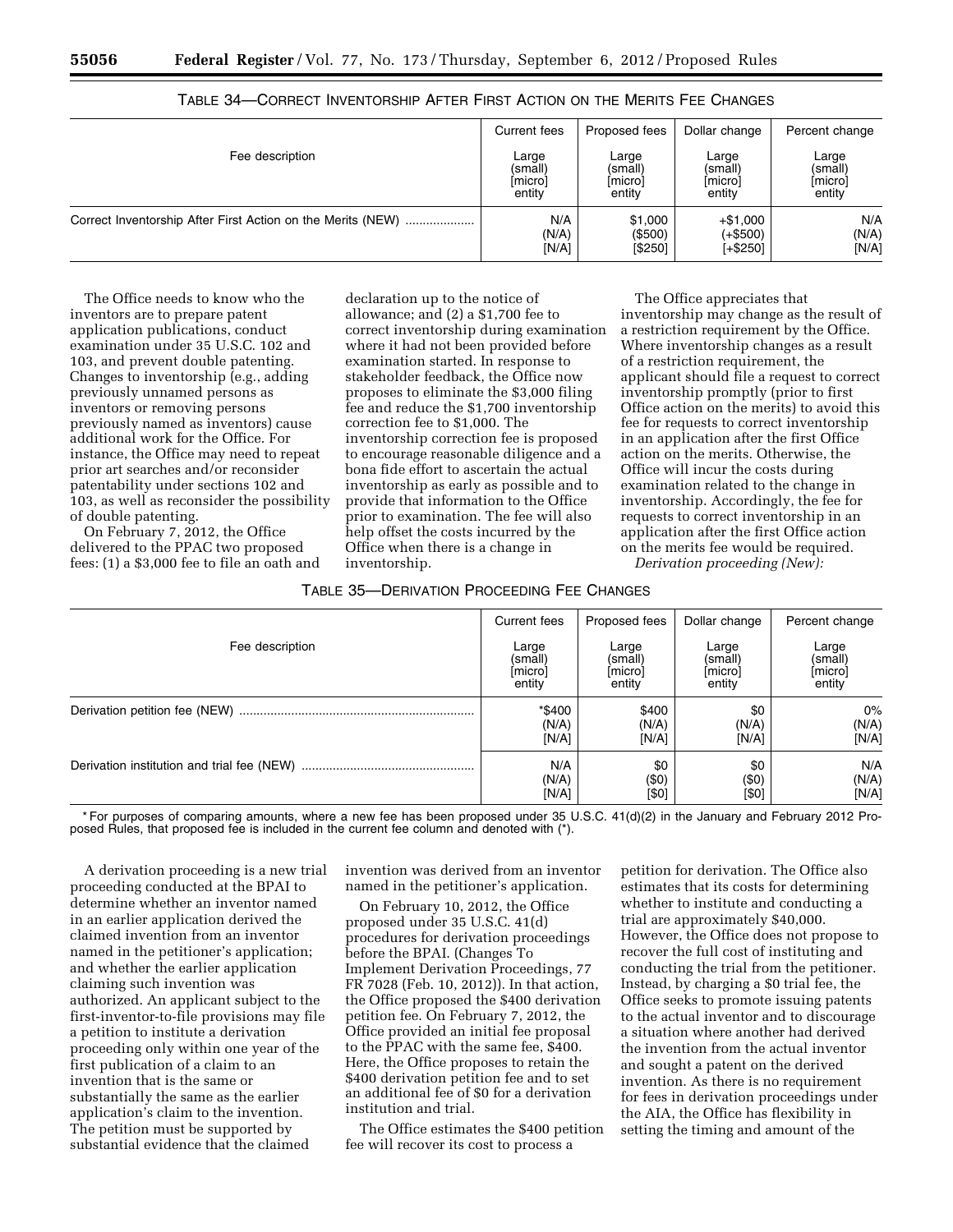fee(s) that may be required for derivation.

*Assignments Submitted Electronically Fee (New):* 

#### TABLE 36—FEE CHANGES FOR ASSIGNMENTS SUBMITTED ELECTRONICALLY

|                 | Current fees | Proposed fees | Dollar change | Percent change |
|-----------------|--------------|---------------|---------------|----------------|
| Fee description | Large        | Large         | Large         | Large          |
|                 | (small)      | (small)       | (small)       | (small)        |
|                 | [micro]      | [micro]       | [micro]       | [micro]        |
|                 | entity       | entity        | entity        | entity         |
|                 | \$40         | \$0           | $-$ \$40      | $-100%$        |
|                 | (N/A)        | (N/A)         | (N/A)         | (N/A)          |
|                 | [N/A]        | [N/A]         | [N/A]         | [N/A]          |
|                 | \$40         | \$40          | \$0           | $0\%$          |
|                 | (N/A)        | (N/A)         | (N/A)         | (N/A)          |
|                 | [N/A]        | [N/A]         | [N/A]         | [N/A]          |

**Note:** The current fee amount is \$40 for submitting an assignment to the Office, regardless of method of submission.

Ownership of a patent gives the patent owner the right to exclude others from making, using, offering for sale, selling, or importing into the U.S. the invention claimed in a patent. Patent law provides for the transfer or sale of a patent, or of an application for patent, by an instrument in writing (i.e., an assignment). When executing an assignment, the patent owner may assign (e.g., transfer) the total or a percentage of interest, rights, and title of a patent to an assignee. When there is a completed assignment, the assignee becomes the owner of the patent and has the same rights of the original patentee. The Office records assignments sent to it, and the recording serves as public notice.

Assignment records are an important part of the business cycle—markets operate most efficiently when buyers and sellers can locate one another. If assignment records are incomplete, the business and research and development cycles could be disrupted because buyers face difficulty finding sellers, and potential innovators may not have a thorough understanding of the marketplace they are considering entering. The Office recognizes that complete patent assignment data disseminated to the public provides certainty in the technology space and helps to encourage innovation.

Therefore, more complete patent assignment records would produce a number of benefits for the public and IP stakeholders. The public would have a more comprehensive understanding of which entities hold and maintain U.S. patent rights. Patenting inventors and companies would better understand the competitive environment in which they are operating, allowing them to better allocate their own research and development resources, more efficiently obtain licenses, and accurately value patent portfolios.

Currently, a patent owner must pay \$40 to record the assignment of patent rights. During FY 2011 approximately 90 percent of assignments were submitted electronically. This fee could be viewed as a barrier to those involved in patent and application assignments. Given that patent applications, patents, and the completeness of the patent record play an important role in the markets for innovation and the longterm health of the U.S. economy, the Office proposes to set two fees for recording an assignment. When an assignment is submitted using the Office's electronic system, the Office proposes to set the fee at \$0. When an assignment is sent to the Office in a manner other than using the Office's electronic system, the Office proposes to set the fee at the current amount of \$40. Providing these *patent prosecution options for applicants* benefits a majority of owners who typically record assignments. In addition, the *patent prosecution options for applicants* also benefit the overall IP system by reducing the financial barrier for recording patent ownership information and facilitating a more complete record of assigned applications and grants.

#### *C. Fees With No Proposed Changes (or Changes of Less Than Plus or Minus 5 Percent and 10 Dollars)*

The Office proposes to set all other categories of fees not discussed above at existing fee rates or at adjusted slightly fees (i.e., less than plus or minus 5 percent and 10 dollars) to be rounded to the nearest ten dollars by applying standard arithmetic rules. The resulting proposed fee amounts will be convenient to patent users and permit the Office to set micro entity fees at whole dollar amounts when applying

the fee reduction. These other fees, such as those related to disclosing patent information to the public (excluding the PGPub fee) and patent attorney/agent enrollment and discipline fees, are already set at appropriate levels to achieve the Office's goals expressed in this rulemaking.

#### *D. Overall Comparison of the Proposed Patent Fee Schedule to the Current Fees*

Overall, the total amount of fees under this proposed rule that would be added together to obtain a basic patent decreases when compared to the total fees paid for the same services under the current fee schedule. This decrease is substantial (22 percent) from application to issue (*see* Table 37). When additional processing options such as RCEs are included, the decrease becomes smaller after the first RCE (11 percent) and eventually begins increasing after a second RCE (6 percent) (*see* Tables 38 and 39). The staging of appeal fees proposed in this rule offers similar decreases in the total fees paid when filing a notice of appeal. Under the proposed fee schedule, the total fees for both filing an appeal and to obtain a basic patent decrease from the current fee schedule (21 percent) (*see* Table 40). If the appeal is forwarded to the BPAI for a decision after the Examiner's Answer, then the total fees increase (23 percent) (*see* Table 40). Once an applicant has obtained a basic patent, the cost to maintain it remains substantially the same through the second stage maintenance fee. However, at the third stage maintenance fee, once the patent holder has more information on the value of the patent, the total fees increase (26 percent) (*see* Table 41). This structure reflects the key policy considerations *for fostering innovation, facilitating effective administration of the patent system,* and *offering patent*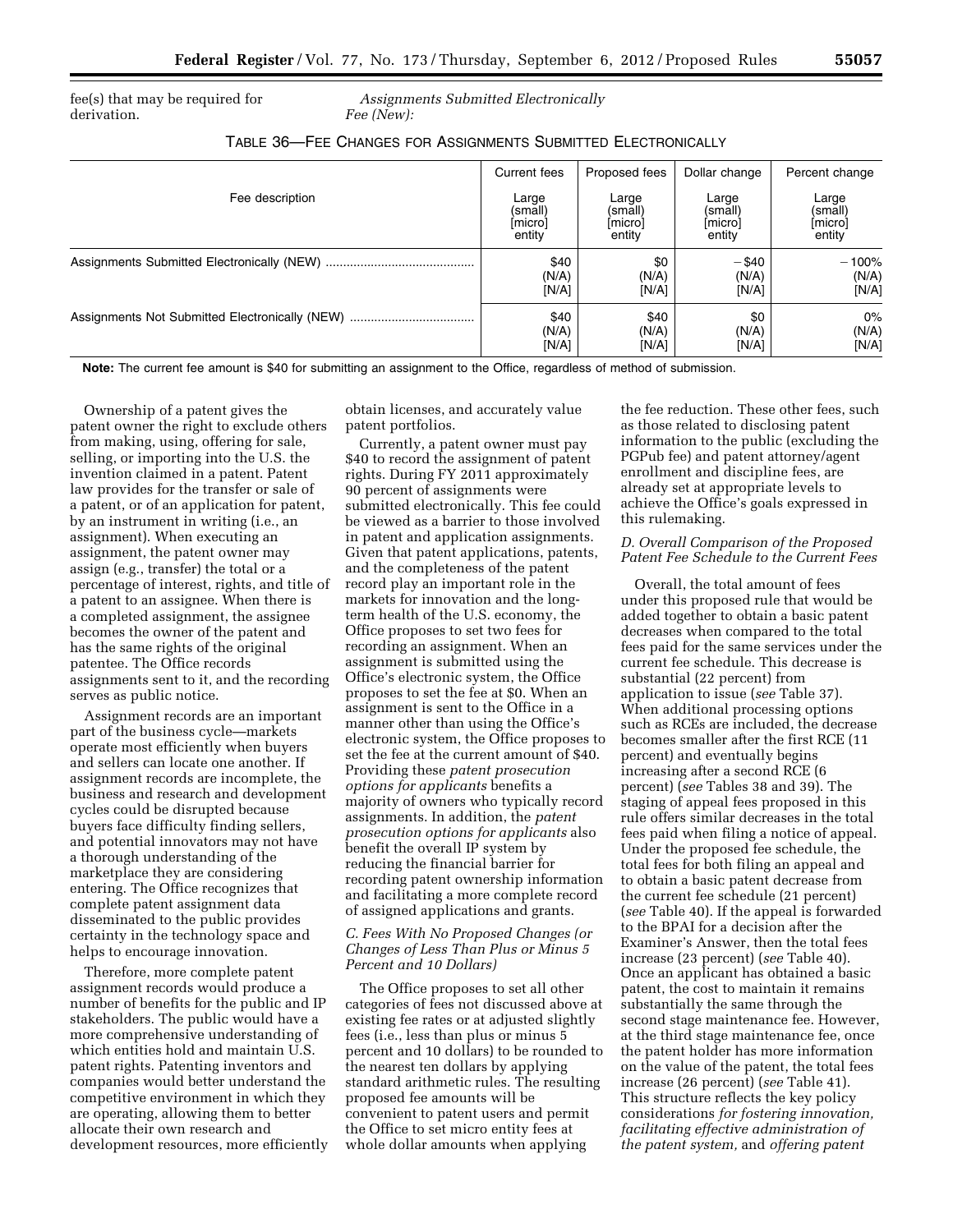*prosecution options to applicants.*  Additional details about each of these payment structures are outlined below. To simplify the comparison among fee schedules, the time value of money has not been estimated in the examples below.

1. Routine Application Processing Fees and First RCE Fees Decrease

The total amount paid for routine fees to obtain a basic patent (i.e., filing, search, examination, publication, and issue) under the proposed fee structure will decrease compared to the current fee structure, as shown in Table 37. This overall decrease is possible because the decrease in pre-grant patent application

publication and issue fees from \$2,040 to \$960 (a decrease of \$1,080) more than offsets the increase in large entity filing, search, and examination fees from \$1,250 to \$1,600 (an increase of \$350). The net effect is a \$730 (or 22 percent) decrease in total fees paid under the proposed fee structure when compared to the current fee structure. This *fosters innovation* by reducing the cost to obtain a basic successful patent.

## TABLE 37—COMPARISON OF PROPOSED PATENT FEE SCHEDULE TO THE CURRENT PATENT FEES FROM FILING THROUGH

| Fee   | Current          | Proposed on<br>2/7/2012 | Proposed in<br>this NPRM |
|-------|------------------|-------------------------|--------------------------|
|       | \$1,250<br>2.040 | \$1,840<br>960          | \$1,600<br>960           |
| Total | 3.290            | 2.800                   | 2,560                    |

When an application for a first RCE is submitted to complete prosecution, the total fees beginning with filing to obtain a basic patent continue to remain less than would be paid under the current

fee schedule. This overall decrease continues to be possible because of the decrease in pre-grant patent application publication and issue fees. The net effect of the proposed fee schedule,

including a first RCE, is a \$460 (or 11 percent) decrease in total fees paid under the proposed fee structure when compared to the current fee structure, as shown in Table 38.

TABLE 38—COMPARISON OF THE PROPOSED PATENT FEES TO THE CURRENT PATENT FEES FROM FILING THROUGH ISSUE WITH ONE RCE

| Fee   | Current                 | Proposed on<br>2/7/2012 | Proposed in<br>this NPRM |
|-------|-------------------------|-------------------------|--------------------------|
|       | \$1,250<br>930<br>2.040 | \$1.840<br>1.700<br>960 | \$1,600<br>1.200<br>960  |
| Total | 4.220                   | 4.500                   | 3.760                    |

When adding a second RCE to prosecution, the total fees increase slightly, by \$310 (or 6 percent), as

shown in Table 39. However, the proposed total fees from applicant filing are \$740 (or 12 percent) less than the

total fees included in the proposal delivered to PPAC on February 7, 2012.

TABLE 39—COMPARISON OF THE PROPOSED PATENT FEES TO THE CURRENT PATENT FEES WITH TWO RCES

| Fee   | Current                        | Proposed on<br>2/7/2012          | Proposed in<br>this NPRM        |
|-------|--------------------------------|----------------------------------|---------------------------------|
|       | \$1.250<br>930<br>930<br>2.040 | \$1.840<br>1.700<br>1.700<br>960 | \$1,600<br>1.200<br>.700<br>960 |
| T∩tal | 5.150                          | 6.200                            | 5.460                           |

#### 2. Initial Appeals Fees Decrease

Instead of filing an RCE, an applicant may choose to file a notice of appeal. When adding the notice of appeal and the briefing filing fees (allowing the applicant to receive the Examiner's Answer) to the fees to obtain a basic patent, the total fees from application filing decrease by \$970 (or 21 percent)

from the current total fees. If the prosecution issues are not resolved prior to forwarding an appeal to the Board, the fees increase because the Office proposes to recover more of the appeals cost. In that instance, fees will increase by \$1,030 (or 23 percent) more than would be paid today for an appeal decision. However, under this new proposal, the staging of fees allows the

applicant to pay less than under the current fee schedule in situations where an application is either allowed or prosecution is reopened before being forwarded to the Board. The proposed total fees from applicant filing are \$1,240 (or 18 percent) less than the total fees included in the proposal that the Office delivered to PPAC on February 7, 2012.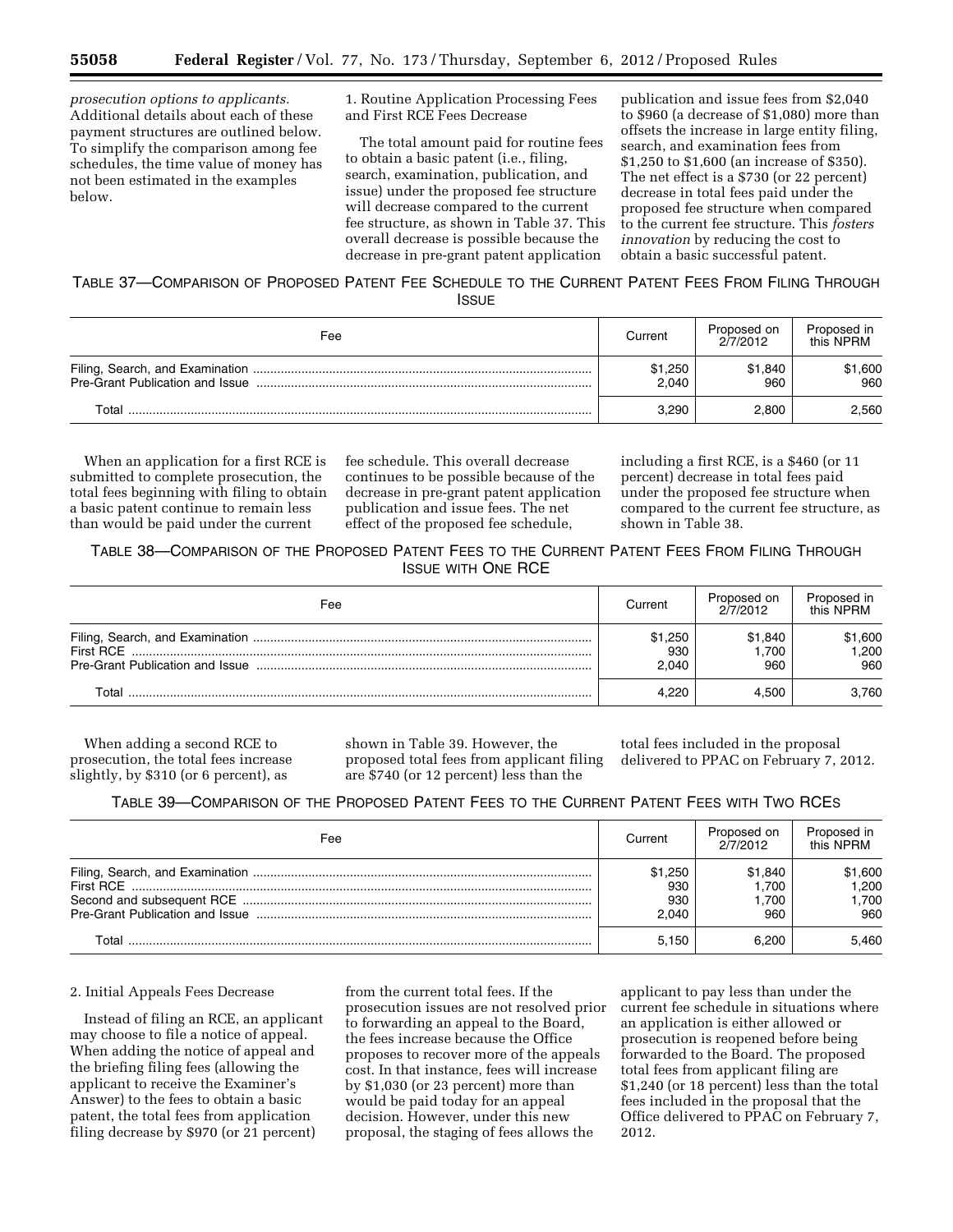#### TABLE 40—COMPARISON OF THE PROPOSED PATENT FEES AND CURRENT PATENT FEES, WITH AN APPEAL

| Fee | Current                   | Proposed on<br>2/7/2012 | Proposed in<br>this NPRM |
|-----|---------------------------|-------------------------|--------------------------|
|     | \$1,250<br>1,240<br>2.040 | \$1,840<br>1.500<br>960 | \$1,600<br>1.000<br>960  |
|     | 4.530                     | 4.300                   | 3.560                    |
|     | <b>NFW</b>                | 2.500                   | 2.000                    |
|     | 4.530                     | 6.800                   | 5.560                    |

#### 3. Maintenance Fees Increase

When a patent holder begins maintaining an issued patent, he or she will pay \$260, (or 6 percent) less than is paid under the current fee schedule from initial application filing through the first stage. To maintain the patent

through second stage, a patent holder will pay \$490 (large entity), or 7 percent more than is paid today under the current fee schedule. When a patent is maintained for full term, a patent holder will pay \$3,160 (or 26 percent) more than would be paid under the current fee schedule. The most significant

maintenance fee increase occurs after holding a patent for 11.5 years, which is when a patent holder will be in a better position to determine whether the benefit (value) from the patent exceeds the cost (maintenance fee) to maintain the patent.

TABLE 41—COMPARISON OF THE PROPOSED PATENT FEE SCHEDULES TO THE CURRENT FEES, LIFE OF PATENT

| Fee | Current          | Proposed on<br>2/7/2012 | Proposed in<br>this NPRM |
|-----|------------------|-------------------------|--------------------------|
|     | \$1,250<br>2.040 | \$1.840<br>960          | \$1,600<br>960           |
|     | 3.290            | 2.800                   | 2.560                    |
|     | 1.130            | 1.600                   | 1.600                    |
|     | 4.420            | 4.400                   | 4.160                    |
|     | 2.850            | 3.600                   | 3.600                    |
|     | 7.270            | 8.000                   | 7.760                    |
|     | 4.730            | 7.600                   | 7.400                    |
|     | 12,000           | 15.600                  | 15.160                   |

#### **VI. Discussion of Specific Rules**

Title 37 of the Code of Federal Regulations, Parts 1 and 41, are proposed to be amended as follows: *Section 1.16:* Sections 1.16(a)(1),  $(b)(1), (c)(1), (d), (e)(1), (f)$  through  $(s)$  would be amended to set forth the application filing, excess claims, search, examination, and application size fees for patent applications filed as authorized under section 10 of the Act. This section would no longer

distinguish between applications filed before or after December 8, 2004, because section 11 of the AIA no longer makes the distinction. The changes to the fee amounts indicated in section 1.16 are shown in Table 42.

#### TABLE 42

|              |                |                                                                       | Current fees (dollars) |       |       | Proposed fees (dollars) |       |
|--------------|----------------|-----------------------------------------------------------------------|------------------------|-------|-------|-------------------------|-------|
| CFR section  | Fee code       | Description                                                           | Large                  | Small | Large | Small                   | Micro |
| $1.16(a)(1)$ | 1011/2011/3011 | Basic Filing Fee-Utility                                              | 380                    | 190   | 280   | 140                     | 70    |
| $1.16(a)(1)$ | 4011           | Basic Filing Fee-Utility (elec-<br>tronic filing for small entities). | n/a                    | 95    | n/a   | 70                      | n/a   |
| $1.16(b)(1)$ | 1012/2012/3012 | Basic Filing Fee-Design                                               | 250                    | 125   | 180   | 90                      | 45    |
| $1.16(b)(1)$ | 1017/2017/3017 | Basic Filing Fee-Design<br>$(CPA)$ .                                  | 250                    | 125   | 180   | 90                      | 45    |
| $1.16(c)(1)$ | 1013/2013/3013 | Basic Filing Fee-Plant                                                | 250                    | 125   | 180   | 90                      | 45    |
| $1.16(d)$    | 1005/2005/3005 | Provisional Application Filing<br>Fee.                                | 250                    | 125   | 260   | 130                     | 65    |
| $1.16(e)(1)$ | 1014/2014/3014 | Basic Filing Fee-Reissue                                              | 380                    | 190   | 280   | 140                     | 70    |
| $1.16(e)(1)$ | 1019/2019/3019 | Basic Filing<br>Fee-Reissue<br>(CPA).                                 | 380                    | 190   | 280   | 140                     | 70    |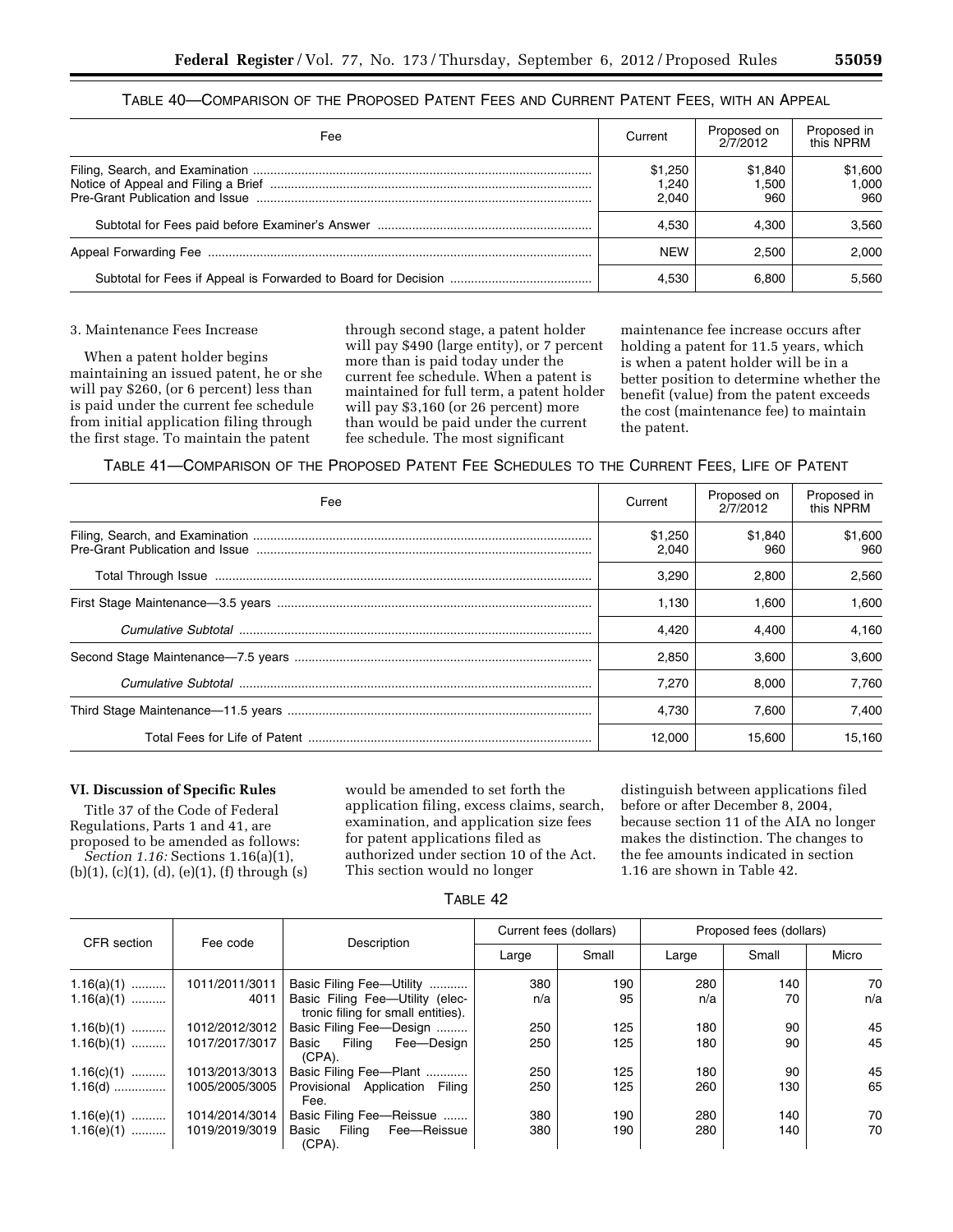Ξ

|             |                |                                                                                                           | Current fees (dollars) |       |       | Proposed fees (dollars) |       |
|-------------|----------------|-----------------------------------------------------------------------------------------------------------|------------------------|-------|-------|-------------------------|-------|
| CFR section | Fee code       | Description                                                                                               | Large                  | Small | Large | Small                   | Micro |
| $1.16(f)$   | 1051/2051/3051 | Surcharge-Late<br>Filing Fee,<br>Search Fee,<br>Examination<br>Fee or Oath or Declaration.                | 130                    | 65    | 140   | 70                      | 35    |
| $1.16(g)$   | 1052/2052/3052 | Surcharge-Late<br>Provisional<br>Filing Fee or cover sheet.                                               | 50                     | 25    | 60    | 30                      | 15    |
| $1.16(h)$   | 1201/2201/3201 | Independent Claims in Excess<br>of Three.                                                                 | 250                    | 125   | 420   | 210                     | 105   |
| $1.16(h)$   | 1204/2204/3204 | Reissue Independent Claims in<br>Excess of Three.                                                         | 250                    | 125   | 420   | 210                     | 105   |
| $1.16(i)$   | 1202/2202/3202 | Claims in Excess of 20                                                                                    | 60                     | 30    | 80    | 40                      | 20    |
| $1.16(i)$   | 1205/2205/3205 | Reissue Claims in Excess of 20                                                                            | 60                     | 30    | 80    | 40                      | 20    |
| $1.16(j)$   | 1203/2203/3203 | Multiple Dependent Claim                                                                                  | 450                    | 225   | 780   | 390                     | 195   |
| $1.16(k)$   | 1111/2111/3111 | Utility Search Fee                                                                                        | 620                    | 310   | 600   | 300                     | 150   |
| $1.16(l)$   | 1112/2112/3112 | Design Search Fee                                                                                         | 120                    | 60    | 120   | 60                      | 30    |
| $1.16(m)$   | 1113/2113/3113 | Plant Search Fee                                                                                          | 380                    | 190   | 380   | 190                     | 95    |
|             | 1114/2114/3114 | Reissue Search Fee                                                                                        | 620                    | 310   | 600   | 300                     | 150   |
| $1.16(n)$   | 1311/2311/3311 |                                                                                                           | 250                    | 125   | 720   | 360                     | 180   |
| $1.16(0)$   | 1312/2312/3312 | Utility Examination Fee<br>Design Examination Fee                                                         | 160                    | 80    | 460   | 230                     | 115   |
| $1.16(p)$   |                | Plant Examination Fee                                                                                     | 200                    | 100   |       | 290                     | 145   |
| $1.16(q)$   | 1313/2313/3313 |                                                                                                           |                        |       | 580   |                         |       |
| $1.16(r)$   | 1314/2314/3314 | Reissue Examination Fee                                                                                   | 750                    | 375   | 2,160 | 1,080                   | 540   |
| $1.16(s)$   | 1081/2081/3081 | Utility Application Size Fee-<br>Additional<br>For Each<br>50<br>Sheets That Exceeds 100<br>Sheets.       | 310                    | 155   | 400   | 200                     | 100   |
| $1.16(s)$   | 1082/2082/3082 | Design Application Size<br>Fee-For Each Additional 50<br>Sheets That Exceeds 100<br>Sheets.               | 310                    | 155   | 400   | 200                     | 100   |
| $1.16(s)$   | 1083/2083/3083 | Plant Application Size Fee-<br>Additional<br>For Each<br>50<br>Sheets That Exceeds 100<br>Sheets.         | 310                    | 155   | 400   | 200                     | 100   |
| $1.16(s)$   | 1084/2084/3084 | Reissue Application Size<br>Fee-For Each Additional 50<br>Sheets That Exceeds 100<br>Sheets.              | 310                    | 155   | 400   | 200                     | 100   |
| $1.16(s)$   | 1085/2085/3085 | Provisional<br>Application<br>Size<br>Fee-For Each Additional 50<br>Sheets That Exceeds<br>100<br>Sheets. | 310                    | 155   | 400   | 200                     | 100   |

#### TABLE 42—Continued

*Section 1.17:* Sections 1.17(a)(1) through (a)(5), (c), (e) through (t) would be amended and (d) and (e) would be

added to set forth the application processing fees as authorized under section 10 of the Act. The changes to the fee amounts indicated in section 1.17 are shown in Table 43.

TABLE 43

| CFR section  | Fee Code       | Description                                           | Current fees<br>(dollars) |            |       | Proposed fees<br>dollars) |       |
|--------------|----------------|-------------------------------------------------------|---------------------------|------------|-------|---------------------------|-------|
|              |                |                                                       | Large                     | Small      | Large | Small                     | Micro |
| $1.17(a)(1)$ | 1251/2251/3251 | Extension for Response Within<br>First Month.         | 150                       | 75         | 200   | 100                       | 50    |
| $1.17(a)(2)$ | 1252/2252/3252 | Extension for Response Within<br>Second Month.        | 560                       | 280        | 600   | 300                       | 150   |
| $1.17(a)(3)$ | 1253/2253/3253 | Extension for Response Within<br>Third Month.         | 1,270                     | 635        | 1,400 | 700                       | 350   |
| $1.17(a)(4)$ | 1254/2254/3254 | Extension for Response Within<br>Fourth Month.        | 1,980                     | 990        | 2,200 | 1,100                     | 550   |
| $1.17(a)(5)$ | 1255/2255/3255 | Extension for Response Within<br>Fifth Month.         | 2,690                     | 1,345      | 3,000 | 1,500                     | 750   |
| $1.17(c)$    | 1817/2817/3817 | Request for Prioritized Exam-<br>ination.             | 4,800                     | 2,400      | 4,000 | 2,000                     | 1,000 |
| $1.17(d)$    | <b>NEW</b>     | Correct Inventorship After First<br>Action on Merits. | <b>NEW</b>                | <b>NEW</b> | 1,000 | 500                       | 250   |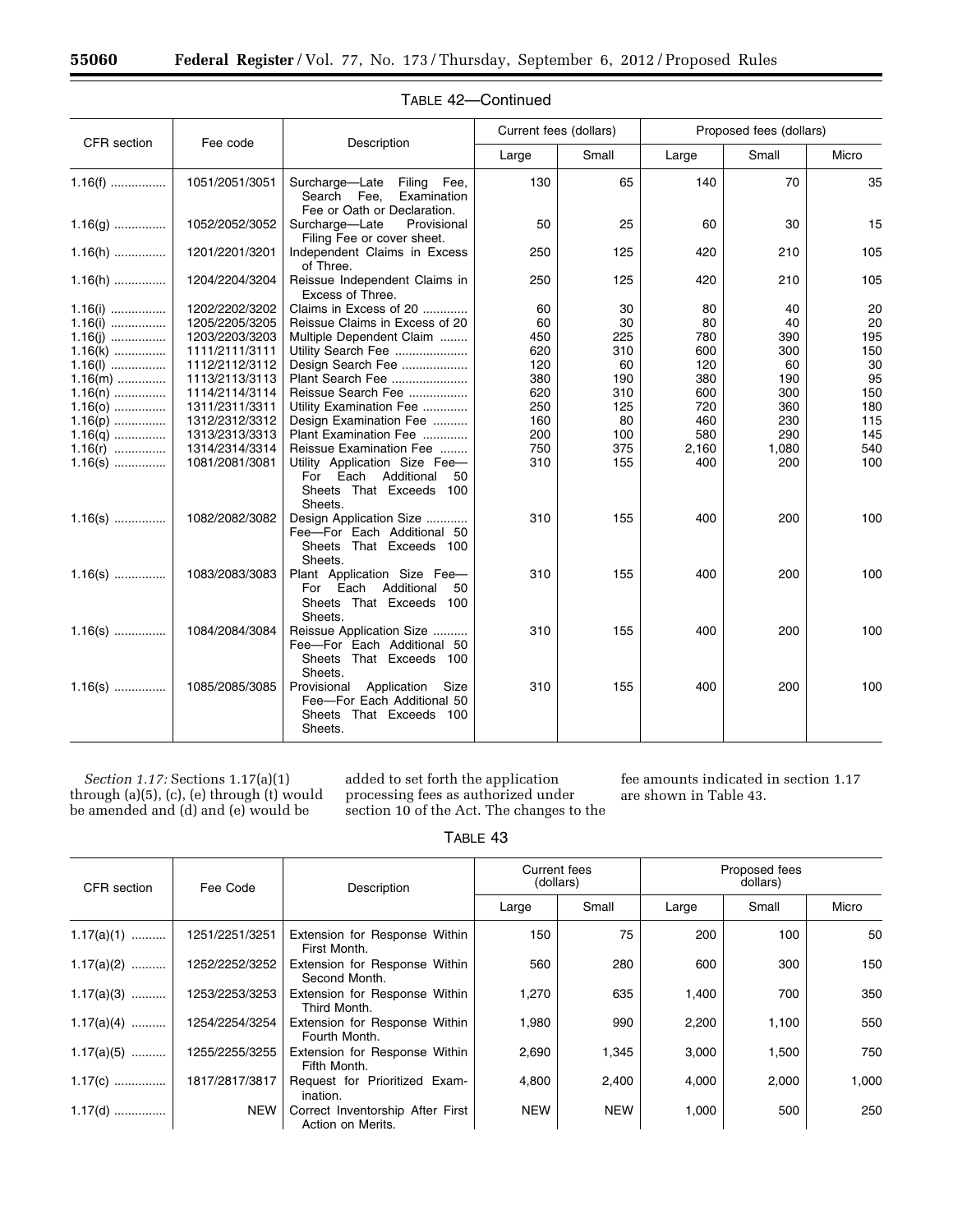| CFR section | Fee Code       | Description                                                                                                                                        | (dollars)  | Current fees |       | Proposed fees<br>dollars) |       |
|-------------|----------------|----------------------------------------------------------------------------------------------------------------------------------------------------|------------|--------------|-------|---------------------------|-------|
|             |                |                                                                                                                                                    | Large      | Small        | Large | Small                     | Micro |
| $1.17(e)$   | 1801/2801/3801 | Request for Continued Exam-<br>ination (RCE) (1st request)<br>(see 37 CFR 1.114).                                                                  | 930        | 465          | 1,200 | 600                       | 300   |
| $1.17(e)$   | <b>NEW</b>     | Request for Continued Exam-<br>ination (RCE) (2nd and sub-<br>sequent request).                                                                    | <b>NEW</b> | <b>NEW</b>   | 1,700 | 850                       | 425   |
| $1.17(f)$   | 1462/2462/3462 | Petitions Requiring the Petition<br>Fee Set Forth in 37 CFR<br>$1.17(f)$ (Group I).                                                                | 400        | n/a          | 400   | 200                       | 100   |
| $1.17(g)$   | 1463/2463/3463 | Petitions Requiring the Petition<br>Fee Set Forth in 37 CFR<br>$1.17(q)$ (Group II).                                                               | 200        | n/a          | 200   | 100                       | 50    |
| $1.17(h)$   | 1464/2464/3464 | Petitions Requiring the Petition<br>Fee Set Forth in 37 CFR<br>1.17(h) (Group III).                                                                | 130        | n/a          | 140   | 70                        | 35    |
| $1.17(i)$   | 1053/2053/3053 | Non-English Specification                                                                                                                          | 130        | n/a          | 140   | 70                        | 35    |
| $1.17(i)$   | 1808           | Processing Fee, Except in Pro-<br>visional Applications.                                                                                           | 130        | n/a          | 130   | n/a                       | n/a   |
| $1.17(i)$   | 1803           | Request for Voluntary Publica-<br>tion or Republication.                                                                                           | 130        | n/a          | 130   | n/a                       | n/a   |
| $1.17(k)$   | 1802           | Request for Expedited Exam-<br>ination of a Design Applica-<br>tion.                                                                               | 900        | n/a          | 900   | 450                       | 225   |
| $1.17(1)$   | 1452/2452/3452 | Petition to Revive Unavoidably<br>Abandoned Application.                                                                                           | 620        | 310          | 640   | 320                       | 160   |
| $1.17(m)$   | 1453/2453/3453 | Petition to Revive Unintention-<br>ally Abandoned Application.                                                                                     | 1,860      | 930          | 1,900 | 950                       | 475   |
| $1.17(p)$   | 1806/2806/3806 | Submission of an Information<br>Disclosure Statement.                                                                                              | 180        | n/a          | 180   | 90                        | 45    |
| $1.17(q)$   | 1807           | Processing Fee for Provisional<br>Applications.                                                                                                    | 50         | n/a          | 50    | n/a                       | n/a   |
| $1.17(r)$   | 1809/2809/3809 | Filing a Submission After Final<br>Rejection (see 37 CFR<br>$1.129(a)$ ).                                                                          | 810        | 405          | 840   | 420                       | 210   |
| $1.17(s)$   | 1810/2810/3810 | For Each Additional Invention<br>to be Examined (see 37 CFR<br>$1.129(b)$ ).                                                                       | 810        | 405          | 840   | 420                       | 210   |
| $1.17(t)$   | 1454/2454/3454 | Acceptance of an Unintention-<br>ally Delayed Claim for Pri-<br>ority, or for Filing a Request<br>for the Restoration of the<br>Right of Priority. | 1,410      | n/a          | 1,420 | 710                       | 355   |

#### TABLE 43—Continued

#### **§ 1.17 Patent application and reexamination processing fees.**

(d) For correction of inventorship in an application after the first Office action on the merits:

| By a micro entity $(\S 1.29(a))$ | \$250.00   |
|----------------------------------|------------|
| By a small entity $(\S 1.27(a))$ | \$500.00   |
| By other than a small or micro   |            |
|                                  | \$1,000.00 |

#### **§ 1.17 Patent application and reexamination processing fees.**

(e) To request continued examination pursuant to § 1.114:

(1) For filing a first request for continued examination pursuant to § 1.114 in an application: By a micro entity ..................... \$300.00 By a small entity (§ 1.27(a) of this title) ............................... \$600.00 By other than a small or micro entity ..................................... \$1,200.00

(2) For filing a second or subsequent request for continued examination pursuant to § 1.114 in an application: By a micro entity ..................... \$425.00 By a small entity (§ 1.27(a) of

|                                | \$850.00   |
|--------------------------------|------------|
| By other than a small or micro |            |
|                                | \$1,700.00 |

*Section 1.18:* Sections 1.18(a) through (f) would be amended to set forth the patent issue fees as authorized under section 10 of the Act. The changes to the fee amounts indicated in § 1.18 are shown in Table 44.

#### TABLE 44

| CFR section | Fee code       | Description | Current fees<br>(dollars) |       | Proposed fees<br>(dollars) |       |       |
|-------------|----------------|-------------|---------------------------|-------|----------------------------|-------|-------|
|             |                |             | Large                     | Small | Large                      | Small | Micro |
| 1.18(a)     | 1501/2501/3501 |             | .740                      | 870   | 960                        | 480   | 240   |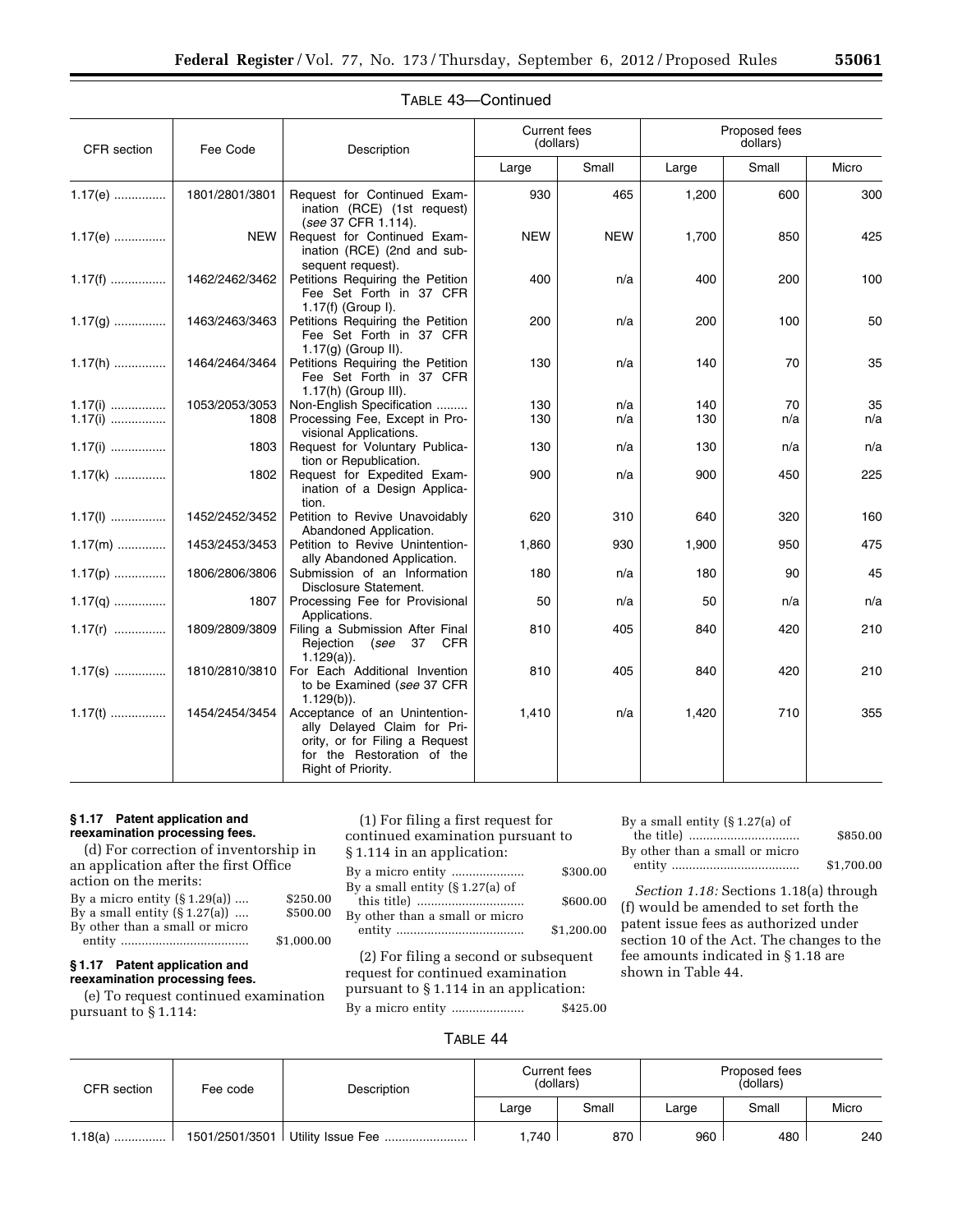Ξ

| CFR section  | Fee code       | Description                                                       | Current fees<br>(dollars) |       | Proposed fees<br>(dollars) |       |       |
|--------------|----------------|-------------------------------------------------------------------|---------------------------|-------|----------------------------|-------|-------|
|              |                |                                                                   | Large                     | Small | Large                      | Small | Micro |
| $1.18(a)$    | 1511/2511/3511 | Reissue Issue Fee                                                 | 1.740                     | 870   | 960                        | 480   | 240   |
| $1.18(b)$    | 1502/2502/3502 | Design Issue Fee                                                  | 990                       | 495   | 560                        | 280   | 140   |
| $1.18(c)$    | 1503/2503/3503 | Plant Issue Fee                                                   | 1,370                     | 685   | 760                        | 380   | 190   |
| $1.18(d)(1)$ | 1504           | Publication Fee for Early, Vol-<br>untary, or Normal Publication. | 300                       | n/a   |                            | n/a   | n/a   |
| $1.18(d)(2)$ | 1505           | Publication Fee for Republica-<br>tion.                           | 300                       | n/a   | 300                        | n/a   | n/a   |
| $1.18(e)$    | 1455           | Filing an Application for Patent<br>Term Adjustment.              | 200                       | n/a   | 200                        | n/a   | n/a   |
| $1.18(f)$    | 1456           | Request for Reinstatement of<br>Term Reduced.                     | 400                       | n/a   | 400                        | n/a   | n/a   |

#### TABLE 44—Continued

#### **§ 1.18 Patent post allowance (including issue) fees.**

| $(d)(1)$ Publication fee | \$0.00   |
|--------------------------|----------|
| (d)(2) Republication fee |          |
|                          | \$300.00 |

*Section 1.19:* Sections 1.19(a)(1) through  $(a)(3)$ ,  $(b)(1)(i)(A)$  through  $(b)(1)(i)(D), (b)(1)(ii)(A), (b)(1)(ii)(B),$  $(b)(1)(ii)(C), (b)(2)(i)(A), (b)(2)(i)(B),$ (b)(2)(ii), (b)(3), (b)(4), and (c) through (g) would be amended to set forth the

patent document supply fees as authorized under section 10 of the Act. The changes to the fee amounts set are indicated in § 1.19 are shown in Table 45.

#### TABLE 45

| CFR section        | Fee code | Description                                                                                                                                                     | Current fees with CPI<br>(dollars) |       | Proposed fees<br>(dollars) |       |       |
|--------------------|----------|-----------------------------------------------------------------------------------------------------------------------------------------------------------------|------------------------------------|-------|----------------------------|-------|-------|
|                    |          |                                                                                                                                                                 | Large                              | Small | Large                      | Small | Micro |
| $1.19(a)(1)$       | 8001     | Printed Copy of Patent w/o<br>Color, Delivery by USPS,<br>USPTO Box, or Electronic<br>Means.                                                                    | 3                                  | n/a   | 3                          | n/a   | n/a   |
| $1.19(a)(2)$       | 8003     | Printed Copy of Plant Patent in<br>Color.                                                                                                                       | 15                                 | n/a   | 15                         | n/a   | n/a   |
| $1.19(a)(3)$       | 8004     | Color Copy of Patent (other<br>than plant patent) or SIR<br>Containing a Color Drawing.                                                                         | 25                                 | n/a   | 25                         | n/a   | n/a   |
| $1.19(a)(1)$       | 8005     | Patent Application Publication<br>$(PAP)$ .                                                                                                                     | 3                                  | n/a   | 3                          | n/a   | n/a   |
| $1.19(b)(1)(i)(A)$ | 8007     | Copy of Patent Application as<br>Filed.                                                                                                                         | 20                                 | n/a   | 20                         | n/a   | n/a   |
| $1.19(b)(1)(i)(B)$ | 8008     | Copy of Patent-Related File<br>Wrapper and Contents of<br>400 or Fewer Pages, if Pro-<br>vided on Paper.                                                        | 200                                | n/a   | 200                        | n/a   | n/a   |
| $1.19(b)(1)(i)(C)$ | 8009     | Additional Fee for Each Addi-<br>tional 100 Pages of Patent-<br>Related File Wrapper and<br>(Paper) Contents, or Portion<br>Thereof.                            | 40                                 | n/a   | 40                         | n/a   | n/a   |
| $1.19(b)(1)(i)(D)$ | 8010     | Individual Application Docu-<br>ments, Other Than Applica-<br>tion as Filed, per Document.                                                                      | 25                                 | n/a   | 25                         | n/a   | n/a   |
| 1.19(b)(1)(ii)(A)  | 8007     | Copy of Patent Application as<br>Filed.                                                                                                                         | 20                                 | n/a   | 20                         | n/a   | n/a   |
| 1.19(b)(1)(ii)(B)  | 8011     | Copy of Patent-Related File<br>Wrapper and Contents if Pro-<br>vided Electronically or on a<br>Physical Electronic Medium<br>as Specified in $1.19(b)(1)(ii)$ . | 55                                 | n/a   | 55                         | n/a   | n/a   |
| 1.19(b)(1)(ii)(C)  | 8012     | Additional Fee for Each Con-<br>tinuing Physical Electronic<br>Medium in Single Order of<br>$1.19(b)(1)(ii)(B)$ .                                               | 15                                 | n/a   | 15                         | n/a   | n/a   |
| 1.19(b)(1)(iii)(A) | 8007     | Copy of Patent Application as<br>Filed.                                                                                                                         | 20                                 | n/a   | 20                         | n/a   | n/a   |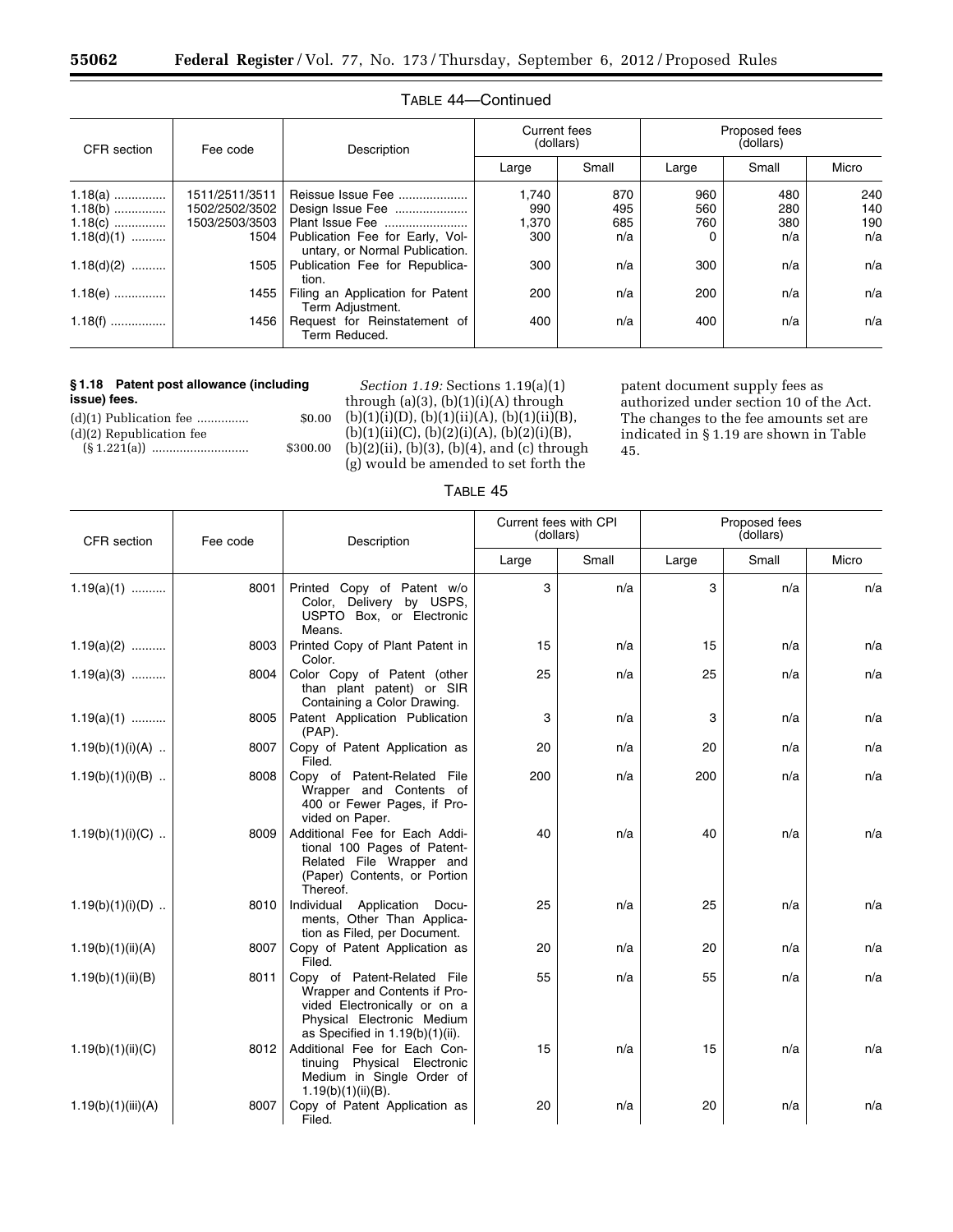| CFR section            | Fee code     | Description                                                                                                                                                                                                                                                                                                      |               | Current fees with CPI<br>(dollars) |               | Proposed fees<br>(dollars) |            |  |
|------------------------|--------------|------------------------------------------------------------------------------------------------------------------------------------------------------------------------------------------------------------------------------------------------------------------------------------------------------------------|---------------|------------------------------------|---------------|----------------------------|------------|--|
|                        |              |                                                                                                                                                                                                                                                                                                                  | Large         | Small                              | Large         | Small                      | Micro      |  |
| 1.19(b)(1)(iii)(B)     | 8011         | Copy of Patent-Related File<br>Wrapper and Contents if Pro-<br>vided Electronically or on a<br>Physical Electronic Medium.                                                                                                                                                                                       | 55            | n/a                                | 55            | n/a                        | n/a        |  |
| $1.19(b)(2)(i)(A)$     | 8041         | Copy of Patent-Related File<br><b>Wrapper Contents That Were</b><br>Submitted and Are Stored on<br>Compact Disk or Other Elec-<br>tronic Form (e.g., compact<br>disks stored in artifact folder),<br>Other Than as Available in<br>1.19(b)(1);<br>First<br>Physical<br>Electronic Medium in a Sin-<br>gle Order. | 55            | n/a                                | 55            | n/a                        | n/a        |  |
| $1.19(b)(2)(i)(B)$     | 8042         | Additional Fee for Each Con-<br>tinuing Copy of Patent-Re-<br>lated File Wrapper Contents<br>Specified<br>as<br>in<br>$1.19(b)(2)(i)(A)$ .                                                                                                                                                                       | 15            | n/a                                | 15            | n/a                        | n/a        |  |
| $1.19(b)(2)(ii)$       | 8043         | Copy of Patent-Related File<br><b>Wrapper Contents That Were</b><br>Submitted and are Stored on<br>Compact Disk, or Other Elec-<br>tronic Form, Other Than as<br>Available in 1.19(b)(1); If Pro-<br>vided Electronically Other<br>Than on a Physical Elec-                                                      | 55            | n/a                                | 55            | n/a                        | n/a        |  |
| $1.19(b)(3)$           | 8013         | tronic Medium, per Order.<br>Copy of Office Records, Except<br>Copies of Applications as<br>Filed.                                                                                                                                                                                                               | 25            | n/a                                | 25            | n/a                        | n/a        |  |
| $1.19(b)(4)$           | 8014         | For Assignment Records, Ab-<br>stract of Title and Certifi-<br>cation, per Patent.                                                                                                                                                                                                                               | 25            | n/a                                | 25            | n/a                        | n/a        |  |
| $1.19(c)$              | 8904         | Library Service                                                                                                                                                                                                                                                                                                  | 50            | n/a                                | 50            | n/a                        | n/a        |  |
| $1.19(d)$              | 8015         | List of U.S. Patents and SIRs<br>in Subclass.                                                                                                                                                                                                                                                                    | 3             | n/a                                | 3             | n/a                        | n/a        |  |
| $1.19(e)$              | 8016         | Uncertified Statement re Status<br>of Maintenance Fee Pay-<br>ments.                                                                                                                                                                                                                                             | 10            | n/a                                | 10            | n/a                        | n/a        |  |
| $1.19(f)$<br>$1.19(g)$ | 8017<br>8050 | Copy of Non-U.S. Document<br>Petitions for Documents In<br>Form Other Than That Pro-<br>vided By This Part, or In<br>Form Other Than That Gen-<br>erally Provided by Director,<br>to be Decided in Accordance<br>With Merits.                                                                                    | 25<br>at cost | n/a<br>n/a                         | 25<br>at cost | n/a<br>n/a                 | n/a<br>n/a |  |

#### TABLE 45—Continued

*Section 1.20:* Sections 1.20(a), (b), (c)(1) through (c)(4), (c)(6), (c)(7), (d) through (k) would be amended to set forth the reexamination excess claims fees, disclaimer fees, and maintenance fees as authorized under section 10 of

the Act. The changes to the fee amounts indicated in § 1.20 are shown in Table 46.

| IABIF. | 46 |
|--------|----|
|--------|----|

| CFR section    | Fee code | Description                                                | <b>Current fees</b><br>(dollars) |       | Proposed fees<br>(dollars) |       |       |
|----------------|----------|------------------------------------------------------------|----------------------------------|-------|----------------------------|-------|-------|
|                |          |                                                            | Large                            | Small | Large                      | Small | Micro |
| $1.20(a)$      | 1811     | Certificate of Correction                                  | 100                              | n/a   | 100                        | n/a   | n/a   |
| $1.20(b)$      | 1816     | Processing Fee for Correcting<br>Inventorship in a Patent. | 130                              | n/a   | 130                        | n/a   | n/a   |
| $1.20(c)(1)$ ' | 1812     | Request for Ex Parte Reexam-<br>ination.                   | 2,520                            | n/a   | 15.000                     | 7.500 | 3,750 |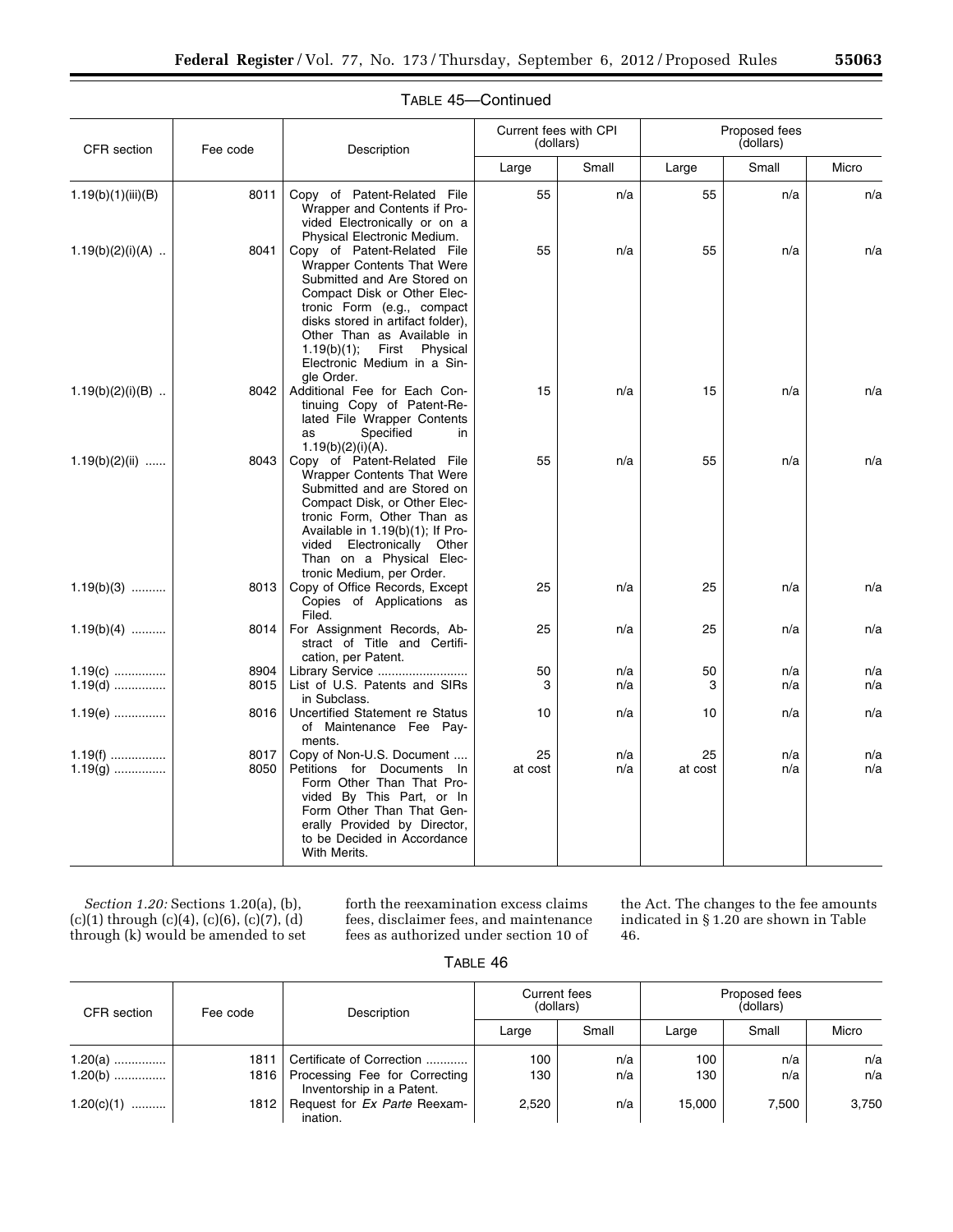$\equiv$ 

▀

| <b>CFR</b> section           |                | Description<br>Fee code                                                                                                                                                   | <b>Current fees</b><br>(dollars) |            | Proposed fees<br>(dollars) |            |            |
|------------------------------|----------------|---------------------------------------------------------------------------------------------------------------------------------------------------------------------------|----------------------------------|------------|----------------------------|------------|------------|
|                              |                |                                                                                                                                                                           | Large                            | Small      | Large                      | Small      | Micro      |
| $1.20(c)(3)$                 | 1821/2821/3821 | Reexamination<br>Independent<br>Claims in Excess of Three<br>and also in Excess of the<br>Number of Such Claims in<br>the Patent Under Reexam-<br>ination.                | 250                              | 125        | 420                        | 210        | 105        |
| $1.20(c)(4)$                 | 1822/2822/3822 | Reexamination Claims in Ex-<br>cess of 20 and Also in Ex-<br>cess of the Number of<br>Claims in the Patent Under<br>Reexamination.                                        | 60                               | 30         | 80                         | 40         | 20         |
| $1.20(c)(6)$                 | <b>NEW</b>     | Filing a Petition in a Reexam-<br>ination Proceeding, Except<br>for Those Specifically Enu-<br>merated in §§1.550(i) and<br>$1.937(d)$ .                                  | <b>NEW</b>                       | <b>NEW</b> | 1,940                      | 970        | 485        |
| $1.20(c)(7)$                 | 1812           | For a Refused Request for Ex<br>parte Reexamination Under<br>$§ 1.510$ (included in the re-<br>quest for ex parte reexamina-<br>tion fee).                                | 830                              | n/a        | 3,600                      | 1,800      | 900        |
| $1.20(d)$                    | 1814/2814      | Statutory Disclaimer, Including<br>Terminal Disclaimer.                                                                                                                   | 160                              | 80         | 160                        | n/a        | n/a        |
| $1.20(e)$                    | 1551/2551/3551 | Maintenance Fee Due at 3.5<br>Years.                                                                                                                                      | 1,130                            | 565        | 1,600                      | 800        | 400        |
| $1.20(f)$                    | 1552/2552/3552 | Maintenance Fee Due at 7.5<br>Years.                                                                                                                                      | 2,850                            | 1,425      | 3,600                      | 1,800      | 900        |
| $1.20(g)$                    | 1553/2553/3553 | Maintenance Fee Due at 11.5<br>Years.                                                                                                                                     | 4,730                            | 2,365      | 7,400                      | 3,700      | 1,850      |
| $1.20(h)$                    | 1554/2554/3554 | Maintenance Fee Surcharge-<br>3.5.<br>Years-Late Payment Within 6                                                                                                         | 150                              | 75         | 160                        | 80         | 40         |
| $1.20(h)$                    | 1555/2555/3555 | Months.<br>Maintenance Fee Surcharge-<br>7.5.<br>Years-Late Payment Within 6                                                                                              | 150                              | 75         | 160                        | 80         | 40         |
| $1.20(h)$                    | 1556/2556/3556 | Months.<br>Maintenance Fee Surcharge-<br>11.5.<br>Years-Late Payment Within 6<br>Months.                                                                                  | 150                              | 75         | 160                        | 80         | 40         |
| $1.20(i)(1)$                 | 1557/2557/3557 | Maintenance Fee Surcharge<br>After Expiration-Late Pay-<br>ment is Unavoidable.                                                                                           | 700                              | n/a        | 700                        | 350        | 175        |
| $1.20(i)(2)$                 | 1558/2558/3558 | Maintenance Fee Surcharge<br>After Expiration-Late Pay-<br>ment is Unintentional.                                                                                         | 1,640                            | n/a        | 1,640                      | 820        | 410        |
| $1.20(j)(1)$<br>$1.20(j)(2)$ | 1457<br>1458   | Extension of Term of Patent<br>Initial Application for Interim Ex-                                                                                                        | 1,120<br>420                     | n/a<br>n/a | 1,120<br>420               | n/a<br>n/a | n/a<br>n/a |
| $1.20(j)(3)$                 | 1459           | tension (see 37 CFR 1.790).<br>Subsequent Application for In-<br>terim Extension (see 37 CFR<br>$1.790$ ).                                                                | 220                              | n/a        | 220                        | n/a        | n/a        |
| $1.20(k)(1)$                 | <b>NEW</b>     | Processing and Treating a Re-<br>quest for Supplemental Ex-<br>amination.                                                                                                 | NEW                              | <b>NEW</b> | 4,400                      | 2,200      | 1,100      |
| $1.20(k)(2)$                 | NEW            | Ex Parte Reexamination Or-<br>dered as a Result of a Sup-<br>plemental Examination Pro-<br>ceeding.                                                                       | <b>NEW</b>                       | <b>NEW</b> | 13,600                     | 6,800      | 3,400      |
| $1.20(k)(3)(i)$              | <b>NEW</b>     | For Processing and Treating, in<br>a Supplemental Examination<br>Proceeding, a Non-Patent<br>Document Over 20 Sheets in<br>Length, per Document Be-<br>tween 21-50 Pages. | <b>NEW</b>                       | <b>NEW</b> | 180                        | 90         | 45         |

#### TABLE 46—Continued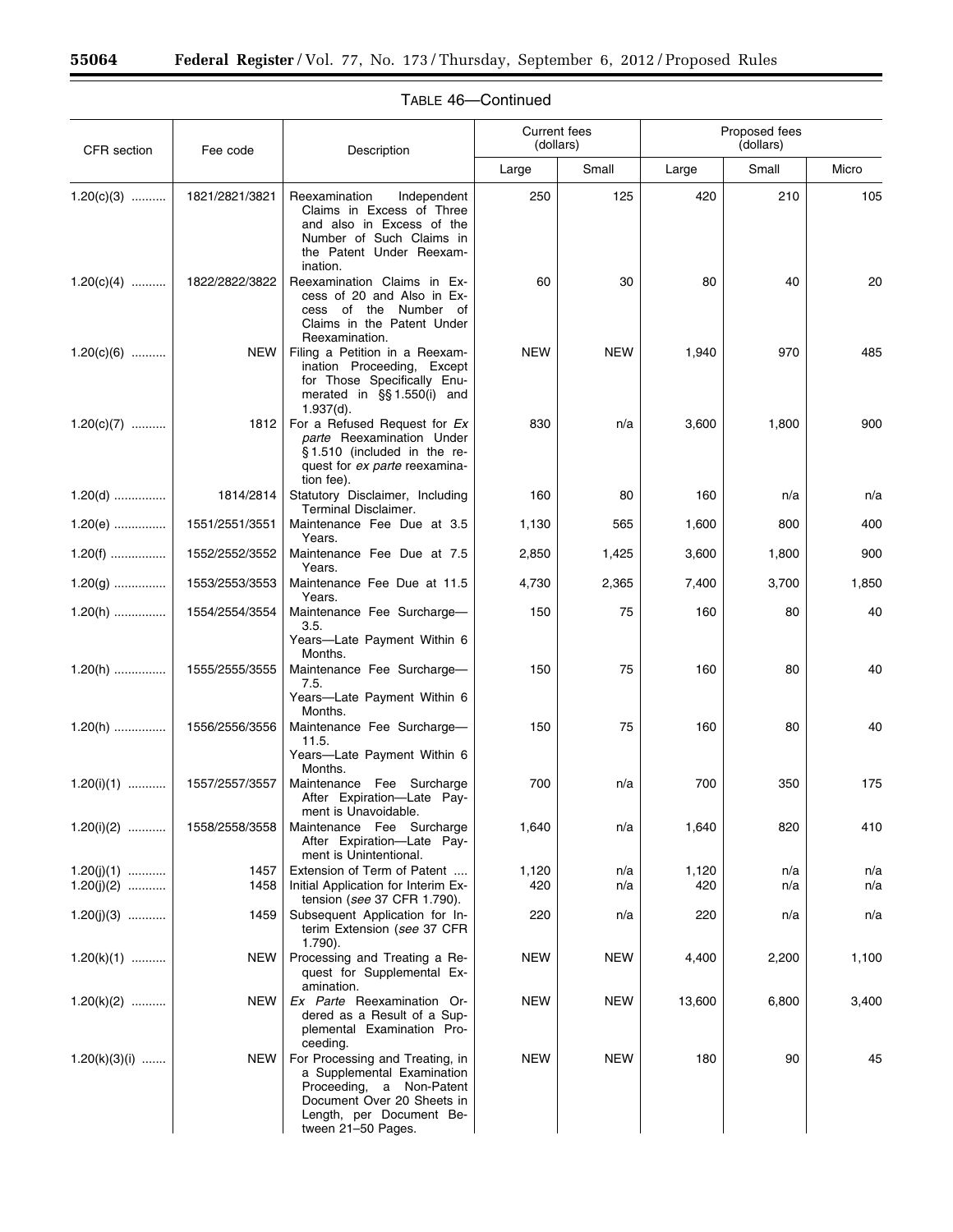۰

#### TABLE 46—Continued

| CFR section      | Fee code | Description                                                                                                                                                                                                    | Current fees<br>(dollars) |            | Proposed fees<br>(dollars) |       |       |
|------------------|----------|----------------------------------------------------------------------------------------------------------------------------------------------------------------------------------------------------------------|---------------------------|------------|----------------------------|-------|-------|
|                  |          |                                                                                                                                                                                                                | Large                     | Small      | Large                      | Small | Micro |
| $1.20(k)(3)(ii)$ |          | NEW   For Processing and Treating, in<br>a Supplemental Examination<br>Proceeding, a Non-Patent<br>Document Over 20 Sheets in<br>Length, per Document for<br>Each Additional 50 Sheets or<br>Fraction Thereof. | <b>NEW</b>                | <b>NEW</b> | 280                        | 140   | 70    |

*Section 1.21:* Sections 1.21(a)(1)(i),  $(a)(1)(ii)(A), (a)(1)(ii)(B), (a)(10), (a)(2),$  $(a)(4)$ ,  $(a)(4)(i)$ ,  $(a)(5)(i)$ ,  $(a)(5)(ii)$ ,  $(a)(7)(i)$ through (a)(7)(iv), (a)(8), (a)(9)(i),

(a)(9)(ii), (a)(10), (b)(3), (e), (g) through (k), and (n) would be amended to set forth miscellaneous fees and charges as authorized under section 10 of the Act.

The changes to the fee amounts indicated in § 1.21 are shown in Table 47.

TABLE 47

| CFR section                       | Fee code     | Description                                                                                                                                         | <b>Current fees</b><br>(dollars) |            | Proposed fees<br>(dollars) |            |            |
|-----------------------------------|--------------|-----------------------------------------------------------------------------------------------------------------------------------------------------|----------------------------------|------------|----------------------------|------------|------------|
|                                   |              |                                                                                                                                                     | Large                            | Small      | Large                      | Small      | Micro      |
| $1.21(a)(1)(i)$                   | 9001         | Application Fee (non-refund-<br>able).                                                                                                              | 40                               | n/a        | 40                         | n/a        | n/a        |
| 1.21(a)(1)(ii)(A)                 | 9010         | For Test Administration<br>by<br>Commercial Entity.                                                                                                 | 200                              | n/a        | 200                        | n/a        | n/a        |
| 1.21(a)(1)(ii)(B)                 | 9011         | For Test Administration by the<br>USPTO.                                                                                                            | 450                              | n/a        | 450                        | n/a        | n/a        |
| $1.21(a)(2)$                      | 9003         | Registration to Practice or<br>Grant of Limited Recognition<br>under $§ 11.9(b)$ or (c).                                                            | 100                              | n/a        | 100                        | n/a        | n/a        |
| $1.21(a)(2)$                      | 9025         | Registration to Practice for<br>Change of Practitioner Type.                                                                                        | 100                              | n/a        | 100                        | n/a        | n/a        |
| $1.21(a)(4)$                      | 9005         | Certificate of Good Standing as<br>an Attorney or Agent.                                                                                            | 10                               | n/a        | 10                         | n/a        | n/a        |
| $1.21(a)(4)(i)$                   | 9006         | Certificate of Good Standing as<br>an Attorney or Agent, Suit-<br>able for Framing.                                                                 | 20                               | n/a        | 20                         | n/a        | n/a        |
| $1.21(a)(5)(i)$                   | 9012         | Review of Decision by the Di-<br>rector of Enrollment and Dis-<br>cipline under § 11.2(c).                                                          | 130                              | n/a        | 130                        | n/a        | n/a        |
| $1.21(a)(5)(ii)$                  | 9013         | Review of Decision of the Di-<br>rector of Enrollment and Dis-<br>cipline under § 11.2(d).                                                          | 130                              | n/a        | 130                        | n/a        | n/a        |
| $1.21(a)(7)(i)$                   | 9015         | Annual Fee for Registered At-<br>torney or Agent in Active Sta-<br>tus.                                                                             | 118                              | n/a        | 120                        | n/a        | n/a        |
| 1.21(a)(7)(ii)                    | 9016         | Annual Fee for Registered At-<br>torney or Agent in Voluntary<br>Inactive Status.                                                                   | 25                               | n/a        | 25                         | n/a        | n/a        |
| $1.21(a)(7)(iii)$                 | 9017         | Requesting Restoration to Ac-<br>tive Status from Voluntary In-<br>active Status.                                                                   | 50                               | n/a        | 50                         | n/a        | n/a        |
| $1.21(a)(7)(iv)$                  | 9018         | Balance of Annual Fee Due<br>upon Restoration to Active<br>Status from Voluntary Inac-<br>tive Status.                                              | 93                               | n/a        | 100                        | n/a        | n/a        |
| $1.21(a)(8)$                      | 9019         | Annual Fee<br>for<br>Individual<br>Granted Limited Recognition.                                                                                     | 118                              | n/a        | 120                        | n/a        | n/a        |
| $1.21(a)(9)(i)$                   | 9020         | Delinquency Fee for Annual<br>Fee.                                                                                                                  | 50                               | n/a        | 50                         | n/a        | n/a        |
| $1.21(a)(9)(ii)$<br>$1.21(a)(10)$ | 9004<br>9014 | Reinstatement to Practice<br>Application Fee for Person Dis-<br>ciplined, Convicted of a Fel-<br>ony or Certain Misdemeanors<br>under $§ 11.7(h)$ . | 100<br>1,600                     | n/a<br>n/a | 100<br>1,600               | n/a<br>n/a | n/a<br>n/a |
| 1.21(e)                           | 8020         | International Type Search Re-<br>port.                                                                                                              | 40                               | n/a        | 40                         | n/a        | n/a        |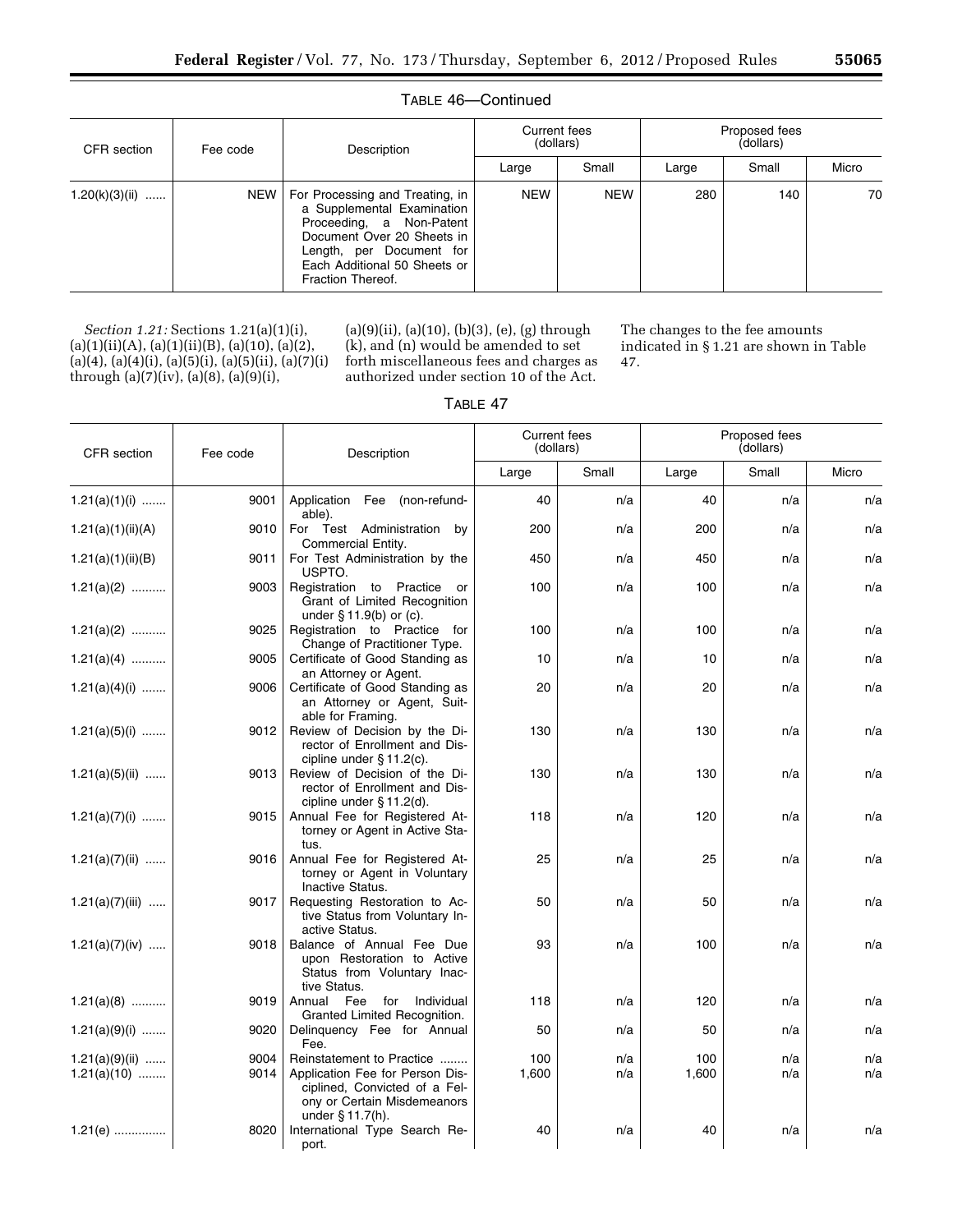| CFR section  | Fee code   | Description                                                                                                          | Current fees<br>(dollars) |            | Proposed fees<br>(dollars) |       |       |
|--------------|------------|----------------------------------------------------------------------------------------------------------------------|---------------------------|------------|----------------------------|-------|-------|
|              |            |                                                                                                                      | Large                     | Small      | Large                      | Small | Micro |
| $1.21(g)$    | 8902       | Self-Service Copy Charge, per<br>Page.                                                                               | 0.25                      | n/a        | 0.25                       | n/a   | n/a   |
| $1.21(h)(1)$ | <b>NEW</b> | Recording Each Patent Assign-<br>ment, Agreement or Other<br>Paper, per Property if Sub-<br>mitted Electronically.   | <b>NEW</b>                | <b>NEW</b> | $\Omega$                   | n/a   | n/a   |
| $1.21(h)(2)$ | 8021       | Recording Each Patent Assign-<br>ment, Agreement or Other<br>Paper, per Property if not<br>Submitted Electronically. | 40                        | n/a        | 40                         | n/a   | n/a   |
| $1.21(i)$    | 8022       | Publication in Official Gazette                                                                                      | 25                        | n/a        | 25                         | n/a   | n/a   |
| $1.21(i)$    | 8023       | Labor Charges for Services,<br>per Hour or Fraction Thereof.                                                         | 40                        | n/a        | 40                         | n/a   | n/a   |
| $1.21(k)$    | 8024       | Unspecified Other Services,<br>Excluding Labor.                                                                      | at cost                   | n/a        | at cost                    | n/a   | n/a   |
| $1.21(k)$    | 9024       | Unspecified Other<br>Services,<br>Excluding Labor.                                                                   | at cost                   | n/a        | at cost                    | n/a   | n/a   |
| $1.21(n)$    | 8026       | Handling Fee for Incomplete or<br>Improper Application.                                                              | 130                       | n/a        | 130                        | n/a   | n/a   |

#### TABLE 47—Continued

#### **§ 1.21 Miscellaneous fees and charges.**

(h) For recording each assignment, agreement, or other paper relating to the property in a patent or application, per property:

(1) If submitted electronically  $$0.00$ (2) If not submitted electronically ...................................... \$40.00

*Section 1.445:* Sections 1.445(a)(1) through (a)(4) would be amended to set

TABLE 48

forth the international application filing, processing, and search fees as authorized under section 10 of the Act. The changes to the fee amounts indicated in § 1.445 are shown in Table 48.

| CFR section   | Fee code | Description                                                                                                                                              | <b>Current fees</b><br>(dollars) |       | Proposed fees<br>(dollars) |       |       |
|---------------|----------|----------------------------------------------------------------------------------------------------------------------------------------------------------|----------------------------------|-------|----------------------------|-------|-------|
|               |          |                                                                                                                                                          | Large                            | Small | Large                      | Small | Micro |
| $1.445(a)(1)$ | 1601     | PCT International Stage Trans-<br>mittal Tee.                                                                                                            | 240                              | n/a   | 240                        | 120   | 60    |
| $1.445(a)(2)$ | 1602     | <b>PCT</b> International Stage Search<br>Fee-Regardless of Whether<br>There is a Corresponding<br>Application (see 35 U.S.C.<br>361(d) and PCT Rule 16). | 2,080                            | n/a   | 2,080                      | 1,040 | 520   |
| $1.445(a)(3)$ | 1604     | PCT International Stage Sup-<br>plemental Search Fee When<br>Required, per Additional In-<br>vention.                                                    | 2,080                            | n/a   | 2,080                      | 1,040 | 520   |
| $1.445(a)(4)$ | 1621     | Transmitting<br>Application<br>to<br>International Bureau to Act<br>as Receiving Office.                                                                 | 240                              | n/a   | 240                        | 120   | 60    |

*Section 1.482:* Sections 1.482(a)(1) and (a)(2) would be amended to set forth the international application filing,

processing, and search fees as authorized under section 10 of the Act. The changes to the fee amounts

indicated in § 1.445 are shown in Table 49.

| ABI F |  |
|-------|--|
|-------|--|

| CFR section    | Fee code | Description                                                                    | Current fees<br>(dollars) |       | Proposed fees<br>(dollars) |       |       |
|----------------|----------|--------------------------------------------------------------------------------|---------------------------|-------|----------------------------|-------|-------|
|                |          |                                                                                | Large                     | Small | Large                      | Small | Micro |
| 1.482(a)(1)(i) | 1605     | PCT International Stage Pre-<br>liminary Examination Fee-<br>U.S. was the ISA. | 600                       | n/a   | 600                        | 300   | 150   |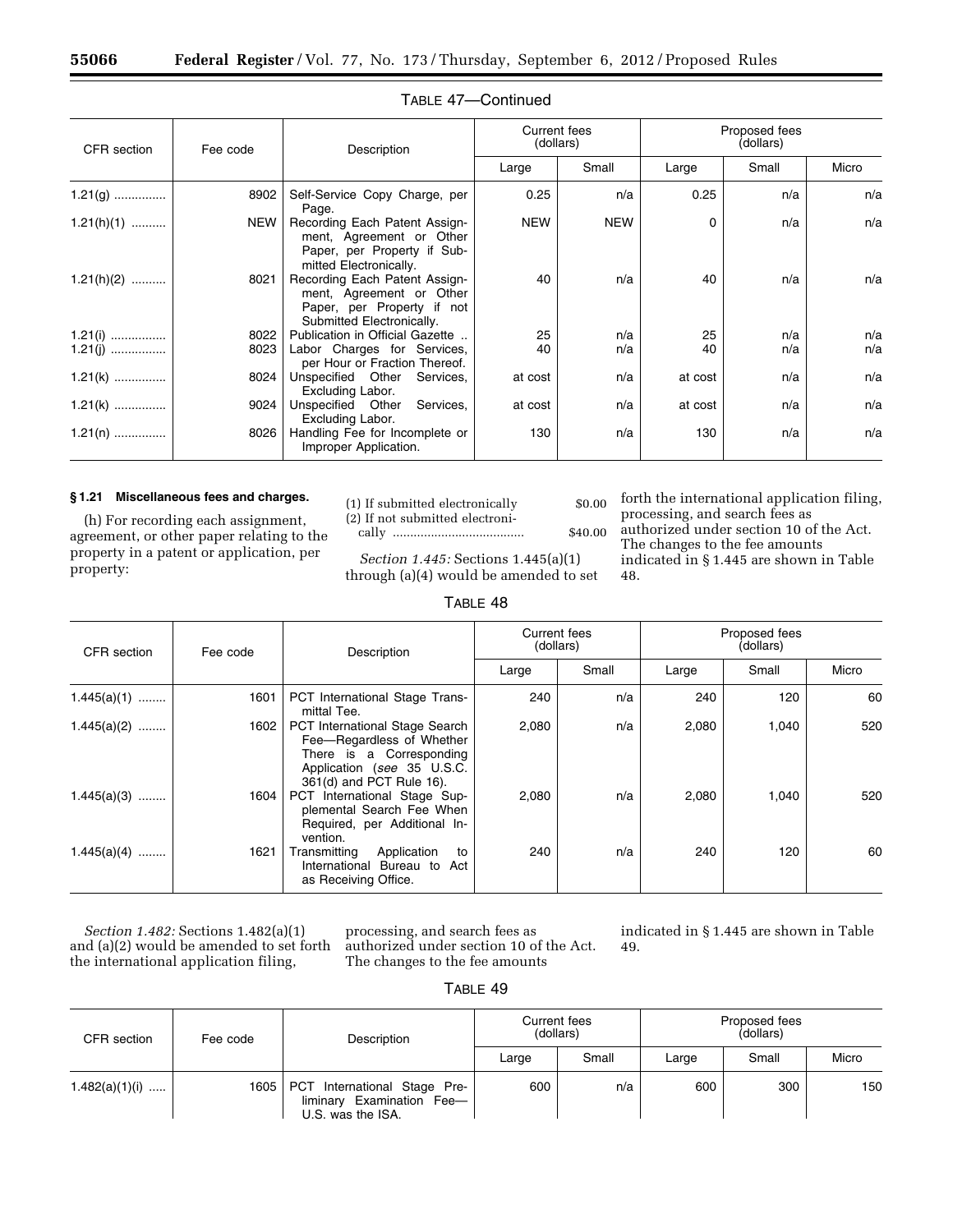| CFR section       | Fee code | Description                                                                               | Current fees<br>(dollars) |       | Proposed fees<br>(dollars) |       |       |
|-------------------|----------|-------------------------------------------------------------------------------------------|---------------------------|-------|----------------------------|-------|-------|
|                   |          |                                                                                           | Large                     | Small | Large                      | Small | Micro |
| $1.482(a)(1)(ii)$ | 1606     | PCT International Stage Pre-<br>liminary Examination Fee-<br>U.S. was not the ISA.        | 750                       | n/a   | 760                        | 380   | 190   |
| $1.482(a)(2)$     | 1607     | PCT International Stage Sup-<br>plemental Examination<br>Fee<br>per Additional Invention. | 600                       | n/a   | 600                        | 300   | 150   |

TABLE 49—Continued

*Section 1.492:* Sections 1.492(a), (b)(1) through (b)(4), (c)(2), (d) through (f), (h), (i) and (j) would be amended to set forth the application filing, excess claims,

search, examination, and application size fees for international patent applications entering the national stage as authorized under section 10 of the

Act. The changes to the fee amounts indicated in § 1.492 are shown in Table 50.

| ABI F |  |
|-------|--|
|-------|--|

| CFR section                 | Fee code               | Description                                                                                                                                          | Current fees<br>(dollars) |          | Proposed fees<br>(dollars) |          |                   |
|-----------------------------|------------------------|------------------------------------------------------------------------------------------------------------------------------------------------------|---------------------------|----------|----------------------------|----------|-------------------|
|                             |                        |                                                                                                                                                      | Large                     | Small    | Large                      | Small    | Micro             |
| $1.492(a)$<br>$1.492(b)(1)$ | 1631/2631<br>1640/2640 | Basic PCT National Stage Fee<br>PCT National Stage Search<br>Fee-U.S. was the ISA or<br><b>IPEA and All Claims Satisfy</b><br>PCT Article 33(1)-(4). | 380<br><sup>n</sup>       | 190<br>0 | 280                        | 140<br>O | 70<br>$\mathbf 0$ |
| $1.492(b)(2)$               | 1641/2641              | PCT National Stage Search<br>Fee-U.S. was the ISA.                                                                                                   | 120                       | 60       | 120                        | 60       | 30                |
| $1.492(b)(3)$               | 1642/2642              | PCT National Stage Search<br>Fee-Search Report Pre-<br>Provided<br>pared and<br>to<br>USPTO.                                                         | 490                       | 245      | 480                        | 240      | 120               |
| $1.492(b)(4)$               | 1632/2632              | PCT National Stage Search<br>Fee-All Other Situations.                                                                                               | 620                       | 310      | 600                        | 300      | 150               |
| $1.492(c)(1)$               | 1643/2643              | PCT National Stage Examina-<br>tion Fee-U.S. was the ISA<br>or IPEA and All Claims Sat-<br>isfy PCT Article $33(1)$ – $(4)$ .                        | $\Omega$                  | 0        | $\Omega$                   | $\Omega$ | 0                 |
| $1.492(c)(2)$               | 1633/2633              | National Stage Examination<br>Fee-All Other Situations.                                                                                              | 250                       | 125      | 720                        | 360      | 180               |
| $1.492(d)$                  | 1614/2614              | PCT National Stage Claims-<br>Extra<br>Independent<br>(over<br>three).                                                                               | 250                       | 125      | 420                        | 210      | 105               |
| $1.492(e)$                  | 1615/2615              | PCT National Stage Claims-<br>Extra Total (over 20).                                                                                                 | 60                        | 30       | 80                         | 40       | 20                |
| $1.492(f)$                  | 1616/2616              | PCT National Stage Claims-<br>Multiple Dependent.                                                                                                    | 450                       | 225      | 780                        | 390      | 195               |
| $1.492(h)$                  | 1617/2617              | Search Fee, Examination Fee<br>or Oath or Declaration After<br>Thirty Months From Priority<br>Date.                                                  | 130                       | 65       | 140                        | 70       | 35                |
| $1.492(i)$                  | 1618/2618              | English Translation After Thirty<br>Months From Priority Date.                                                                                       | 130                       | n/a      | 140                        | 70       | 35                |
| $1.492(i)$                  | 1681/2681              | <b>PCT National Stage Application</b><br>Size Fee-for Each Addi-<br>50 Sheets that Ex-<br>tional<br>ceeds 100 Sheets.                                | 310                       | 155      | 400                        | 200      | 100               |

*Section 41.20:* Sections 41.20(a) and (b)(1) through (b)(4) would be amended

to set forth the appeal fees as authorized under section 10 of the Act. The

changes to the fee amounts indicated in § 41.20 are shown in Table 51.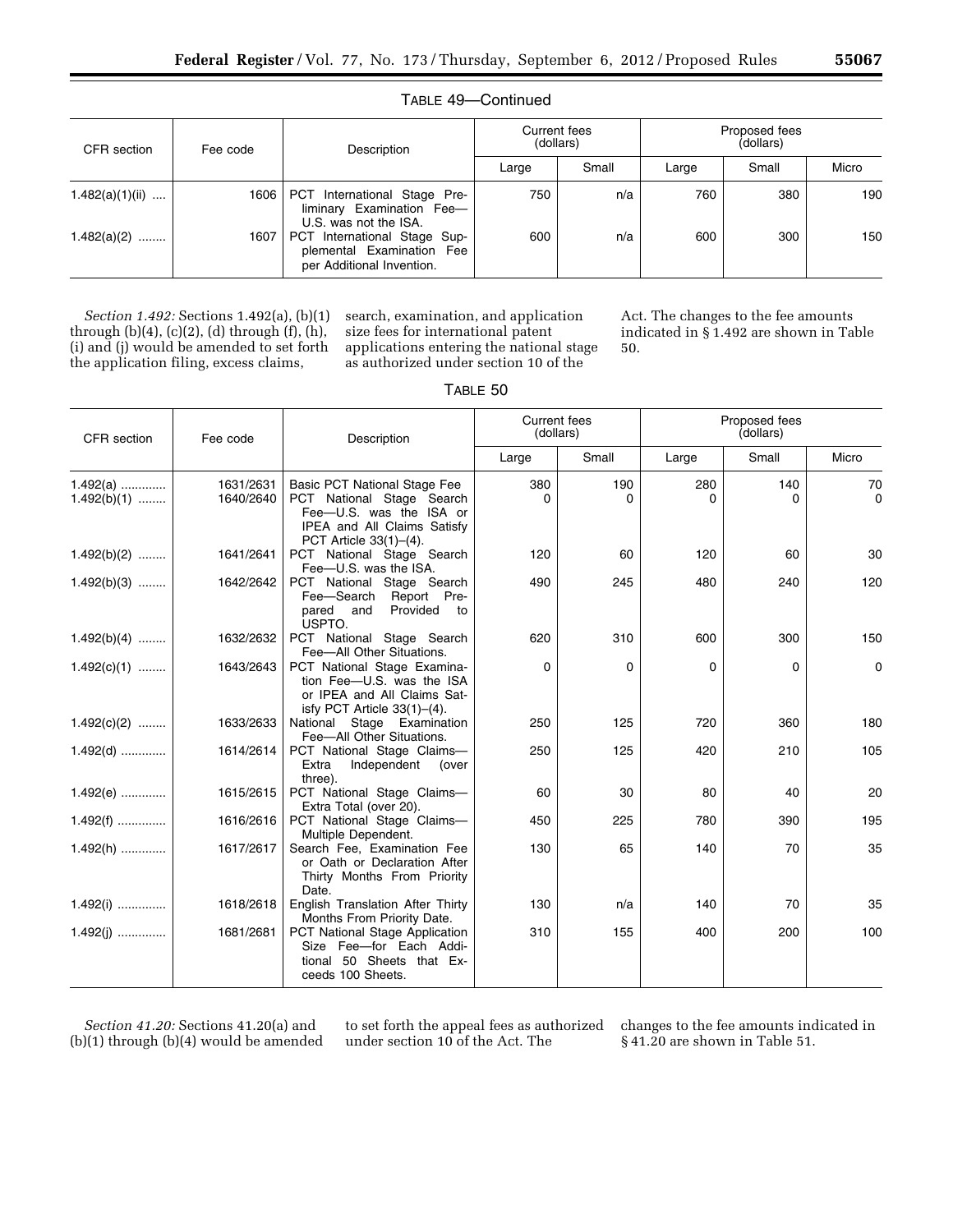| CFR section      | Fee code   | Description                                                                                               | Current fees<br>(dollars) |            | Proposed fees<br>(dollars) |       |          |
|------------------|------------|-----------------------------------------------------------------------------------------------------------|---------------------------|------------|----------------------------|-------|----------|
|                  |            |                                                                                                           | Large                     | Small      | Large                      | Small | Micro    |
| 41.20(a)         | 1405       | Petitions to the Chief Adminis-<br>trative Patent Judge under<br>37 CFR 41.3.                             | 400                       | n/a        | 400                        | n/a   | n/a      |
| $41.20(b)(1)$    | 1401/2401  | Notice of Appeal                                                                                          | 620                       | 310        | 1,000                      | 500   | 250      |
| $41.20(b)(2)(i)$ | 1402/2402  | Filing a Brief in Support of an<br>Appeal in an Application or<br>Ex Parte Reexamination Pro-<br>ceeding. | 620                       | 310        |                            |       | $\Omega$ |
| 41.20(b)(2)(ii)  | NEW        | Filing a Brief in Support of an<br>Appeal in an <i>Inter Partes</i> Re-<br>examination Proceeding.        | <b>NEW</b>                | <b>NEW</b> | 2,000                      | 1,000 | 500      |
| $41.20(b)(3)$    | 1403/2403  | Request for Oral Hearing                                                                                  | 1,240                     | 620        | 1,300                      | 650   | 325      |
| $41.20(b)(4)$    | <b>NEW</b> | Forwarding an Appeal in an<br>Application or Ex Parte Re-<br>examination Proceeding to<br>the Board.      | <b>NEW</b>                | <b>NEW</b> | 2,000                      | 1,000 | 500      |

| ABI F |  |
|-------|--|
|-------|--|

*Section 41.20 Fees:* Section 41.20 would be amended by revising paragraphs (a) and (b) to read as follows:

#### **§ 41.20 Fees.**

\* \* \* \* \* (a) Petition fee. The fee for filing a petition under this part is \$400.00. (b) Appeal fees.

(1) For filing a notice of appeal from the examiner to the Board:

| By a micro entity $(\S 1.29(a))$ | \$250.00   |
|----------------------------------|------------|
| By a small entity $(\S 1.27(a))$ | \$500.00   |
| By other than a small or micro   |            |
|                                  | \$1,000.00 |

(2)(i) For filing a brief in support of an appeal in an application or *ex parte*  reexamination proceeding: \$0.00.

(ii) In addition to the fee for filing a notice of appeal, for filing a brief in support of an appeal in an *inter partes*  reexamination proceeding:

| By a micro entity $(\S 1.29(a))$ | \$500.00   |
|----------------------------------|------------|
| By a small entity $(\S 1.27(a))$ | \$1,000.00 |
| By other than a small or micro   |            |
|                                  | \$2,000.00 |

(3) For filing a request for an oral hearing before the Board in an appeal under 35 U.S.C. 134:

By a micro entity (§ 1.29(a)) .... \$325.00 By a small entity  $(S_1.27(a))$  .... \$650.00

By other than a small or micro

entity ..................................... \$1,300.00

(4) In addition to the fee for filing a notice of appeal, for forwarding an appeal in an application or *ex parte*  reexamination proceeding to the Board:

| By a micro entity $(\S 1.29(a))$ | \$500.00   |
|----------------------------------|------------|
| By a small entity $(\S 1.27(a))$ | \$1,000.00 |
| By other than a small or micro   |            |
|                                  | \$2,000.00 |

*Section 41.37:* Section 41.37 would be amended by revising paragraphs (a) and (b) to read as follows:

#### **§ 41.37 Appeal brief.**

(a) Timing. Appellant must file a brief under this section within two months from the date of filing the notice of appeal under § 41.31. The appeal brief fee in an application or *ex parte*  reexamination proceeding is \$0.00, but if the appeal results in an Examiner's Answer, the appeal forwarding fee set forth in § 41.20(b)(4) must be paid within the time period specified in § 41.48 to avoid dismissal of an appeal.

(b) Failure to file a brief. On failure to file the brief within the period specified in paragraph (a) of this section, the appeal will stand dismissed.

\* \* \* \* \*

*Section 41.45:* Section 41.45 would be added to read as follows:

#### **§ 41.45 Appeal forwarding fee.**

(a) *Timing.* Appellant in an application or *ex parte* reexamination proceeding must pay the fee set forth in § 41.20(b)(4) within the later of two months from the date of either the examiner's answer, or a decision refusing to grant a petition under § 1.181 of this title to designate a new ground of rejection in an examiner's answer.

(b) *Failure to pay appeal forwarding fee.* On failure to pay the fee set forth in § 41.20(b)(4) within the period specified in paragraph (a) of this section, the appeal will stand dismissed.

(c) *Extensions of time.* Extensions of time under § 1.136(a) of this title for patent applications are not applicable to the time period set forth in this section. *See* § 1.136(b) of this title for extensions of time to reply for patent applications and § 1.550(c) of this title for extensions of time to reply for *ex parte*  reexamination proceedings.

*Section 42.15:* Sections 42.15 (a) through (d) would be amended to set forth the *inter partes* review and postgrant review or covered business method patent review of patent fees as authorized under section 10 of the Act. The changes to the fee amounts indicated in § 42.15 are shown in Table 52.

TABLE 52

| CFR section   | Fee code   | Description                                           | Current fees |            | Proposed fees (dollars) |       |       |
|---------------|------------|-------------------------------------------------------|--------------|------------|-------------------------|-------|-------|
|               |            |                                                       | Large        | Small      | Large                   | Small | Micro |
| $42.15(a)(1)$ | NEW        | Inter Partes Review Request<br>Fee.                   | <b>NEW</b>   | <b>NEW</b> | 9.000                   | n/a   | n/a   |
| $42.15(a)(2)$ | <b>NEW</b> | <i>Inter Partes</i> Review Post-Insti-<br>tution Fee. | <b>NEW</b>   | <b>NEW</b> | 14.000                  | n/a   | n/a   |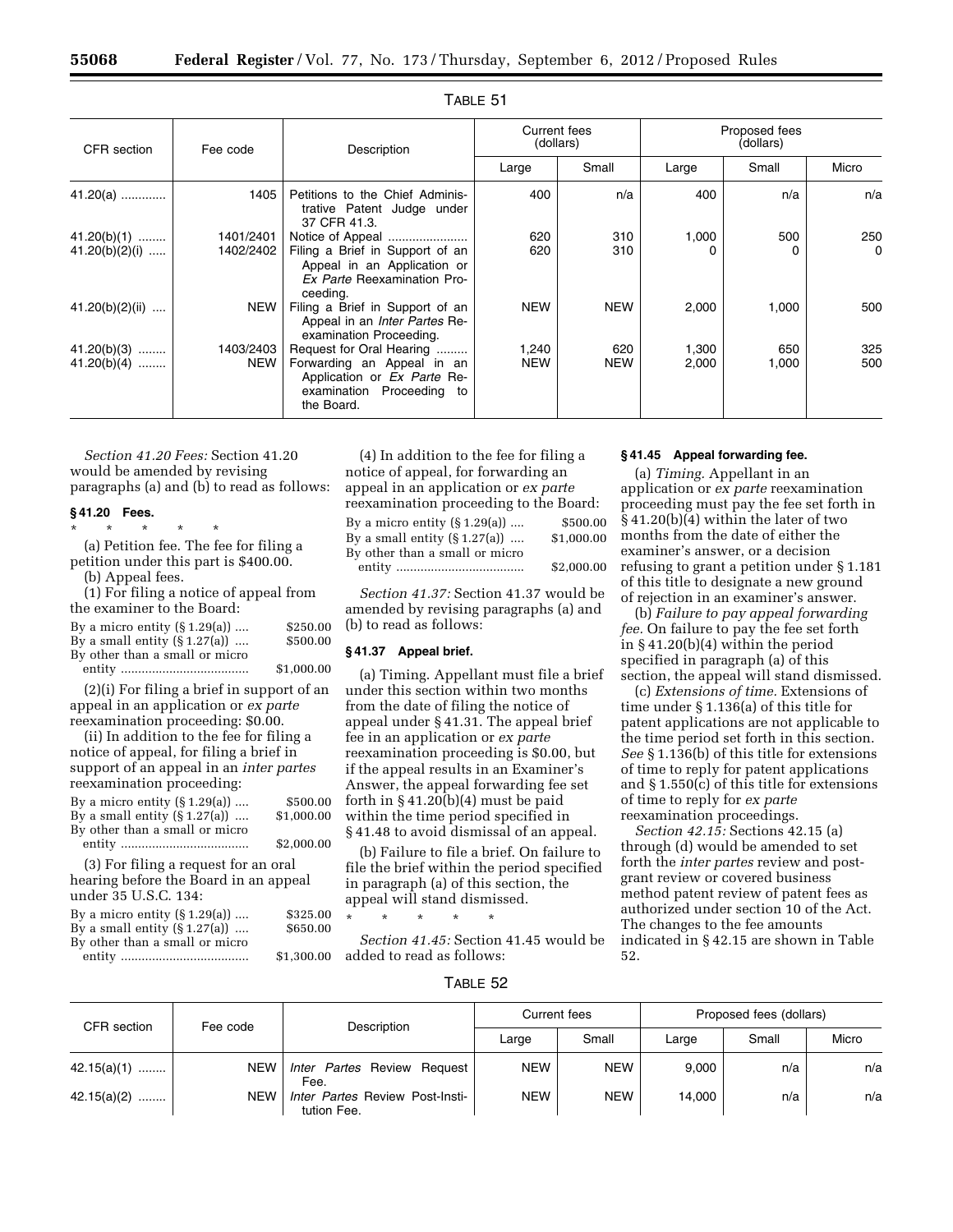|               |            |                                                                                                                                                                        | <b>Current fees</b> |            | Proposed fees (dollars) |       |          |
|---------------|------------|------------------------------------------------------------------------------------------------------------------------------------------------------------------------|---------------------|------------|-------------------------|-------|----------|
| CFR section   | Fee code   | Description                                                                                                                                                            | Large               | Small      | Large                   | Small | Micro    |
| $42.15(a)(3)$ | <b>NEW</b> | In Addition to the <i>Inter Partes</i><br>Review Request Fee, for Re-<br>questing Review of Each<br>Claim in Excess of 20.                                             | <b>NEW</b>          | <b>NEW</b> | 200                     | n/a   | n/a      |
| $42.15(a)(4)$ | NEW I      | In addition to the Inter Partes<br>Post-Institution Fee, for Re-<br>questing Review of Each<br>Claim in Excess of 15.                                                  | <b>NEW</b>          | <b>NEW</b> | 400                     | n/a   | n/a      |
| $42.15(b)(1)$ | NEW        | Post Grant or Covered Busi-<br>ness Method Patent Review<br>Request Fee.                                                                                               | <b>NEW</b>          | <b>NEW</b> | 12,000                  | n/a   | n/a      |
| $42.15(b)(2)$ | NEW I      | Post Grant or Covered Busi-<br>ness Method Patent Review<br>Post-Institution Fee.                                                                                      | <b>NEW</b>          | <b>NEW</b> | 18,000                  | n/a   | n/a      |
| $42.15(b)(3)$ | NEW I      | In Addition to the Post Grant or<br>Covered Business Method<br>Patent Review Request Fee,<br>for Requesting Review of<br>Each Claim in Excess of 20.                   | <b>NEW</b>          | <b>NEW</b> | 250                     | n/a   | n/a      |
| $42.15(b)(4)$ | NEW        | In Addition to the Post Grant or<br>Covered Business Method<br>Patent Review Post-Institu-<br>tion Fee, for Requesting Re-<br>view of Each Claim in Ex-<br>cess of 15. | <b>NEW</b>          | <b>NEW</b> | 550                     | n/a   | n/a      |
| $42.15(c)(1)$ | <b>NEW</b> | Derivation Petition                                                                                                                                                    | <b>NEW</b>          | <b>NEW</b> | 400                     | n/a   | n/a      |
| $42.15(c)(2)$ | NEW        | Derivation Institution and Trial<br>Fee.                                                                                                                               | <b>NEW</b>          | <b>NEW</b> | 0                       | 0     | $\Omega$ |
| $42.15(d)$    | NEW        | Request to Make a Settlement<br>Agreement Available.                                                                                                                   | <b>NEW</b>          | <b>NEW</b> | 400                     | n/a   | n/a      |

#### TABLE 52—Continued

*Section 42.15:* Section 42.15 would be added to read as follows:

#### **§ 42.15 Fees.**

(a) On filing a petition for *inter partes*  review of a patent, payment of the following fees are due:

fee ......................................... \$9,000.00

(1) *Inter Partes* Review request

|                                     | ww.oor      |
|-------------------------------------|-------------|
| (2) Inter Partes Review Post-       |             |
| Institution fee                     | \$14,000.00 |
| (3) In addition to the <i>Inter</i> |             |
| <i>Partes</i> Review request fee,   |             |
| for requesting review of            |             |
| each claim in excess of 20.         | \$200.00    |
| (4) In addition to the <i>Inter</i> |             |
| <i>Partes</i> Post-Institution re-  |             |
| quest fee, for requesting re-       |             |
| view of each claim in excess        |             |
| of 15                               | \$400.00    |

(b) On filing a petition for post-grant review or covered business method patent review of a patent, payment of the following fees are due:

| (1) Post Grant or Covered  |             |
|----------------------------|-------------|
| Business Method Patent Re- |             |
| view request fee           | \$12,000.00 |
| (2) Post Grant or Covered  |             |
| Business Method Patent Re- |             |
| view Post-Institution fee  | \$18,000.00 |
|                            |             |

| (3) In addition to the Post<br>Grant or Covered Business<br>Method Patent Review re-<br>quest fee, for requesting re-<br>view of each claim in excess<br>(4) In addition to the Post<br>Grant or Covered Business<br>Method Patent Review re-<br>quest fee Post-Institution re-<br>quest fee, for requesting re- | \$250.00 |
|------------------------------------------------------------------------------------------------------------------------------------------------------------------------------------------------------------------------------------------------------------------------------------------------------------------|----------|
| view of each claim in excess                                                                                                                                                                                                                                                                                     |          |
| of 15                                                                                                                                                                                                                                                                                                            | \$550.00 |
| (c) On the filing of a petition for a                                                                                                                                                                                                                                                                            |          |

derivation proceeding, payment of the following fees is due:

| (1) Derivation petition fee                                                                                     | \$400.00 |
|-----------------------------------------------------------------------------------------------------------------|----------|
| (2) Derivation institution and                                                                                  |          |
|                                                                                                                 | \$0.00   |
| the contract of the contract of the contract of the contract of the contract of the contract of the contract of |          |

(d) Any request requiring payment of a fee under this part, including a written request to make a settlement agreement available: \$400.00

#### **Rulemaking Considerations**

#### *A. Regulatory Flexibility Act*

The USPTO publishes this Initial Regulatory Flexibility Analysis (IRFA) as required by the Regulatory Flexibility Act (RFA) (5 U.S.C. 601 et seq.) to examine the impact of the Office's proposed rules implementing the feesetting provisions of the Leahy-Smith

America Invents Act (Pub. L. 112–29, 125 Stat. 284) (the Act) on small entities and to seek the public's views. Under the RFA, whenever an agency is required by 5 U.S.C. 553 (or any other law) to publish a notice of proposed rulemaking (NPRM), the agency must prepare and make available for public comment an IRFA, unless the agency certifies under 5 U.S.C. 605(b) that the proposed rule, if implemented, will not have a significant economic impact on a substantial number of small entities. 5 U.S.C. 603, 605.

While the Office welcomes all comments on this IRFA, it particularly seeks comments describing the type and extent of the impact of the proposed patent fees on commenters' specific businesses. In describing the impact, the Office requests biographic detail about the impacted businesses or concerns, including the size, average annual revenue, past patent activity (e.g., applications submitted, contested cases pursued, maintenance fees paid, patents abandoned, etc.), and planned patent activity of the impacted business or concern, where feasible. The Office will use this information to further assess the impact of the proposed rule on small entities. Where possible, comments should also describe any recommended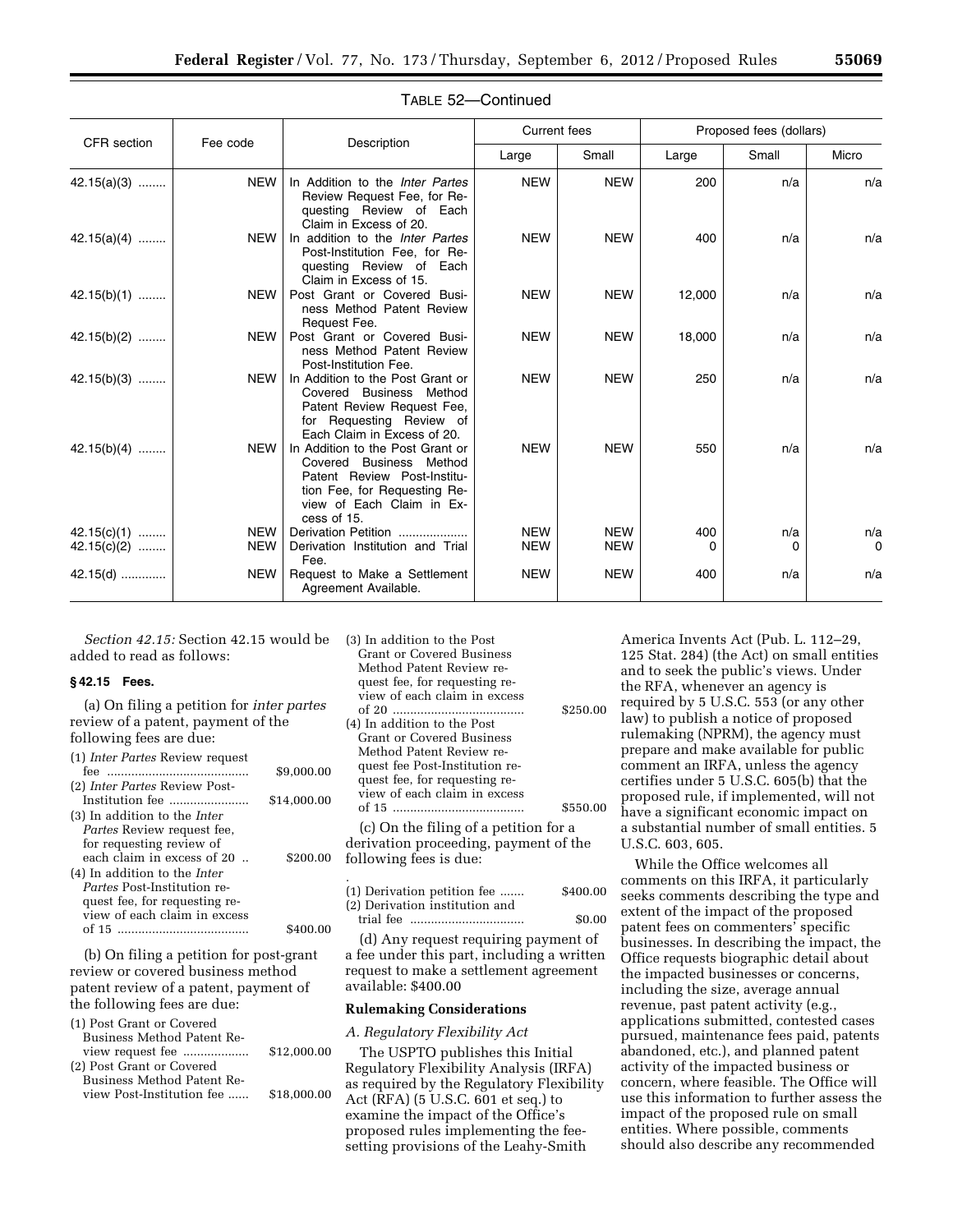alternative methods of setting and adjusting patent fees that would further reduce the impact on small entities.

Items 1–5 below discuss the five items specified in  $5$  U.S.C.  $603(b)(1)$ – $(5)$  to be addressed in an IRFA. Item 6 below discusses alternatives to this proposal that the Office considered.

#### 1. A Description of the Reasons Why the Action by the agency Is Being Considered

Section 10 of the Act authorizes the Director of the USPTO to set or adjust by rule any patent fee established, authorized, or charged under title 35, U.S.C., for any services performed, or materials furnished, by the Office. Section 10 prescribes that patent fees may be set or adjusted only to recover the aggregate estimated costs to the Office for processing, activities, services, and materials relating to patents, including administrative costs to the Office with respect to such patent fees. The proposed fee schedule will recover the aggregate cost of patent operations while facilitating the effective administration of the U.S. patent system. The reasons why the rulemaking is being considered are further discussed in section 6.i below and elsewhere in this IRFA and the NPRM.

#### 2. The Objectives of, and Legal Basis for, the Proposed Rule

The objective of the proposed rules is to implement the fee setting provisions of section 10 of the Act by setting or adjusting patent fees to recover the aggregate cost of patent operations, including administrative costs, while facilitating the effective administration of the U.S. patent system. The Act strengthened the patent system by affording the USPTO the ''resources it requires to clear the still sizeable backlog of patent applications and move forward to deliver to all American inventors the first rate service they deserve.'' H.R. Rep. No. 112–98(I), at 163 (2011). In setting fees under the Act, the Office seeks to secure a sufficient amount of aggregate revenue to recover the aggregate cost of patent operations, including for achieving strategic and operational goals, such as reducing the current patent application backlog, decreasing patent pendency, improving patent quality, upgrading its patent business information technology (IT) capability and infrastructure, and implementing a sustainable funding model. As part of these efforts, the Office will use a portion of the patent fees to establish a patent operating reserve, a step toward achieving the Office's financial sustainability goals. In

addition, the Office proposes to include multipart and staged fees for requests for continued examination and appeals, both of which aim to foster innovation and increase prosecution options. Additional information on the Office's strategic goals may be found in the *USPTO 2010–2015 Strategic Plan,*  available at *[http://www.uspto.gov/](http://www.uspto.gov/about/stratplan/USPTO_20102015_Strategic_Plan.pdf) [about/stratplan/USPTO](http://www.uspto.gov/about/stratplan/USPTO_20102015_Strategic_Plan.pdf)*\_*2010 2015*\_*Strategic*\_*[Plan.pdf.](http://www.uspto.gov/about/stratplan/USPTO_20102015_Strategic_Plan.pdf)* Additional information on the Office's goals and operating requirements may be found in the *USPTO FY 2013 President's Budget*  (Budget), available at *[http://](http://www.uspto.gov/about/stratplan/budget/fy13pbr.pdr)  [www.uspto.gov/about/stratplan/budget/](http://www.uspto.gov/about/stratplan/budget/fy13pbr.pdr)  [fy13pbr.pdr.](http://www.uspto.gov/about/stratplan/budget/fy13pbr.pdr)* The legal basis for the proposed rules is section 10 of the Act.

3. A Description of and, Where Feasible, an Estimate of the Number of Small Entities To Which the Proposed Rule Will Apply

#### SBA Size Standard

The Small Business Act (SBA) size standards applicable to most analyses conducted to comply with the RFA are set forth in 13 CFR 121.201. These regulations generally define small businesses as those with less than a specified maximum number of employees or less than a specified level of annual receipts for the entity's industrial sector or North American Industry Classification System (NAICS) code. As provided by the RFA, and after consulting with the Small Business Administration, the Office formally adopted an alternate size standard for the purpose of conducting an analysis or making a certification under the RFA for patent-related regulations. *See* Business Size Standard for Purposes of United States Patent and Trademark Office Regulatory Flexibility Analysis for Patent-Related Regulations, 71 FR 67109 (Nov. 20, 2006), 1313 Off. Gaz. Pat. Office 60 (Dec. 12, 2006). The Office's alternate small business size standard consists of SBA's previously established size standard for entities entitled to pay reduced patent fees. *See* 13 CFR 121.802.

Unlike SBA's generally applicable small business size standards, the size standard for the USPTO is not industryspecific. The Office's definition of a small business concern for RFA purposes is a business or other concern that: (1) meets the SBA's definition of a ''business concern or concern'' set forth in 13 CFR 121.105; and (2) meets the size standards set forth in 13 CFR 121.802 for the purpose of paying reduced patent fees, namely, an entity: (a) Whose number of employees, including affiliates, does not exceed 500 persons; and (b) which has not assigned, granted, conveyed, or licensed (and is under no obligation to do so) any rights in the invention to any person who made it and could not be classified as an independent inventor, or to any concern that would not qualify as a nonprofit organization or a small business concern under this definition. *See* Business Size Standard for Purposes of United States Patent and Trademark Office Regulatory Flexibility Analysis for Patent-Related Regulations, 71 FR 67109 (Nov. 20, 2006), 1313 Off. Gaz. Pat. Office at 63 (Dec. 12, 2006).

If a patent applicant self-identifies on a patent application as qualifying as a small entity for reduced patent fees under the Office's alternative size standard, the Office captures this data in the Patent Application Location and Monitoring (PALM) database system, which tracks information on each patent application submitted to the Office.

#### Small Entities Affected by This Rule

#### Small Entity Defined

The Act provides that fees set or adjusted under section 10(a) ''for filing, searching, examining, issuing, appealing, and maintaining patent applications and patents shall be reduced by 50 percent'' with respect to the application of such fees to any ''small entity'' (as defined in 37 CFR 1.27) that qualifies for reduced fees under 35 U.S.C. 41(h)(1). 35 U.S.C. 41(h)(1), in turn, provides that certain patent fees ''shall be reduced by 50 percent'' for a small business concern as defined by section 3 of the SBA, and to any independent inventor or nonprofit organization as defined in regulations described by the Director.

#### Micro Entity Defined

Section 10(g) of the Act creates a new category of entity called a ''micro entity.'' 35 U.S.C. 123; *see also* 125 Stat. at 318–19. Section 10(b) of the Act provides that the fees set or adjusted under section 10(a) ''for filing, searching, examining, issuing, appealing, and maintaining patent applications and patents shall be reduced \* \* \* by 75 percent with respect to the application of such fees to any micro entity as defined by [new 35 U.S.C.] 123.'' 125 Stat. at 315–17.

35 U.S.C. 123(a) defines a ''micro entity'' as an applicant who certifies that the applicant: (1) Qualifies as a small entity as defined in 37 CFR 1.27; (2) has not been named as an inventor on more than four previously filed patent applications, other than applications filed in another country, provisional applications under 35 U.S.C. 111(b), or Patent Cooperation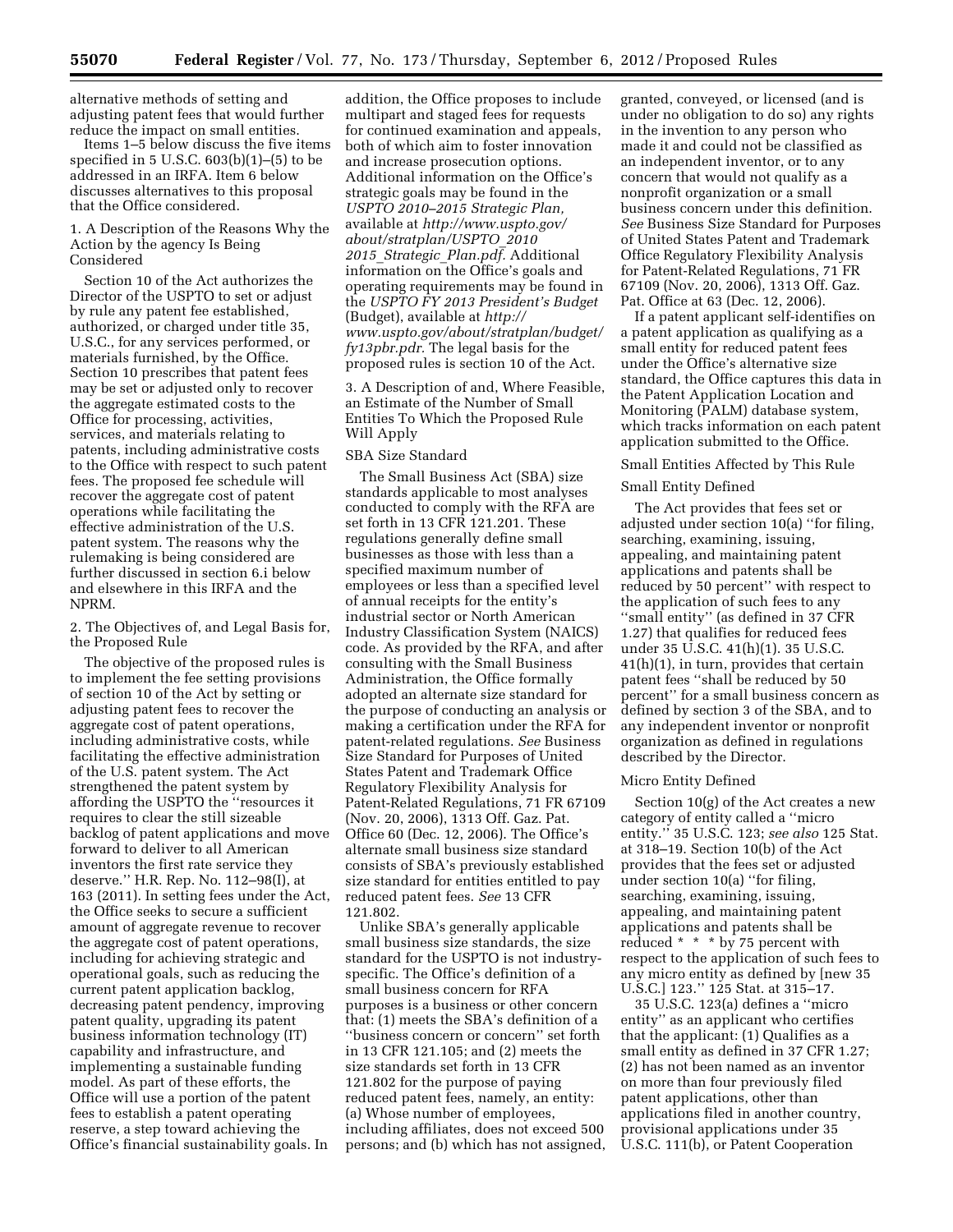Treaty (PCT) applications for which the basic national fee under 35 U.S.C. 41(a) was not paid; (3) did not, in the calendar year preceding the calendar year in which the applicable fee is being paid, have a gross income, as defined in section 61(a) of the Internal Revenue Code of 1986 (26 U.S.C. 61(a)), exceeding three times the median household income for that preceding calendar year, as most recently reported by the Bureau of the Census; and (4) has not assigned, granted, conveyed, and is not under an obligation by contract or law, to assign, grant, or convey, a license or other ownership interest in the application concerned to an entity exceeding the income limit set forth in (3) above. *See* 125 Stat. at 318.

35 U.S.C. 123(d) also defines a ''micro entity'' as an applicant who certifies that: (1) The applicant's employer, from which the applicant obtains the majority of the applicant's income, is an institution of higher education as defined in section 101(1) of the Higher Education Act of 1965 (20 U.S.C. 1001(a)); or (2) the applicant has assigned, granted, conveyed, or is under an obligation by contract or law, to assign, grant, or convey, a license or other ownership interest in the particular applications to such an institution of higher education.

Estimate of Number of Small Entities Affected

The changes in the proposed rules will apply to any entity, including small and micro entities, that pays any patent fee set forth in the notice of proposed rulemaking. The reduced fee rates (50 percent for small entities and 75 percent for micro entities) will apply to any small entity asserting small entity status and to any micro entity certifying micro entity status for filing, searching, examining, issuing, appealing, and maintaining patent applications and patents.

The Office reviews historical data to estimate the percentages of application filings asserting small entity status. Table 53 presents a summary of such small entity filings by type of application (utility, reissue, plant, design) over the last five years.

| Table 53—Number of Patent Applications Filed in Last Five Years* |  |  |
|------------------------------------------------------------------|--|--|
|------------------------------------------------------------------|--|--|

|          | FY 2011** | FY 2010 | FY 2009 | FY 2008 | FY 2007 | Average |
|----------|-----------|---------|---------|---------|---------|---------|
| Utility: |           |         |         |         |         |         |
|          | 504,089   | 479,332 | 458,901 | 466,258 | 439,578 | 469,632 |
|          | 126,878   | 122,329 | 113,244 | 116,891 | 112,953 | 118,459 |
|          | 25.2      | 25.5    | 24.7    | 25.1    | 25.7    | 25.2    |
| Reissue: |           |         |         |         |         |         |
|          | 1,139     | 1,138   | 1,035   | 1.080   | 1,057   | 1,090   |
|          | 265       | 235     | 237     | 258     | 238     | 247     |
|          | 23.3      | 20.7    | 22.9    | 23.9    | 22.5    | 22.6    |
| Plant:   |           |         |         |         |         |         |
|          | 1,106     | 1,013   | 988     | 1,331   | 1,002   | 1,088   |
|          | 574       | 472     | 429     | 480     | 358     | 463     |
|          | 51.9      | 46.6    | 43.4    | 36.1    | 35.7    | 42.7    |
| Design:  |           |         |         |         |         |         |
|          | 30,270    | 28,577  | 25,575  | 28,217  | 26,693  | 27,866  |
|          | 14,699    | 15,133  | 14,591  | 14,373  | 14,620  | 14,683  |
|          | 48.6      | 53.0    | 57.1    | 50.9    | 54.8    | 52.9    |
|          |           |         |         |         |         |         |
| Total:   |           |         |         |         |         |         |
|          | 536,604   | 510,060 | 486,499 | 496,886 | 468,330 | 499,676 |
|          | 142,416   | 138.169 | 128.501 | 132.002 | 128.169 | 133,851 |
|          | 26.5      | 27.1    | 26.4    | 26.6    | 27.4    | 26.8    |

\* The patent application filing data in this table includes RCEs.

\*\* FY 2011 application data are preliminary and will be finalized in the FY 2012 Performance and Accountability Report (PAR).

Because the percentage of small entity filings varies widely between application types, the Office has averaged the small entity filing rates over the past five years for those application types in order to estimate future filing rates by small and micro entities. Those average rates appear in the last column of Table 53. The Office estimates that small entity filing rates will continue for the next five years at these average historic rates.

The Office forecasts the number of projected patent applications (i.e., workload) for the next five years using a combination of historical data, economic analysis, and subject matter expertise. The Office estimates that utility, plant, and reissue (UPR) patent application filings would grow by 6.0 percent each year in FY 2013 and FY

2014, by 5.5 percent each year in FY 2015 and FY 2016, and by 5.0 percent in FY 2017. The Office forecasts design patent applications independently of UPR applications because they exhibit different behavior. The Office also previously estimated that design patent application filings would grow by 2.0 percent each year in FY 2013 and FY 2017. These filing estimates, however, are established prior to an analysis of elasticity based on fee adjustments. The Budget (page 36, ''USPTO Fee Collection Estimates/Ranges'') further describes the Office's workload forecasting methodology, which involves reviewing economic factors and other relevant indicators about the intellectual property environment. Exhibit 12 of the Budget presents additional performance goals and

measurement data, including the forecasted patent application filing growth rate as described above.

Using the estimated filings for the next five years, the average historic rates of small entity filings, and the Office's elasticity estimates, Table 53 presents the Office's estimates of the number of patent application filings by all applicants, including small entities, over the next five fiscal years by application type. As stated in *Part V.* of this NPRM, and taking into account elasticity, the Office estimates that applicants will file 1.3 percent fewer patent applications during FY 2013 than the number estimated to be filed in the absence of a fee increase (with new fee schedule implementation for half the fiscal year). The Office further estimates that 2.7 percent fewer patent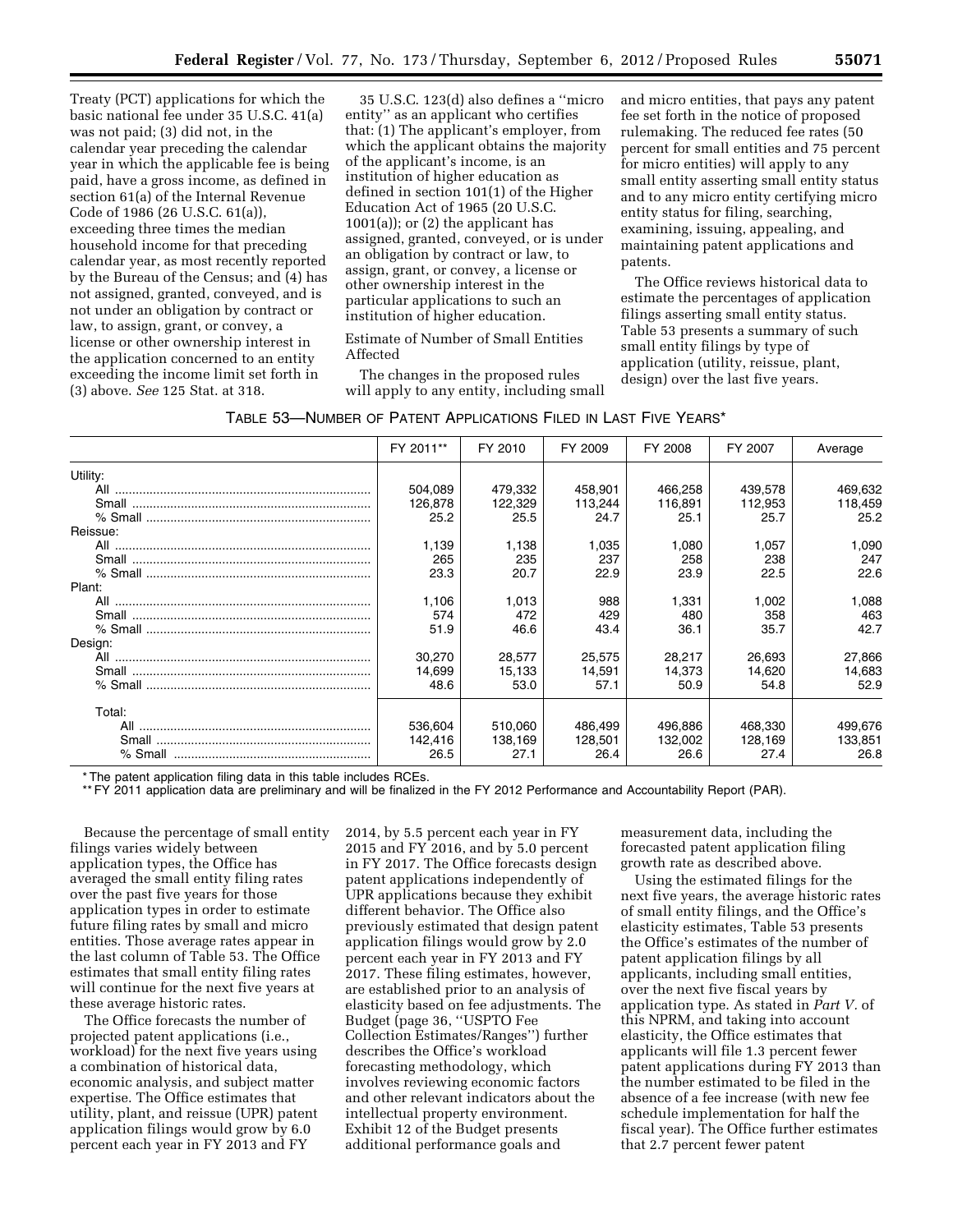applications will be filed during FY 2014 and 4.0 percent fewer patent applications beginning in FY 2015, in response to the proposed fee adjustment. Beginning in FY 2016, the growth in patent applications filed will return the same levels anticipated in the absence of a fee increase. The Office's estimate of the number of patent application filings by small entities represents an upper bound. Some entities may file more than one application in a given year.

The Office has undertaken an elasticity analysis to examine how fee adjustments may impact small entities, and in particular, whether increases in fees would result in some such entities not submitting applications. Elasticity

measures how sensitive patent applicants and patentees are to fee amounts or changes. If elasticity is low enough (demand is *inelastic*), then fee increases will not reduce patenting activity enough to negatively impact overall revenues. If elasticity is high enough (demand is *elastic*), then increasing fees will decrease patenting activity enough to decrease revenue. The Office analyzes elasticity at the overall filing level across all patent applicants regardless of entity size. Additional information about elasticity estimates is available at [http://](http://www.uspto.gov/aia_implementation/fees.jsp#heading-1) [www.uspto.gov/aia](http://www.uspto.gov/aia_implementation/fees.jsp#heading-1)\_implementation/ [fees.jsp#heading-1](http://www.uspto.gov/aia_implementation/fees.jsp#heading-1) in the document entitled ''*USPTO Section 10 Fee* 

*Setting—Description of Elasticity Estimates.''* Table 53 reflects estimates for total numbers of applicants, including the portion of small entity applicants; these estimates include reductions in the application growth rate (as described in the previous paragraph) based on the estimated elasticity effect included in Table 2 of the aforementioned *Description of Elasticity Estimates* document. This estimated elasticity effect is multiplied by the estimated number of patent applications in the absence of a fee increase to obtain the estimates in Table 54. *See* the appendix on elasticity for additional detail on the Office's elasticity estimates and methodology.

| TABLE 54—ESTIMATED NUMBERS OF PATENT APPLICATIONS IN FY 2013—FY 2017 |  |
|----------------------------------------------------------------------|--|
|----------------------------------------------------------------------|--|

|          | FY 2012<br>(current) | FY 2013 | FY 2014 | FY 2015 | FY 2016 | FY 2017 |
|----------|----------------------|---------|---------|---------|---------|---------|
| Utility: |                      |         |         |         |         |         |
|          | 531,551              | 554,650 | 578,603 | 600,571 | 633,667 | 665,406 |
|          | 134.571              | 141,669 | 147,881 | 153,490 | 161,951 | 170,063 |
| Reissue: |                      |         |         |         |         |         |
|          | 690                  | 685     | 678     | 672     | 692     | 713     |
|          | 152                  | 151     | 149     | 148     | 152     | 157     |
| Plant    |                      |         |         |         |         |         |
|          | 1,044                | 1,034   | 1,024   | 1,014   | 1,024   | 1,036   |
|          | 522                  | 517     | 512     | 507     | 512     | 518     |
| Design:  |                      |         |         |         |         |         |
|          | 32.062               | 31,994  | 31,910  | 31,810  | 32,446  | 33,094  |
|          | 16.031               | 15.997  | 15.955  | 15.905  | 16.223  | 16,547  |
| Total    |                      |         |         |         |         |         |
|          | 565,347              | 588,363 | 612,215 | 634,067 | 667,829 | 700,249 |
| Small    | 151,276              | 158,334 | 164,497 | 170,051 | 178,837 | 187,285 |

4. A Description of the Projected Reporting, Recordkeeping and Other Compliance Requirements of the Proposed Rule, Including an Estimate of the Classes of Small Entities Which Will Be Subject to the Requirement and Type of Professional Skills Necessary for Preparation of the Report or Record

If implemented, this rule will not change the burden of existing reporting and recordkeeping requirements for payment of fees. The current requirements for small entities will continue to apply to small entities. The process to assess whether an entity can claim micro entity status requires the same skill currently required to assess whether an entity can claim small entity status. The projected reporting and recordkeeping requirements for an entity to certify eligibility for micro entity fee reductions are minimal (namely, a brief certification). These minimal requirements will not require any professional skills beyond those required to file and prosecute an application. Therefore, the professional

skills necessary to file and prosecute an application through issue and maintenance remain unchanged under this proposal. This action proposes only to adjust patent fees and not to set procedures for asserting small or micro entity status, as previously discussed.

The full proposed fee schedule (*see Part VI. Discussion of Specific Rules*) is set forth in this NPRM. The proposed fee schedule sets or adjusts 352 patent fees. This fee schedule includes 9 new fees for which there are no small or micro entity fee reductions, 94 fees for which there are small entity fee reductions, and 93 fees for which there are micro entity fee reductions. One fee, Statutory Disclaimer (37 CFR 1.20(d)), was formerly eligible for a small entity fee reduction, but is no longer eligible for such reduction under section 10(b) of the Act. Similarly, Basic Filing Fee— Utility (37 CFR 1.16(a)(1), electronic filing for small entities), is set expressly for small entities in section 10(h) of the Act, and there is no corresponding large or micro entity fee.

Commensurate with changes to large entity fees, small entities will pay more than they do currently for 48 percent of the fees currently eligible for the 50 percent fee reduction. However, more fees are reduced for small entities under the Act. As a result, they will pay less than they do currently for 43 percent of the fees eligible for the 50 percent reduction (5 percent of the fees stay the same and the balance are newly proposed fees). Additionally, micro entities are eligible for fee reductions of 75 percent. Compared to what they would have paid as small entities under the current fee schedule, micro entities will pay less for 88 percent of the fees eligible for reduction.

5. Identification, to the Extent Practicable, of All Relevant Federal Rules Which May Duplicate, Overlap, or Conflict With the Proposed Rules

The USPTO is the sole agency of the United States Government responsible for administering the provisions of title 35, United States Code, pertaining to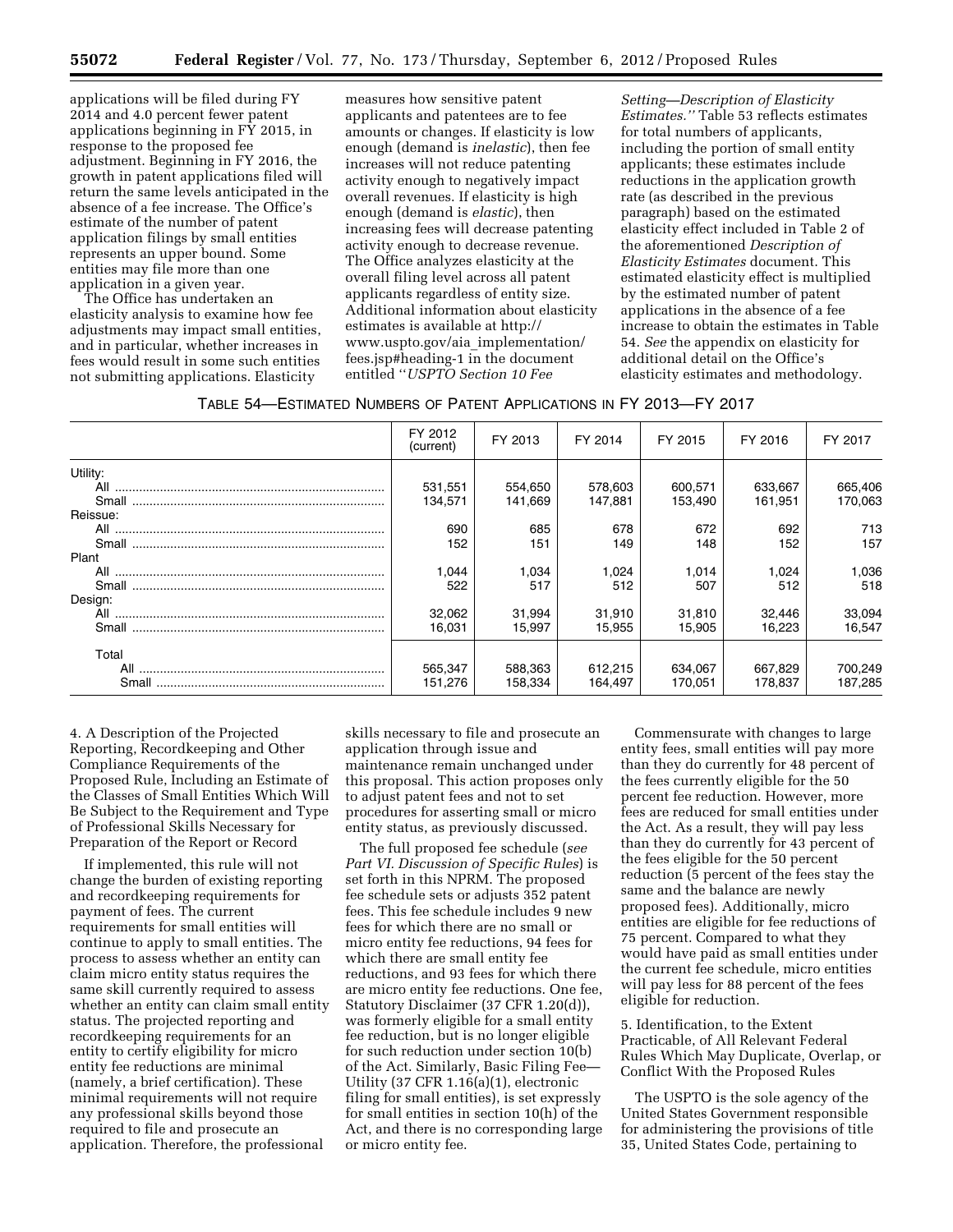examining and granting patents. It is solely responsible for issuing rules to comply with section 10 of the AIA. No other Federal, state, or local entity has jurisdiction over the examination and granting of patents.

Other countries, however, have their own patent laws, and an entity desiring a patent in a particular country must make an application for patent in that country, in accordance with the applicable law. Although the potential for overlap exists internationally, this cannot be avoided except by treaty (such as the Paris Convention for the Protection of Industrial Property, or the PCT). Nevertheless, the USPTO believes that there are no other duplicative or overlapping rules.

6. Description of Any Significant Alternatives to the Proposed Rules Which Accomplish the Stated Objectives of Applicable Statutes and Which Minimize Any Significant Economic Impact of the Proposed Rules on Small Entities

The USPTO considered several alternative approaches to the proposal, discussed below, including retaining current fees, full cost recovery of fees, an across-the-board adjustment to fees, and the proposal submitted to the Patent Public Advisory Committee (PPAC) on February 7, 2012. The discussion begins with a description of the proposal in this rulemaking.

i. Alternative 1: Proposed Alternative— Set and Adjust Section 10 Fees

The USPTO chose the alternative proposed herein because it will enable the Office to achieve its goals effectively and efficiently without unduly burdening small entities, erecting barriers to entry, or stifling incentives to innovate. The alternative proposed here achieves the aggregate revenue needed for the Office to offset aggregate costs, and is therefore beneficial to all entities that seek patent protection. Also, the alternative proposed here offers small entities a 50 percent fee reduction and micro entities a 75 percent fee reduction. As discussed in Item 4 above, the proposed fee schedule includes a total of 94 reduced fees for small entities and 93 reduced fees for micro entities. Compared to the current patent fee schedule, small entities will see 34 small entity fees decrease and micro entities will see 74 fees decrease (when compared to the rate they would have paid as a small entity under the current fee schedule).

Given the three-month operating reserve target estimated to be achieved in FY 2017 under this proposed alternative, small and micro entities

would pay some higher fees than under some of the other alternatives considered. However, the fees are not as high as those initially proposed to PPAC (Alternative 4), which achieved the three-month target operating reserve in FY 2015. Instead, in this alternative, the Office decided to slow the growth of the operating reserve and lower key fee amounts in response to comments and feedback the PPAC received from IP stakeholders and other interested members of the public during and following the PPAC fee setting hearings.

The proposed alternative secures the Office's required revenue to meet its aggregate costs, while meeting the strategic goals of patent pendency and patent application backlog reduction that will benefit all applicants, and especially small and micro entities. Pendency is one of the most important factors in an analysis of patent fee proposal alternatives. Reducing patent pendency increases the private value of patents because patents are granted sooner, thus allowing patent holders to more quickly commercialize their innovations. Reducing pendency may also allow for earlier disclosure of information and scope of protection, which reduces uncertainty regarding the scope of patent rights and validity of claims for patentees, competitors, and new entrants. All patent applicants should benefit from the reduced pendency that will be realized under the proposed alternative. While some of the other alternatives discussed make progress toward the pendency (and related backlog reduction) goal, the proposed alternative is the only one that does so in a way that does not pose undue costs on patent applicants and holders while still achieving the Office's other strategic goals.

The proposed alternative is also uniquely responsive to stakeholder feedback in ways the other alternatives are not, including multipart and staged fees for requests for continued examination, appeals, and several of the new trial proceedings, including *inter partes* review and post grant review. These inclusions in the proposed alternative aim to *foster innovation* and *increase patent prosecution options for applicants* and patent holders, as discussed in the *Part V: Individual Fee Rationale* section of Supplementary Information in this NPRM. Two examples illustrate how the proposed fee structure is responsive to stakeholder feedback. First, the Office proposes two fees for RCEs. The fee for an initial RCE is set below cost; the second and any subsequent RCEs are set above the amount of the first RCE, but also estimated to be at cost recovery.

This structure recognizes stakeholder feedback and Office data about how commonplace RCEs have become as a path to patent protection. A lower first RCE fee continues to allow for use of this option, when necessary; only the more intensive use of this process, which impacts compact prosecution, requires higher fees. Second, the Office proposes to stage the payment of the appeal fees to recover additional cost at later points in time and thereby minimize the cost impacts on applicants associated with withdrawn final rejections. The Office proposes (1) a \$1,000 notice of appeal fee, (2) a \$0 fee when filing the brief, and (3) a \$2,000 fee when forwarding the appeal file containing the appellant's Brief and the Examiner's Answer—to the BPAI for review. This structure aims to: provide *patent prosecution options for applicants* and appellants, stabilize the fee structure by recovering cost at the points in time where appeals cost is the most significant, and seek ways to minimize the cost impact on applicants associated with withdrawn rejections.

When estimating aggregate revenue, the Office used a 1.9 percent CPI increase (which was the figure included in the Budget) to estimate the amount of aggregate revenue from October 1, 2012 to an estimated date (primarily March 1, 2013, except for issue, pre-grant publication, and assignment fee changes on January 1, 2014) the proposed fees in this rule could be made final. The Office also included the fees in the January and February 2012 Proposed Rules (as adjusted by the final rules) in the aggregate revenue calculation. The proposed fee schedule for this rulemaking, as compared to existing fees (labeled Alternative 1—Proposed Alternative—Set and Adjust Section 10 Fees) is available at [http://](http://www.uspto.gov/aia_implementation/fees.jsp#heading-1) [www.uspto.gov/aia](http://www.uspto.gov/aia_implementation/fees.jsp#heading-1)\_implementation/ [fees.jsp#heading-1,](http://www.uspto.gov/aia_implementation/fees.jsp#heading-1) in the document entitled ''*USPTO Section 10 Fee Setting—IRFA Tables''.* Fee changes for small and micro entities are included in the tables. For the purpose of calculating the dollar and percent fee change, fees for micro entities are compared to current fees for small entities. For the comparison between proposed fees and current fees, as noted above, the ''current fees'' column displays the fees that went into effect on September 16, 2011, and include the fees proposed in the January and February 2012 Proposed Rules (as adjusted by the final rules), but unlike the aggregate revenue estimates, do not include an estimated CPI fee amount.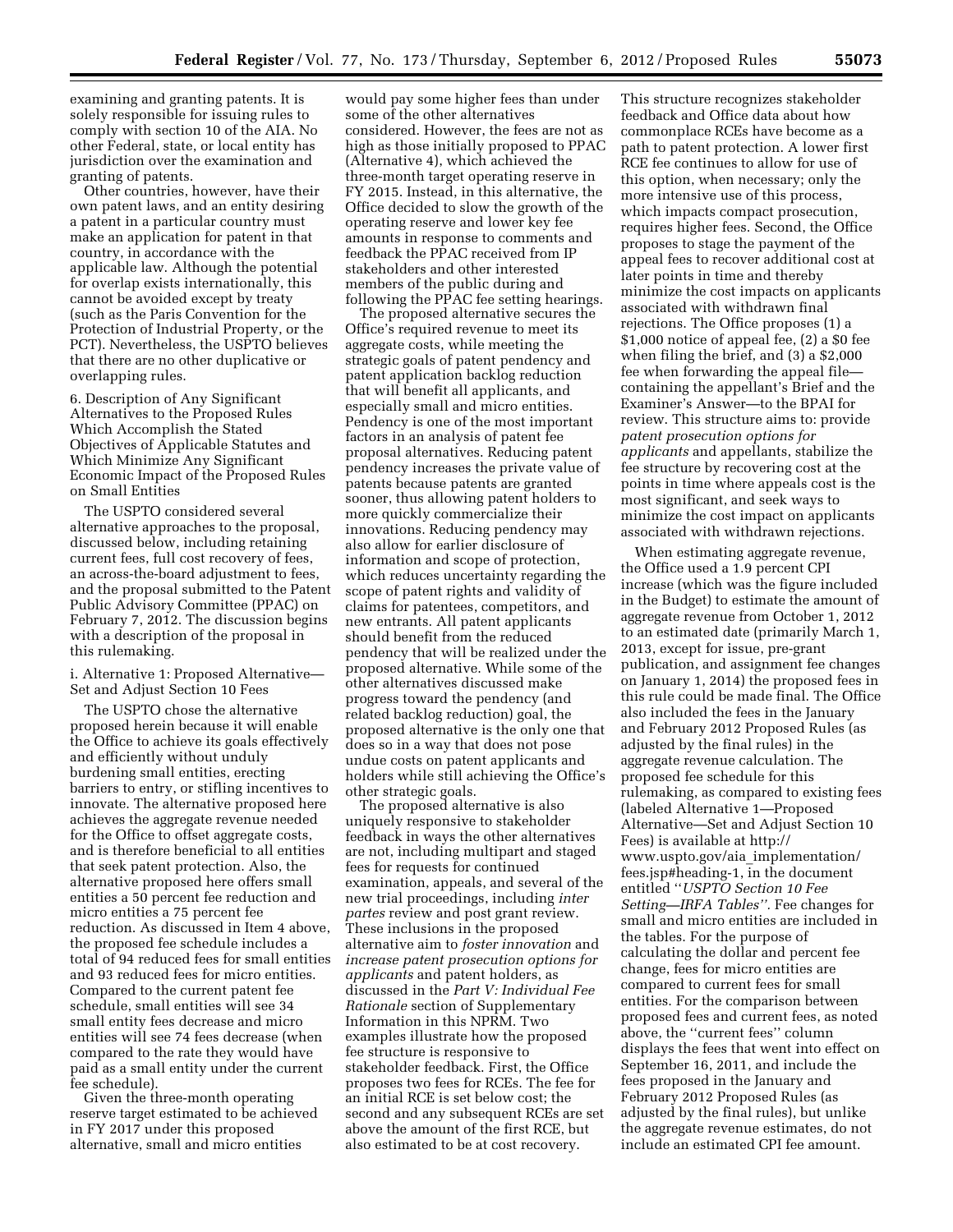**55074 Federal Register** / Vol. 77, No. 173 / Thursday, September 6, 2012 / Proposed Rules

#### ii. Other Alternatives Considered

In addition to the proposed fee schedule set forth in Alternative 1, above, the Office considered several other alternative approaches.

#### a. Alternative 2: Fee Cost Recovery

The USPTO considered setting most individual large entity fees at the cost of performing the activities related to the particular service, while implementing the small and micro entity fee reductions for eligible fees. Fees that are not typically set using cost data as an indicator have been set at current rates. Under this alternative, maintenance fees are set at a level sufficient to ensure the Office is able to recover the cost of mandatory expenses and offset the revenue loss from small and micro entity discounts (approximately half of the current maintenance fee rates). Additional information about the methodology for determining the cost of performing the activities, including the cost components related to respective fees, is available for review at [http://](http://www.uspto.gov/aia_implementation/fees.jsp#heading-1)  [www.uspto.gov/aia](http://www.uspto.gov/aia_implementation/fees.jsp#heading-1)\_implementation/ [fees.jsp#heading-1](http://www.uspto.gov/aia_implementation/fees.jsp#heading-1) in the document titled ''*USPTO Section 10 Fee Setting— Activity-Based Information and Costing Methodology.''* When estimating aggregate revenue, the Office used a 1.9 percent CPI increase (which was the figure included in the Budget) to estimate the amount of aggregate revenue from October 1, 2012 to an estimated date (March 1, 2013) the proposed fees in this rule could be made final. The Office also included the fees in the January and February 2012 Proposed Rules (as adjusted by the final rules) in the aggregate revenue calculation.

It is common practice in the Federal Government to set a particular fee at a level to recover the cost of that service. In OMB Circular A–25: *User Charges,*  the OMB states that user charges (fees) should be sufficient to recover the full cost to the Federal Government of providing the particular service, resource, or good, when the Government is acting in its capacity as sovereign. However, the Office projects a significant revenue shortfall under this alternative, defeating the goals of this rulemaking.

First, this alternative would not provide sufficient funds to offset the required fee reductions for small and micro entities. Even after adjusting maintenance fees upward, aggregate revenue would suffer considerably. In response, it would be necessary for the Office to reduce operating costs (i.e., examination capacity (hiring), IT system upgrades, and various other initiatives),

the loss of which would negatively impact meeting the financial, strategic, and policy goals of this rulemaking.

Moreover, this alternative presents significant barriers to seeking patent protection, because front-end fees would increase significantly for all applicants, even with small and micro entity fee reductions. The high costs of entry into the patent system could lead to a significant decrease in the incentives to invest in innovative activities among all entities, and especially for small and micro entities. Likewise, there would be no improvements in fee design, such as the multipart RCE fees or staging the appeal fees included in Alternative 1.

In sum, this alternative is inadequate to accomplish any of the goals and strategies as stated in *Part III* of this rulemaking and so the Office has not adopted it.

The fee schedule for Alternative 2: Fee Cost Recovery is available at *[http://www.uspto.gov/aia](http://www.uspto.gov/aia_implementation/fees.jsp#heading-1)*\_ *[implementation/fees.jsp#heading-1,](http://www.uspto.gov/aia_implementation/fees.jsp#heading-1)* in the document entitled *''USPTO Section 10 Fee Setting—IRFA Tables.''* Fee changes for small and micro entities are included in the tables. For the purpose of calculation the dollar and percent fee change, fees for micro entities are compared to current fees for small entities. For the comparison between proposed fees and current fees, the ''current fees'' column displays the fees that went into effect on September 16, 2011, and include the fees proposed in the January and February 2012 Proposed Rules (as adjusted by the final rules), but does not include an estimated CPI fee amount.

#### b. Alternative 3: Across-the-Board Adjustment

In some past years, and as estimated to begin on October 1, 2012 (*see* 77 FR 8831 (May 14, 2012)), the USPTO used its authority to adjust statutory fees annually according to changes in the consumer price index (CPI), which is a commonly used measure of inflation. Building on this prior approach, Alternative 3 would set fees by applying a 6.7 percent, multi-year, across-theboard inflationary increase to the baseline (status quo) beginning in FY 2013. The increase would be in addition to the CPI increase described in the aforementioned proposed rule. The 6.7 percent represents the estimated cumulative inflationary adjustment from FY 2013 through FY 2016. The Office selected this time period to represent the fiscal year in which the fees would be effective through the fiscal year in which the operating reserve will be approaching the target level. As

estimated by the Congressional Budget Office, projected inflationary rates by fiscal year are: 1.4 percent in FY 2013, 1.5 percent in FY 2014, 1.6 percent in FY 2015, and 2.0 percent in FY 2016. Each percentage rate for a given year applies to the following year, e.g., a 1.4 percent increase for FY 2013 is applied to FY 2014. These rates are multiplied together to account for the compounding effect occurring from year-to-year; the rounded result is 6.7 percent. When estimating aggregate revenue, the Office used a 1.9 percent CPI increase (which was the figure included in the Budget) to estimate the amount of aggregate revenue from October 1, 2012 to an estimated date (March 1, 2013) the proposed fees in this rule could be made final. The Office also included the fees in the January and February 2012 Proposed Rules (as adjusted by the final rules) in the aggregate revenue calculation.

Under this alternative, the Office would not collect enough revenue to achieve strategic goals identified in *Part III* and within the timeframes identified in the Budget. This alternative would implement the small and micro entity fee reductions for eligible fees, but would also retain the same fee relationships and subsidization policies as the status quo (baseline) alternative. There would be no improvements in fee design, such as the multipart RCE fees or staging the appeal fees included in Alternative 1. Further, when looking at the aggregate revenue generated from this alternative, the Office projects that patent pendency would not change compared to the status quo. This means that while patent pendency and application backlog will first start to decrease due to the hiring initiative in FY 2012 (1,500 examiners), it would thereafter increase because adequate funding would not be available to continue hiring to increase examination capacity to work off the patent application backlog, keep pace with new incoming applications, and build an adequate operating reserve.

The fee schedule for Alternative 3: Across-the-Board Adjustment is available at *[http://www.uspto.gov/](http://www.uspto.gov/aia_implementation/fees.jsp#heading-1) aia*\_*[implementation/fees.jsp#heading-1,](http://www.uspto.gov/aia_implementation/fees.jsp#heading-1)*  in the document entitled ''*USPTO Section 10 Fee Setting—IRFA Tables.''*  Fee changes for small and micro entities are included in the tables. For the purpose of calculating the dollar and percent fee change, fees for micro entities are compared to current fees for small entities. For the comparison between proposed fees and current fees, the ''current fees'' column displays the fees that went into effect on September 16, 2011, and include the fees proposed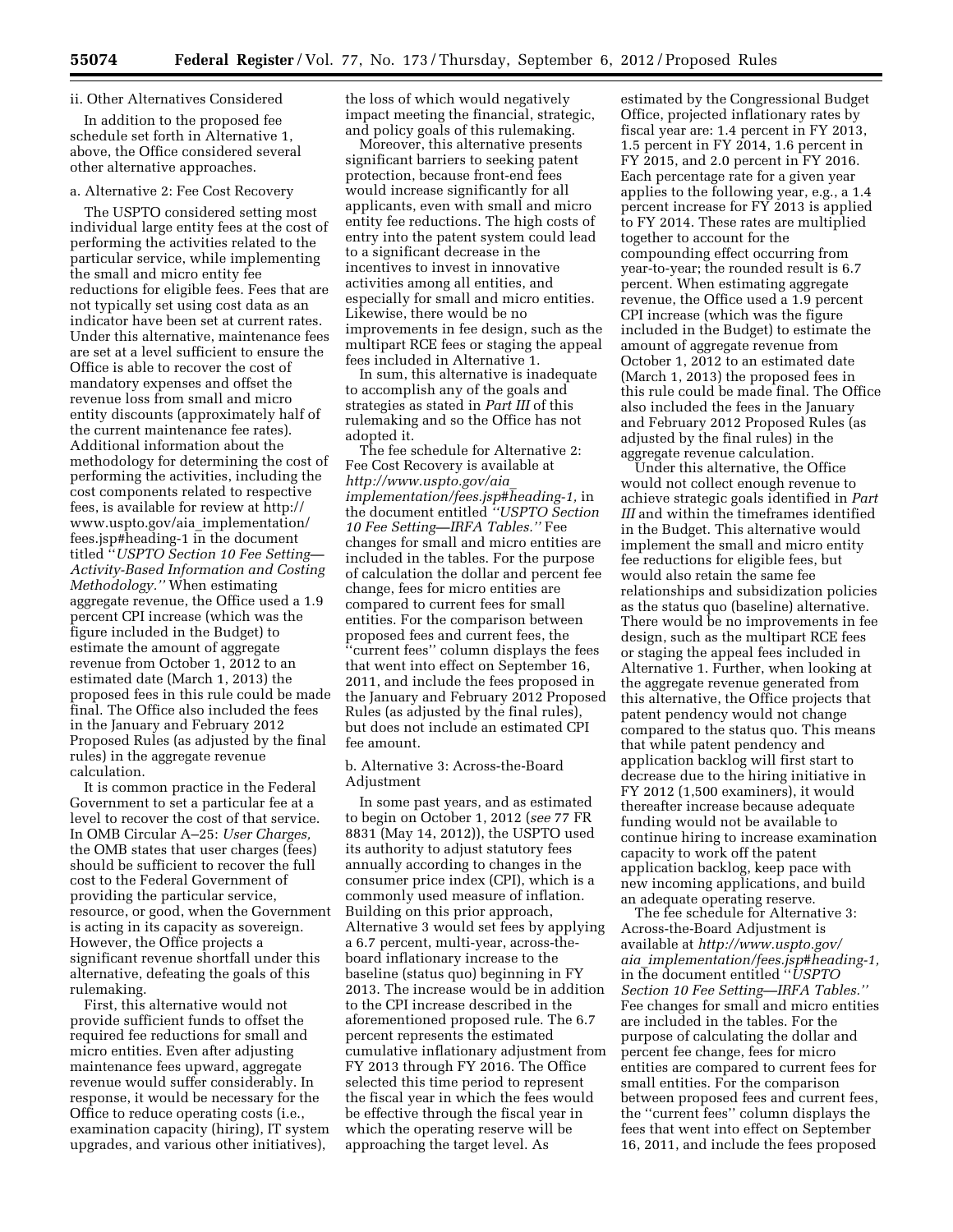in the January and February 2012 Proposed Rules (as adjusted by the final rule), but does not include an estimated CPI fee amount.

c. Alternative 4: Initial Proposal to the PPAC

The fee structure initially delivered to the PPAC on February 7, 2012, and published during the public hearings in February 2012, which is consistent with the Budget, would achieve the USPTO's strategic goals and objectives, including reducing backlog and pendency.

This alternative is nearly the same as the proposed Alternative 1. As described in *Part V.* of this NPRM, some fees would be set to achieve cost recovery for specific patent-related services, while many others would be set either below or above cost. For example, like alternatives 1 and 3, under this alternative the Office would subsidize front-end fees set below cost (e.g., file, search, and examination) by setting back-end fees (e.g., issue and maintenance) above cost to enable a low cost of entry into the patent system. In some cases, fee rates would be set at a level during patent prosecution so that an applicant pays certain fees at a point in time relative to the amount of information available to make a decision about proceeding. Specifically, fees would be set low during prosecution when there is less certainty about the value of an applicant's invention, then begin to rise gradually starting at issue and continuing through maintenance fees at different stages of the patent lifecycle (e.g., 3.5, 7.5, and 11.5 years) when a patent holder has greater certainty in the value of the invention. This structure also considers the relationship among individual fees and the cost of operational processes, including some targeted adjustments to fees where the gap between cost and current fees is greatest.

The fee schedule for this alternative would achieve higher revenue than each of the other alternatives considered. It would permit the Office to fund the operating reserve at a rapid pace, reaching its three-month target level in FY 2015. When estimating aggregate revenue, the Office used a 1.9 percent CPI increase (which was the figure included in the Budget) to estimate the amount of aggregate revenue from October 1, 2012, to an estimated date (primarily March 1, 2013, except for issue and pre-grant publication fee changes on January 1, 2014) the proposed fees in this rule could be made final. The Office also included the fees in the January and February 2012 Proposed Rules in the aggregate revenue calculation.

However, during the PPAC hearings and comment period, stakeholders raised concerns about the rate of growth associated with the operating reserve. While most of the Office's stakeholders agree with the need for an operating reserve, many raised concerns about the need to reach the target so quickly. Stakeholders opined that such a rate of growth would impose too great of a burden on the patent user community. Many were also concerned that the fee rates associated with achieving the operating reserve target so quickly would be too high. Although this alternative would meet the Office's revenue goals, the Office ultimately rejected this alternative because it would have a greater economic impact on all entities (including small and micro entities) than the alternative proposed in this NPRM. A modified version of this alternative (with a number of lower fees) became the proposed alternative in this rulemaking.

The fee schedule for Alternative 4: Initial Proposal to PPAC is available at *[http://www.uspto.gov/](http://www.uspto.gov/aia_implementation/fees.jsp#heading-1)  aia*\_*[implementation/fees.jsp#heading-1,](http://www.uspto.gov/aia_implementation/fees.jsp#heading-1)*  in the document entitled ''*USPTO Section 10 Fee Setting—IRFA Tables.''*  Fee changes for small and micro entities are included in the tables. For the purpose of calculation the dollar and percent fee change, fees for micro entities are compared to current fees for small entities. For the comparison between proposed fees and current fees, the ''current fees'' column displays the fees that went into effect on September 16, 2011, and include the fees proposed in the January and February 2012 Proposed Rules, but does not include an estimated CPI fee amount.

d. Alternative 5: Retain Current Fees (Status Quo)

The Office considered a no-action alternative. This alternative would retain the status quo, meaning that the Office would not expand the range of fees eligible for a small entity discount (50 percent), nor would it go a step further and provide micro entities with the 75 percent fee reduction that Congress provided in section 10 of the Act. This approach would not provide sufficient aggregate revenue to accomplish the Office's goals as set forth in *Part III* of this NPRM or the Strategic Plan, including hiring the examiners needed to decrease the backlog of patent applications, meeting patent pendency goals, improving patent quality, advancing IT initiatives, and achieving sustainable funding. When estimating aggregate revenue, the Office included the fees proposed in the January and February 2012 Proposed Rules (as

adjusted by the final rules) in the aggregate revenue calculation.

The status quo alternative would be detrimental to micro entities, because the proposed rule includes a 75 percent fee reduction for micro entities that will result in those applicants paying less under the proposed fee structure than they would under the status quo. Moreover, small entities generally would be harmed because fewer small entity discounts would be available.

The status quo approach would result in inadequate funding for effective patent operations. It would result in increased patent pendency levels and patent application backlog. It would also prevent the USPTO from meeting the goals in its strategic plan that are designed to achieve greater efficiency and improve patent quality. These results would negatively impact small entities just as they would negatively impact all other patent applicants. While the Office would continue to operate and make some progress toward its goals, the progress would be much slower, and in some cases, initial improvements would be eradicated in the out-years (e.g., patent pendency and the backlog would increase in the outyears as the Office fails to increase examination capacity to keep up with incoming applications). Likewise, IT improvement activities would continue, but at a slower rate due to funding limitations.

#### iii. Alternatives Specified by the RFA

The RFA provides that an agency also consider four specified ''alternatives'' or approaches, namely: (1) Establishing different compliance or reporting requirements or timetables that take into account the resources available to small entities; (2) clarifying, consolidating, or simplifying compliance and reporting requirements under the rule for small entities; (3) using performance rather than design standards; and (4) exempting small entities from coverage of the rule, or any part thereof. 5 U.S.C. 604(c). The USPTO discusses each of these specified alternatives or approaches below, and describes how this notice of proposed rulemaking is adopting these approaches.

#### Differing Requirements

As discussed above, the changes proposed in this rulemaking would establish differing requirements for small and micro entities that take into account the reduced resources available to them. Specifically, micro entities would pay a 75 percent reduction in patent fees under this proposal.

For non-micro small entities, this proposal would not only retain the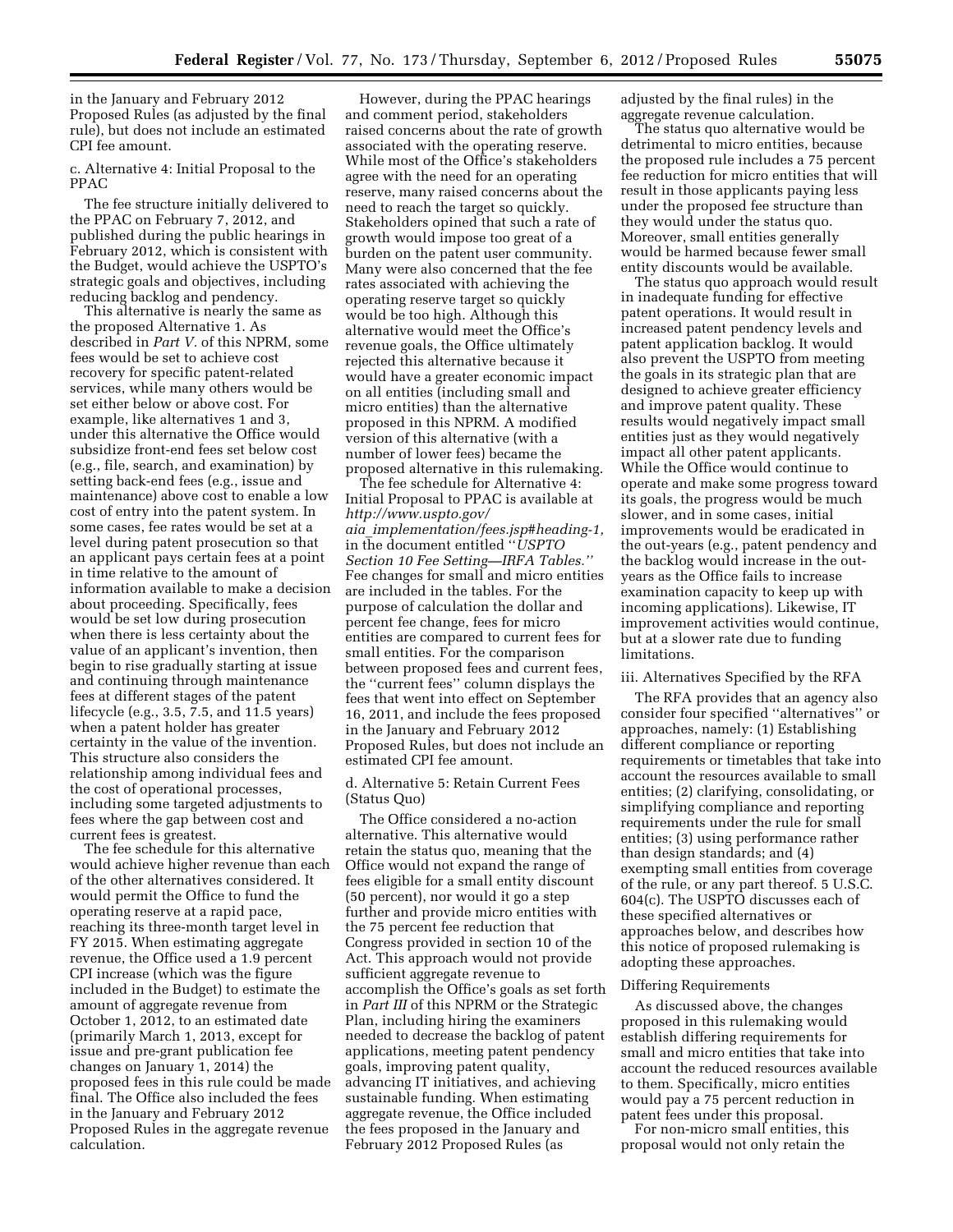existing 50 percent patent fee reduction but also expand the availability of such small entity fee reductions to 26 patent fees that currently are not eligible for small entity reductions. The increased availability of fee reductions for both small and micro entities arises from the fact that section 10(b) of the Act provides that reductions apply to all fees for ''filing, searching, examining, issuing, appealing, and maintaining patent applications and patents.'' Prior to the AIA, small entity fee reductions applied only to fees set under 35 U.S.C. 41(a) and 41(b). By increasing the scope of fees eligible for reductions, the AIA allows the USPTO to do more to ease burdens and reduce the entry barriers for small and micro entities to take part in the patent system.

This rulemaking sets fee levels but does not set or alter procedural requirements for asserting small or micro entity status. To pay reduced patent fees, small entities must merely assert small entity status to pay reduced patent fees. The small entity may make this assertion by either checking a box on the transmittal form, ''Applicant claims small entity status,'' or by paying the small entity fee exactly. The Office is similarly proposing that a micro entity submit a form certifying micro entity status. (Changes to Implement Micro Entity Status for Paying Patent Fees, 77 FR 31806 (May 30, 2012)). These proposed rules do not change any reporting requirements for any small entity. For both small and micro entities, the burden to establish their status is nominal (making an assertion or submitting a certification), and the benefit of the fee reductions (50 percent for small entities and 75 percent for micro entities) is significant.

This proposed rule makes the best use of differing requirements for small and micro entities. It also makes the best use of the redesigned fee structure, as discussed further below.

Clarification, Consolidation, or Simplification of Requirements

The proposed changes here also clarify, consolidate, and simplify the current requirements. These changes incorporate certain options to stage fees (break fees into multiple parts), so that applicants can space out the payment of fees and make decisions about some fees at late stages in the application process when they have more information. Applicants also can receive partial refunds when some parts of a service prove not to be needed.

For example, the Office proposes that appeal fees be spread out across different stages of the appeal process so that an applicant can pay a smaller fee

to initiate the appeal, and then not pay for the bulk of the appeal fee until if and when the appeal is forwarded to the BPAI after the Examiner's Answer is filed. Thus, if a small or micro entity initiates an appeal, but the appeal does not go forward because the examiner withdraws the rejection, the small entity will pay less for the appeal process than under the current fee structure (where the bulk of the appeal fees would be paid up front even if the appeal does not go forward). In another example, the Office proposes to set fees for the administrative trials (*inter partes*  review, post grant review, and covered business method review) before the BPAI to be paid in multiple parts. With *inter partes* review, for instance, the Office proposes to return fees for postinstitution services should a petition not be instituted. Similarly, the Office proposes that fees paid for postinstitution review of a large number of claims be returned if the Office only institutes the review of a subset of the requested claims. These options for staging and splitting fees into multiple parts will benefit small and micro entities, who will be able to spread out their payments of fees and in some instances, potentially receive refunds of fees where only a portion of a particular service is ultimately provided. *See*  proposed 41.20 and 42.15.

This proposed rule makes the best use of this alternative approach. No other alternative considered above includes the full range of redesign features.

#### Performance Standards

Performance standards do not apply to the current rulemaking.

#### Exemption for Small Entities

The proposed changes here include a new 75 percent reduction in fees for micro entities, and an expansion of the 50 percent reduction in fees for small entities. The Office considered exempting small and micro entities from paying patent fees, but determined that the USPTO would lack statutory authority for this approach. Section 10(b) of the Act provides that ''fees set or adjusted under subsection (a) for filing, searching, examining, issuing, appealing, and maintaining patent applications and patents *shall* be reduced by 50 percent [for small entities] and *shall* be reduced by 75 percent [for micro entities].'' (Emphasis added). Neither the AIA nor any other statute authorizes the USPTO simply to exempt small or micro entities, as a class of applicants, from paying patent fees.

#### *B. Executive Order 12866 (Regulatory Planning and Review)*

This rulemaking has been determined to be economically significant for purposes of Executive Order 12866 (Sept. 30, 1993), as amended by Executive Order 13258 (Feb. 26, 2002) and Executive Order 13422 (Jan. 18, 2007). The Office has developed a RIA as required for rulemakings deemed to be economically significant. The complete RIA is available at *[http://](http://www.uspto.gov/aia_implementation/fees.jsp#heading-1) [www.uspto.gov/aia](http://www.uspto.gov/aia_implementation/fees.jsp#heading-1)*\_*implementation/ [fees.jsp#heading-1.](http://www.uspto.gov/aia_implementation/fees.jsp#heading-1)* 

#### *C. Executive Order 13563 (Improving Regulation and Regulatory Review)*

The Office has complied with Executive Order 13563. Specifically, the Office has, to the extent feasible and applicable: (1) Made a reasoned determination that the benefits justify the costs of the rule; (2) tailored the rule to impose the least burden on society consistent with obtaining the regulatory objectives; (3) selected a regulatory approach that maximizes net benefits; (4) specified performance objectives; (5) identified and assessed available alternatives; (6) involved the public in an open exchange of information and perspectives among experts in relevant disciplines, affected stakeholders in the private sector, and the public as a whole, and provided on-line access to the rulemaking docket; (7) attempted to promote coordination, simplification, and harmonization across Government agencies and identified goals designed to promote innovation; (8) considered approaches that reduce burdens and maintain flexibility and freedom of choice for the public; and (9) ensured the objectivity of scientific and technological information and processes.

#### *D. Executive Order 13132 (Federalism)*

This rulemaking does not contain policies with federalism implications sufficient to warrant preparation of a Federalism Assessment under Executive Order 13132 (Aug. 4, 1999).

#### *E. Congressional Review Act*

Under the Congressional Review Act provisions of the Small Business Regulatory Enforcement Fairness Act of 1996 (5 U.S.C. 801–808), prior to issuing any final rule, the United States Patent and Trademark Office will submit a report containing the final rule and other required information to the U.S. Senate, the U.S. House of Representatives, and the Comptroller General of the Government Accountability Office.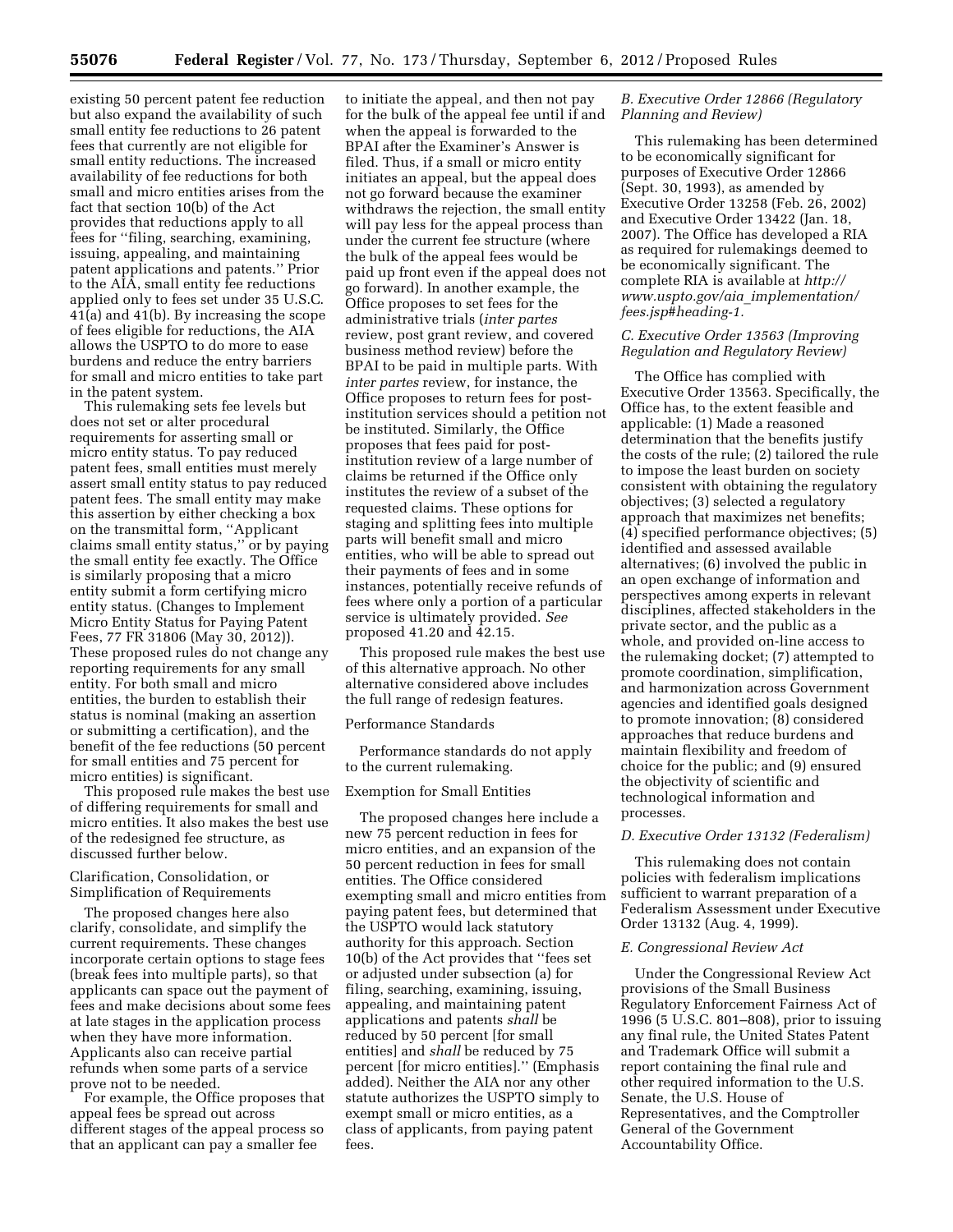#### *F. Unfunded Mandates Reform Act of 1995*

The changes proposed in this notice do not involve a Federal intergovernmental mandate that will result in the expenditure by state, local, and tribal governments, in the aggregate, of 100 million dollars (as adjusted) or more in any one year, or a Federal private sector mandate that will result in the expenditure by the private sector of 100 million dollars (as adjusted) or more in any one year, and will not significantly or uniquely affect small governments. Therefore, no actions are necessary under the provisions of the Unfunded Mandates Reform Act of 1995. *See* 2 U.S.C. 1501–1571.

#### *G. Paperwork Reduction Act*

The Paperwork Reduction Act of 1995 (PRA) (44 U.S.C. 3501–3549) requires that the USPTO considers the impact of paperwork and other information collection burdens imposed on the public. This proposed rule involves information collection requirements that are subject to review by the Office of Management and Budget (OMB) under the PRA. The collection of information

involved in this notice has been submitted to OMB as a new information collection under OMB control number 0651–00xx. The proposed collection will be available at the OMB's Information Collection Review Web site at: *[www.reginfo.gov/public/do/](http://www.reginfo.gov/public/do/PRAMain) [PRAMain.](http://www.reginfo.gov/public/do/PRAMain)* 

#### 1. Summary

This notice of proposed rulemaking proposes both collecting two fees not specifically delineated in an existing information collection request (listed in Table (A) below) and amending the fees in several current information collections previously approved by OMB (listed in Table (B) below). The USPTO is consolidating these fee burdens in order to allow for fee burden adjustments to be requested through a single fee information collection package entitled ''America Invents Act Section 10 Patent Fee Adjustments.'' This new, consolidated collection will result in the unavoidable double counting of certain fees for a short period of time. The USPTO will update the fee burden inventory in existing information collections to correct the

double counting by submitting nonsubstantive change requests in each of the currently existing information collection requests (in Table (B) below) with the appropriate fee adjustments. Nothing associated with either this rulemaking or this information collection request alters the existing non-fee burden of any response to any information collection. However, because a change in some fees will change the aggregate demand for certain services, the total number of responses for some information collections will change, which in turn will change the total number of burden hours (defined as the total hour burden of a collection multiplied by the total responses) and respondent cost burden (burden hours multiplied by the attorney cost per hour) for some collections. These changes are detailed in the supporting statement for this information collection, and the USPTO will update the existing information collections to account for this change when submitting the non-substantive change requests described above.

(A) *Fees Included in this New Information Collection Request* 

| Fee                                                         | Amount<br>(Large Entity) | Amount<br>(Small Entity) | Amount<br>(Micro Entity) | Regulation                                      |
|-------------------------------------------------------------|--------------------------|--------------------------|--------------------------|-------------------------------------------------|
| Correct Inventorship after First Action on the Mer-<br>its. | \$1,000.00               | \$500.00                 |                          | $$250.00 \mid 37 \text{ CFR } 1.17 \text{ (d)}$ |
| Petitions to Chief APJ Under 37 CFR 41.3                    | \$400                    | \$400                    |                          | $$400 \mid 37$ CFR 41.3                         |

(B) Existing & Pending Collections Amended under the Proposed Rulemaking

- (1) 0651–0012 Admittance to Practice and Roster of Registered Patent Attorneys and Agents Admitted to Practice Before the USPTO
- (2) 0651–0016 Rules for Patent Maintenance Fees
- (3) 0651–0020 Patent Term Extension
- (4) 0651–0021 Patent Cooperation Treaty
- (5) 0651–0027 Recording Assignments
- (6) 0651–0031 Patent Processing (Updating)
- (7) 0651–0032 Initial Patent Applications
- (8) 0651–0033 Post Allowance and Refiling
- (9) 0651–0036 Statutory Invention Registration
- (10) 0651–0059 Certain Patent Petitions Requiring a Fee (formerly Patent Petitions Charging the Fee Under 37 CFR 1.17(f))
- (11) 0651–0063 Board of Patent Appeals and Interferences (BPAI) Actions
- (12) 0651–0064 Patent Reexaminations
- (13) 0651–00xx Patent Review and Derivation Proceedings

(14) 0651–00xx Matters Related to Patent Appeals

#### 2. Data

Section 10 of the Act authorizes the Director of the USPTO to set or adjust all patent fees established, authorized, or charged under Title 35 of the U.S. Code. Agency fees associated with information collections are considered to be part of the burden of the collection of information. The data associated with this information collection request is summarized below and provided in additional detail in the supporting statement for this information collection request, available through the Information Collection Review Web site (*[www.reginfo.gov/public/do/PRAMain](http://www.reginfo.gov/public/do/PRAMain)*).

Section 10 also provides for the creation of a ''micro entity status.'' The information collection associated with micro entity status will be addressed in a separate proposed rulemaking and a separate PRA analysis.

*Needs and Uses:* The Agency is authorized to collect these fees by Section 10 of the Act. The public uses this information collection to pay their required fees and communicate with the

Office regarding their applications and patents procedures. The Agency uses these fees to process respondents' applications and patents, to process applicants' requests for various procedures in application and postgrant patent processing, and to provide all associated services of the Office.

*OMB Number:* 0651–00xx.

*Title:* America Invents Act Section 10 Patent Fee Adjustments.

*Form Numbers:* None.

*Type of Review:* New Collection. *Likely Respondents/Affected Public:*  Individuals or households, businesses or other for-profit institutions, not-forprofit institutions, farms, Federal

Government, and state, local, or tribal governments.

A. Estimates For All Fees, Including Both Information Added In This Collection And Information In Existing And Pending Collections

*Estimated Number of Respondents For All Fees:* 5,832,472 responses per year.

*Estimated Time per Response For All Fees:* Except as noted below for the two fees added to this collection, this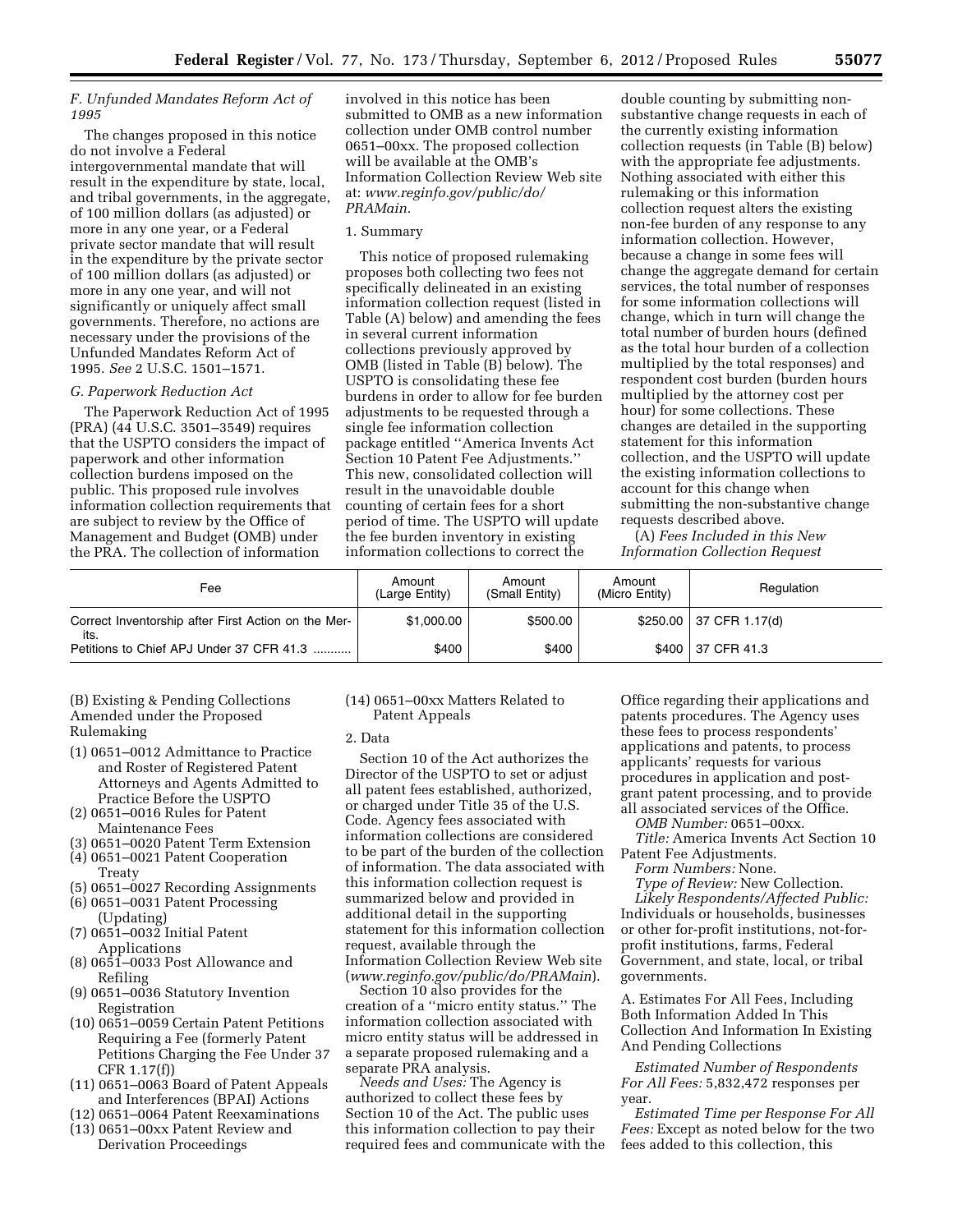information collection will not result in any change in any time per response.

*Estimated Total Annual (Hour) Respondent Cost Burden for All Fees:*  Except as noted below for the two fees added to this collection, this information collection will not result in any change in any information requirements associated with fees set or amended by this proposed rulemaking. Other than the two fees added to this collection, the only change in the total annual (hour) respondent cost burden results from the change in responses, which is a result of two factors. First, because the change in a fee for a particular service may cause a change in demand for that service, the total number of respondents for each service might change, altering the total annual (hour) respondent cost burden for fees covered under approved collections. This change has been fully detailed in the supporting statement and its appendices. Second, response numbers of current inventories have been updated to reflect the Office's most recent estimates.

*Estimated Total Annual (Non-Hour) Respondent Cost Burden for All Fees:*  \$2,594,521,312. The USPTO estimates that the total fees associated with this collection, representing all fees collected across the full panoply of patent processing services provided by the Office, will be approximately \$2,594,521,210 per year. (This number is different than the total revenue cited elsewhere in this rule because PRA estimates have been calculated by taking an average over three years of estimated responses and because not every fee adjusted in this rulemaking constitutes a burden under the PRA (e.g., selfservice copying fees).) The amount of these fees is a \$358,711,017 change from the fee amounts currently in the USPTO PRA inventory. Of this, \$349,621,825 directly results from this proposed rulemaking and \$9,089,192 results from non-rulemaking factors. Additionally, the USPTO estimates that \$102 of additional postage cost associated with the items added in this collection will result from this collection. Because the postage costs for items in existing collections have not been altered by this rulemaking, they are not part of the burden of this rulemaking.

B. Estimates for Fees not Specifically Delineated in an Existing Information Collection Request (A Subset of All Fees in Part A. Above)

*Estimated Number of Respondents for Information Added In This Collection:*  665 responses per year.

*Estimated Time Per Response For Information Added In This Collection:*  The USPTO estimates that it will take the public between 2 and 4 hours to gather the necessary information, prepare the appropriate form or other documents, and submit the information to the USPTO.

*Estimated Total Annual Respondent Burden Hours For Information Added In This Collection:* 1,660 hours per year.

*Estimated Total Annual (Hour) Respondent Cost Burden For Information Added In This Collection:*  \$615,860 per year.

*Estimated Annual (Non-Hour) Respondent Cost Burden For Information Added In This Collection:*  \$493,852 per year. Of this amount, \$427,750 directly results from this rulemaking, \$66,000 results from nonrulemaking factors, and \$102 results from postage.

#### 3. Solicitation

The agency is soliciting comments to: (1) Evaluate whether the proposed information requirement is necessary for the proper performance of the functions of the agency, including whether the information will have practical utility; (2) evaluate the accuracy of the agency's estimate of the burden; (3) enhance the quality, utility, and clarity of the information to be collected; and (4) minimize the burden of collecting the information on those who are to respond, including by using appropriate automated, electronic, mechanical, or other technological collection techniques or other forms of information technology.

Interested persons are requested to send comments regarding this information collection by November 5, 2012 to: (1) The Office of Information and Regulatory Affairs, Office of Management and Budget, New Executive Office Building, Room 10202, 725 17th Street NW., Washington, DC 20503, Attention: Nicholas A. Fraser, the Desk Officer for the United States Patent and Trademark Office, and via email at *[nfraser@omb.eop.gov](mailto:nfraser@omb.eop.gov)*; and (2) Michelle Picard via email to *[fee.setting@uspto.gov](mailto:fee.setting@uspto.gov)*, or by mail addressed to: Mail Stop—Office of the Chief Financial Officer, Director of the United States Patent and Trademark Office, P.O. Box 1450, Alexandria, VA 22313–1450, marked to the attention of Michelle Picard.

Notwithstanding any other provision of law, no person is required to respond to nor shall a person be subject to a penalty for failure to comply with a collection of information subject to the requirements of the Paperwork Reduction Act unless that collection of information displays a currently valid OMB control number.

#### **List of Subjects**

#### *37 CFR Part 1*

Administrative practice and procedure, Courts, Freedom of Information, Inventions and patents, Reporting and recordkeeping requirements, Small Businesses.

#### *37 CFR Part 41*

Administrative practice and procedure, Inventions and patents, Lawyers.

#### *37 CFR Part 42*

Trial practice before the Patent Trial and Appeal Board.

For the reasons set forth in the preamble, 37 CFR parts 1, 41, and 42 are proposed to be amended as follows:

#### **PART 1—RULES OF PRACTICE IN PATENT CASES**

1. The authority citation for 37 CFR Part 1 continues to read as follows:

**Authority:** 35 U.S.C. 2(b)(2).

2. Section 1.16 is amended by revising paragraphs (a) through (s) to read as follows:

#### **§ 1.16 National application filing, search, and examination fees.**

(a) Basic fee for filing each application under 35 U.S.C. 111 for an original patent, except design, plant, or provisional applications: By a micro entity (§ 1.29(a)) .... \$70.00 By a small entity (§ 1.27(a)) .... \$140.00 By a small entity  $(S 1.27(a))$  if the application is submitted in compliance with the Office electronic filing system (§ 1.27(b)(2)) ......................... \$70.00 By other than a small or micro entity ..................................... \$280.00

(b) Basic fee for filing each application for an original design patent:

| By a micro entity $(\S 1.29(a))$<br>By a small entity $(\S 1.27(a))$                                   | \$45.00<br>\$90.00 |
|--------------------------------------------------------------------------------------------------------|--------------------|
| By other than a small or micro                                                                         | \$180.00           |
| (c) Basic fee for filing each application<br>for an original plant patent:                             |                    |
| By a micro entity $(\S 1.29(a))$<br>By a small entity $(\S 1.27(a))$<br>By other than a small or micro | \$45.00<br>\$90.00 |
| (d) Basic fee for filing each<br>provisional application:                                              | \$180.00           |
| By a micro entity $(\S 1.29(a))$                                                                       | \$65.00            |
| By a small entity $(\S 1.27(a))$<br>By other than a small or micro                                     | \$130.00           |
| $(1)$ D $(2)$ $(2)$ $(3)$ $(4)$ $(5)$ $(6)$ $(7)$ $(8)$ $(8)$ $(9)$ $(1)$ $(1)$ $(1)$ $(1)$ $(1)$      | \$260.00           |

(e) Basic fee for filing each application for the reissue of a patent: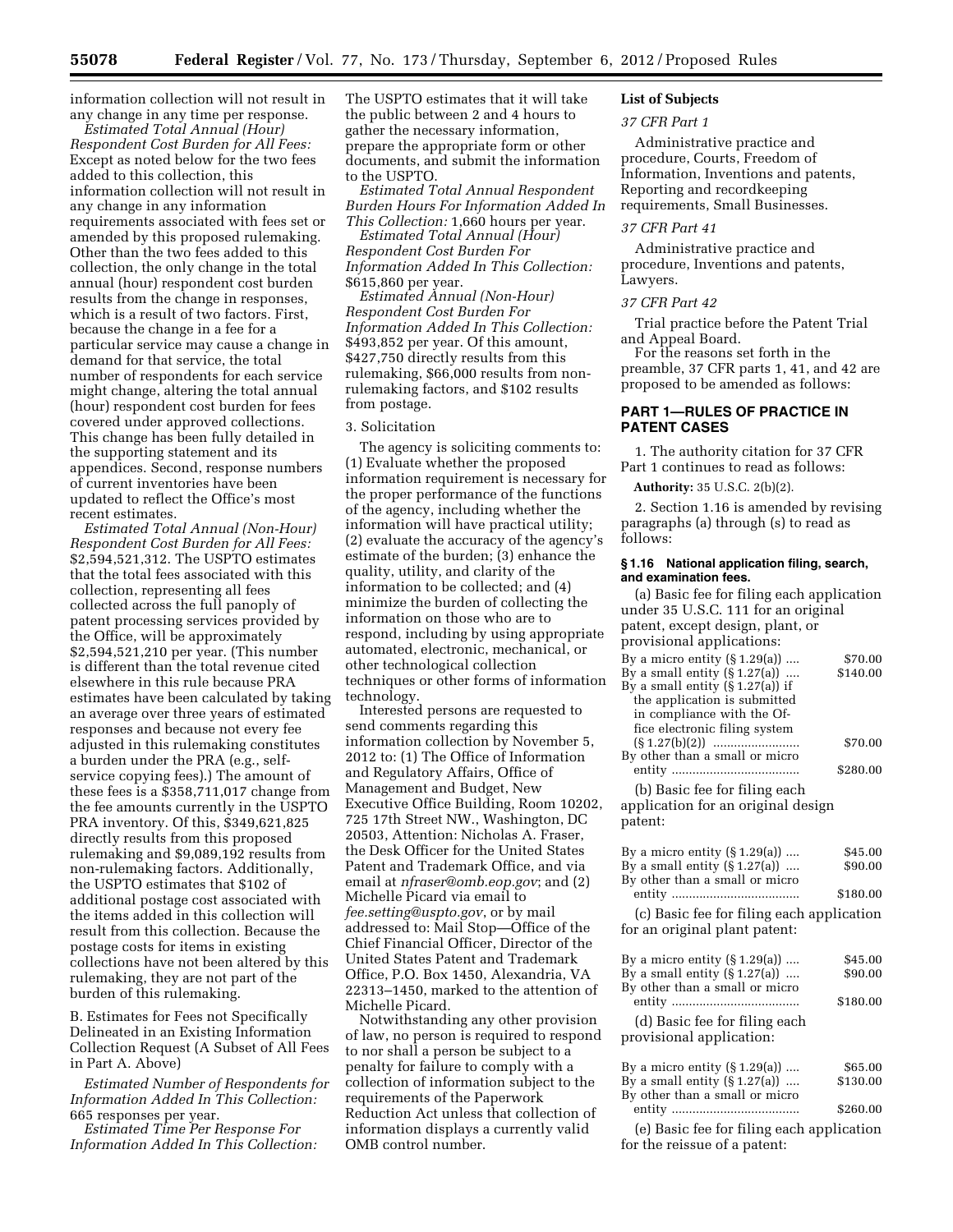|                                                                                             |                     | (1) pearch lee to.                           |
|---------------------------------------------------------------------------------------------|---------------------|----------------------------------------------|
| By a micro entity $(\S 1.29(a))$<br>By a small entity $(\S 1.27(a))$                        | \$70.00<br>\$140.00 | an original design                           |
| By other than a small or micro                                                              |                     | By a micro entity (§                         |
|                                                                                             | \$280.00            | By a small entity (§<br>By other than a sma  |
| (f) Surcharge for filing any of the basic                                                   |                     | entity                                       |
| filing fee, the search fee, the<br>examination fee, or the oath or                          |                     | (m) Search fee f                             |
| declaration on a date later than the                                                        |                     | an original plant p                          |
| filing date of the application, except                                                      |                     |                                              |
| provisional applications:                                                                   |                     | By a micro entity (§<br>By a small entity (§ |
| By a micro entity $(\S 1.29(a))$                                                            | \$35.00             | By other than a sma                          |
| By a small entity $(\S 1.27(a))$                                                            | \$70.00             | entity                                       |
| By other than a small or micro                                                              | \$140.00            | (n) Search fee fo                            |
|                                                                                             |                     | the reissue of a pa                          |
| (g) Surcharge for filing the basic filing<br>fee or cover sheet $(\S 1.51(c)(1))$ on a date |                     | By a micro entity (§                         |
| later than the filing date of the                                                           |                     | By a small entity (§                         |
| provisional application:                                                                    |                     | By other than a sma<br>entity                |
| By a micro entity $(\S 1.29(a))$                                                            |                     | (o) Examination                              |
| By a small entity $(\S 1.27(a))$                                                            | \$15.00<br>\$30.00  | application filed u                          |
| By other than a small or micro                                                              |                     | an original patent,                          |
|                                                                                             | \$60.00             | or provisional app                           |
| (h) In addition to the basic filing fee                                                     |                     | By a micro entity (§                         |
| in an application, other than a<br>provisional application, for filing or                   |                     | By a small entity (§                         |
| later presentation at any other time of                                                     |                     | By other than a sma<br>entity                |
| each claim in independent form in                                                           |                     | (p) Examination                              |
| excess of 3:                                                                                |                     | application for an                           |
| By a micro entity $(\S 1.29(a))$                                                            | \$105.00            | patent:                                      |
| By a small entity $(\S 1.27(a))$                                                            | \$210.00            | By a micro entity (§                         |
| By other than a small or micro                                                              | \$420.00            | By a small entity (§                         |
| (i) In addition to the basic filing fee                                                     |                     | By other than a sma                          |
| in an application, other than a                                                             |                     | entity                                       |
| provisional application, for filing or                                                      |                     | (q) Examination<br>application for an        |
| later presentation at any other time of<br>each claim (whether dependent or                 |                     |                                              |
| independent) in excess of 20 (note that                                                     |                     | By a micro entity (§                         |
| § 1.75(c) indicates how multiple                                                            |                     | By a small entity (§<br>By other than a sma  |
| dependent claims are considered for fee                                                     |                     | entity                                       |
| calculation purposes):                                                                      |                     | (r) Examination                              |
| By a micro entity $(\S 1.29(a))$                                                            | \$20.00             | application for the                          |
| By a small entity $(\S 1.27(a))$<br>By other than a small or micro                          | \$40.00             | By a micro entity (§                         |
|                                                                                             | \$80.00             | By a small entity (§                         |
| (j) In addition to the basic filing fee in                                                  |                     | By other than a sma                          |
| an application, other than a provisional                                                    |                     | entity                                       |
| application, that contains, or is                                                           |                     | (s) Application<br>application filed u       |
| amended to contain, a multiple<br>dependent claim, per application:                         |                     | the specification a                          |
|                                                                                             |                     | exceed 100 sheets                            |
| By a micro entity $(\S 1.29(a))$                                                            | \$195.00            | additional 50 shee                           |
| By a small entity $(\S 1.27(a))$                                                            | \$390.00            | By a micro entity (§                         |
| By other than a small or micro                                                              | \$780.00            | By a small entity (§                         |
| (k) Search fee for each application                                                         |                     | By other than a sma<br>entity ………………         |
| filed under 35 U.S.C. 111 for an original                                                   |                     | $\ast$<br>÷<br>$\star$                       |
| patent, except design, plant, or                                                            |                     | 3. Section 1.17 i                            |
| provisional applications:                                                                   |                     | naragranhe (a) thr                           |

| By a micro entity $(\S 1.29(a))$ | \$150.00 |
|----------------------------------|----------|
| By a small entity $(\S 1.27(a))$ | \$300.00 |
| By other than a small or micro   |          |
|                                  | \$600.00 |

(l) Search fee for each application for patent:  $\begin{array}{c} 1.29(a) \dots \\ 1.27(a) \dots \end{array}$  \$30.00  $1.27(a)$  .... all or micro entity ..................................... \$120.00

for each application for batent:

| By a micro entity $(\S 1.29(a))$<br>By a small entity $(\S 1.27(a))$                                                                                   | \$95.00<br>\$190.00    |
|--------------------------------------------------------------------------------------------------------------------------------------------------------|------------------------|
| By other than a small or micro                                                                                                                         | \$380.00               |
| (n) Search fee for each application for<br>the reissue of a patent:                                                                                    |                        |
| By a micro entity $(\S 1.29(a))$<br>By a small entity $(\S 1.27(a))$<br>By other than a small or micro                                                 | \$150.00<br>\$300.00   |
|                                                                                                                                                        | \$600.00               |
| (o) Examination fee for each<br>application filed under 35 U.S.C. 111 for<br>an original patent, except design, plant,<br>or provisional applications: |                        |
| By a micro entity $(\S 1.29(a))$<br>By a small entity $(\S 1.27(a))$<br>By other than a small or micro                                                 | \$180.00<br>\$360.00   |
|                                                                                                                                                        | \$720.00               |
| (p) Examination fee for each<br>application for an original design<br>patent:                                                                          |                        |
| By a micro entity $(\S 1.29(a))$                                                                                                                       | \$115.00               |
| By a small entity $(\S 1.27(a))$<br>By other than a small or micro                                                                                     | \$230.00<br>\$460.00   |
| (q) Examination fee for each<br>application for an original plant patent:                                                                              |                        |
| By a micro entity $(\S 1.29(a))$<br>By a small entity $(\S 1.27(a))$<br>By other than a small or micro                                                 | \$145.00<br>\$290.00   |
| (r) Examination fee for each                                                                                                                           | \$580.00               |
| application for the reissue of a patent:                                                                                                               |                        |
| By a micro entity $(\S 1.29(a))$<br>By a small entity $(\S 1.27(a))$<br>By other than a small or micro                                                 | \$540.00<br>\$1,080.00 |
|                                                                                                                                                        | \$2,160.00             |
| (s) Application size fee for any<br>application filed under 35 U.S.C. 111 for<br>the specification and drawings which                                  |                        |
| exceed 100 sheets of paper, for each<br>additional 50 sheets or fraction thereof:                                                                      |                        |
| By a micro entity $(\S 1.29(a))$<br>By a small entity $(\S 1.27(a))$                                                                                   | \$100.00<br>\$200.00   |
| By other than a small or micro                                                                                                                         | \$400.00               |
| $\star$<br>$\star$<br>$\star$<br>$\star$<br>$\star$<br>3. Section 1.17 is amended by revising<br>paragraphs (a) through (i), removing and              |                        |

paragraphs (a) through (i), removing and reserving paragraph (j), and revising paragraphs (k) through (m) and (p) through (t) to read as follows:

#### By a micro entity (§ 1.29(a)) .... \$150.00<br>By a small entity (§ 1.27(a)) .... \$300.00 By a small entity  $(\S 1.27(a))$  .... By other than a small or micro entity ..................................... \$600.00 (3) For reply within third month: By a micro entity (§ 1.29(a)) .... \$350.00<br>By a small entity (§ 1.27(a)) .... \$700.00 By a small entity  $(\S 1.27(a))$  .... By other than a small or micro entity ..................................... \$1,400.00 (4) For reply within fourth month: By a micro entity  $(\S 1.29(a))$  ....  $\S 550.00$ <br>By a small entity  $(\S 1.27(a))$  ....  $\S 1,100.00$ By a small entity  $(\S 1.27(a))$  .... By other than a small or micro entity ..................................... \$2,200.00 (5) For reply within fifth month: By a micro entity (§ 1.29(a)) .... \$750.00<br>By a small entity (§ 1.27(a)) .... \$1,500.00 By a small entity  $(\S 1.27(a))$  ....

**§ 1.17 Patent application and reexamination processing fees.**  (a) Extension fees pursuant to

By a small entity  $(\S 1.27(a))$  .... By other than a small or micro

(1) For reply within first month: By a micro entity (§ 1.29(a)) .... \$50.00<br>By a small entity (§ 1.27(a)) .... \$100.00

entity ..................................... \$200.00 (2) For reply within second month:

§ 1.136(a):

By other than a small or micro entity ..................................... \$3,000.00

(b) For fees in proceedings before the Board of Patent Appeals and

Interferences, *see* § 41.20 of this title. (c) For filing a request for prioritized examination under § 1.102(e):

| By a micro entity $(\S 1.29(a))$<br>By a small entity $(\S 1.27(a))$<br>By other than a small or micro                                                                    | \$1,000.00<br>\$2,000.00<br>\$4,000.00 |
|---------------------------------------------------------------------------------------------------------------------------------------------------------------------------|----------------------------------------|
| (d) For correction of inventorship in<br>an application after the first Office<br>action on the merits:                                                                   |                                        |
| By a micro entity $(\S 1.29(a))$<br>By a small entity $(\S 1.27(a))$<br>By other than a small or micro                                                                    | \$250.00<br>\$500.00                   |
| (e) To request continued examination<br>pursuant to $\S 1.114$ :<br>(1) For filing a first request for<br>continued examination pursuant to<br>§ 1.114 in an application: | \$1,000.00                             |
| By a micro entity<br>By a small entity $(\S 1.27(a))$<br>By other than a small or micro                                                                                   | \$300.00<br>\$600.00<br>\$1,200.00     |
| (2) For filing a second or subsequent<br>request for continued examination<br>pursuant to §1.114 in an application:                                                       |                                        |
| By a micro entity<br>By a small entity $(\S 1.27(a))$<br>By other than a small or micro                                                                                   | \$425.00<br>\$850.00                   |

entity ..................................... \$1,700.00

(f) For filing a petition under one of the following sections which refers to this paragraph:

|  | By a micro entity (§ 1.29(a))    | \$100.00 |
|--|----------------------------------|----------|
|  | By a small entity (§ 1.27(a)) …. | \$200.00 |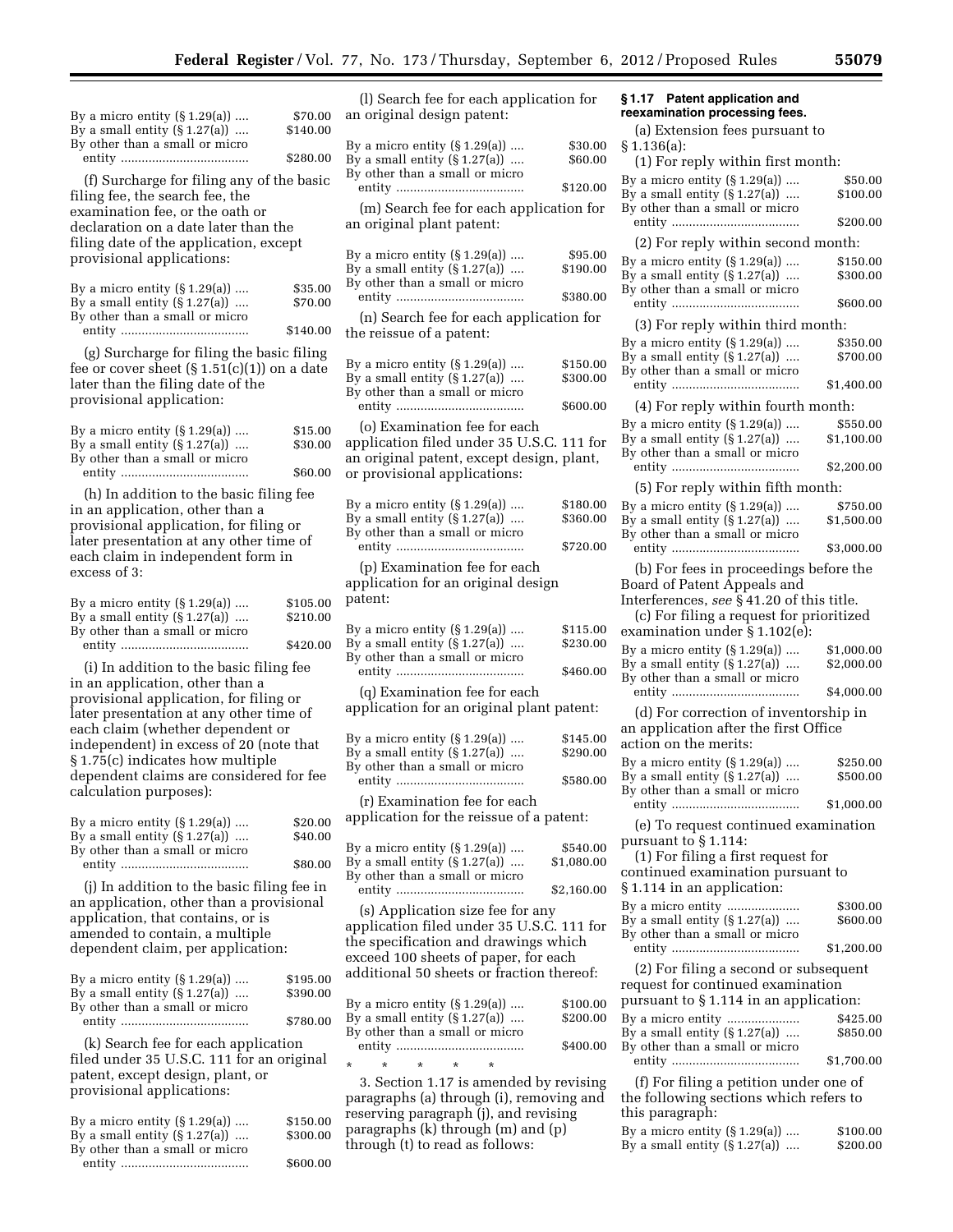By other than a small or micro entity ..................................... \$400.00

§ 1.36(a)—for revocation of a power of attorney by fewer than all of the applicants.

§ 1.53(e)—to accord a filing date.

§ 1.57(a)—to accord a filing date.

§ 1.182—for decision on a question not specifically provided for.

§ 1.183—to suspend the rules.

§ 1.378(e)—for reconsideration of decision on petition refusing to accept delayed payment of maintenance fee in an expired patent.

§ 1.741(b)—to accord a filing date to an application under § 1.740 for extension of a patent term.

(g) For filing a petition under one of the following sections which refers to this paragraph:

| By a micro entity $(\S 1.29(a))$ | \$50.00  |
|----------------------------------|----------|
| By a small entity $(\S 1.27(a))$ | \$100.00 |
| By other than a small or micro   |          |
|                                  | \$200.00 |

§ 1.12—for access to an assignment

record. § 1.14—for access to an application.

§ 1.47—for filing by other than all the inventors or a person not the inventor. § 1.59—for expungement of

information.

§ 1.103(a)—to suspend action in an application.

§ 1.136(b)—for review of a request for extension of time when the provisions of § 1.136 (a) are not available.

§ 1.295—for review of refusal to publish a statutory invention

registration. § 1.296—to withdraw a request for publication of a statutory invention

registration filed on or after the date the notice of intent to publish issued.

§ 1.377—for review of decision refusing to accept and record payment of a maintenance fee filed prior to expiration of a patent.

§ 1.550(c)—for patent owner requests for extension of time in *ex parte*  reexamination proceedings.

§ 1.956—for patent owner requests for extension of time in *inters partes*  reexamination proceedings.

§ 5.12—for expedited handling of a foreign filing license.

§ 5.15—for changing the scope of a license.

§ 5.25—for retroactive license.

(h) For filing a petition under one of the following sections which refers to this paragraph:

| By a micro entity $(\S 1.29(a))$ | \$35.00  |
|----------------------------------|----------|
| By a small entity $(\S 1.27(a))$ | \$70.00  |
| By other than a small or micro   |          |
|                                  | \$140.00 |

§ 1.19(g)—to request documents in a form other than provided in this part.

§ 1.84—for accepting color drawings or photographs.

§ 1.91—for entry of a model or exhibit.

§ 1.102(d)—to make an application special.

§ 1.138(c)—to expressly abandon an application to avoid publication.

§ 1.313—to withdraw an application from issue.

§ 1.314—to defer issuance of a patent. (i) Processing fee for taking action under one of the following sections

| under one of the following sections |          |
|-------------------------------------|----------|
| which refers to this paragraph:     |          |
| By a micro entity $(\S 1.29(a))$    | \$35.00  |
| By a small entity $(\S 1.27(a))$    | \$70.00  |
| By other than a small or micro      |          |
|                                     | \$140.00 |

§ 1.28(c)(3)—for processing a nonitemized fee deficiency based on an error in small entity status.

§ 1.41—for supplying the name or names of the inventor or inventors after the filing date without an oath or declaration as prescribed by § 1.63, except in provisional applications.

§ 1.48—for correcting inventorship, except in provisional applications.

§ 1.52(d)—for processing a nonprovisional application filed with a specification in a language other than English.

 $\overline{\S}$  1.53(b)(3)—to convert a provisional application filed under § 1.53(c) into a nonprovisional application under  $§ 1.53(b).$ 

§ 1.55—for entry of late priority papers.

 $\frac{2}{3}$  1.71(g)(2)—for processing a belated amendment under § 1.71(g).

§ 1.99(e)—for processing a belated submission under § 1.99.

§ 1.102(e)—for requesting prioritized examination of an application.

§ 1.103(b)—for requesting limited suspension of action, continued prosecution application for a design patent (§ 1.53(d)).

§ 1.103(c)—for requesting limited suspension of action, request for continued examination (§ 1.114).

§ 1.103(d)—for requesting deferred examination of an application.

§ 1.217—for processing a redacted copy of a paper submitted in the file of an application in which a redacted copy was submitted for the patent application publication.

§ 1.221—for requesting voluntary publication or republication of an application.

 $\S$  1.291(c)(5)—for processing a second or subsequent protest by the same real party in interest.

§ 1.497(d)—for filing an oath or declaration pursuant to 35 U.S.C. 371(c)(4) naming an inventive entity different from the inventive entity set forth in the international stage.

§ 3.81—for a patent to issue to assignee, assignment submitted after payment of the issue fee.

(j) [Reserved]

(k) For filing a request for expedited examination under § 1.155(a):

| By a micro entity (§ 1.29(a))    | \$225.00 |
|----------------------------------|----------|
| By a small entity $(\S 1.27(a))$ | \$450.00 |
| By other than a small or micro   |          |
|                                  | \$900.00 |

(l) For filing a petition for the revival of an unavoidably abandoned application under 35 U.S.C. 111, 133, 364, or 371, for the unavoidably delayed payment of the issue fee under 35 U.S.C. 151, or for the revival of an unavoidably terminated reexamination proceeding under 35 U.S.C. 133 (§ 1.137(a)): By a micro entity  $(\S 1.29(a))$  ....  $\S 160.00$ <br>By a small entity  $(\S 1.27(a))$  ....  $\S 320.00$ By a small entity  $(\S 1.27(a))$  .... By other than a small or micro entity ..................................... \$640.00

(m) For filing a petition for the revival of an unintentionally abandoned application, for the unintentionally delayed payment of the fee for issuing a patent, or for the revival of an unintentionally terminated reexamination proceeding under 35 U.S.C. 41(a)(7) (§ 1.137(b)): By a micro entity (§ 1.29(a)) .... \$475.00

| By a small entity $(\S 1.27(a))$ | \$950.00   |
|----------------------------------|------------|
| By other than a small or micro   |            |
|                                  | \$1,900.00 |

\* \* \* \* \*

(p) For an information disclosure statement under § 1.97(c) or (d) or a submission under § 1.9: By a micro entity (§ 1.29(a)) .... \$45.00<br>By a small entity (§ 1.27(a)) .... \$90.00 By a small entity  $(\S 1.27(a))$  .... By other than a small or micro entity ..................................... \$180.00

(q) Processing fee for taking action under one of the following sections which refers to this paragraph: \$50.00

§ 1.41—to supply the name or names of the inventor or inventors after the filing date without a cover sheet as prescribed by § 1.51(c)(1) in a provisional application § 1.48—for correction of inventorship in a provisional application.

§ 1.53(c)(2)—to convert a nonprovisional application filed under § 1.53(b) to a provisional application under § 1.53(c)

| (r) For entry of a submission after   |          |
|---------------------------------------|----------|
| final rejection under $\S 1.129(a)$ : |          |
| By a micro entity $(\S 1.29(a))$      | \$210.00 |
| By a small entity $(\S 1.27(a))$      | \$420.00 |
| By other than a small or micro        |          |
|                                       | \$840.00 |
| (s) For each additional invention     |          |

requested to be examined under § 1.129(b):

| By a micro entity $(\S 1.29(a))$ | \$210.00 |
|----------------------------------|----------|
| By a small entity $(\S 1.27(a))$ | \$420.00 |
| By other than a small or micro   |          |
|                                  | \$840.00 |
|                                  |          |

(t) For the acceptance of an unintentionally delayed claim for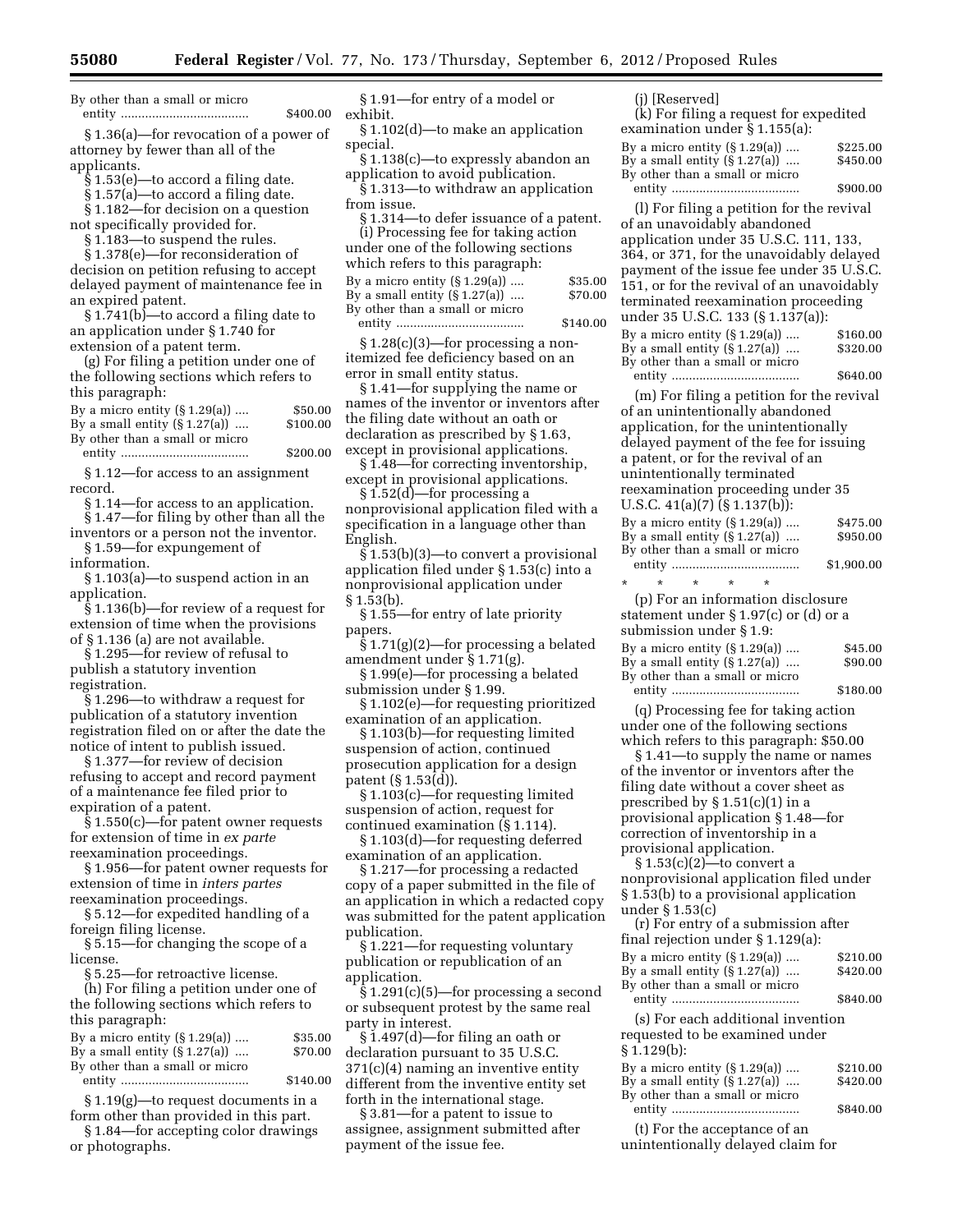priority under 35 U.S.C. 119, 120, 121, or 365(a) or (c) (§§ 1.55 and 1.78) or for filing a request for the restoration of the right of priority under:

| By a micro entity $(\S 1.29(a))$ | \$355.00   |
|----------------------------------|------------|
| By a small entity $(\S 1.27(a))$ | \$710.00   |
| By other than a small or micro   |            |
|                                  | \$1,420.00 |

4. Section 1.18 is revised to read as follows:

#### **§ 1.18 Patent post allowance (including issue) fees.**

(a) Issue fee for issuing each original patent, except a design or plant patent, or for issuing each reissue patent:

| By a micro entity $(\S 1.29(a))$ | \$240.00 |
|----------------------------------|----------|
| By a small entity $(\S 1.27(a))$ | \$480.00 |
| By other than a small or micro   |          |
|                                  | \$960.00 |
|                                  |          |

(b) Issue fee for issuing an original design patent:

| By a micro entity $(\S 1.29(a))$      | \$140.00 |
|---------------------------------------|----------|
| By a small entity $(\S 1.27(a))$      | \$280.00 |
| By other than a small or micro        |          |
|                                       | \$560.00 |
| (c) Issue fee for issuing an original |          |
| plant patent:                         |          |
| By a micro entity $(\S 1.29(a))$      | \$190.00 |
| By a small entity $(\S 1.27(a))$      | \$380.00 |
| By other than a small or micro        |          |
|                                       | \$760.00 |
| (d)                                   |          |
| Publication fee                       | \$0.00   |
| Republication fee (§ 1.221(a))        | \$300.00 |

(e) For filing an application for patent term adjustment under § 1.705: \$200.00 (f) For filing a request for

reinstatement of all or part of the term reduced pursuant to § 1.704(b) in an application for patent term adjustment under § 1.705: \$400.00

5. Section 1.19 is revised to read as follows:

#### **§ 1.19 Document Supply Fees.**

The United States Patent and Trademark Office will supply copies of the following patent-related documents upon payment of the fees indicated. Paper copies will be in black and white unless the original document is in color, a color copy is requested and the fee for a color copy is paid.

(a) Uncertified copies of patent application publications and patents:

(1) Printed copy of the paper portion of a patent application publication or patent including a design patent, statutory invention registration, or defensive publication document. Service includes preparation of copies by the Office within two to three business days and delivery by United States Postal Service; and preparation of copies by the Office within one business day of receipt and delivery to an Office

Box or by electronic means (e.g., facsimile, electronic mail): \$3.00 (2) Printed copy of a plant patent in

color: \$15.00

(3) Color copy of a patent (other than a plant patent) or statutory invention registration containing a color drawing: \$25.00

(b) Copies of Office documents to be provided in paper, or in electronic form, as determined by the Director (for other patent-related materials *see* § 1.21(k)):

(1) Copy of a patent application as filed, or a patent-related file wrapper and contents, stored in paper in a paper file wrapper, in an image format in an image file wrapper, or if color documents, stored in paper in an Artifact Folder:

(i) If provided on paper:

(A) Application as filed: \$20.00

(B) File wrapper and contents of 400 or fewer pages: \$200.00

(C) Additional fee for each additional 100 pages or portion thereof of file

wrapper and contents: \$40.00 (D) Individual application documents, other than application as filed, per document: \$25.00

(ii) If provided on compact disc or other physical electronic medium in single order:

(A) Application as filed: \$20.00 (B) File wrapper and contents, first physical electronic medium: \$55.00

(C) Additional fee for each continuing physical electronic medium in the single order of paragraph (b)(1)(ii)(B) of this section: \$15.00

(iii) If provided electronically (e.g., by electronic transmission) other than on a physical electronic medium as specified in paragraph (b)(1)(ii) of this section:

(A) Application as filed: \$20.00

(B) File wrapper and contents: \$55.00 (iv) If provided to a foreign

intellectual property office pursuant to a priority document exchange agreement (*see* § 1.14 (h)(1)): \$0.00

(2) Copy of patent-related file wrapper contents that were submitted and are stored on compact disc or other electronic form (e.g., compact discs stored in an Artifact Folder), other than as available in paragraph (b)(1) of this section:

(i) If provided on compact disc or other physical electronic medium in a single order:

(A) First physical electronic medium in a single order: \$55.00

(B) Additional fee for each continuing physical electronic medium in the single order of paragraph (b)(2)(i) of this section: \$15.00

(ii) If provided electronically other than on a physical electronic medium per order: \$55.00

(3) Copy of Office records, except copies available under paragraph (b)(1) or (2) of this section: \$25.00

(4) For assignment records, abstract of title and certification, per patent: \$25.00

(c) Library service (35 U.S.C. 13): For providing to libraries copies of all patents issued annually, per annum: \$50.00

(d) For list of all United States patents and statutory invention registrations in a subclass: \$3.00

(e) Uncertified statement as to status of the payment of maintenance fees due on a patent or expiration of a patent: \$10.00

(f) Uncertified copy of a non-United States patent document, per document: \$25.00

(g) Petitions for documents in a form other than that provided by this part, or in a form other than that generally provided by the Director, will be decided in accordance with the merits of each situation. Any petition seeking a decision under this section must be accompanied by the petition fee set forth in § 1.17 (h) and, if the petition is granted, the documents will be provided at cost.

6. Section 1.20 is revised to read as follows:

#### **§ 1.20 Post issuance fees.**

(a) For providing a certificate of correction for applicant's mistake (§ 1.323): \$100.00.

(b) Processing fee for correcting inventorship in a patent (§ 1.324): \$130.00.

(c) In reexamination proceedings:

(1) For filing a request for *ex parte*  reexamination  $(\S 1.510(a))$ :<br>Presuming ontity  $(\S 1.20(a))$ 

| $100$ Xummuubii $\binom{3}{1}$   |             |
|----------------------------------|-------------|
| By a micro entity $(\S 1.29(a))$ | \$3,750.00  |
| By a small entity $(\S 1.27(a))$ | \$7,500.00  |
| By other than a small or micro   |             |
|                                  | \$15,000.00 |

(2) [Reserved]

(3) For filing with a request for reexamination or later presentation at any other time of each claim in independent form in excess of 3 and also in excess of the number of claims in independent form in the patent under reexamination:

| By a micro entity $(\S 1.29(a))$ | \$105.00 |
|----------------------------------|----------|
| By a small entity $(\S 1.27(a))$ | \$210.00 |
| By other than a small or micro   |          |
|                                  | \$420.00 |

(4) For filing with a request for reexamination or later presentation at any other time of each claim (whether dependent or independent) in excess of 20 and also in excess of the number of claims in the patent under reexamination (note that § 1.75(c) indicates how multiple dependent claims are considered for fee calculation purposes):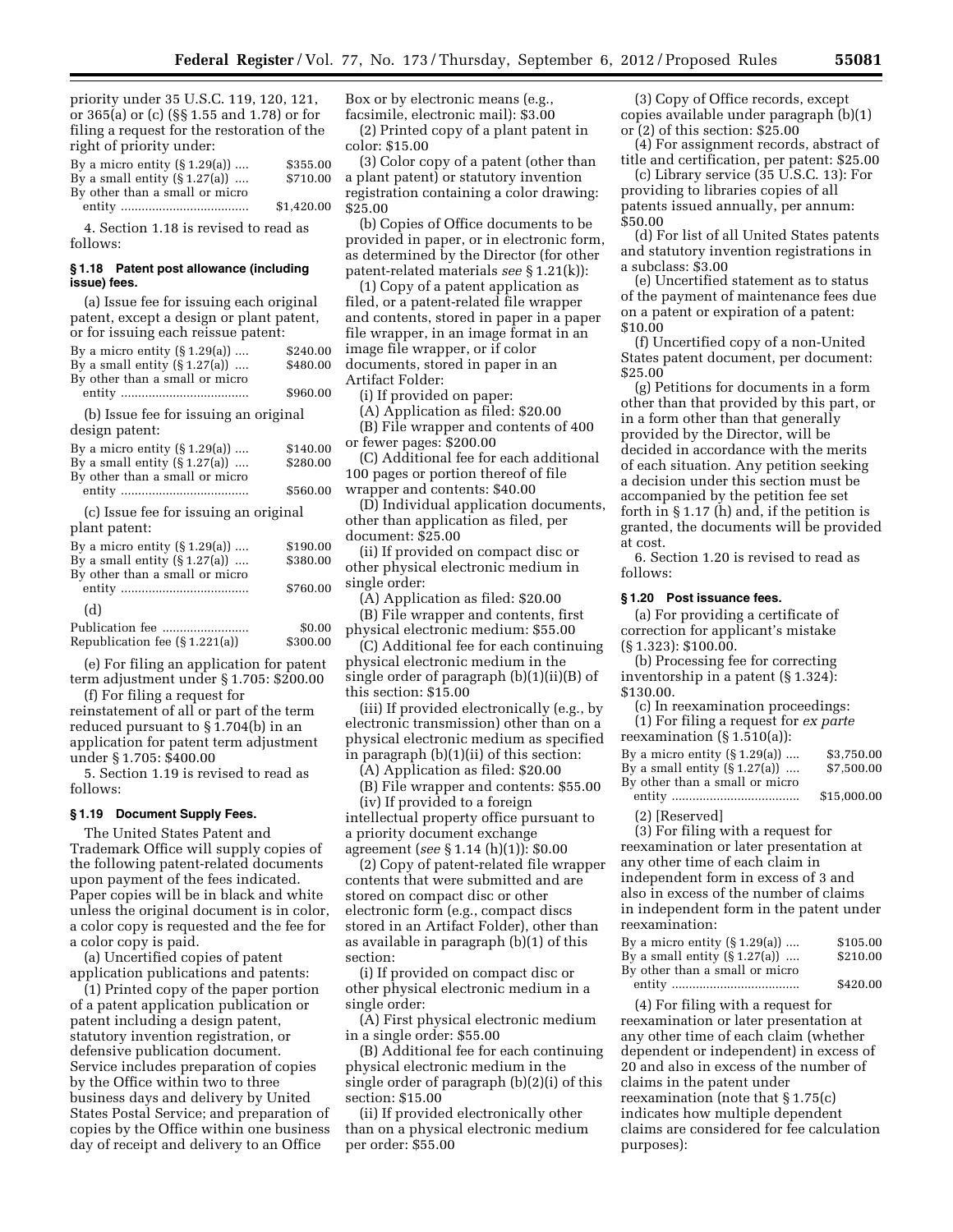| By a micro entity $(\S 1.29(a))$ | \$20.00 |
|----------------------------------|---------|
| By a small entity $(\S 1.27(a))$ | \$40.00 |
| By other than a small or micro   |         |
|                                  | \$80.00 |

(5) If the excess claims fees required by paragraphs (c)(3) and (4) of this section are not paid with the request for reexamination or on later presentation of the claims for which the excess claims fees are due, the fees required by paragraphs (c)(3) and (4) must be paid or the claims canceled by amendment prior to the expiration of the time period set for reply by the Office in any notice of fee deficiency in order to avoid abandonment.

(6) For filing a petition in a reexamination proceeding, except for those specifically enumerated in §§ 1.550(i) and 1.937(d): By a micro entity  $(\S 1.29(a))$  ....  $\$485.00$ By a small entity (§ 1.27(a)) .... \$970.00 By other than a small or micro entity ..................................... \$1,940.00

(7) For a refused request for *ex parte*  reexamination under § 1.510 (included in the request for *ex parte*  reexamination fee):

| By a micro entity $(\S 1.29(a))$ | \$900.00   |
|----------------------------------|------------|
| By a small entity $(\S 1.27(a))$ | \$1,800.00 |
| By other than a small or micro   |            |
|                                  | \$3,600.00 |

(d) For filing each statutory disclaimer (§ 1.321):

By other than a small or micro

entity ..................................... \$160.00 (e) For maintaining an original or reissue patent, except a design or plant patent, based on an application filed on or after December 12, 1980, in force beyond four years, the fee being due by three years and six months after the original grant:

| By a micro entity $(\S 1.29(a))$ | \$400.00   |
|----------------------------------|------------|
| By a small entity $(\S 1.27(a))$ | \$800.00   |
| By other than a small or micro   |            |
|                                  | \$1,600.00 |

(f) For maintaining an original or reissue patent, except a design or plant patent, based on an application filed on or after December 12, 1980, in force beyond eight years, the fee being due by seven years and six months after the original grant:

| By a micro entity $(\S 1.29(a))$ | \$900.00   |
|----------------------------------|------------|
| By a small entity $(\S 1.27(a))$ | \$1,800.00 |
| By other than a small or micro   |            |
|                                  | \$3,600.00 |

(g) For maintaining an original or reissue patent, except a design or plant patent, based on an application filed on or after December 12, 1980, in force beyond twelve years, the fee being due by eleven years and six months after the original grant:

| By a micro entity $(\S 1.29(a))$ | \$1,850.00 |
|----------------------------------|------------|
| By a small entity $(\S 1.27(a))$ | \$3,700.00 |

By other than a small or micro entity ..................................... \$7,400.00

(h) Surcharge for paying a maintenance fee during the six-month grace period following the expiration of three years and six months, seven years and six months, and eleven years and six months after the date of the original grant of a patent based on an application filed on or after December 12, 1980: By a micro entity  $(\S 1.29(a))$  ....  $\$40.00$ By a small entity  $(\S 1.27(a))$  ....  $$80.00$ By other than a small or micro entity ..................................... \$160.00

(i) Surcharge for accepting a maintenance fee after expiration of a patent for non-timely payment of a maintenance fee where the delay in payment is shown to the satisfaction of the Director to have been— (1) Unavoidable:

By a micro entity (§ 1.29(a)) .... \$175.00<br>By a small entity (§ 1.27(a)) .... \$350.00 By a small entity  $(\S 1.27(a))$  .... By other than a small or micro entity ..................................... \$700.00

(2) Unintentional:

| By a micro entity $(\S~1.29(a))$ | \$410.00 |
|----------------------------------|----------|
| By a small entity $(\S~1.27(a))$ | \$820.00 |
| By other than a small or micro   |          |

entity ..................................... \$1,640.00 (j) For filing an application for

extension of the term of a patent (1) Application for extension under § 1.740: \$1,120.00

- (2) Initial application for interim extension under § 1.790: \$420.00
- (3) Subsequent application for interim extension under § 1.790: \$220.00 (k) In supplemental examination

proceedings:

(1) For processing and treating a request for supplemental examination: By a micro entity (§ 1.29(a)) .... \$1,100.00

By a small entity (§ 1.27(a)) .... \$2,200.00 By other than a small or micro entity ..................................... \$4,400.00

(2) For *ex parte* reexamination ordered as a result of a supplemental examination proceeding:

| By a micro entity $(\S 1.29(a))$ | \$3,400.00  |
|----------------------------------|-------------|
| By a small entity $(\S 1.27(a))$ | \$6,800.00  |
| By other than a small or micro   |             |
|                                  | \$13,600.00 |

(3) For processing and treating, in a supplemental examination proceeding, a non-patent document over 20 sheets in length, per document:

(i) Between 21 and 50 sheets: By a micro entity (§ 1.29(a)) .... \$45.00 By a small entity  $(S1.27(a))$  .... \$90.00 By other than a small or micro entity ..................................... \$180.00 (ii) For each additional 50 sheets or a fraction thereof: By a micro entity (§ 1.29(a)) .... \$70.00

By a small entity (§ 1.27(a)) .... \$140.00 By other than a small or micro entity ..................................... \$280.00

- 7. Section 1.21 is amended by:
- a. Revising paragraph (a);
- b. Removing and reserving paragraph (d);
	-
	- c. Revising paragraph (e);
	- d. Revising paragraphs (g) through (k);
- e. Revising paragraph (n); and f. Removing paragraph (o).

The revisions read as follows:

#### **§ 1.21 Miscellaneous fees and charges.**

- \* \* \* \* \* (a) Registration of attorneys and agents:
- (l) For admission to examination for registration to practice:
- (i) Application Fee (non-refundable): \$40.00
	- (ii) Registration examination fee.
	- (A) For test administration by
- commercial entity: \$200.00

(B) For test administration by the USPTO: \$450.00

- (2) On registration to practice or grant
- of limited recognition under § 11.9(b) or (c): \$100.00
	- (3) [Reserved]
- (4) For certificate of good standing as an attorney or agent: \$10.00
	- (i) Suitable for framing: \$20.00
	- (ii) [Reserved]
	- (5) For review of decision:
- (i) By the Director of Enrollment and Discipline under § 11.2(c): \$130.00
- (ii) Of the Director of Enrollment and Discipline under § 11.2(d): \$130.00
- (6) [Reserved]
- (7) Annual practitioner maintenance fee for registered attorney or agent.
	- (i) Active Status: \$120.00
- (ii) Voluntary Inactive Status: \$25.00
- (iii) Fee for requesting restoration to active status from voluntary inactive
- status: \$50.00 (iv) Balance due upon restoration to active status from voluntary inactive status: \$100.00

(8) Annual practitioner maintenance fee for individual granted limited recognition: \$120.00

- (9)(i) Delinquency fee: \$50.00
- (ii) Administrative reinstatement fee: \$100.00

(10) On application by a person for recognition or registration after disbarment or suspension on ethical grounds, or resignation pending disciplinary proceedings in any other jurisdiction; on application by a person for recognition or registration who is asserting rehabilitation from prior conduct that resulted in an adverse decision in the Office regarding the person's moral character; and on application by a person for recognition or registration after being convicted of a felony or crime involving moral turpitude or breach of fiduciary duty; on petition for reinstatement by a person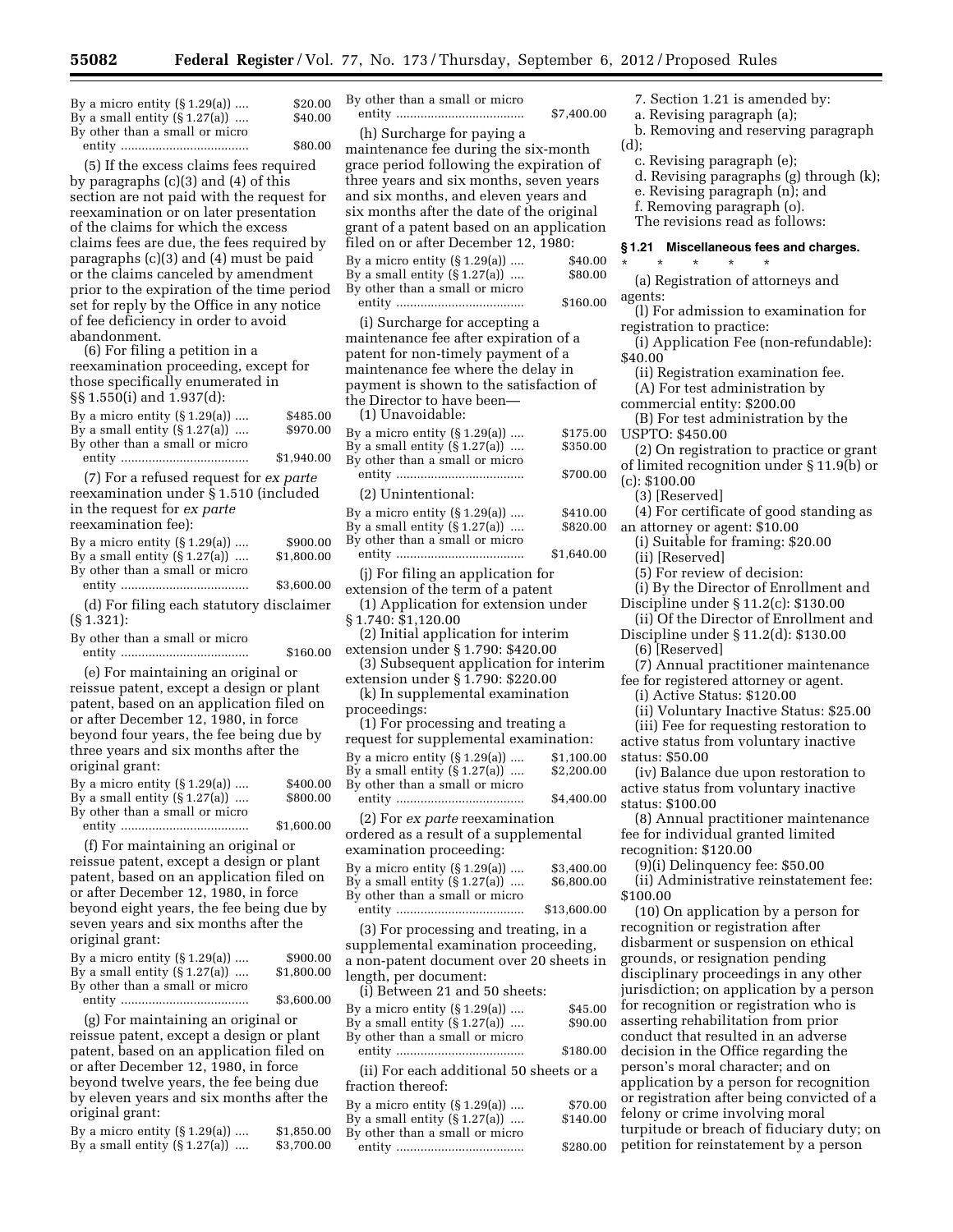excluded or suspended on ethical grounds, or excluded on consent from practice before the Office: \$1,600.00

\* \* \* \* \* (e) International type search reports: For preparing an international type search report of an international type search made at the time of the first action on the merits in a national patent application: \$40.00

(g) Self-service copy charge, per page: \$0.25

(h) For recording each assignment, agreement, or other paper relating to the property in a patent or application, per property:

(1) If submitted electronically: \$0.00 (2) If not submitted electronically: \$40.00

(i) Publication in Official Gazette: For publication in the Official Gazette of a notice of the availability of an application or a patent for licensing or sale: Each application or patent: \$25.00

(j) Labor charges for services, per hour or fraction thereof: \$40.00

(k) For items and services that the Director finds may be supplied, for which fees are not specified by statute or by this part, such charges as may be determined by the Director with respect to each such item or service: Actual cost

\* \* \* \* \* (n) For handling an application in which proceedings are terminated pursuant to § 1.53(e); \$130.00

8. Section 1.445 is amended by revising paragraph (a) introductory text and paragraphs (a)(1)(i), (a)(2) through (4), and (b) to read as follows:

#### **§ 1.445 International application filing, processing and search fees.**

(a) The following fees and charges for international applications are established by law or by the Director under the authority of 35 U.S.C. 376:

(1) A transmittal fee (*see* 35 U.S.C. 361(d) and PCT Rule 14) consisting of:

| (i) A basic portion:                                               |            |
|--------------------------------------------------------------------|------------|
| By a micro entity $(\S 1.29(a))$                                   | \$60.00    |
| By a small entity $(\S 1.27(a))$                                   | \$120.00   |
| By other than a small or micro                                     |            |
|                                                                    | \$240.00   |
| $\star$<br>$\star$<br>$\ast$<br>$\star$<br>÷                       |            |
| $(2)$ A search fee (see 35 U.S.C. 361(d)<br>and PCT Rule 16):      |            |
| By a micro entity $(\S 1.29(a))$                                   | \$520.00   |
| By a small entity $(\S 1.27(a))$<br>By other than a small or micro | \$1,040.00 |
|                                                                    | \$2,080.00 |
| (3) A supplemental search fee when                                 |            |
| required, per additional invention:                                |            |
| $\mathbf{D}$ is $\mathbf{D}$ in $\mathbf{D}$ and $\mathbf{D}$      |            |

By a micro entity (§ 1.29(a)) .... \$520.00 By a small entity (§ 1.27(a)) .... \$1,040.00 By other than a small or micro entity ..................................... \$2,080.00

(4) A fee equivalent to the transmittal fee in paragraph (a)(1) of this section for transmittal of an international application to the International Bureau for processing in its capacity as a Receiving Office (PCT Rule 19.4):

By a micro entity (§ 1.29(a)) .... \$60.00 By a small entity (§ 1.27(a)) .... \$120.00 By other than a small or micro entity ..................................... \$240.00

(b) The international filing fee shall be as prescribed in PCT Rule 15.

9. Section 1.482 is revised to read as follows:

#### **§ 1.482 International preliminary examination fees.**

(a) The following fees and charges for international preliminary examination are established by the Director under the authority of 35 U.S.C. 376:

(1) The following preliminary examination fee is due on filing the Demand:

(i) If an international search fee as set forth in § 1.445(a)(2) has been paid on the international application to the United States Patent and Trademark Office as an International Searching Authority:

| By a micro entity $(\S 1.29(a))$ | \$150.00 |
|----------------------------------|----------|
| By a small entity $(\S 1.27(a))$ | \$300.00 |
| By other than a small or micro   |          |
|                                  | \$600.00 |

(ii) If the International Searching

Authority for the international application was an authority other than the United States Patent and Trademark:

| By a micro entity $(\S 1.29(a))$ | \$190.00 |
|----------------------------------|----------|
|                                  |          |
| By a small entity $(\S 1.27(a))$ | \$380.00 |
| By other than a small or micro   |          |
|                                  | \$760.00 |
|                                  |          |

(2) An additional preliminary examination fee when required, per additional invention:

| By a micro entity (§ 1.29(a))    | \$150.00 |
|----------------------------------|----------|
| By a small entity $(\S 1.27(a))$ | \$300.00 |
| By other than a small or micro   |          |
|                                  | \$600.00 |

(b) The handling fee is due on filing the Demand and shall be prescribed in PCT Rule 57.

10. Section 1.492 is revised to read as follows:

#### **§ 1.492 National stage fees.**

The following fees and charges are established for international applications entering the national stage under 35 U.S.C. 371:

(a) The basic national fee for an international application entering the national stage under 35 U.S.C. 371:

| By a micro entity $(\S 1.29(a))$ | \$70.00  |
|----------------------------------|----------|
| By a small entity $(\S 1.27(a))$ | \$140.00 |
| By other than a small or micro   |          |
|                                  | \$280.00 |

(b) Search fee for an international application entering the national stage under 35 U.S.C. 371:

(1) If an international preliminary examination report on the international application prepared by the United States International Preliminary Examining Authority or a written opinion on the international application prepared by the United States International Searching Authority states that the criteria of novelty, inventive step (non-obviousness), and industrial applicability, as defined in PCT Article 33(1) to (4) have been satisfied for all of the claims presented in the application entering the national stage:

| By a micro entity $(\S 1.29(a))$ | \$0.00 |
|----------------------------------|--------|
| By a small entity $(\S 1.27(a))$ | \$0.00 |
| By other than a small or micro   |        |
|                                  | \$0.00 |

(2) If the search fee as set forth in § 1.445(a)(2) has been paid on the international application to the United States Patent and Trademark Office as an International Searching Authority: By a micro entity  $(\S 1.29(a))$  .... \$30.00 By a small entity  $(\S 1.27(a))$  .... \$60.00 By other than a small or micro entity ..................................... \$120.00

(3) If an international search report on the international application has been prepared by an International Searching Authority other than the United States International Searching Authority and is provided, or has been previously communicated by the International Bureau, to the Office:

| By a micro entity $(\S 1.29(a))$ | \$120.00 |
|----------------------------------|----------|
| By a small entity $(\S 1.27(a))$ | \$240.00 |
| By other than a small or micro   |          |
|                                  | \$480.00 |

(4) In all situations not provided for in paragraphs  $(b)(1)$ ,  $(2)$ , or  $(3)$  of this section:

| By a micro entity $(\S 1.29(a))$ | \$150.00 |
|----------------------------------|----------|
| By a small entity $(\S 1.27(a))$ | \$300.00 |
| By other than a small or micro   |          |
|                                  | \$600.00 |

(c) The examination fee for an international application entering the national stage under 35 U.S.C. 371:

(1) If an international preliminary examination report on the international application prepared by the United States International Preliminary Examining Authority or a written opinion on the international application prepared by the United States International Searching Authority states that the criteria of novelty, inventive step (non-obviousness), and industrial applicability, as defined in PCT Article 33(1) to (4) have been satisfied for all of the claims presented in the application entering the national stage:

| By a micro entity $(\S 1.29(a))$ | \$0.00 |
|----------------------------------|--------|
| By a small entity $(\S 1.27(a))$ | \$0.00 |
| By other than a small or micro   |        |
|                                  | \$0.00 |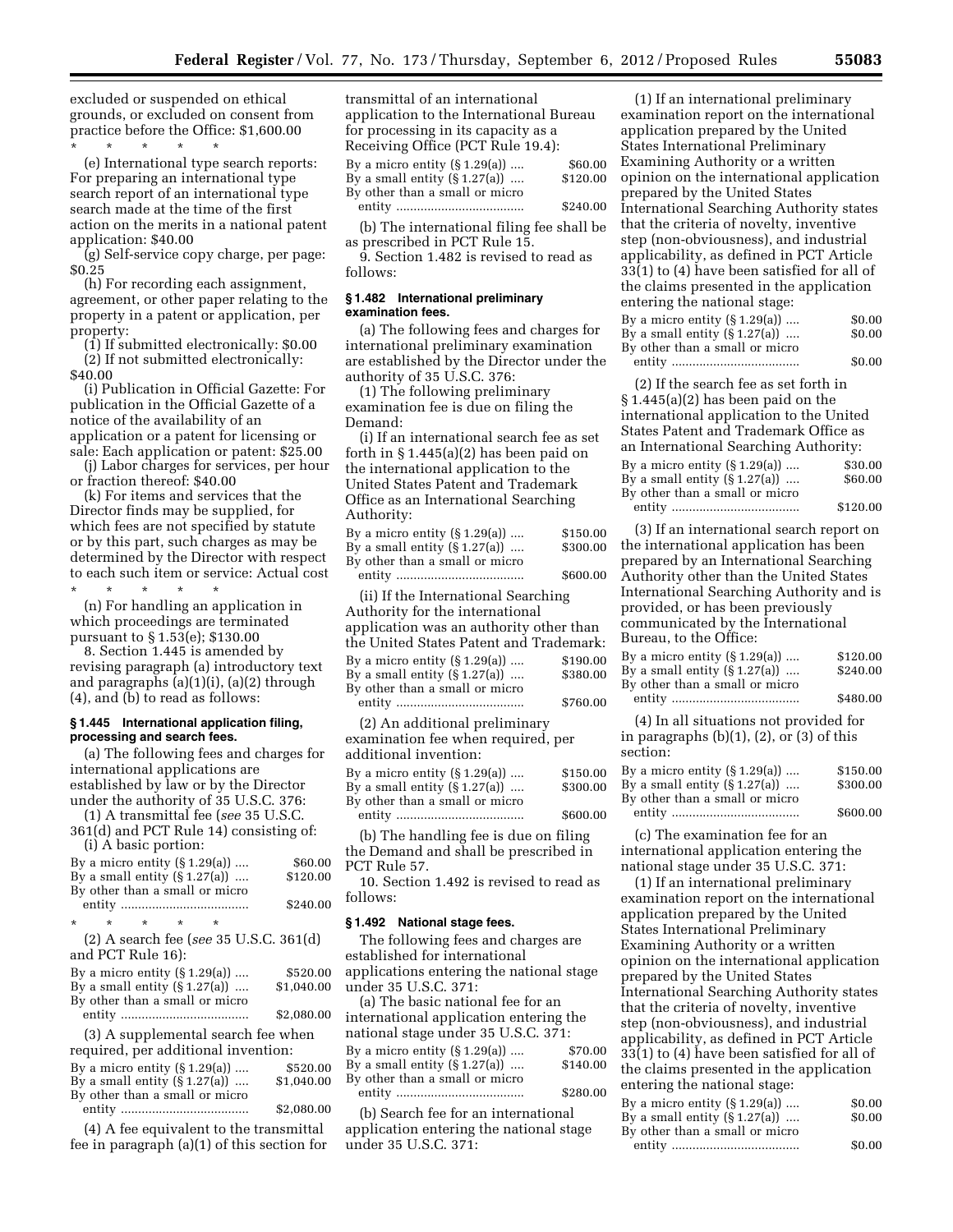| (2) In all situations not provided for |          |
|----------------------------------------|----------|
| in paragraph $(c)(1)$ of this section: |          |
| By a micro entity $(\S 1.29(a))$       | \$180.00 |
| By a small entity $(\S 1.27(a))$       | \$360.00 |
| By other than a small or micro         |          |
|                                        | \$720.00 |

(d) In addition to the basic national fee, for filing or on later presentation at any other time of each claim in independent form in excess of 3: By a micro entity (§ 1.29(a)) .... \$105.00 By a small entity (§ 1.27(a)) .... \$210.00 By other than a small or micro entity ..................................... \$420.00

(e) In addition to the basic national fee, for filing or on later presentation at any other time of each claim (whether dependent or independent) in excess of 20 (note that § 1.75(c) indicates how multiple dependent claims are considered for fee calculation purposes): By a micro entity  $(\$1.29(a))$  .... \$20.00<br>By a small entity  $(\$1.27(a))$  .... \$40.00 By a small entity  $(\S 1.27(a))$  .... By other than a small or micro entity ..................................... \$80.00

(f) In addition to the basic national fee, if the application contains, or is amended to contain, a multiple dependent claim, per application: By a micro entity (§ 1.29(a)) .... \$195.00 By a small entity (§ 1.27(a)) .... \$390.00 By other than a small or micro

entity ..................................... \$780.00

(g) If the excess claims fees required by paragraphs (d) and (e) of this section and multiple dependent claim fee required by paragraph (f) of this section are not paid with the basic national fee or on later presentation of the claims for which excess claims or multiple dependent claim fees are due, the fees required by paragraphs (d), (e), and (f) of this section must be paid or the claims canceled by amendment prior to the expiration of the time period set for reply by the Office in any notice of fee deficiency in order to avoid abandonment.

(h) Surcharge for filing any of the search fee, the examination fee, or the oath or declaration after the date of the commencement of the national stage (§ 1.491(a)) pursuant to § 1.495(c): By a micro entity  $(\S 1.29(a))$  .... \$35.00 By a small entity  $(\S 1.27(a))$  ....  $$70.00$ By other than a small or micro entity ..................................... \$140.00

(i) For filing an English translation of an international application or any annexes to an international preliminary examination report later than thirty months after the priority date (§ 1.495(c) and (e)):

| By a micro entity $(\S 1.29(a))$ | \$35.00  |
|----------------------------------|----------|
| By a small entity $(\S 1.27(a))$ | \$70.00  |
| By other than a small or micro   |          |
|                                  | \$140.00 |

(j) Application size fee for any international application, the specification and drawings of which exceed 100 sheets of paper, for each additional 50 sheets or fraction thereof: By a micro entity (§ 1.29(a)) .... \$100.00 By a small entity  $(S(1.27(a))$  .... \$200.00 By other than a small or micro entity ..................................... \$400.00

#### **PART 41—PRACTICE BEFORE THE BOARD OF PATENT APPEALS AND INTERFERENCES**

11. The authority citation for part 41 continues to read as follows:

**Authority:** 35 U.S.C. 2(b)(2), 3(a)(2)(A), 21, 23, 32, 41, 134, 135.

12. Section 41.20 is revised to read as follows:

#### **§ 41.20 Fees.**

(a) *Petition fee.* The fee for filing a petition under this part is: \$400.00

(b) *Appeal fees.* (1) For filing a notice of appeal from the examiner to the Patent Trial and Appeal Board:

| By a micro entity $(\S 1.29(a))$ | \$250.00   |
|----------------------------------|------------|
| By a small entity $(\S 1.27(a))$ | \$500.00   |
| By other than a small or micro   |            |
|                                  | \$1,000.00 |

(2)(i) For filing a brief in support of an appeal in an application or *ex parte*  reexamination proceeding: \$0.00

(ii) In addition to the fee for filing a notice of appeal, for filing a brief in support of an appeal in an *inter partes*  reexamination proceeding:

| By a micro entity (§ 1.29(a))    | \$500.00   |
|----------------------------------|------------|
| By a small entity $(\S 1.27(a))$ | \$1,000.00 |
| By other than a small or micro   |            |
|                                  | \$2,000.00 |

(3) For filing a request for an oral hearing before the Board in an appeal under 35 U.S.C. 134: By a micro entity (§ 1.29(a)) .... \$325.00

| By a small entity $(\S 1.27(a))$ | \$650.00   |
|----------------------------------|------------|
| By other than a small or micro   |            |
|                                  | \$1,300.00 |

(4) In addition to the fee for filing a notice of appeal, for forwarding an appeal in an application or *ex parte*  reexamination proceeding to the Board: By a micro entity (§ 1.29(a)) .... \$500.00 By a small entity  $(\S 1.27(a))$  ....  $\$1,000.00$ By other than a small or micro

entity ..................................... \$2,000.00

13. Section 41.37 is amended by revising paragraphs (a) and (b) to read as follows:

#### **§ 41.37 Appeal brief.**

(a) *Timing.* Appellant must file a brief under this section within two months from the date of filing the notice of appeal under § 41.31. The appeal brief fee in an application or *ex parte*  reexamination proceeding is \$0.00, but

if the appeal results in an examiner's answer, the appeal forwarding fee set forth in  $\S 41.20(b)(4)$  must be paid within the time period specified in § 41.48 to avoid dismissal of an appeal.

(b) *Failure to file a brief.* On failure to file the brief within the period specified in paragraph (a) of this section, the appeal will stand dismissed.

14. Section 41.45 is added to read as follows:

#### **§ 41.45 Appeal forwarding fee.**

\* \* \* \* \*

(a) *Timing.* Appellant in an application or *ex parte* reexamination proceeding must pay the fee set forth in § 41.20(b)(4) within the later of two months from the date of either the examiner's answer, or a decision refusing to grant a petition under § 1.181 of this chapter to designate a new ground of rejection in an examiner's answer.

(b) *Failure to pay appeal forwarding fee.* On failure to fee set forth in § 41.20(b)(4) within the period specified in paragraph (a) of this section, the appeal will stand dismissed.

(c) *Extensions of time.* Extensions of time under § 1.136(a) of this title for patent applications are not applicable to the time period set forth in this section. *See* § 1.136(b) of this title for extensions of time to reply for patent applications and § 1.550(c) of this title for extensions of time to reply for *ex parte*  reexamination proceedings.

#### **PART 42—TRIAL PRACTICE BEFORE THE PATENT TRIAL AND APPEAL BOARD**

15. The authority citation for part 42 continues to read as follows:

**Authority:** 35 U.S.C. 2(b)(2), 6, 21, 23, 41,135, 311, 312, 316, 321–326 and Leahy-Smith America Invents Act, Pub. L. 112–29, sections 6(c), 6(f) and 18, 125 Stat. 284, 304, 311, and 329 (2011).

16. Section 42.15, as added at August 14, 2012, at 77 FR 48669, effective September 16, 2012, is revised to read as follows:

#### **§ 42.15 Fees**

(a) On filing a petition for *inter partes*  review of a patent, payment of the following fees are due:

(1) *Inter Partes* Review request fee: \$9,000.00

(2) *Inter Partes* Review Post-Institution fee: \$14,000.00

(3) In addition to the *Inter Partes*  Review request fee, for requesting review of each claim in excess of 20: \$200.00

(4) In addition to the *Inter Partes* Post-Institution request fee, for requesting